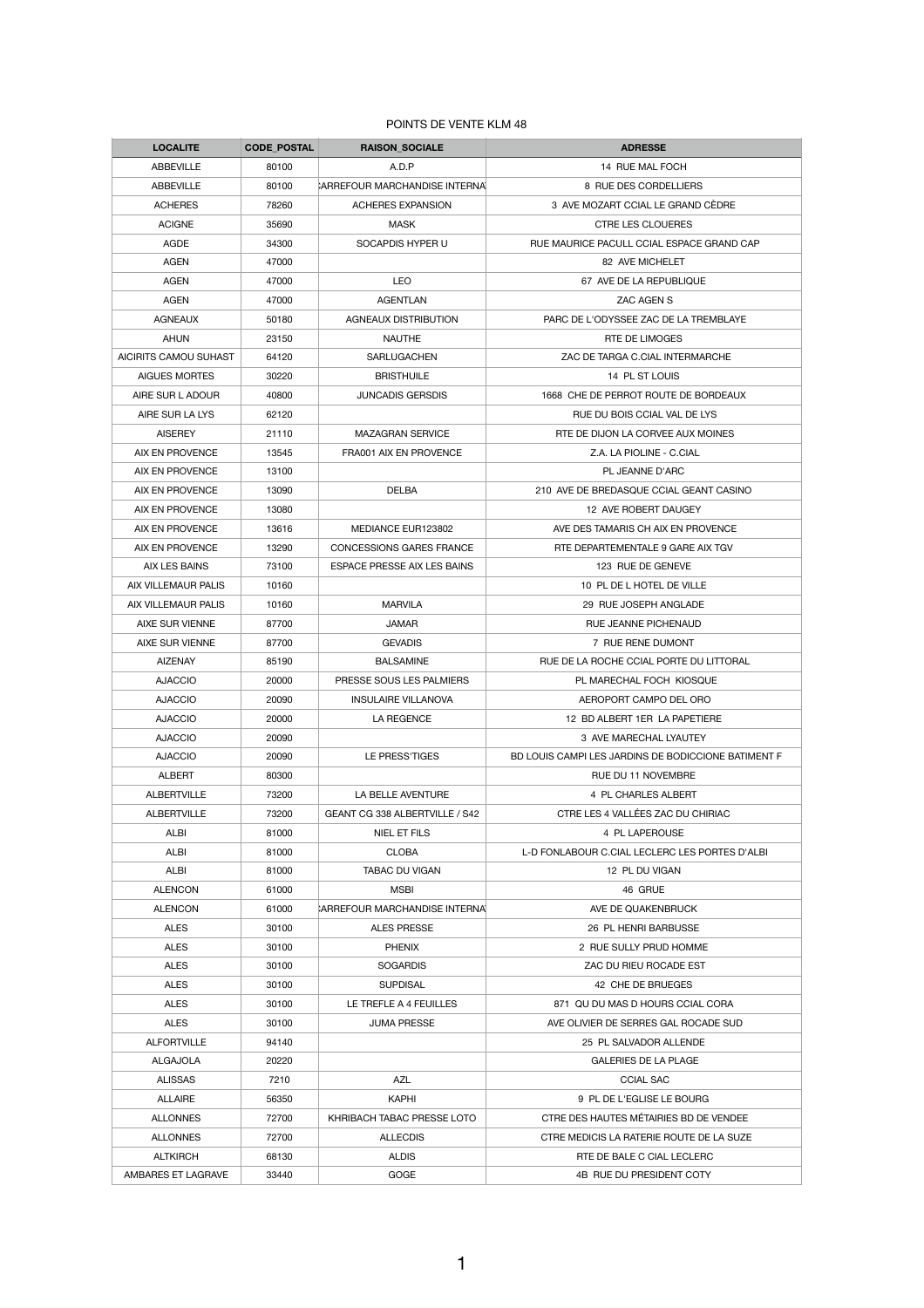| AMBAZAC                       | 87240          | SUPER U                                 | AVE LIBERATION                                   |
|-------------------------------|----------------|-----------------------------------------|--------------------------------------------------|
| AMBERIEU EN BUGEY             | 1500           | <b>MAG.PRESSE CLHD</b>                  | 14 RUE A. BERARD                                 |
| AMBERIEU EN BUGEY             | 1500           |                                         | ZAC DES TERREAUX CCIAL INTERMARCHE               |
| <b>AMBERT</b>                 | 63600          | <b>BEAL &amp; CO</b>                    | RTE DU PUY CHAMPION AMBERT                       |
| <b>AMBILLY</b>                | 74100          |                                         | 57 RUE RAVIER                                    |
| <b>AMBOISE</b>                | 37400          | <b>AMBOISE PRESSE</b>                   | 5 QU DU GENERAL DE GAULLE                        |
| <b>AMBOISE</b>                | 37400          | <b>GENY'S</b>                           | AVE LEONARD DE VINCI CC E.LECLERC                |
| AMELIE LES BAINS PALALDA      | 66110          |                                         | RES CARRER DEL PARDAL LAS COLOMAS                |
| AMELIE LES BAINS PALALDA      | 66110          |                                         | 10 AVE DU VALLESPIR                              |
| <b>AMIENS</b>                 | 80090          |                                         | 470 RUE DE CAGNY                                 |
| <b>AMIENS</b>                 | 80000          | <b>C.S.F SARL HDB</b>                   | 22 B RUE DU GENERAL LECLERC                      |
| <b>AMIENS</b>                 | 80000          | <b>CIVODUL</b>                          | 115 RUE A.DUMAS - INTERMARCHE VALLÉE DES VIGNES  |
| <b>AMIENS</b>                 | 80000          | <b>MORGAND</b>                          | CTRE RTE DE DOLLENS N16 CCIAL CARREFOUR          |
| <b>AMIENS</b>                 | 80000          | SOCULTUR CULTURA                        | AVE DE L EUROPE SHOPPING PROMENADE               |
| <b>AMIENS</b>                 | 80000          | <b>SODIAM</b>                           | 410 RUE D'ABBEVILLE                              |
| <b>AMIENS</b>                 | 80000          | AU CHAT QUI LIT                         | 18 RUE DE LA REPUBLIQUE GALERIE DES JACOBINS     |
| <b>AMIENS</b>                 | 80000          | <b>RELAY</b>                            | K SNCF AMIENS VESTIBULE                          |
| <b>AMILLY</b>                 | 45200          | <b>ADIS</b>                             | 1094 AVE D'ANTIBES                               |
| <b>AMILLY</b>                 | 45200          | <b>CAPRIBAL</b>                         | 64 RUE DES BRUYERES                              |
| <b>AMILLY</b>                 | 45200          | <b>GEANT CASINO MONTARGIS CG203</b>     | 145 AVE D ANTIBES                                |
| <b>AMNEVILLE</b>              | 57360          | <b>SODIAM</b>                           | <b>RUE CLEMENCEAU</b>                            |
| AMOU                          | 40330          |                                         | <b>RUE SAINT PIERRE</b>                          |
| <b>ANCERVILLE</b>             | 55170          | <b>LA GIRAUDIERE</b>                    | 25 RUE DU CHATEAU                                |
| <b>ANDELNANS</b>              | 90400          | <b>CORA</b>                             | 15 RTE DE MONTBELIARD                            |
| ANDERNOS LES BAINS            | 33510          | DCF CS697                               | 270 BD DE LA REPUBLIQUE                          |
| ANDREZIEUX BOUTHEON           | 42160          | ANDREZIEUX DISTRIBUTION                 | RUE CHARLES VOISIN ZAC DE MIGALON C.CIAL LECLERC |
| <b>ANET</b>                   | 28260          | <b>ANETDIS</b>                          | <b>ZAC DUBUCHER</b>                              |
| <b>ANGERS</b>                 | 49100          | <b>ANICE</b>                            | 93 BD ST MICHEL                                  |
| <b>ANGERS</b>                 | 49000          | <b>RELAY</b>                            | K SNCF ANGERS VESTIBULE PLACE DE LA GARE         |
| <b>ANGERS</b>                 | 49100          | 0039 - MONOPRIX EXPLOITATION SA         | <b>RUE BAUDRIERE</b>                             |
| <b>ANGERS</b>                 | 49000          | <b>FOLKMANN BRIGITTE</b>                | <b>RUE HENRI BERGSON</b>                         |
| <b>ANGERS</b>                 | 49000          | <b>LMPG</b>                             | RUE DU GRAND LAUNAY CCIAL GRAND MAINE CARREFOUR  |
| <b>ANGERS</b>                 | 49000          | QIU                                     | PL DU CHAPEAU DE GENDARME                        |
| <b>ANGERS</b>                 | 49000          | CG350 GEANT ESPACE ANJOU                | AVE MONTAIGNE                                    |
| <b>ANGERS</b>                 | 49100          | <b>CDA49 ANGERS</b>                     | 1 BD ALBERT CAMUS CCIAL GOURONNIERES             |
| <b>ANGERS</b>                 | 49000          | <b>JUSTICES 2000</b>                    | 6 SQ LOUIS JOUVET                                |
| <b>ANGERS</b>                 | 49000          |                                         | 3 BD GASTON RAMON                                |
| <b>ANGERS</b>                 | 49100          | FRA ANGELICO                            | 6 RUE CHAPERONNIERE                              |
| <b>ANGLET</b>                 | 64600          | <b>SNC HAREA DUNA</b>                   | 61 RUE RENERIC                                   |
| <b>ANGLET</b>                 | 64600          |                                         | AVE DE BAYONNE                                   |
| <b>ANGLET</b>                 | 64600          | <b>SAS LEMARCHAND</b>                   | AVE DU PROF RENÉ CUZACO C.COMMERCIAL ARITXAGUE   |
| ANGOULEME                     | 16000          |                                         | 21 RUE RENE GOSCINNY                             |
| ANGOULEME                     | 16000          | ANGDIS CENTRE E.LECLERC<br><b>MACPA</b> | 5 AVE PAUL DESFARGES<br>CTRE PL SUD MA CAMPAGNE  |
| ANGOULEME<br><b>ANGOULEME</b> | 16000<br>16000 |                                         | 4 PL ST PIERRE                                   |
| ANGOULEME                     | 16000          | LE CHATELET DES HALLES                  | 11 B RUE DU CHAT ILOT DU CHAPEAU ROUGE           |
| ANGOULEME                     | 16000          | <b>SAJON</b>                            | 186 RTE DE SAINTES CCIAL INTERMARCHE             |
| ANGOULEME                     | 16000          | <b>RELAY</b>                            | K SNCF ANGOULEME VESTIBULE                       |
| <b>ANGOULINS</b>              | 17690          | <b>CARREFOUR HYPERMARCHE</b>            | <b>CCIAL CARREFOUR</b>                           |
| ANGRESSE                      | 40150          | <b>PROLATZ</b>                          | 627 RTE DE TYROSSE                               |
| ANIZY LE CHATEAU              | 2320           | <b>LUDIMAG INTERMARCHE</b>              | CD <sub>5</sub>                                  |
| <b>ANNECY</b>                 | 74000          | <b>HAVAN-CY</b>                         | 34 RUE CARNOT                                    |
| <b>ANNECY</b>                 | 74000          | LE DEPART                               | 7 PL ANNAPURNA                                   |
| <b>ANNECY</b>                 | 74000          | CARREFOUR MARCHANDISE INTERNAT          | 134 AVE DE GENEVE                                |
| ANNECY LE VIEUX               | 74940          |                                         | 12 ALL DES TILLEULS                              |
| <b>ANNEMASSE</b>              | 74100          |                                         | 14 RUE DE LA RESISTANCE CCIAL GEANT CASINO       |
| ANNEMASSE                     | 74100          |                                         | 2 PL DE L'HOTEL DE VILLE BP 104                  |
|                               |                |                                         |                                                  |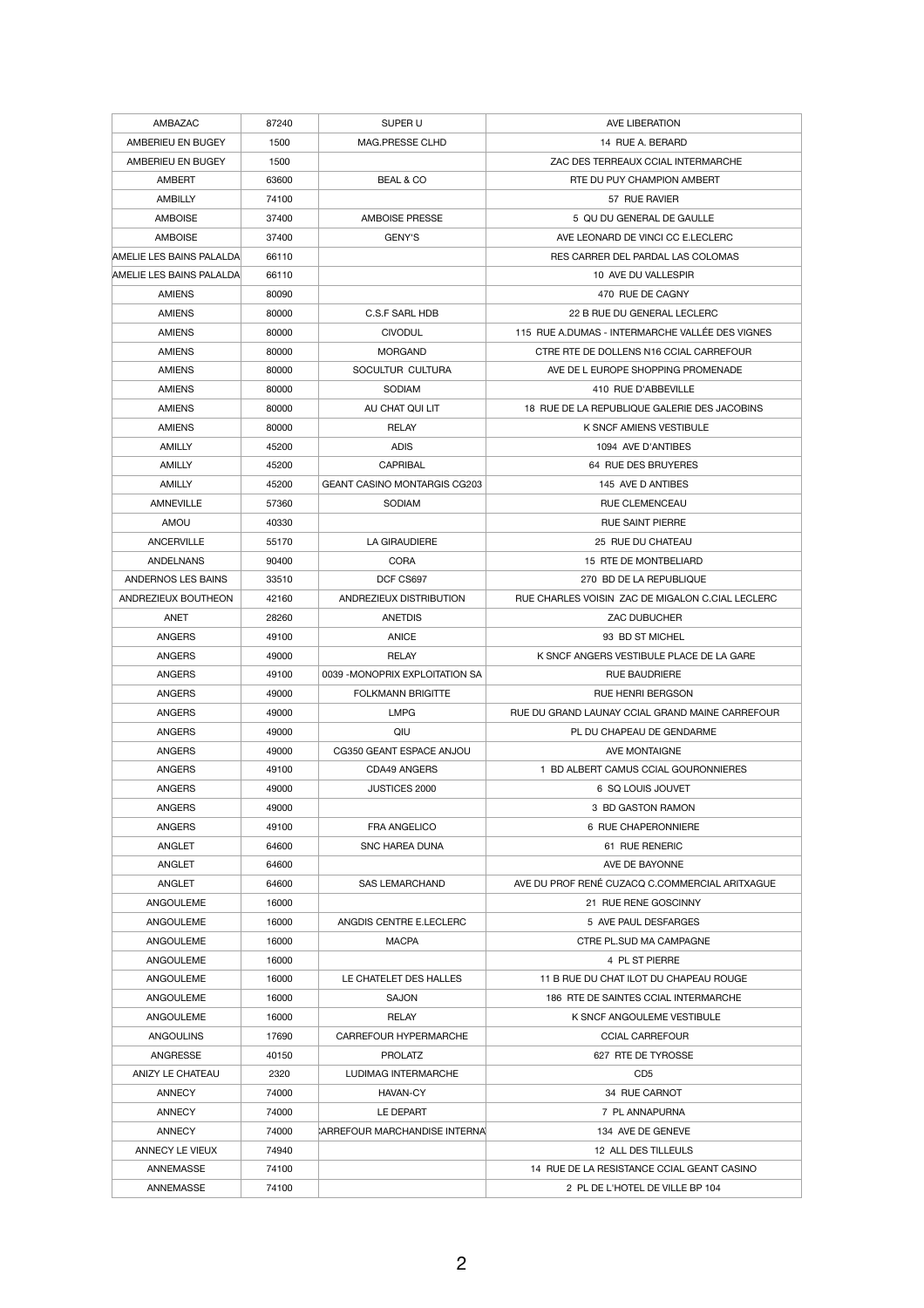| <b>ANNONAY</b>            | 7100  | <b>SAGADIS</b>                   | 50 AVE DE L EUROPE                                  |
|---------------------------|-------|----------------------------------|-----------------------------------------------------|
| <b>ANNONAY</b>            | 7100  |                                  | 5 AVE FERDINAND JANVIER CCIAL DE BEL AIR            |
| <b>ANTIBES</b>            | 6600  | MAISON DE PRESSE JOIE DE LIRE    | 2 RUE DE LA REPUBLIQUE                              |
| <b>ANTIBES</b>            | 6600  | <b>VICTOIRE</b>                  | 88 RTE DE SAINT JEAN LE ROI SOLEIL                  |
| <b>ANTIBES</b>            | 6600  | FRA007 ANTIBES                   | CHE DE SAINT CLAUDE                                 |
| <b>ANTONY</b>             | 92160 | <b>ANTONY M'PRESSE</b>           | 1 AVE ARISTIDE BRIAND                               |
| <b>ANTONY</b>             | 92160 | <b>AUCHAN SUPER</b>              | 134 RUE PASCAL                                      |
| <b>ANZIN</b>              | 59410 | <b>CSF SAS FRPAIX</b>            | 2 RUE DE VALMONT                                    |
| <b>APT</b>                | 84400 | <b>SODISAPT</b>                  | <b>CHE DES ABATTOIRS</b>                            |
| <b>ARACHES LA FRASSE</b>  | 74300 | <b>CHAPMAT</b>                   | 2 RTE DU SERVERAY LES ARRAVIS                       |
| ARCACHON                  | 33120 | LE KHEDIVE                       | 34 RUE DE LATTRE DE TASSIGNY                        |
| <b>ARCHIAC</b>            | 17520 |                                  | 1 RUE DE RIVERON                                    |
| <b>ARCONNAY</b>           | 72610 | <b>ALENZO PRESSE</b>             | CTRE LE POINT D'ALENCON RTE DU MANS                 |
| <b>ARCUEIL</b>            | 94110 |                                  | 13 PREMIERE AVENUE RD PT CHAPERON ROUGE             |
| <b>ARCUEIL</b>            | 94110 | LE FURET DU NORD                 | PL DE LA VACHE NOIRE ZAC DES PORTES D'ARCUEIL       |
| <b>ARDRES</b>             | 62610 | <b>ARDRES PRESSE</b>             | 3 PL AU BOIS                                        |
| <b>ARES</b>               | 33740 | <b>MARQUE PLAGE</b>              | 7 AVE DE LA PLAGE                                   |
| <b>ARES</b>               | 33740 | ARES DISTRIBUTION                | AVE DE BORDEAUX LIEU DIT LA MONTAGNE                |
| ARGELES SUR MER           | 66700 |                                  | 3 AVE DE LA LIBERATION                              |
| <b>ARGENCES</b>           | 14370 | <b>VIGOURT PRESSE</b>            | RUE DE LA GARE                                      |
| <b>ARGENTAN</b>           | 61200 | <b>RELAY</b>                     | 47 RUE ARISTIDE BRIAND                              |
| <b>ARGENTAN</b>           | 61200 |                                  | 23 RUE PIERRE BEREGOVOY                             |
| <b>ARGENTAT</b>           | 19400 | LE MARCHE DE LA GARE             | PL DE LA GARE                                       |
|                           |       |                                  |                                                     |
| <b>ARGENTEUIL</b>         | 95100 | <b>PRESSE PAPIER</b>             | 28 AVE GABRIEL PERI                                 |
| ARGENTON LES VALLEES      | 79150 | <b>BEBAN</b>                     | 26 AVE CAMILLE JOUFFRAULT                           |
| ARGENTRE DU PLESSIS       | 35370 | <b>BUSINESS BREIZH</b>           | 11 RUE ALAIN D'ARGENTRE                             |
| <b>ARINTHOD</b>           | 39240 | <b>SODIPEMONT</b>                | 4 RUE DE MAGNIN                                     |
| <b>ARLANC</b>             | 63220 | <b>ARLANDIS</b>                  | LES PRES D'ARLANC                                   |
| <b>ARLES</b>              | 13200 | <b>GEANT CASINO ARLES CG805</b>  | <b>QUA FOURCHON CCIAL L'AURELIENNE</b>              |
| <b>ARLES</b>              | 13200 | ARDEX INTERMARCHE                | RUE GERARD GADIOT ZAC FOURCHON                      |
| ARMBOUTS CAPPEL           | 59380 |                                  | 17 RUE DU NORD                                      |
| <b>ARMENTIERES</b>        | 59280 | <b>FRA304 ARMENTIERES</b>        | 26 AVE ARISTIDE BRIAND                              |
| <b>ARMENTIERES</b>        | 59280 | SUPERMARCHE MATCH-571            | 23 RUE NICOLAS LEBLANC                              |
| <b>ARMENTIERES</b>        | 59280 | <b>ANDRE LAMBOUR</b>             | 44 PL DU GENERAL DE GAULLE                          |
| <b>ARNAGE</b>             | 72230 | <b>SOFANE</b>                    | BD PIERRE LEFAUCHEUX C.C. RIVE SUD                  |
| <b>ARPAJON</b>            | 91290 | A LA CIVETTE D'ARPAJON           | PL DU MARCHE                                        |
| <b>ARRAS</b>              | 62000 | <b>SAVARY</b>                    | 121 RUE GEORGES AUPHELLE                            |
| <b>ARRAS</b>              | 62000 |                                  | 4 RUE DE LA BRADERIE                                |
| <b>ARRAS</b>              | 62000 | <b>SUPERMARCHES MATCH 549</b>    | 65 RUE ABBE LEMIRE                                  |
| <b>ARRAS</b>              | 62000 | L EDITO                          | 4 RUE DES HORTENSIAS                                |
| <b>ARRAS</b>              | 62000 | <b>AUCHAN ARRAS</b>              | 6 RUE CLAUDE BERNARD                                |
| <b>ARRAS</b>              | 62000 | <b>NAJA</b>                      | 91 AVE FERDINAND LOBLEDEZ GALERIE MARCHANDE LECLERC |
| <b>ARUDY</b>              | 64260 |                                  | 5 PL DE L HOTEL DE VILLE                            |
| <b>ARVERT</b>             | 17530 | <b>COOP ATLANTIQUE</b>           | 107 AVE ETRADE                                      |
| <b>ARZON</b>              | 56640 | MAMAGI                           | 3 PL HUNIERS PORT DU CROUESTY                       |
| <b>ASNIERES SUR SEINE</b> | 92600 | <b>RELAY</b>                     | SNCF                                                |
| <b>ATHIS MONS</b>         | 91200 | <b>CARREFOUR</b>                 | 180 AVE FRANÇOIS MITTERAND                          |
| <b>ATTIN</b>              | 62170 | <b>ATTINDIS</b>                  | RTE NATIONALE LA PAIX FAITE                         |
| <b>AUBAGNE</b>            | 13400 | AUCHAN HYPERMARCHE<br><b>AUB</b> | RTE DE GEMENOS ZI DES PALUDS CCIAL BARNEOUD         |
| <b>AUBAGNE</b>            | 13400 | <b>SOCULTUR</b>                  | AVE BAUMONE ZC AUCHAN BARNEOUD                      |
| <b>AUBAGNE</b>            | 13400 | DCF CS670                        | PL QUARTIER LE CHARREL RN 8 LE MAZET                |
| <b>AUBAGNE</b>            | 13400 | PRESSE LE WEEK END               | 13 COUR MARECHAL FOCH                               |
| <b>AUBAGNE</b>            | 13400 | DCF CS627                        | AVE ROGER SALENGRO                                  |
| <b>AUBENAS</b>            | 7200  | <b>CULTURELA</b>                 | 39 RUE DE L'AGUYANE ZAC LES MOULONS                 |
| <b>AUBERCHICOURT</b>      | 59165 | <b>FRANCE PRESSE</b>             | 12 RUE DU DOUAI                                     |
| <b>AUBEVOYE</b>           | 27940 | AUBEVOYE DISTRIBUTION            | <b>RUE CHARLES DE GAULLE</b>                        |
|                           |       |                                  |                                                     |
| <b>AUBIERE</b>            | 63170 | AUCHAN HYPERMARCHE<br>AU         | AVE JEAN MOULIN ZI PLEIN SUD ROUTE D'ISSOIRE        |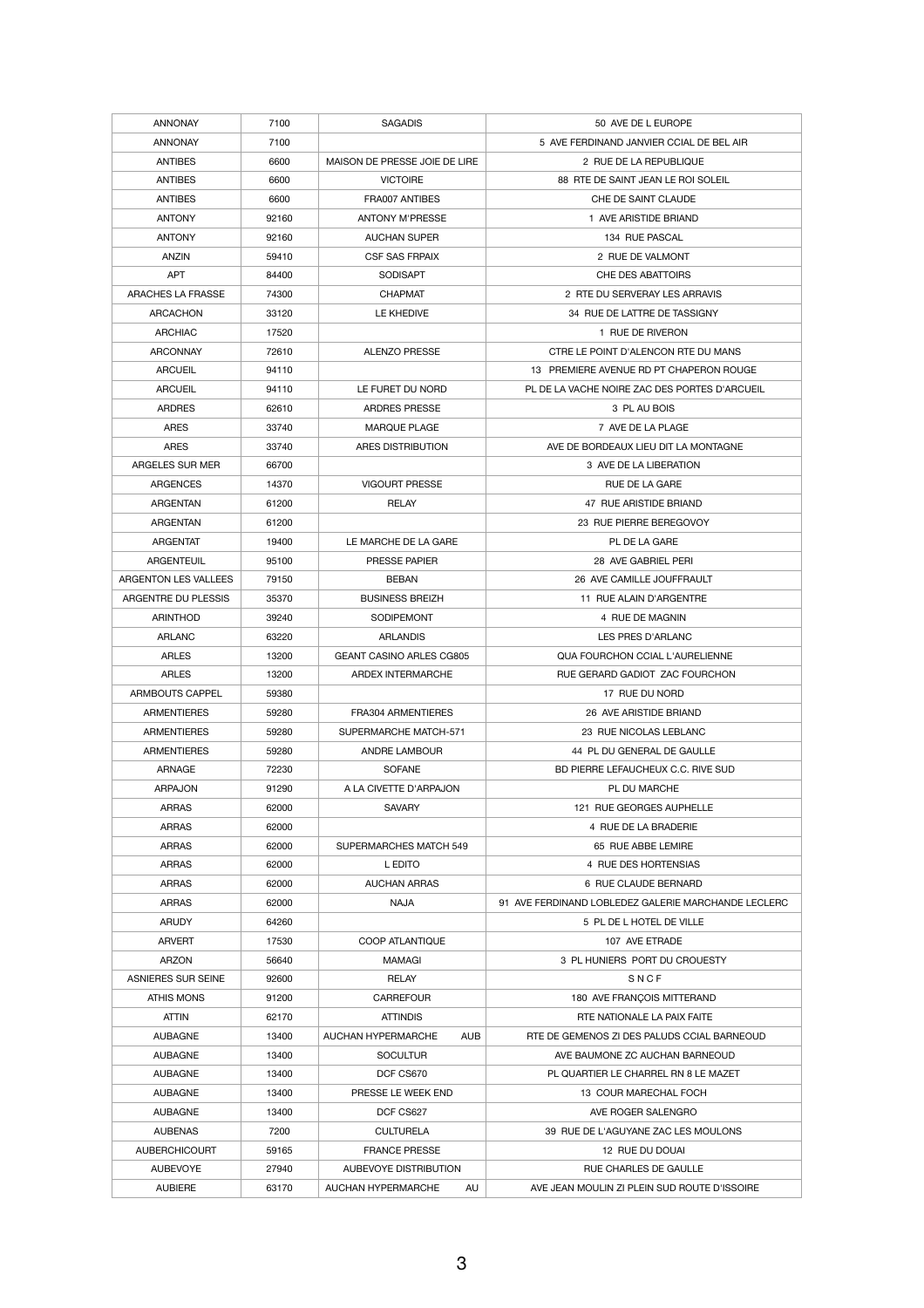| <b>AUBIERE</b>                 | 63170          | <b>CULTURA SOCULTUR</b>              | AVE JEAN MOULIN CENTRE COMMERCIAL PLEIN SUD    |
|--------------------------------|----------------|--------------------------------------|------------------------------------------------|
| <b>AUBIGNY EN ARTOIS</b>       | 62690          | CSF SAS FRPE16 AUB ART               | 50 RUE GEORGES LAMIOT                          |
| <b>AUBUSSON</b>                | 23200          | PRESSE D'AUBUSSON                    | 31 GRUE                                        |
| <b>AUCAMVILLE</b>              | 31140          |                                      | 12 RTE DE FRONTON                              |
| <b>AUCH</b>                    | 32000          | <b>ARREFOUR MARCHANDISE INTERNAL</b> | RTE DE TARBES CORPS DU FRANC POMMIES           |
| <b>AUCH</b>                    | 32000          | <b>AUCH DIFFUSION PRESSE</b>         | 22 AVE D ALSACE                                |
| <b>AUCH</b>                    | 32000          | D'ENDOUMINGUE                        | 1 ALL JEANNE DAGUZAN CCIAL D'ENDOUMINGUE       |
| <b>AUCH</b>                    | 32000          | <b>MINI</b>                          | 11 PL DE LA LIBERATION                         |
| <b>AUCH</b>                    | 32000          | <b>AUCH DISTRIBUTION</b>             | ZI CLARAC CCIAL LECLERC                        |
| <b>AUCHEL</b>                  | 62260          | <b>CSF</b>                           | RUE CHAMPION RUE D ALLOUAGNE                   |
| <b>AUCHY LES MINES</b>         | 62138          | LA VAPO'PRESSE                       | RTE NATIONALE 41 C.CIAL PORTE DES FLANDRES     |
| <b>AUDENGE</b>                 | 33980          |                                      | 16 ALL DE BOISSIERES                           |
| <b>AUDIERNE</b>                | 29770          | AUDIERNE DISTRIBUTION                | <b>RUE KERIVOAS</b>                            |
| <b>AUDINCOURT</b>              | 25400          | <b>AUDINCODIS</b>                    | 70 RUE DE SELONCOURT                           |
| <b>AUDRUICQ</b>                | 62370          | <b>CSF</b>                           | AVE DES ALLIEES                                |
| AUDUN LE ROMAN                 | 54560          |                                      | 2 PL DU GENERAL DE GAULLE                      |
| <b>AUDUN LE TICHE</b>          | 57390          | <b>LAMU PRESSE</b>                   | 3-5 RUE MAL FOCH                               |
| <b>AULNAY SOUS BOIS</b>        | 93600          | <b>ARREFOUR MARCHANDISE INTERNAL</b> | CCIAL PARINOR LE HAUT DE GALLY                 |
| AULNOY LEZ VALENCIENNES        | 59300          | <b>ARREFOUR MARCHANDISE INTERNAL</b> | 1 AVE HENRI MATISSE ZAC DE LA BRIQUETTE        |
| <b>AULNOY LEZ VALENCIENNES</b> | 59300          | <b>BOUCAUT</b>                       | 147 RTE NATIONALE                              |
| <b>AULNOYE AYMERIES</b>        |                | <b>AULNOYDIS</b>                     | 2 RUE JEAN JAURES                              |
| <b>AULNOYE AYMERIES</b>        | 59620<br>59620 | SIMPLY MARKET 1184                   | RTE LA FONTAINE                                |
| <b>NEAU BLEURY ST SYMPHOR</b>  |                |                                      | 19 RUE DE LA RESISTANCE                        |
|                                | 28700          |                                      |                                                |
| NEAU BLEURY ST SYMPHOR         | 28700          |                                      | 50 PL DU MARCHE                                |
| <b>AURAY</b>                   | 56400          | <b>ELAUDIS</b>                       | 5 RUE DUQUESNE CCIAL LECLERC                   |
| <b>AURAY</b>                   | 56400          | <b>RELAY</b>                         | K VEST SNCF AURAY                              |
| <b>AURILLAC</b>                | 15000          | <b>YTRADIS</b>                       | ZAC DE LA SABLIERE                             |
| <b>AURILLAC</b>                | 15000          | E.E.E.L.P.A.                         | 106 AVE DE GAL LECLERC                         |
| <b>AURIOL</b>                  | 13390          | DCF CS632                            | <b>QUA DE LA GLACIERE</b>                      |
| <b>AUTINGUES</b>               | 62610          | <b>ATAC</b>                          | RTE NATIONALE 43                               |
| <b>AUTRANS</b>                 | 38880          |                                      | PL JULIEN BERTRAND                             |
| <b>AUTREVILLE</b>              | 2300           | <b>ARREFOUR MARCHANDISE INTERNA</b>  | RUE DE LA REPUBLIQUE                           |
| <b>AUTUN</b>                   | 71400          | <b>SOBOLA</b>                        | RTE DE CHATEAU CHINON INTERMARCHE              |
| AUTUN                          | 71405          | <b>SOTUNDIS</b>                      | 36 RUE DE LA CROIX BLANCHE                     |
| <b>AUXERRE</b>                 | 89000          | AUXERDIS CENTRE LECLERC              | 14 AVE JEAN JAURES C.CIAL E.LECLERC            |
| <b>AUXERRE</b>                 | 89000          | <b>SOCULTURE</b>                     | RUE BRONISLAW GEREMEK ZAC DES CLAIRIONS        |
| <b>AUXERRE</b>                 | 89000          | MASAGRAN SERVICE/ATAC                | 2 RUE DE PREUILLY                              |
| <b>AUXERRE</b>                 | 89000          | <b>GEANT CG 841 AUXERRE</b>          | AVE HAUSSMANN CCIAL DES CLAIRIONS              |
| <b>AUXERRE</b>                 | 89000          | <b>ARREFOUR MARCHANDISE INTERNAL</b> | AVE DE ST GEORGES                              |
| <b>AUXONNE</b>                 | 21130          | <b>HENRY LENDZWA</b>                 | <b>86 RUE EMILE GRUET</b>                      |
| <b>AUXONNE</b>                 | 21130          | <b>BALLASTELLA</b>                   | 3 RUE DE BERBIS                                |
| <b>AVALLON</b>                 | 89200          | LA BONNE ETOILE                      | 25 RUE DU GENERAL LECLERC CCIAL AUCHAN         |
| <b>AVALLON</b>                 | 89200          | <b>DISTRIBUTION CASINO FRANCE</b>    | 4B AVE DE LA MORLANDE                          |
| <b>AVERMES</b>                 | 3000           | <b>AVERMES DISTRIBUTION</b>          | CTRE LECLERC RN 7                              |
| AVESNES LES AUBERT             | 59129          |                                      | 25 RUE SADI CARNOT                             |
| <b>AVIGNON</b>                 | 84000          | <b>RELAY</b>                         | K SNCF AVIGNON VESTIBULE                       |
| <b>AVIGNON</b>                 | 84000          | <b>LQB</b>                           | CTRE MISTRAL 7 RTE DE MARSEILLE                |
| <b>AVIGNON</b>                 | 84000          | Z.WEI                                | 431 RUE R.CASSIN ZAC PONT DES DEUX EAUX        |
| <b>AVIGNON</b>                 | 84000          | <b>RELAY</b>                         | CHE DU CONFLUENT GARE SNCF TGV COURTINE        |
| <b>AVIGNON</b>                 | 84000          |                                      | 26 RUE DE LA REPUBLIQUE                        |
| <b>AVION</b>                   | 62210          |                                      | 101 BD G.PERI                                  |
| <b>AVION</b>                   | 62210          | <b>CARON</b>                         | 26 PL JACQUES DUCLOS                           |
| <b>AVION</b>                   | 62210          |                                      | 50 RUE DE LA BASTILLE                          |
| <b>AVION</b>                   | 62210          | SIMPLY MARKET 1293                   | BD MAURICE THOREZ CITÉ DE LA RÉPUBLIQUE        |
| <b>AVRANCHES</b>               | 50300          |                                      | 7 PL LITTRE                                    |
| <b>AVRILLE</b>                 | 49240          | PHILIPPE MOUNIER                     | 4 PL BOIS DU ROY                               |
| <b>AVRILLE</b>                 | 49240          | <b>AZIANE</b>                        | ZI LA CROIX CADEAU C.CIAL INTERMARCHE 6 RN 162 |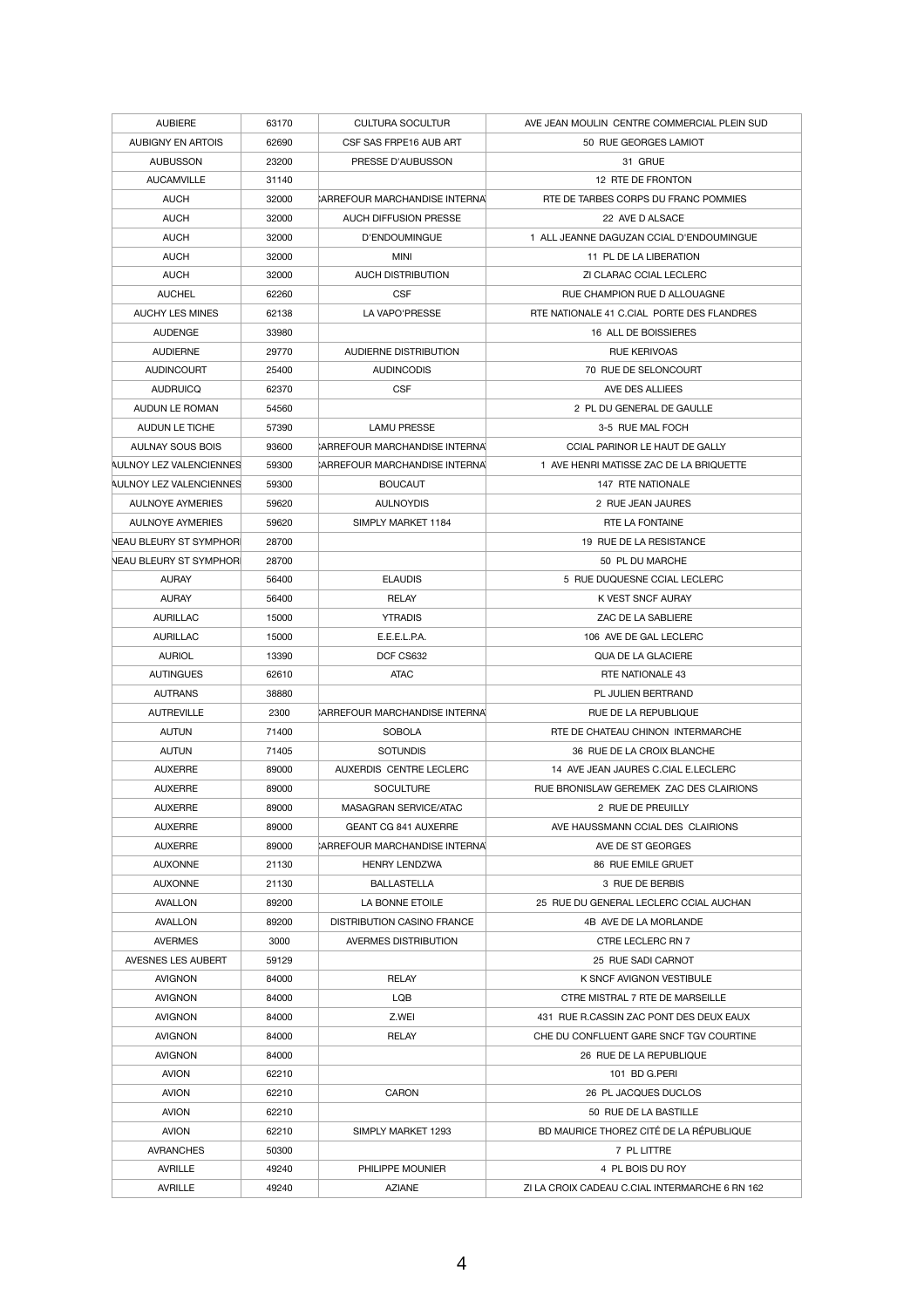| AX LES THERMES               | 9110  |                                       | 2 RUE GASPARD ASPIE                                       |
|------------------------------|-------|---------------------------------------|-----------------------------------------------------------|
| <b>AYTRE</b>                 | 17440 | <b>PETIT</b>                          | PL DES GRANDS PRES                                        |
| <b>AYTRE</b>                 | 17440 |                                       | CCIAL CARREFOUR MARKT BONGRAIN LA ROTONDE                 |
| <b>AZAY LE BRULE</b>         | 79400 | ST MAIXENT DISTRIBUTION               | 77 CCIAL LECLERC                                          |
| AZAY LE RIDEAU               | 37190 | <b>DISTRIDBZ</b>                      | ZONE COMMERCIALE DE LA LOGE 2 ROUTE DE TOURS              |
| <b>AZE</b>                   | 53200 | AZE DIS                               | Z.A. LA FOUGETTERIE                                       |
| <b>BAGNERES DE LUCHON</b>    | 31110 |                                       | 10 AVE CARNOT                                             |
| <b>BAGNEUX</b>               | 49400 | <b>DOUSSIN MARION</b>                 | 17 PONT FOUCHARD                                          |
| <b>BAGNEUX</b>               | 92220 |                                       | 43 AVE HENRI BARBUSSE                                     |
| <b>BAGNOLET</b>              | 93170 | <b>AUCHAN FRANCE</b>                  | 26 AVE DU GENERAL DE GAULLE CCIAL BEL EST                 |
| <b>BAGNOLS SUR CEZE</b>      | 30200 | ANJ                                   | RTE DE TRESQUE                                            |
| <b>BAGNOLS SUR CEZE</b>      | 30200 | <b>CENTRAL PARC NEVEUR</b>            | 21 CHE DES DAMES                                          |
| <b>BAILLEUL</b>              | 59270 |                                       | 42 PL DU GENERAL DE GAULLE                                |
| <b>BAILLEUL</b>              | 59270 | <b>FLANDREDIS</b>                     | AVE DES NATIONS UNIES C.CIAL LECLERC                      |
| <b>BAILLY ROMAINVILLIERS</b> | 77700 |                                       | 27 PL DE L EUROPE                                         |
| <b>BAIN DE BRETAGNE</b>      | 35470 | <b>CARDIS</b>                         | ZA CHÂTEAU GAILLARD                                       |
| <b>BAIN DE BRETAGNE</b>      | 35470 | <b>BRETARRAINE</b>                    | <b>CTRE INTERMARCHE</b>                                   |
| <b>BAIN DE BRETAGNE</b>      | 35470 |                                       | 14 RUE DES MERHANDS                                       |
| <b>BAINS SUR OUST</b>        | 35600 |                                       | 14 PL NOMINOE                                             |
| <b>BAIS</b>                  | 35680 | <b>SCAVARDA FRANCOISE</b>             | <b>ESPACE DES FONTAINES</b>                               |
| <b>BALARUC LE VIEUX</b>      | 34540 | <b>MARNY PRESSE</b>                   | CTRE CARREFOUR BALARUC CENTRE ROUTE DE SETE               |
| <b>BALARUC LES BAINS</b>     | 34540 |                                       | 2 AVE DES THERMES ROMAINS                                 |
| <b>ALLANCOURT SUR ESSONN</b> | 91610 | <b>BALDIS</b>                         | <b>RUE JEANNE PINET</b>                                   |
| <b>BALMA</b>                 | 31130 |                                       | 30 RTE DE FLOURENS                                        |
| <b>BALMA</b>                 | 31130 | <b>SOCULTUR</b>                       | RUE DE LA TUILERIE LES PORTES DE GRAMONT                  |
| <b>BANDOL</b>                | 83150 | <b>EASYCORE PRESSE</b>                | 10 ALL JEAN MOULIN                                        |
| <b>BANDOL</b>                | 83150 | <b>CERBEL</b>                         | RTE DEPARTEMENTALE                                        |
| <b>BAPAUME</b>               | 62450 | <b>JFG DISTRIB</b>                    | <b>RUE DES FRERES DAVION</b>                              |
| <b>BAPAUME</b>               | 62450 |                                       | 1 RUE DE PERONNE                                          |
| <b>BAPAUME</b>               | 62450 | <b>AUDAMARK</b>                       | RUE DU FAUBORG DE PERONNE                                 |
| <b>BAR LE DUC</b>            | 55000 | DCF CS785                             | 26 BD DE LA ROCHELLE                                      |
| <b>BARBEZIEUX ST HILAIRE</b> | 16300 | <b>SODIBA</b>                         | 9 B RUE DU CT FOUCAUD                                     |
| <b>BARCELONNETTE</b>         | 4400  | <b>ROMA</b>                           | 27 RUE MANUEL                                             |
| <b>BARDOS</b>                | 64520 |                                       | MAIS 'BIDE ONDOA'                                         |
| <b>BARENTIN</b>              | 76360 | <b>SOCULTUR</b>                       | N13 CCIAL MESNIL ROUX                                     |
| <b>BARENTIN</b>              | 76360 | <b>CARREFOUR HYPERMARCHES</b><br>FRA  | <b>BD DE WESPHALIE</b>                                    |
| <b>BARJOUVILLE</b>           | 28630 |                                       | RUE DES PIERRES MISSIGAULT CCIAL LECLERC -LIEU DIT ORVILL |
| <b>BARLIN</b>                | 62620 |                                       | 70 RUE DE FRESNICOURT                                     |
| <b>BARLIN</b>                | 62620 | <b>INVICTUS</b>                       | 50 RUE FERRER                                             |
| <b>BASSE GOULAINE</b>        | 44115 | <b>ORANGE PRESSE</b>                  | RTE DE CLISSON C.CIAL LECLERC ZONE POLE SUD               |
| <b>BASSE HAM</b>             | 57970 | <b>EMBDIS</b>                         | PARC D ACTIVITE UNICOM                                    |
| <b>BASSENS</b>               | 73000 | <b>CARREFOUR HYPERMARCHES</b><br>FRA  | 21 RUE CENTRALE CCIAL CHAMBERY-BASSENS                    |
| <b>BASTIA</b>                | 20200 | <b>CAMBIAGGIO</b>                     | 1 RUE LUCE DE CASABIANCA                                  |
| <b>BASTIA</b>                | 20600 | <b>SNC ERBAJOLU TABAC EXPLOITATIO</b> | AVE SAMPIERO CORSO RN 193                                 |
| <b>BASTIA</b>                | 20200 |                                       | <b>CCIAL PORT TOGA</b>                                    |
| <b>BAUD</b>                  | 56150 |                                       | RTE DE PONTIVY- KERMESTRE ZONE D ACTIVITE DE KERMARREC    |
| <b>BAUGE EN ANJOU</b>        | 49150 | <b>SDB</b>                            | AVE D ANGERS                                              |
| <b>BAUGY</b>                 | 18800 | <b>MAZAGRAN</b>                       | RUE DU CHAMP DE FOIRE                                     |
| <b>BAULE</b>                 | 45130 | AVENIR 2000/SUPER U                   | <b>ZI COUTURES</b>                                        |
| <b>BAVAY</b>                 | 59570 | SUPERMARCHE MATCH 577                 | <b>RUE DES PLATANES RN 49</b>                             |
| <b>BAYEUX</b>                | 14400 | <b>SOBADIS</b>                        | BD DU 6 JUIN                                              |
| <b>BAYEUX</b>                | 14400 | CARREFOUR MARCHANDISE INTERNAL        | RTE DE VAUX S/AURE                                        |
| <b>BAYEUX</b>                | 14400 | EM <sub>2</sub> L                     | 2 RUE LARCHER                                             |
| <b>BAYON</b>                 | 54290 |                                       | 2 * AVENUE DE VIRECOURT                                   |
| <b>BAYONNE</b>               | 64100 | <b>CHIQUITO</b>                       | 19 PL DES BASQUES                                         |
| <b>BAYONNE</b>               | 64100 |                                       | 30 RUE STE CATHERINE                                      |
| <b>BAYONNE</b>               | 64100 |                                       | CTRE DU POLO BEYRI                                        |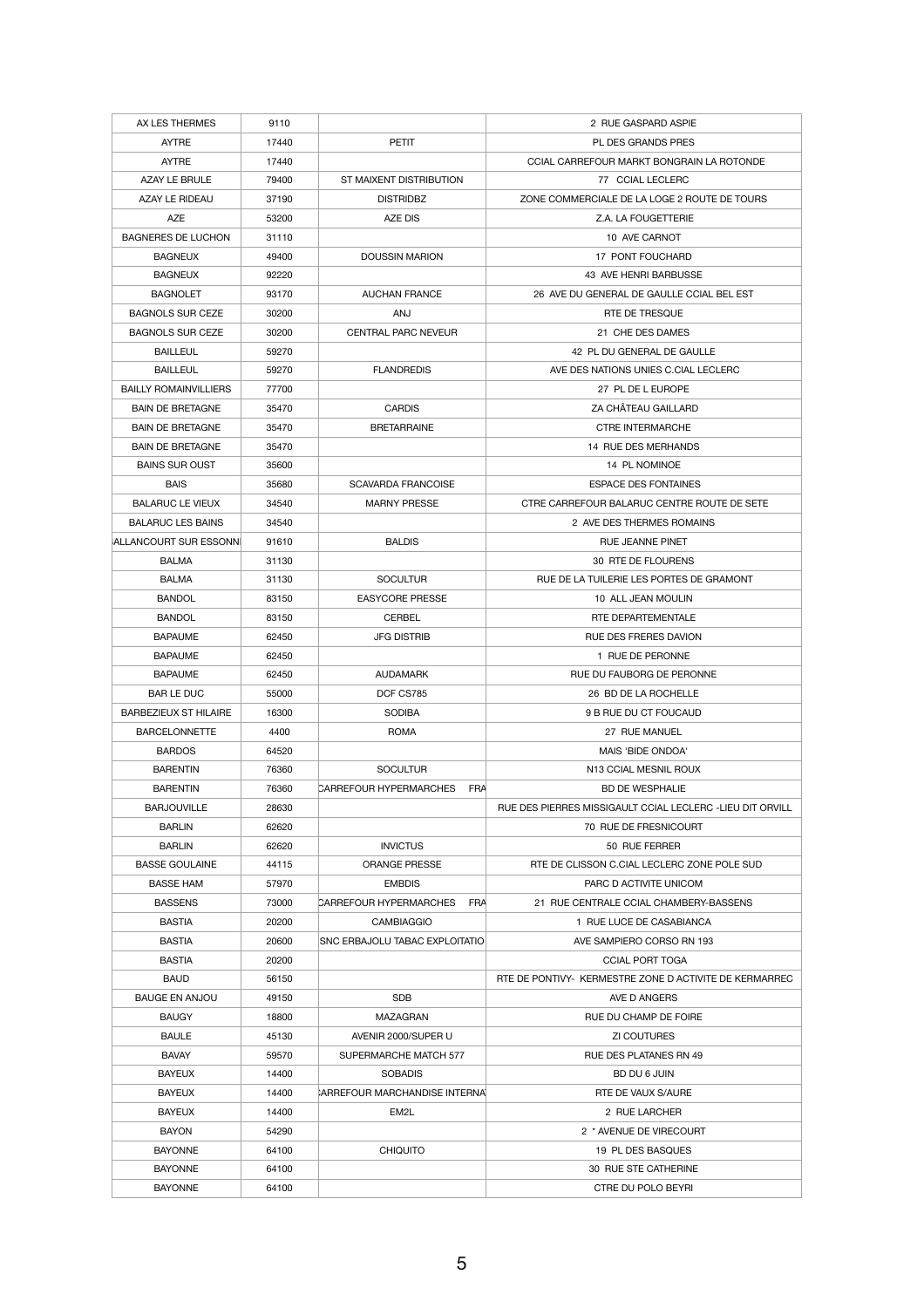| <b>BAZAS</b>                         | 33430          | <b>GALION</b>                   | LE CASSE RD 3 ROUTE DE VILLANDRAUT                         |
|--------------------------------------|----------------|---------------------------------|------------------------------------------------------------|
| <b>BAZAS</b>                         | 33430          | <b>SJRJ</b>                     | 12 CRS AUSONE                                              |
| <b>BAZAS</b>                         | 33430          | <b>MIRANE</b>                   | 12 AVE DE VERDUN INTERMARCHE-ZI SERVIERES                  |
| <b>BAZOUGES</b>                      | 53200          | <b>BACH</b>                     | 2 RUE DE BRETAGNE                                          |
| <b>BEAUCOUZE</b>                     | 49073          | <b>SOLCULTUR</b>                | ZONE COMMERCIALE ATOLL ECO PARC DU BUISSON                 |
| <b>BEAUFORT EN VALLEE</b>            | 49250          | <b>AXLOU</b>                    | RUE GUSTAVE EIFFEL ZAC ACTIVAL                             |
| <b>BEAUGENCY</b>                     | 45190          |                                 | 2 RUE PORTE DIEU                                           |
| <b>BEAUGENCY</b>                     | 45190          | LES HALLE BALGENCIENNES         | 8 * RUE DE L OURS                                          |
| <b>BEAULIEU SUR MER</b>              | 6310           | LA CIVETTE BERLUGANE            | 38 BD MARINONI                                             |
| <b>BEAUMES DE VENISE</b>             | 84190          | LALIBELA                        | 2 AVE RASPAIL                                              |
| BEAUMONT DE LOMAGNE                  | 82500          |                                 | PL GAMBETTA                                                |
| <b>BEAUMONT HAGUE</b>                | 50440          | <b>HAGUE DIS</b>                | 7 RUE DU VIEUX CHEMIN                                      |
| <b>BEAUMONT LE ROGER</b>             | 27170          | <b>KALATOC</b>                  | RTE DE SERQUIGNY                                           |
| <b>BEAUNE</b>                        | 21200          | <b>BEAUNE DISTRIBUTION</b>      | 13 RUE GUSTAVE EIFFEL                                      |
| <b>BEAUNE</b>                        | 21200          |                                 | C. CIAL ST JACQUES                                         |
| <b>BEAUPREAU EN MAUGES</b>           | 49600          | <b>MACEBO</b>                   | <b>RUE STE ANNE</b>                                        |
| <b>BEAUPREAU EN MAUGES</b>           | 49600          |                                 | RUE DE LA PEPINIERE                                        |
| <b>BEAUTOR</b>                       | 2800           | <b>DISBEAU</b>                  | LE CHEMIN BLANC                                            |
| <b>BEAUVAIS</b>                      | 60000          | <b>LUDIVAN</b>                  | 40 AVE DU 8 MAI 1945                                       |
| <b>BEAUVAIS</b>                      | 60000          |                                 | <b>RUE PIERRE &amp; MARIE CURIE</b>                        |
| <b>BEAUVAIS</b>                      | 60000          | <b>RELAY</b>                    | AÉROPORT BEAUVAIS TILLE BEAUVAIS RESTAURATION ZONE RÉSERVÉ |
| <b>BEAUVOIR SUR MER</b>              | 85230          | <b>BELVER - INTERMARCHE</b>     | 39 RUE DE LA ROCHE                                         |
| <b>BEAUVOIR SUR MER</b>              | 85230          | <b>UNISAP</b>                   | RUE DES SABLES LE PRONTEAU                                 |
| <b>BEDARIEUX</b>                     | 34600          |                                 | RTE DE ST PONS                                             |
| <b>BEGLES</b>                        | 33130          | FRA012 BEGLES                   | RUE DES PRES DE TARTIFUME CCIAL RIVES D ARCINS             |
| <b>BEGLES</b>                        | 33130          | <b>SOCULTUR</b>                 | <b>RUE DENIS PAPIN</b>                                     |
| <b>BEGLES</b>                        | 33130          | 01130 AUCHAN SUPERMARCHE        | 468 RTE DE TOULOUSE                                        |
|                                      |                |                                 |                                                            |
| <b>BEGUEY</b><br><b>BELFORT</b>      | 33410          |                                 | 65 * AVENUE DE LA LIBERATION<br>27 FG DE FRANCE            |
| <b>BELFORT</b>                       | 90000          |                                 | 6 PL SCHUMAN                                               |
| <b>BELFORT</b>                       | 90000<br>90000 |                                 | 2 RUE DE MADRID                                            |
| <b>BELFORT</b>                       | 90000          | <b>NESME</b>                    | 1 AVE DU GAL DE GAULLE                                     |
|                                      |                |                                 |                                                            |
| <b>BELFORT</b>                       | 90000          | <b>RELAY</b>                    | K SNCF BELFORT VESTIBULE                                   |
| <b>BELIN BELIET</b><br><b>BELLAC</b> | 33830          | <b>BEGEDIS</b><br><b>MP MAG</b> | 10 AVE PLANTAGENET<br>RTE DU DORAT                         |
| <b>BELLAC</b>                        | 87300          |                                 | 11 RUE TIERS                                               |
|                                      | 87300          |                                 |                                                            |
| <b>BELLAING</b>                      | 59135          | <b>DETA DISTRIBUTION</b>        | 140 RUE JEAN JAURES CD 13 LE BERGER                        |
| <b>BELLEU</b>                        | 2200           | <b>FONTY</b>                    | 43 AVE DE CHATEAU THIERRY                                  |
| <b>BELLEVILLE SUR VIE</b>            | 85170          | <b>BELLEVIGNY DISTRI</b>        | BD DE LA VIE                                               |
| <b>BELLEY</b>                        | 1300           | <b>BELLEY'ET DRAGON</b>         | 73 GRUE                                                    |
| <b>BELLEY</b>                        | 1300           | <b>SDL</b>                      | ZI DE LOUSSON CCIAL CARREFOUR MARKET                       |
| <b>BELMONT DE LA LOIRE</b>           | 42670          | APAL                            | <b>BRG</b>                                                 |
| <b>BENFELD</b>                       | 67230          |                                 | 1 RUE DU GAL LECLERC                                       |
| <b>BENFELD</b>                       | 67230          | <b>MAEVA</b>                    | PARC DES NATIONS N 83                                      |
| <b>BENODET</b>                       | 29950          | <b>TANGUY CAMPRODIS</b>         | 8 AVE DE LA PLAGE                                          |
| <b>BENODET</b>                       | 29950          | <b>CARREFOUR</b>                | PENFOUL BIHAN                                              |
| <b>BERCK</b>                         | 62600          | LA PRESSE DE L'AUTHIE           | 33 RUE CARNOT                                              |
| <b>BERGERAC</b>                      | 24100          | 2M                              | 3 PL DU MARECHAL DE L. DE TASSIGNY                         |
| <b>BERGERAC</b>                      | 24100          | <b>GALINATS</b>                 | RTE DE MARMANDE                                            |
| <b>BERGERAC</b>                      | 24100          | <b>BERCADIS</b>                 | CTRE RIVES DORDOGNE RTE DE BORDEAUX                        |
| <b>BERGERAC</b>                      | 24100          | <b>PASTEUR</b>                  | RTE DE PERIGUEUX                                           |
| <b>BERGUES</b>                       | 59380          | <b>DEQUEKER BEATRICE</b>        | 24 RUE DE L HOTEL DE VILLE                                 |
| <b>BERGUES</b>                       | 59380          |                                 | 4 RUE NATIONALE                                            |
| <b>BERGUETTE</b>                     | 62330          | <b>MFL</b>                      | RUE EGLISE DE BERGUETTE                                    |
| <b>BERNAY</b>                        | 27300          |                                 | 4 RUE B.GOMBERT                                            |
| <b>BESANCON</b>                      | 25000          | <b>SOBEDIS</b>                  | 17 RUE DE L AMITIE                                         |
| <b>BESANCON</b>                      | 25000          | <b>DECROIX PRESSE</b>           | 58 GRUE                                                    |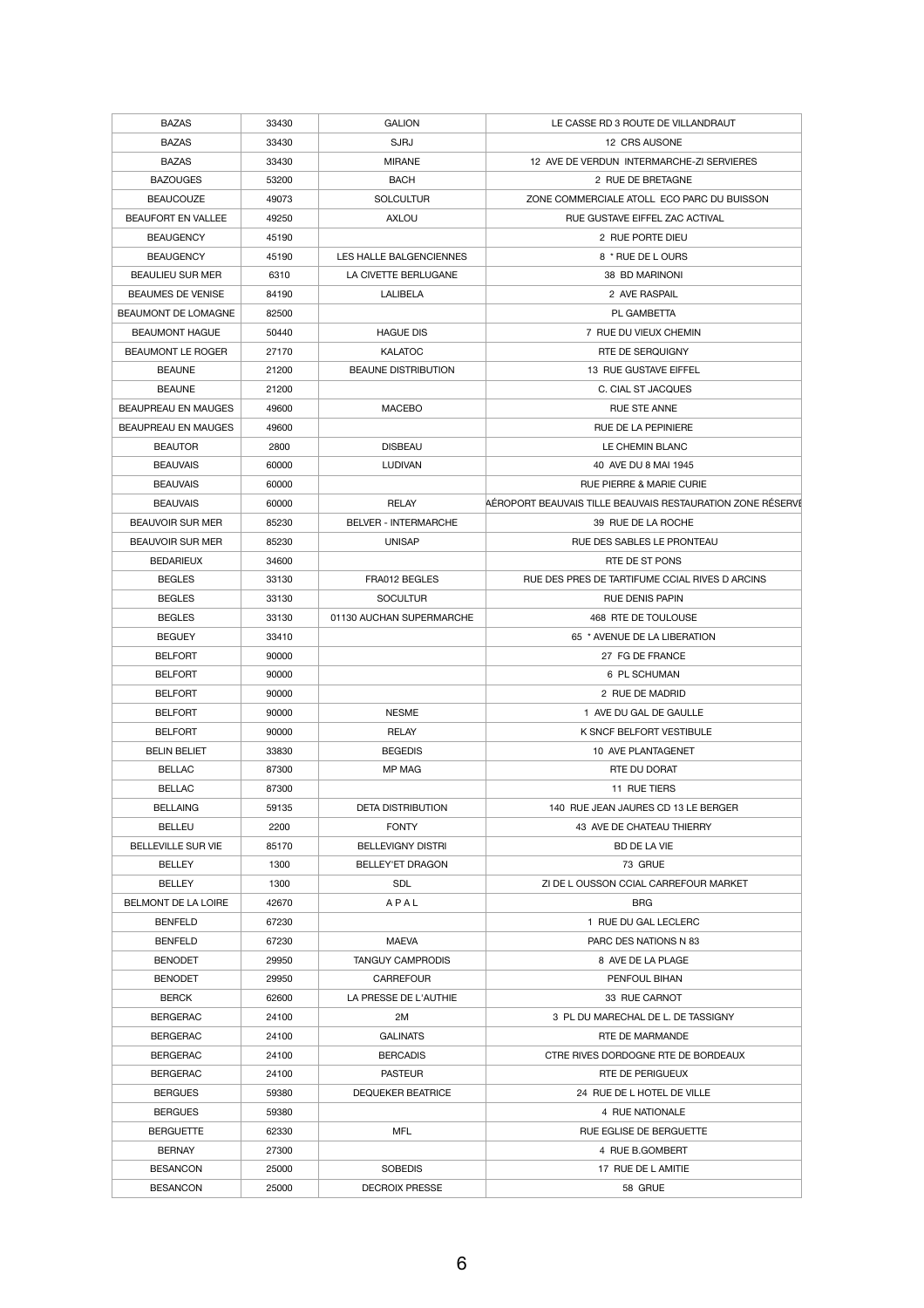| <b>BESANCON</b>              | 25000 |                                    | 61 RUE DE BELFORT                                           |
|------------------------------|-------|------------------------------------|-------------------------------------------------------------|
| <b>BESANCON</b>              | 25000 | <b>SOCULTUR</b>                    | RUE RENE CHAR ZAC CHATEAUFARINE                             |
| <b>BESANCON</b>              | 25057 | <b>GEANT CASINO BESANCON CG803</b> | <b>CTRE CHATEAUFARINE</b>                                   |
| <b>BESANCON</b>              | 25000 |                                    | 1 AVE DE BOURGOGNE CCIAL LES EPOISSES                       |
| <b>BESSAN</b>                | 34550 |                                    | 25 GRUE                                                     |
| <b>BESSANCOURT</b>           | 95550 | SUPER U                            | 7 RUE STEPHANE HESSEL                                       |
| <b>BESSINES SUR GARTEMPE</b> | 87250 | LE LOSANGE                         | AVE DU 11 NOVEMBRE                                          |
| <b>BESSONCOURT</b>           | 90160 |                                    | 15 RTE DU STRATÉGIQUE ZONE DE LA PORTE DES VOSGES           |
| <b>BETHUNE</b>               | 62400 | <b>RELAY BETHUNE</b>               | K SNCF BETHUNE VESTIBULE                                    |
| <b>BETHUNE</b>               | 62400 |                                    | 16 RUE DES TREILLES                                         |
| <b>BETHUNE</b>               | 62400 | <b>BIWALLE</b>                     | N41 COMMERCIAL AUCHAN ROTONDE                               |
| BETTANCOURT LA FERREE        |       |                                    | RTE DE BAR LE DUC HYPERMARCHE CORA                          |
|                              | 52100 | <b>HYPERMARCHE CORA</b>            |                                                             |
| <b>BEUVRY</b>                | 62660 |                                    | 9 RUE SADI CARNOT                                           |
| <b>BEUVRY</b>                | 62660 | CARREFOUR MARCHANDISE INTERNAL     | 183 RTE DE LILLE                                            |
| <b>BEUZEVILLE</b>            | 27210 | <b>ATOLL INTERMARCHE</b>           | RTE D EPAIGNE                                               |
| <b>BEYNES</b>                | 78650 |                                    | <b>CCIAL LA PETITE-MAULDRE</b>                              |
| <b>BEZIERS</b>               | 34500 | DMO POLYGONE                       | 3 * CARREFOUR HOURS C CIAL POLYGONE CELLULE 130             |
| <b>BEZIERS</b>               | 34500 | LA PRESSE BLEUE                    | 12 AVE JEAN MOULIN                                          |
| <b>BEZIERS</b>               | 34500 | <b>DEVEDIS</b>                     | AVE DU PECH DE VALRAS CS 648                                |
| <b>BEZIERS</b>               | 34500 | <b>CNS</b>                         | BD DU DR JEAN MARIE FABRE CCIAL INTERMARCHÉ                 |
| <b>BEZIERS</b>               | 34536 | <b>AUCHAN BEZIERS</b>              | 4 AVE DE LA VOIE DOMITIENNE                                 |
| <b>BEZON</b>                 | 95870 |                                    | 38 * RUE DES FRERES BONNEFF                                 |
| <b>BIARRITZ</b>              | 64200 | <b>RELAY H</b>                     | 7 AEROPORT ESP. DE L'EUROPE                                 |
| <b>BIARRITZ</b>              | 64200 | <b>LIBRAIRIE DARRIGADE</b>         | 2 RUE GARDERES CCIAL CASINO                                 |
| <b>BIAS</b>                  | 47300 | <b>GALERIE DE LA PRESSE</b>        | CTRE PONSERVAT N111                                         |
| <b>BIDART</b>                | 64210 | <b>MAYA</b>                        | RTE NATIONALE 10 C.CIAL INTERMARCHE                         |
| <b>BIGANOS</b>               | 33380 | AUCHAN HYPERMARCHE BIGANOS         | 71 RUE DES FONDERIES                                        |
| <b>BIGUGLIA</b>              | 20620 |                                    | CTRE RESIDENCE DE FICABRUNA                                 |
| <b>BIHOREL</b>               | 76420 | LES COOPERATEURS DE NORMANDIE      | 6 AVE DU MARECHAL JUIN                                      |
| <b>BILLERE</b>               | 64140 | <b>NICAR</b>                       | 78 RTE DE BAYONNE                                           |
| <b>BILLERE</b>               | 64140 | CHEVALLIER-BRACALI                 | 18 AVE DU TONKIN                                            |
| <b>BILLIAT</b>               | 1200  |                                    | PL DE LA MAIRIE                                             |
| <b>BINIC</b>                 |       | <b>MEL BRY</b>                     | Z.A LES PRES CALANS                                         |
|                              | 22520 |                                    |                                                             |
| <b>BINIC</b>                 | 22520 | <b>BCC</b>                         | 2 PL DE L EGLISE                                            |
| <b>BISCARROSSE</b>           | 40600 | SAB. CENTRE LECLERC                | AVE DE LA PLAGE CENTRE COMMERCIAL DE LAOUADIE               |
| <b>BISCHWILLER</b>           | 67240 | <b>BISCHWIDIS</b>                  | 17 RTE D'OBERHOFFEN                                         |
| <b>BITCHE</b>                | 57230 |                                    | 63 RUE ST AUGUSTIN                                          |
| <b>BITCHE</b>                | 57230 | <b>SUPER MARCHE MATCH</b>          | 52 RUE DE LA PAIX                                           |
| <b>BLAGNAC</b>               | 31700 |                                    | 10 BD FIRMIN PONS                                           |
| <b>BLAGNAC</b>               | 31700 | <b>NOBLADIS</b>                    | 2 ALL EMILE ZOLA                                            |
| <b>BLAGNAC</b>               | 31700 | <b>RELAY</b>                       | AEROPORT DE TOULOUSE HALL D ZONE RESERVEE                   |
| <b>BLAGNY</b>                | 8110  | <b>MD DISTRIBUTION</b>             | 43 RTE NATIONALE                                            |
| <b>BLAIN</b>                 | 44130 | <b>POULAIN</b>                     | 8-10 RUE DE NANTES                                          |
| <b>BLAIN</b>                 | 44130 | <b>MALUDIS</b>                     | 27 RTE DE L ISAC CCIAL SUPER U LA MAZONNAIS                 |
| <b>BLAINVILLE SUR ORNE</b>   | 14550 | MAG PRESSE BSO                     | T ROYAL NORFOLK LECLERC Z TERRES D'AVENIR D515 GALERIE C.CO |
| <b>BLANQUEFORT</b>           | 33290 | <b>PAMACLE</b>                     | 228 AVE DU GAL DE GAULLE CAYCHAC                            |
| <b>BLANQUEFORT</b>           | 33290 | 01053 AUCHAN SUPERMARCHE 1053      | 102 AVE DU 11 NOVEMBRE CCIAL LA RENNEY                      |
| <b>BLAYE LES MINES</b>       | 81400 | <b>HOLDITAR</b>                    | 150 AVE D'ALBI                                              |
| <b>BLERE</b>                 | 37150 | <b>BLEDIS</b>                      | 5 AVE DU 11 NOVEMBRE                                        |
| <b>BLERE</b>                 | 37150 | <b>DICHANDIS</b>                   | 25 RUE DE TOURS                                             |
| <b>BLOIS</b>                 | 41000 | <b>LIBRAIRIE LABBE</b>             | 9 RUE PORTE CHARTRAINE                                      |
| <b>BLOIS</b>                 | 41000 | <b>AGRICA</b>                      | 16 PL DE LA REPUBLIQUE                                      |
|                              |       |                                    |                                                             |
| <b>BLOIS</b>                 | 41000 |                                    | RUE DUGUAY-TROUIN                                           |
| <b>BLOIS</b>                 | 41000 | SOBLEDIS LECLERC                   | 116 AVE DE CHATEAUDUN                                       |
| <b>BLOT L EGLISE</b>         | 63440 |                                    | LE BOURG                                                    |
| <b>BOE</b>                   | 47550 | <b>TABAC PRESSE DE TRENQUE</b>     | 1 RUE ALBERT FERRASSE                                       |
| <b>BOE</b>                   | 47550 | <b>GEANT CASINO BOE CG818</b>      | AVE DE BIGORRE                                              |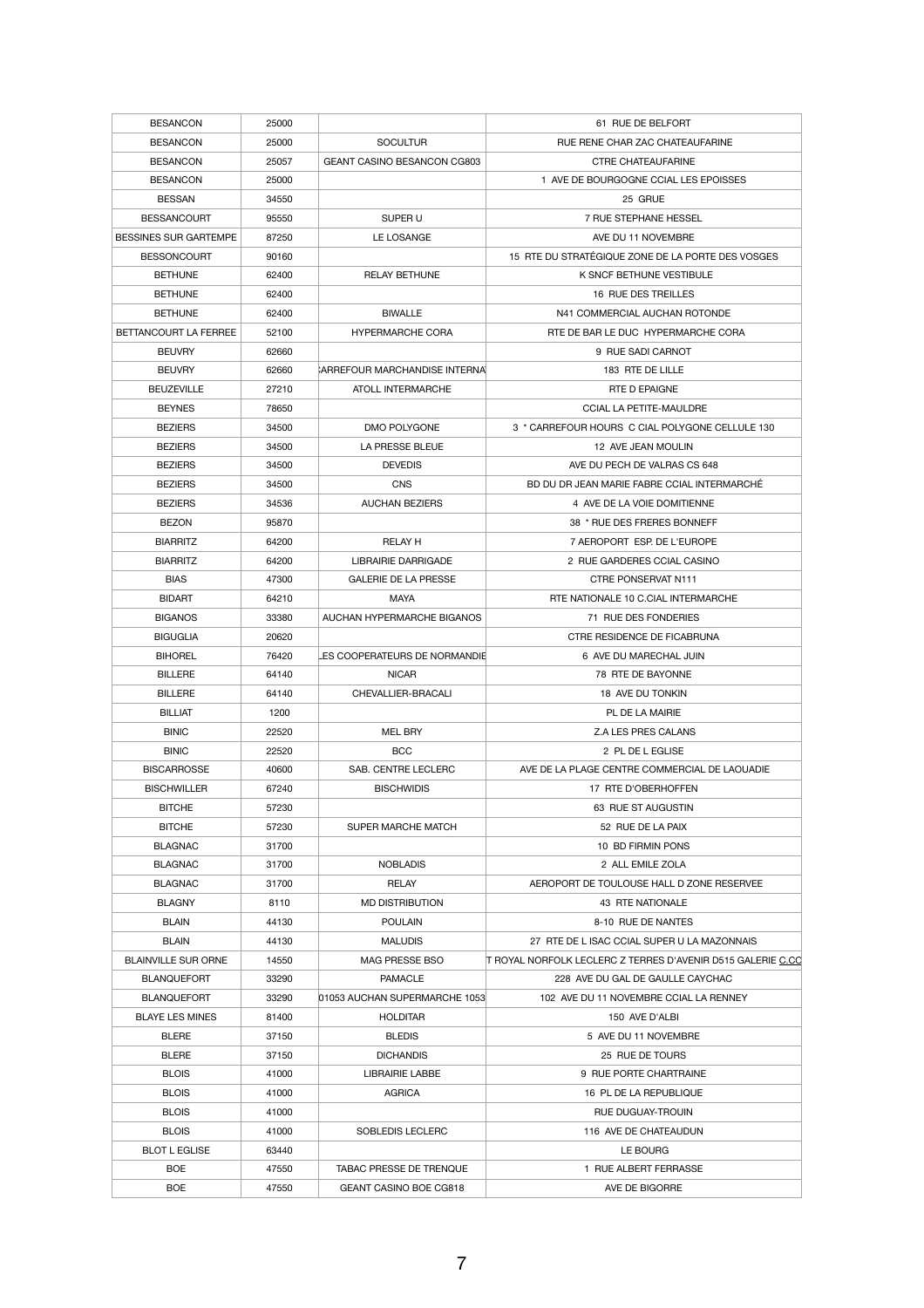| <b>BOEIL BEZING</b>         | 64510 |                                             | <b>RUE DES PYRENEES</b>                                      |
|-----------------------------|-------|---------------------------------------------|--------------------------------------------------------------|
| <b>BOESCHEPE</b>            | 59299 | <b>COPY</b>                                 | 7 RUE GRAND PLACE                                            |
| <b>BOHAIN EN VERMANDOIS</b> | 2110  |                                             | 1 RUE PAULIN PECQUEUX                                        |
| <b>BOIS D ARCY</b>          | 78390 | L'ECLAIR D'ARCY                             | 11 AVE JEAN JAURES                                           |
| <b>BOIS GUILLAUME</b>       | 76230 | <b>CALLIOPE</b>                             | CTRE DES BOCQUETS AV DE L'EUROPE                             |
| <b>BOIS GUILLAUME</b>       | 76230 |                                             | 1661 RUE DE LA HAIE                                          |
| <b>BOISSERON</b>            | 34160 |                                             | AVE FOLCO BARRONCELLI                                        |
| <b>BOISSET ET GAUJAC</b>    | 30140 | LA SUPERETTE DU CENTRE                      | 16 RTE D'ANDUZE                                              |
| <b>BOISSEUIL</b>            | 87220 | <b>CARREFOUR HYPERMARCHES</b><br><b>FRA</b> | RTE DE TOULOUSE                                              |
| <b>BOLBEC</b>               | 76210 | <b>THERAY</b>                               | RTE DE FAUVILLE                                              |
| <b>BON ENCONTRE</b>         | 47240 | <b>INTERMARCHE</b>                          | <b>ZAC REDON</b>                                             |
| <b>BON ENCONTRE</b>         | 47240 |                                             | 24 RUE DE LA REPUBLIQUE                                      |
| <b>BONDUES</b>              | 59910 | <b>CARREFOUR FRPE78</b>                     | <b>RUE NATIONALE</b>                                         |
| <b>BONNETABLE</b>           | 72110 | <b>BONNEDIS</b>                             | AVE DU 8 MAI                                                 |
| <b>BONNEUIL SUR MARNE</b>   | 94380 | <b>BONNEUIL EXPLOITATION</b>                | 1/3 AVE DU BICENTENAIRE 1789-1989 ZAC DE LA FOSSE AUX MOINES |
| <b>BONNEVAL</b>             | 28800 | CARREFOUR MARCHANDISE INTERNAL              | 112 RTE DE CHARTRES                                          |
| <b>BONNY SUR LOIRE</b>      | 45420 | <b>CHAMPADIS</b>                            | ZONE D ACTIVITE LA CHAMPAGNE                                 |
| <b>BOOS</b>                 | 76520 | <b>LARVOR</b>                               | PL DU CENTRE                                                 |
| <b>BORDEAUX</b>             | 33000 | AUCHAN BORDEAUX                             | AVE DES 40 JOURNAUX C.C. AUCHAN LAC                          |
| <b>BORDEAUX</b>             | 33300 | <b>SOCULTUR</b>                             | AVE DES 40 JOURNAUX QUARTIER GINKO                           |
| <b>BORDEAUX</b>             | 33000 | <b>GRAND TABAC PRESSE GAMBETT</b>           | 22 * PLACE GAMBETTA                                          |
| <b>BORDEAUX</b>             | 33000 | <b>SOFIBOR</b>                              | CRS ST LOUIS                                                 |
| <b>BORDEAUX</b>             | 33300 | <b>KAMARA MOUSSA</b>                        | 217 CRS BALGUERIE STUTTENBERG                                |
| <b>BORDEAUX</b>             | 33300 | <b>CHATIN</b>                               | 19 * PLACE DE L EUROPE                                       |
| <b>BORDEAUX</b>             | 33000 | <b>RELAY</b>                                | <b>PL DES QUINCONCES</b>                                     |
| <b>BORDEAUX</b>             | 33800 | <b>RELAY</b>                                | RUE DES TERRES DE BORDE GARE SAINT-JEAN                      |
| <b>BORDEAUX</b>             | 33000 | <b>RELAISH</b>                              | ARE SNCF ST JEAN SAINT JEAN - VESTIBULE C VESTIBULE C NIVEAU |
| <b>BORDEAUX</b>             | 33000 | <b>RELAIS H</b>                             | K SNCF DEPART NIV.0 BORDEAUX SAINT JEAN - QUAI A             |
| <b>BORDEAUX</b>             | 33000 | AUCHAN HYPERMARCHE BOR                      | RUE ROBERT LATTELADE C.CIAL MERIADECK                        |
| <b>BORGO</b>                | 20290 | <b>LUCY</b>                                 | <b>CTRE SANTA DEVOTA</b>                                     |
| <b>BORMES LES MIMOSAS</b>   | 83230 |                                             | 544 BD DE LA PLAGE RESIDENCE DU LEVANT                       |
| <b>BOSC LE HARD</b>         | 76850 | <b>CFS</b>                                  | <b>RUE DES FORGES</b>                                        |
| <b>BOUAYE</b>               | 44830 | <b>SODEXFRANC</b>                           | 53 RUE DE NANTES CCIAL SUPER U                               |
| <b>BOUC BEL AIR</b>         | 13320 | <b>JPM</b>                                  | AVE CC DECATHLON DES CHABAUDS                                |
| <b>BOUCAU</b>               | 64340 |                                             | 22 RUE PAUL BIREMONT                                         |
| <b>BOUCAU</b>               | 64340 |                                             | 14 AVE CHARLES DE GAULLE                                     |
| <b>BOUCHAIN</b>             | 59111 | CARREFOUR MARCHANDISE INTERNAL              | AVE JOHN KENNEDY                                             |
| <b>BOUGUENAIS</b>           | 44340 | <b>JOMAGLADIS</b>                           | RUE DE LA CHAPELLE LES COUETS                                |
| <b>BOUGUENAIS</b>           | 44340 | <b>AGNI</b>                                 | <b>RUE SALVADOR ALLENDE</b>                                  |
| <b>BOUGUENAIS</b>           | 44340 | <b>RELAY</b>                                | K NANTES ATLANTIQUE AEROPORT                                 |
| <b>BOULAY MOSELLE</b>       | 57220 | <b>BOULAYDIS</b>                            | RUE DU GENERAL NEWINGER                                      |
| <b>BOULOGNE BILLANCOURT</b> | 92100 |                                             | 122 * AVENUE DU GENERAL LELERC                               |
| <b>BOULOGNE SUR MER</b>     | 62200 | RELAY H BOULOGNE SUR MER                    | <b>GARE SNCF</b>                                             |
| <b>BOULOGNE SUR MER</b>     | 62200 | LEROUGE DUBOIS                              | 37 GRUE                                                      |
| <b>BOULOGNE SUR MER</b>     | 62200 | LE RALIYE                                   | 1 RUE DES PIPOTS                                             |
| <b>BOULOGNE SUR MER</b>     | 62200 |                                             | 37 RUE PORTE NEUVE                                           |
| <b>BOULOGNE SUR MER</b>     | 62200 | <b>RELAY</b>                                | JACQUES MONOD-CHR BOULOGNE HOPITAL DUCHENNE CHR BOUL(        |
| <b>BOURBON LANCY</b>        | 71140 | <b>MAZAGRAN SERVICE</b>                     | 39 AVE E & C PUZENAT                                         |
| <b>BOURBONNE LES BAINS</b>  | 52400 |                                             | 30 GRUE                                                      |
| <b>BOURBOURG</b>            | 59630 |                                             | 25 RUE PAUL MACHY                                            |
| <b>BOURG ACHARD</b>         | 27310 | ROUMOISE DE DISTRIBUTION                    | MOULIN DE QUINCANGROGNE                                      |
| <b>BOURG DE PEAGE</b>       | 26300 | TAKI EDDIN ET POULENARD                     | INT CASINO ALPES PROVENCE AVENUE ALPES PROVENCE 13 ALLEE D   |
| <b>BOURG DE PEAGE</b>       | 26300 |                                             | 1 PL ANDREVON                                                |
| <b>BOURG DE THIZY</b>       | 69240 |                                             | 78 RUE JEAN JAURES                                           |
| <b>BOURG DE THIZY</b>       | 69240 | LE DUO                                      | 9 RUE CHARLES DE GAULLE                                      |
| <b>BOURG DE THIZY</b>       | 69240 |                                             | 21 PL DU COMMERCE                                            |
| <b>BOURG DE THIZY</b>       | 69240 | SNC LE KOMBI                                | 4 RUE DE LA REPUBLIQUE                                       |
|                             |       |                                             |                                                              |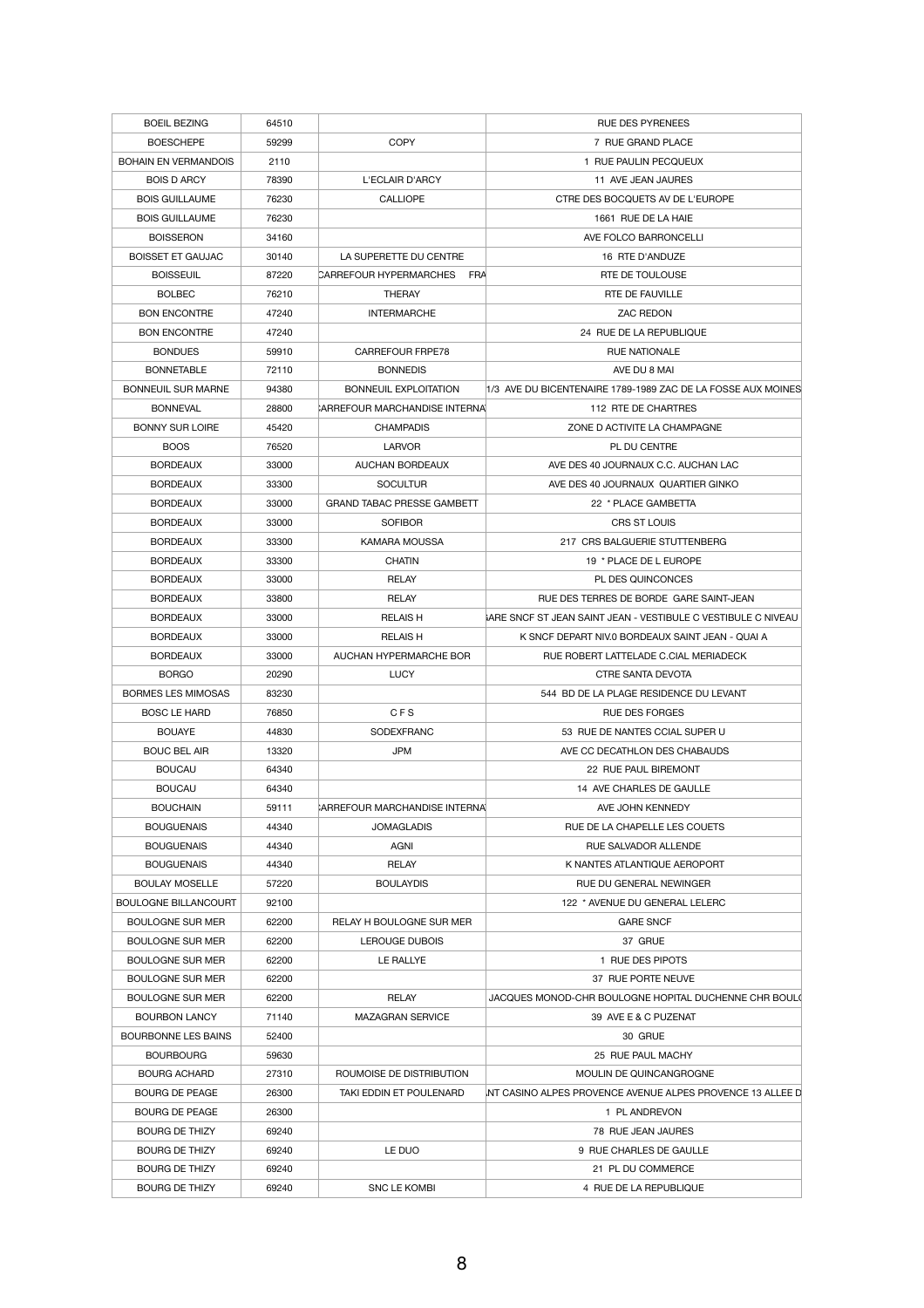| <b>BOURG EN BRESSE</b>        | 1000  | <b>SOCULTUR</b>                | BD IRENE JOLIOT CURIE CARREFOUR DE L EUROPE         |
|-------------------------------|-------|--------------------------------|-----------------------------------------------------|
| <b>BOURG EN BRESSE</b>        | 1000  | A.D.E.P. SERMIER               | 12 CRS DE VERDUN                                    |
| <b>BOURG EN BRESSE</b>        | 1000  | <b>MASCHIO</b>                 | BD CHARLES DE GAULLE ZAC CROIX BLANCHE              |
| <b>BOURG EN BRESSE</b>        | 1000  | <b>BRESSE DIS 2</b>            | 360 AVE CAPITAINE DHONNE                            |
| <b>BOURG LA REINE</b>         | 92340 | <b>OCAMAREINE</b>              | 67 AVE DU GENERAL LECLERC                           |
| <b>BOURG LA REINE</b>         | 92340 | <b>DISREINE</b>                | 79 RUE DE LA BIEVRE                                 |
| <b>BOURG LES VALENCE</b>      | 26500 | <b>REGLISSE</b>                | 9 RUE MOZART                                        |
| <b>BOURG LES VALENCE</b>      | 26500 | <b>LYLIAN-PRESSE</b>           | <b>LES CHABANNERIES N7</b>                          |
| <b>BOURG LES VALENCE</b>      | 26500 |                                | 2 AVE JEAN MOULIN                                   |
| <b>BOURGES</b>                | 18000 | CARREFOUR HYPERMARCHES<br>FRA  | CHS DE CHAPPE                                       |
| <b>BOURGES</b>                | 18000 | <b>VAL PRESSE</b>              | RUE R. BOIDIE CCIAL DU VAL D AURON                  |
| <b>BOURGES</b>                | 18000 |                                | 3 RUE E. DESCHAMPS                                  |
| <b>BOURGHELLES</b>            | 59830 |                                | 3 RUE MAURICE MOLHANT                               |
| <b>BOURGOIN JALLIEU</b>       | 38300 | <b>CULTURA SOCULTUR</b>        | 73 RUE ISAAC ASIMOV                                 |
| <b>BOURGOIN JALLIEU</b>       | 38300 | <b>BOURGOIN DISTRIBUTION</b>   | 8 RUE DES FRERES LUMIERE CCIAL E.LECLERC            |
| <b>BOURGOIN JALLIEU</b>       | 38300 | <b>MEDIANCE</b>                | 30 CTRE HOSPITALIER PIERRE OUDOT AVENUE DU MEDIPOLE |
| <b>BOURGUEIL</b>              | 37140 | LA GRANDE PRAIRIE              | 27 AVE DU GENERAL DE GAULLE                         |
| <b>BOURISP</b>                | 65170 | <b>SOMADIS</b>                 | RTE DE LA VIELLE AURE                               |
| <b>BOUSBECQUE</b>             | 59166 | <b>CLETON</b>                  | <b>RUE AUGER</b>                                    |
| BOUT DU PONT DE LARN          | 81660 | <b>SODIMAZ</b>                 | CTRE LECLERC-CD 54- RN 112 LA GARRIGUE              |
| <b>BOUZONVILLE</b>            | 57320 |                                | 11 RUE DE LA REPUBLIQUE                             |
| <b>BRAINE</b>                 | 2220  | 2B <sub>2</sub> T              | 34 BD MONTPELLIER                                   |
| <b>BRANTOME EN PERIGORD</b>   |       | <b>BRANTOME DB</b>             | 8 AVE DU 8 MAI 1945                                 |
|                               | 24310 | VICTURIS 2003                  |                                                     |
| <b>BRAY DUNES</b>             | 59123 |                                | 49 RUE PIERRE DECOCK                                |
| <b>BRECEY</b>                 | 50370 |                                | 2 PL DE L'HOTEL DE VILLE                            |
| <b>BRESSUIRE</b>              | 79300 | <b>BOCAGE DISTRIBUTION</b>     | <b>QUA DE BELLEFEUILLE</b>                          |
| <b>BRESSUIRE</b>              | 79300 | CARREFOUR MARCHANDISE INTERNAL | <b>BD DE L EUROPE</b>                               |
| <b>BREST</b>                  | 29200 | <b>RELAY</b>                   | <b>K SNCF BREST VESTIBULE</b>                       |
| <b>BREST</b>                  | 29609 | <b>RELAY</b>                   | 5 AVE FOCH HOPITAL MORVAN                           |
| <b>BREST</b>                  | 29200 | <b>LRM PRESSE</b>              | BD DE PLYMOUTH C.CIAL DE L'IROISE                   |
| <b>BREST</b>                  | 29200 |                                | RTE DE GOUESNOU C.CIAL GEANT CASINO                 |
| <b>BREST</b>                  | 29200 | <b>DISTRIBREIZ</b>             | RUE DU CUIRASSE DE BRETAGNE                         |
| <b>BREST</b>                  | 29200 |                                | 10 PL NAPOLEON III                                  |
| <b>BREST</b>                  | 29200 | <b>BREST DISTRIBUTION</b>      | RUE DE LA 2E DIVISION BLINDEE                       |
| <b>BREST</b>                  | 29200 | <b>DJAM</b>                    | 12 PL JACK LONDON                                   |
| <b>BREST</b>                  | 29200 | PRESSE CARTERIE ET SERVICE     | 10 PL NAPOLEON III CCIAL BREST 2 BELLEVUE           |
| <b>BRETENOUX</b>              | 46130 | <b>VFA PRESSE</b>              | 1 AVE DE LA LIBERATION BP11                         |
| <b>BRETEUIL</b>               | 27160 | RODRIGUEZ ARCHAMBAULT PRES SE  | 50 PL LAFITTE                                       |
| <b>BRETEUIL</b>               | 60120 | CARREFOUR MARCHANDISE INTERNAL | 91 RTE D AMIENS                                     |
| <b>BRETIGNY SUR ORGE</b>      | 91220 | AUCHAN BRETIGNY SUR ORGE       | <b>CTRE LA MAISON NEUVE</b>                         |
| <b>BREUIL LE VERT</b>         | 60600 | <b>SIMPLY MARKET</b>           | 234 RTE DE PARIS                                    |
| <b>BRIANCON</b>               | 5100  | LIBRAIRIE ALPINE MAISON HERITI | <b>18 RUE CENTRALE</b>                              |
| <b>BRIANCON</b>               | 5100  | FILLIART-LA HAVANE             | PL DE L EUROPE                                      |
| <b>BRIANCON</b>               | 5100  | <b>JEFFY</b>                   | <b>L-D GRANDE BOUCLE 2</b>                          |
| <b>BRIANCON</b>               | 5100  | ESPACE JOUET.BEBES             | CENT D ACTIVITES SUD CCIAL CARREFOURT MARKET        |
| <b>BRIARE</b>                 | 45250 | 'PARENTHESES'                  | 48 RUE DE LA LIBERTE                                |
| <b>BRICQUEBEC EN COTENTIN</b> | 50260 | <b>JALY</b>                    | 39 RTE DE VALOGNES                                  |
| <b>BRIE COMTE ROBERT</b>      | 77170 |                                | 25 RUE PASTEUR                                      |
| <b>BRIE COMTE ROBERT</b>      | 77170 | <b>BRIDIS</b>                  | 12 RUE GUSTAVE EIFFEL ZI LA HAIE PASSART            |
| <b>BRIENNE LE CHATEAU</b>     |       |                                |                                                     |
|                               | 10500 |                                | 8 AVE PASTEUR                                       |
| <b>BRIENNE LE CHATEAU</b>     | 10500 | <b>BRIENNE PRESSE</b>          | 84 RUE DE L ECOLE MILITAIRE                         |
| <b>BRIGNAIS</b>               | 69530 | <b>MARTIN JEAN PAUL</b>        | 1 PL GAMBONI                                        |
| <b>BRIGNOLES</b>              | 83170 | PRESSE SAINT JEAN MERIDIEN     | QUA ST JEAN CCIAL E.LECLERC N7                      |
| <b>BRIIS SOUS FORGES</b>      | 91640 |                                | 2 RUE DE L ARMEE PATTON                             |
| <b>BRIOUDE</b>                | 43100 |                                | 16 PL DU MAZEL                                      |
| <b>BRIOUDE</b>                | 43100 | <b>JOUAN</b>                   | 40 RTE DE CLERMONT                                  |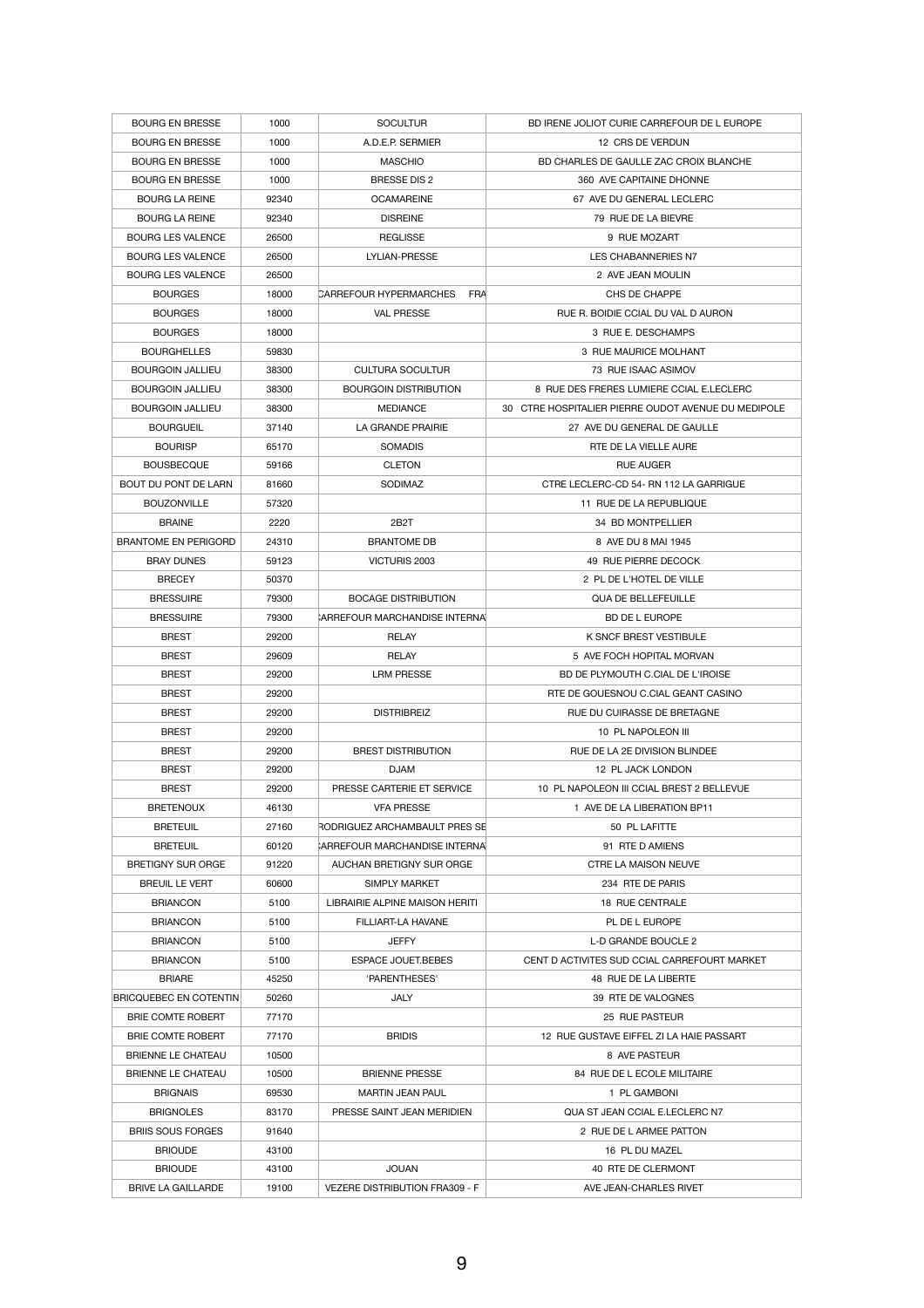| <b>BRIVE LA GAILLARDE</b>  | 19100 | LE TOTEM                          | 33 AVE RIBOT                                    |
|----------------------------|-------|-----------------------------------|-------------------------------------------------|
| <b>BRIVES CHARENSAC</b>    | 43700 | <b>ELAM</b>                       | CTRE AUCHAN ZI DE CORSAC ROUTE DE COUBON        |
| <b>BROCHON</b>             | 21220 |                                   | RN 74 CCIAL SUPER U                             |
| <b>BRON</b>                | 69500 | PALMERO ELISABETH                 | 28 AVE DU 8 MAI 1945                            |
| <b>BROONS</b>              | 22250 | SOBRODIS - SUPER U                | Z.A. LE PILAGA                                  |
| <b>BROU</b>                | 28160 | <b>BROU DISTRIBUTION</b>          | 1 RTE DE CHARTRES                               |
| <b>BRUAY LA BUISSIERE</b>  | 62700 | <b>LEBLOND COUVREUR</b>           | 115 AVE DE LA LIBERATION                        |
| <b>BRUGES</b>              | 33520 | <b>BRUDIS</b>                     | 427 RTE DU MEDOC CENTRE LECLERC                 |
|                            |       |                                   |                                                 |
| <b>BRUGUIERES</b>          | 31150 | <b>FRAMADIS</b>                   | AVE DU BRUGUET                                  |
| <b>BRUGUIERES</b>          | 31150 |                                   | 20 PL DE LA REPUBLIQUE                          |
| <b>BRUMATH</b>             | 67170 | <b>DOMETSEV</b>                   | 3 RUE GAL DUPORT                                |
| <b>BRUNOY</b>              | 91800 | MONOPRIX EXPLOITATION SA          | 1 RUE PHILISBOURG 0420 BRUNOY                   |
| <b>BRUYERES</b>            | 88600 | <b>EXVINO - INTERMARCHE</b>       | 10 RUE ABEL FERRY                               |
| <b>BRUYERES</b>            | 88600 | <b>LECLERC</b>                    | 3 RTE DE GÉRARDMER                              |
| <b>BRUZ</b>                | 35170 | LE VERT BUISSON                   | PL DU VERT BUISSON CCIAL INTERMARCHE            |
| <b>BRUZ</b>                | 35170 | <b>BRUZ DISTRIBUTION</b>          | 12 PL DE BRETAGNE                               |
| <b>BRY SUR MARNE</b>       | 94360 | P ET C GARDES                     | 41 BD GALLIENI                                  |
| <b>BUCHELAY</b>            | 78200 | AUCHAN HYPERMARCHE<br><b>MAN</b>  | RTE DE MANTES                                   |
| <b>BUCHY</b>               | 76750 | PAPIER ET PLUMES                  | PL DE LA MAIRIE                                 |
| <b>BUCQUOY</b>             | 62116 | <b>DUPRIEZ DISTRI</b>             | <b>RUE DIERVILLE</b>                            |
| <b>BUGNICOURT</b>          | 59151 | <b>BUGNIDIS</b>                   | RTE NATIONALE PARC ACTIVITE TUILERIE            |
| <b>BUIRE</b>               | 2500  | <b>SODHIRS</b>                    | <b>CITE BUIRE</b>                               |
| <b>BUIS LES BARONNIES</b>  | 26170 | <b>CHASTEL</b>                    | 61 ALL DES PLATANES                             |
| <b>BURNHAUPT LE HAUT</b>   | 68520 | <b>ASPADIS</b>                    | 2 RUE DU PONT D ASPACH                          |
| <b>BUSSY ST GEORGES</b>    | 77600 | <b>LAM BUSSY PRESSE</b>           | 2 PL DE LA MARNE                                |
| <b>BUXEROLLES</b>          | 86180 |                                   | 1 RUE DES IRIS CITE DU PLANTY CCIAL DU PLANTY   |
| <b>BUXEROLLES</b>          | 86180 | COOP ATLANTIQUE                   | 10 RUE DE CHARLETTERIE                          |
| <b>CABRIES</b>             | 13480 | <b>SOCULTUR</b>                   | LA GRANDE CAMPAGNE                              |
| <b>CAEN</b>                | 14000 | <b>SDPC</b>                       | 24 RUE LANFRANC                                 |
| <b>CAEN</b>                |       | <b>BEA</b>                        | RUE MOLIERE CCIAL DU CHEMIN VERT                |
|                            | 14000 |                                   |                                                 |
| <b>CAEN</b>                | 14000 | <b>DINEMAT</b>                    | 31 AVE JEAN MONNET                              |
| <b>CAHORS</b>              | 46000 | <b>RMS 46 CARREFOUR</b>           | RTE DE TOULOUSE                                 |
| <b>CAHORS</b>              | 46000 | <b>SEQUOIA PRESSE</b>             | 73 BD GAMBETTA                                  |
| <b>CALAIS</b>              | 62100 | <b>RELAY</b>                      | K SNCF CALAIS VILLE VESTIBULE                   |
| <b>CALAIS</b>              | 62100 |                                   | 57 BD JACQUARD                                  |
| <b>CALAIS</b>              | 62100 | <b>AUCHAN CALAIS</b>              | AVE ROGER SALENGRO CENTRE COMMERCIAL LES 2 CAPS |
| <b>CALAIS</b>              | 62100 |                                   | 377 * AVENUE ROGER SALENGRO                     |
| <b>CALAIS</b>              | 62100 | PRINCE DEZOTEUX                   | 99 BD DE L EGALITE                              |
| <b>CALAIS</b>              | 62100 | <b>SUPERMARCHE MATCH</b>          | <b>BD LAFAYETTE</b>                             |
| <b>CALUIRE ET CUIRE</b>    | 69300 | <b>TABAC PRESSE LOTO</b>          | 17 QU CLEMENCEAU                                |
| <b>CALUIRE ET CUIRE</b>    | 69300 | AUCHAN HYPERMARCHE CALUIRE        | 10 CHE JEAN PETIT C CIAL AUCHAN                 |
| <b>CALVI</b>               | 20260 | <b>CECCALDI ET CIE</b>            | AEROGARE STE CATHERINE                          |
| <b>CALVI</b>               | 20260 |                                   | PL DE LA PORTEUSE D'EAU                         |
| <b>CALVISSON</b>           | 30420 |                                   | 4 PL BARONCELLI                                 |
| <b>CAMARES</b>             | 12360 | <b>REYNES</b>                     | AVE DE ST AFRIQUE                               |
| <b>CAMBO LES BAINS</b>     | 64250 | <b>AURKITU</b>                    | ALL EDMOND ROSTAND                              |
| <b>CAMBRAI</b>             | 59400 | <b>PAPIER PRESS</b>               | 1 RUE DU GAL DE GAULLE                          |
| <b>CAMBRAI</b>             | 59400 | <b>CORA</b>                       | 2 AVE GEORGES NUTTIN                            |
| <b>CAMBRAI</b>             | 59400 |                                   | 77 RUE ST GEORGES                               |
| <b>CAMBRAI</b>             | 59400 | <b>SASU DACSAN</b>                | 187 RUE ST LADRE                                |
| <b>CAMBRAI</b>             | 59400 | SUPERMARCHE MATCH                 | AVE DE PARIS                                    |
| <b>CAMIERS</b>             | 62176 |                                   | 64 GRUE                                         |
| <b>CAMPAGNE LES HESDIN</b> |       | <b>ELYSSO DISTRI</b>              | <b>RUE D.RANGER</b>                             |
|                            | 62870 |                                   |                                                 |
| CANCALE                    | 35260 |                                   | 3 QU GAMBETTA                                   |
| <b>CANET</b>               | 11200 |                                   | 14 AVE PROMENADE                                |
| <b>CANET EN ROUSSILLON</b> | 66140 | <b>TABAC PRESSE PLAGE NICOLAS</b> | 4 PL DE LA MEDITERRANEE CANET PLAGE             |
| <b>CANNES</b>              | 6150  | <b>MULTITABAC</b>                 | 71 AVE FRANCIS TONNER                           |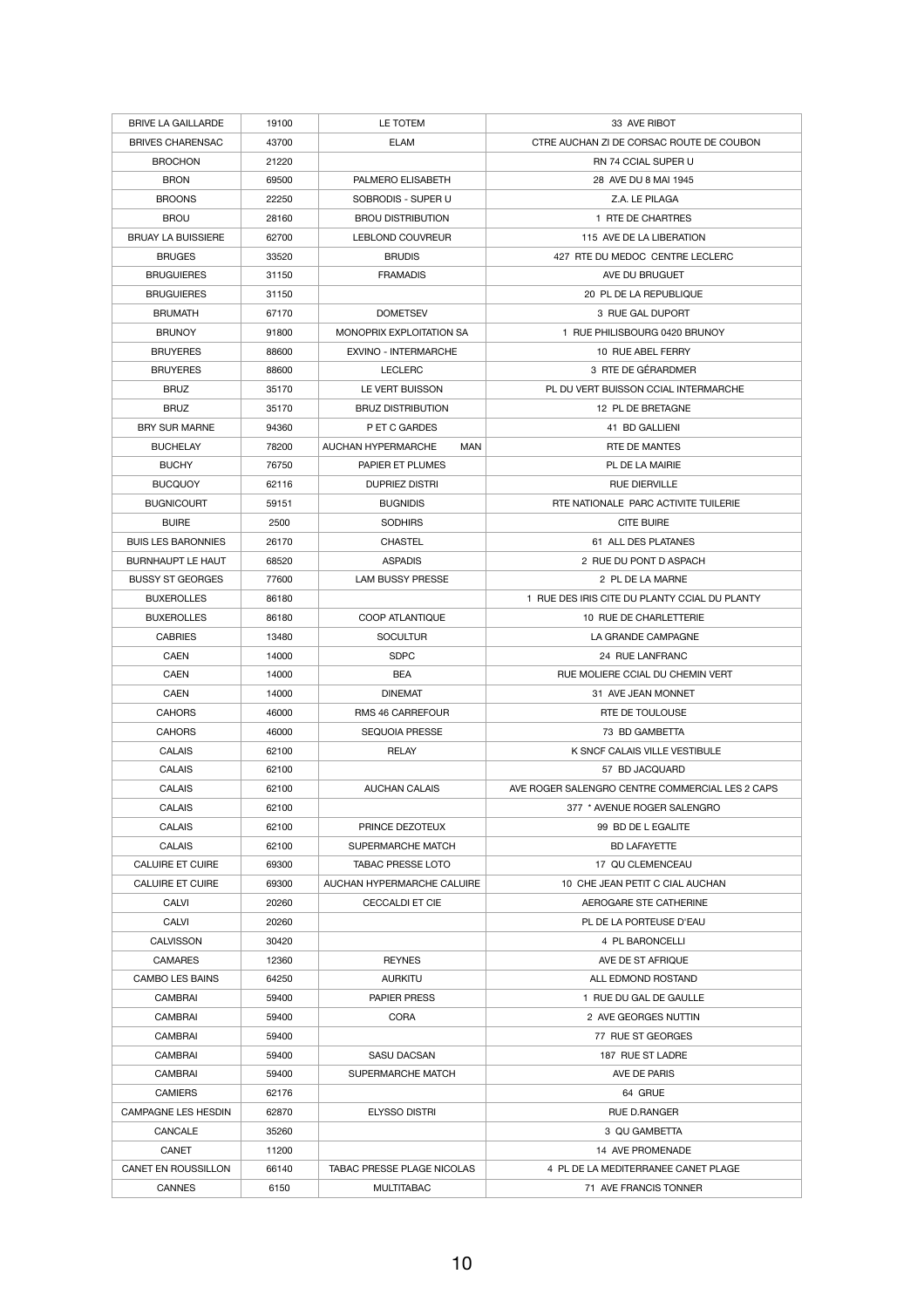| <b>CANNES</b>            | 6150  | <b>CSF FRPBB4</b>             | ALL MARYSE BASTIE Z.I. LES TOURRADES                |
|--------------------------|-------|-------------------------------|-----------------------------------------------------|
| <b>CANNES</b>            | 6150  | TABAC 4D                      | 01 RUE TROUBADOUR                                   |
| <b>CANNES</b>            | 6150  | DCF CS638 FREJUS              | 140 AVE FRANCIS TONER                               |
| <b>CANNES</b>            | 6400  | <b>RELAY</b>                  | <b>GARE SNCF CANNES</b>                             |
| <b>CANTELEU</b>          | 76380 | <b>BAPDIS</b>                 | 40 RUE DU CANAL BAPEAUME LES ROUEN                  |
| <b>CANY BARVILLE</b>     | 76450 | <b>LEDUN PRESSE</b>           | 85 RUE DU GENERAL DE GAULLE                         |
| <b>CAPBRETON</b>         | 40130 | <b>PANPIA</b>                 | <b>BD DES CIGALES</b>                               |
| <b>CAPBRETON</b>         | 40130 | <b>TABAC PRESSE LEGRAND</b>   | 5 RUE DU GAL DE GAULLE                              |
| <b>CAPDENAC</b>          | 46100 | PRESSE LE COUQUET             | CTRE LECLERC CAPDENAC LE HAUT LE COUQUET            |
|                          |       |                               |                                                     |
| <b>CAPDENAC GARE</b>     | 12700 | <b>ULENE</b>                  | 37 BD PAUL RAMADIER                                 |
| <b>CAPVERN</b>           | 65130 | <b>MISSYL</b>                 | 311 RN 117                                          |
| <b>CARBONNE</b>          | 31390 | <b>SANTORRIAL</b>             | 1 AVE JEAN MONET GALERIE MARCHANDE CARREFOUR MARKET |
| CARCASSONNE              | 11000 | CLEMENCEAU PRESSE LIBRAIR.    | 76 RUE GEORGES CLEMENCEAU                           |
| CARCASSONNE              | 11000 |                               | RTE DE MAZAMET                                      |
| CARCASSONNE              | 11000 |                               | 173 BD LEON BLUM                                    |
| <b>CARENTOIR</b>         | 56910 | ALCADIS DEVELOPPEMENT         | LE CHINE HELLEUC                                    |
| <b>CARHAIX PLOUGUER</b>  | 29270 | CARHAIX DISTRIBUTION LEGAC    | RTE DE CALLAC                                       |
| <b>CARIGNAN</b>          | 8110  | O COEUR DES IRIS              | 7 B PL DU DR.GAIRAL                                 |
| <b>CARMAUX</b>           | 81400 | <b>PALUDETTO</b>              | 24 AVE JEAN JAURES                                  |
| <b>CARNON PLAGE</b>      | 34280 | <b>HERMI</b>                  | CTRE SOLIGNAC CARNON PORT CARNON PLAGE              |
| <b>CARPENTRAS</b>        | 84200 | <b>MSM CARPENTRAS</b>         | 110 RUE DE LA REPUBLIQUE                            |
| <b>CARPENTRAS</b>        | 84200 |                               | 1 RUE VIGNE                                         |
| <b>CARPENTRAS</b>        | 84200 | <b>COGIA</b>                  | 130 AVE JEAN HENRI FABRE                            |
| <b>CARPENTRAS</b>        | 84200 | <b>BJC DIFFUSION</b>          | <b>BD ALFRED NAQUET</b>                             |
| <b>CARPIQUET</b>         | 14650 | <b>CORA</b>                   | 4 CHE DE LA CROIX VAUTIER                           |
| <b>CARQUEFOU</b>         | 44470 | K HANOU                       | 11 RUE DU 9 AOUT 1944                               |
| <b>CARQUEFOU</b>         | 44470 | <b>CLABODIS</b>               | LE SOUCHAIS ROUTE DE SUCE                           |
| <b>CARQUEIRANNE</b>      | 83320 |                               | BD DE LA LIBERTE RESIDENCE LE CARTHAGE              |
| <b>CARS</b>              | 33390 | <b>BLAYE DISTRIBUTION</b>     | L-D LA GRUPPE C.CIAL HYPERMARCHE LECLERC            |
| <b>CARVIN</b>            | 62220 | <b>CARVIDIS</b>               | 165 RTE DE MEURCHIN                                 |
| CASTANET TOLOSAN         | 31320 | <b>SYMAP INTERMARCHE</b>      | RTE DE LABEGE BP 62272 CEDEX                        |
| <b>CASTELGINEST</b>      | 31780 | PERIE LUC                     | 4 GPLA                                              |
| <b>CASTELGINEST</b>      | 31780 | LE NAIN VERT                  | 8 RUE DES SOURCES                                   |
| CASTELLARE DI CASINCA    | 20213 |                               | <b>FOLELLI</b>                                      |
| ASTELNAU D ESTRETEFOND   | 31620 | <b>IROLY</b>                  | 12 CHE DE LA GARRIGUE                               |
| CASTELNAU MONTRATIER     | 46170 | <b>PICHARD PRESSE</b>         | <b>RUE CLEMENCEAU</b>                               |
| <b>CASTELSARRASIN</b>    | 82100 | <b>SODIART</b>                | RTE RN 113 C.CIAL LECLERC                           |
| <b>CASTRES</b>           | 81100 | <b>AUCHAN CASTRES</b>         | 10 RUE ALBERT CALMETTE ZONE COMMERCIALE CHARTREUSE  |
| <b>CASTRES</b>           | 81100 |                               | 7 RUE VILLEGOUDOU                                   |
| <b>CAUDAN</b>            | 56850 | <b>GAUGAIN</b>                | 4 RUE DE LA LIBERATION                              |
| <b>CAUDRY</b>            | 59540 | <b>CAUDIS EXPLOITATION</b>    | BD DU 8 MAI                                         |
| <b>CAUDRY</b>            |       |                               |                                                     |
| <b>CAUFFRY</b>           | 59540 | <b>CAUFFRIDIS</b>             | RUE DE LA GARE<br>RUE DU 1ER SEPTEMBRE              |
|                          | 60290 |                               |                                                     |
| <b>CAUFFRY</b>           | 60290 | <b>LAURALEX</b>               | 137 RTE DE MOUY                                     |
| <b>CAUMONT L EVENTE</b>  | 14240 | <b>CS TRILLION</b>            | 6-8 RUE DE BELFORT                                  |
| <b>CAUNEILLE</b>         | 40300 | <b>CAUVALYS</b>               | ALL LA PLAINE DE LAREGLE                            |
| <b>CAUSSADE</b>          | 82300 | <b>CAUDIS</b>                 | ZI DE MEAUX                                         |
| <b>CAUTERETS</b>         | 65110 | <b>BLONDET</b>                | 8 PL DU MARECHAL FOCH                               |
| <b>CAVAILLON</b>         | 84300 | <b>CLOVER</b>                 | 13 AVE GABRIEL PERI                                 |
| <b>CAVAILLON</b>         | 84300 | LE PETIT IRLANDAIS            | <b>CCIAL DES CONDAMINES</b>                         |
| <b>CAVAILLON</b>         | 84956 | <b>PAFICO</b>                 | 130 ALL ROCH PAPE CCIAL                             |
| <b>CAVAILLON</b>         | 84300 | <b>CEDICA</b>                 | 6 AVE RENE COTY                                     |
| <b>CAVALAIRE SUR MER</b> | 83240 | <b>MIET</b>                   | <b>BD GABRIEL PERI</b>                              |
| <b>CAVALAIRE SUR MER</b> | 83240 |                               | 143 AVE DES ALLIES                                  |
| <b>CAVIGNAC</b>          | 33620 | <b>CADIAL</b>                 | 4 L-D RILLAC                                        |
| <b>CAZAUX</b>            | 33260 | <b>LELUROFLO</b>              | 1 AVE DU GENERAL DE GAULLE                          |
| <b>CAZERES</b>           | 31220 | CARREFOUR MARCHANDISE INTERNA | 5 RUE ERNEST RENAN BP 102                           |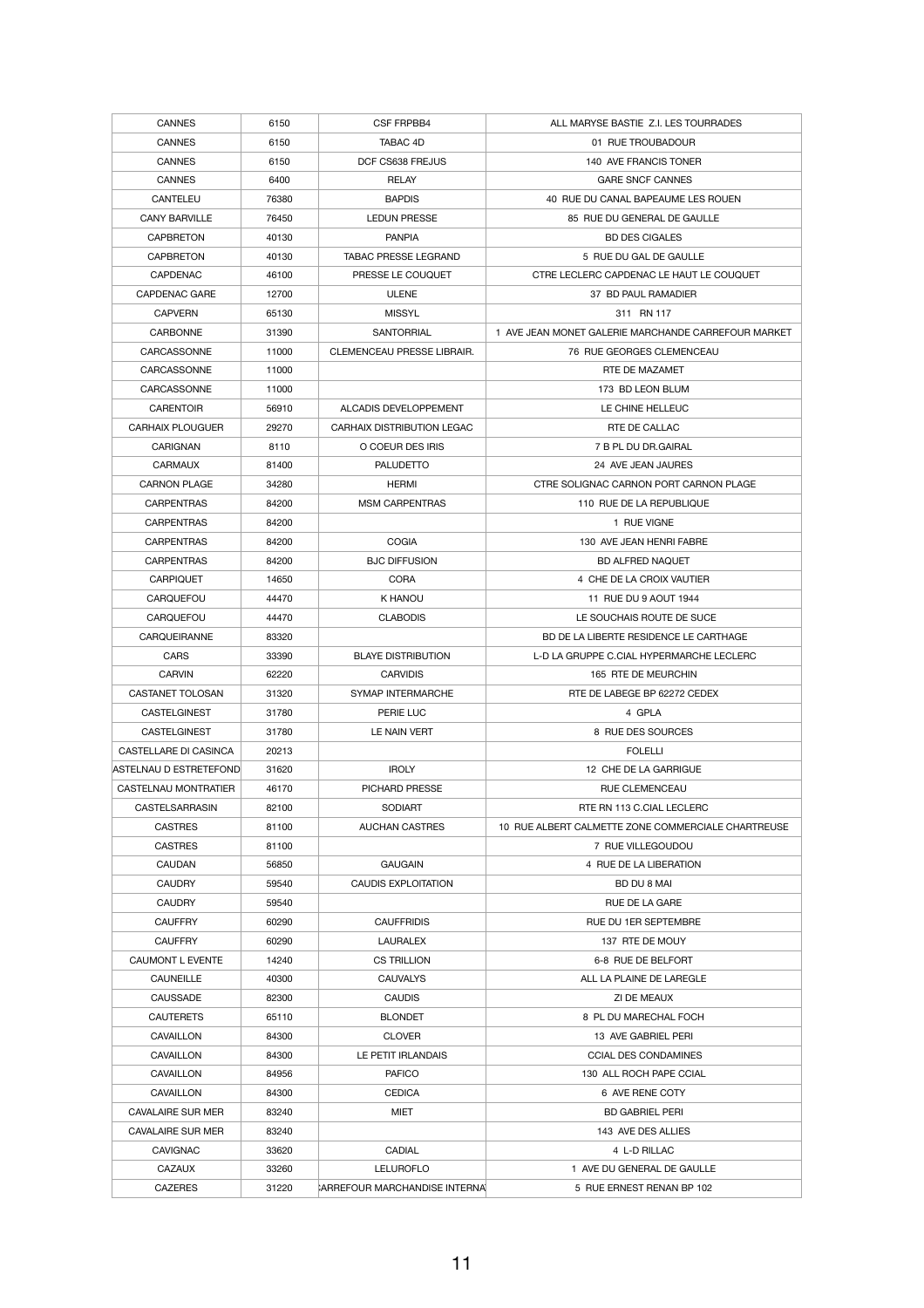| CAZERES SUR L ADOUR         | 40270          | <b>LAMOTHE</b>                       | 6 RUE PRINCIPALE                                                    |
|-----------------------------|----------------|--------------------------------------|---------------------------------------------------------------------|
| <b>CEBAZAT</b>              | 63118          |                                      | 7 AVE DU 8 MAI                                                      |
| <b>CEPET</b>                | 31620          |                                      | 187 RTE DE TOULOUSE                                                 |
| <b>CERENCES</b>             | 50510          |                                      | 2 PL DU MARCHE                                                      |
| <b>CERET</b>                | 66400          |                                      | 14 BD MARECHAL JOFFRE                                               |
| <b>CERET</b>                | 66400          | <b>COCERDIS</b>                      | PLACE DE LA RESISTANCE GALERIE CARREFOUR MARKET                     |
| <b>CERET</b>                | 66400          | <b>OULRICH</b>                       | ZI DE LOULRICH RN 115                                               |
| <b>CERGY</b>                | 95000          | RELAY                                | K SNCF CERGY PREFECTURE                                             |
| <b>CERILLY</b>              | 3350           | TPJ VILPREUX                         | 19 PL MARX DORMOY                                                   |
| <b>CESSON</b>               | 77240          | <b>AUCHAN MELUN - CESSON</b>         | RN <sub>6</sub>                                                     |
| <b>CESSON</b>               | 77240          | TABAC PRESSE DE CESSON LA FOR        | 1 AVE DE LA ZIBELINE CCIAL DE CESSON LA FORET                       |
| <b>CESSON SEVIGNE</b>       | 35510          | <b>NATPHI</b>                        | CTRE CARREFOUR ZAC RIGOURDIERE                                      |
| <b>CESSON SEVIGNE</b>       | 35510          | PRESS'TIGE SEVIGNE                   | 8 RUE DES METAIRIES CCIAL DE BOURG CHEVREUIL                        |
| <b>CESSON SEVIGNE</b>       | 35510          | <b>RAME BIENVENU</b>                 | 38 RUE DU MUGUET                                                    |
| <b>CESTAS</b>               | 33610          | <b>BRUGAR</b>                        | CHE DES BOUTIQUES CCIAL DU BOURG - B                                |
| <b>CHABEUIL</b>             | 26120          |                                      | 8 PL DE GENISSIEUX                                                  |
| <b>CHAGNY</b>               | 71150          | CHEZ BOB                             | 77 RUE DE LA BOUTIERE                                               |
| <b>CHAILLES</b>             | 41120          | <b>RELINO</b>                        | RUE DE LA LIBERATION                                                |
| <b>CHAINGY</b>              | 45380          |                                      | 2 PL DU BOURG                                                       |
| <b>CHALETTE SUR LOING</b>   | 45120          | <b>ALMADIS</b>                       | <b>RUE DU 23 AOUT 1944</b>                                          |
| <b>CHALEZEULE</b>           | 25220          | <b>TITOU PRESSE</b>                  | 1 CHE VOIE DES AGASSES ZAC BESANCON EST                             |
| <b>CHALLANS</b>             |                | ETS DESPRET                          |                                                                     |
| <b>CHALLANS</b>             | 85300<br>85300 | <b>SODIVARDIERE</b>                  | 14 RUE CARNOT<br><b>RTE NOIRMOUTIER</b>                             |
|                             |                |                                      |                                                                     |
| <b>CHALLANS</b>             | 85300          | <b>SODICHAL</b>                      | <b>BD JEAN XXIII</b>                                                |
| <b>CHALON SUR SAONE</b>     | 71100          | <b>DEVELAY</b>                       | 1 PL DU GAL DE GAULLE                                               |
| <b>CHALON SUR SAONE</b>     | 71100          |                                      | 16 RUE DE LA CITADELLE                                              |
| <b>CHALON SUR SAONE</b>     | 71100          |                                      | 5 PL DE BEAUNE                                                      |
| <b>CHALON SUR SAONE</b>     | 71100          | LE BRAZZA                            | 8 PL DE LA REPUBLIQUE                                               |
| CHALON SUR SAONE            | 71100          | <b>RELAY</b>                         | K SNCF CHALON SUR SAONE                                             |
| <b>CHALON SUR SAONE</b>     | 71100          | <b>ARREFOUR MARCHANDISE INTERNAL</b> | RUE THOMAS DUMOREY                                                  |
| <b>CHALON SUR SAONE</b>     | 71100          | <b>CHALONDIS</b>                     | 6 RUE PAUL SABATIER                                                 |
| <b>CHALONNES SUR LOIRE</b>  | 49290          | <b>LAULINE</b>                       | RTE DE CHEMILLE                                                     |
| <b>CHALONS EN CHAMPAGNE</b> | 51000          | <b>SOLEI</b>                         | 1 RUE HENRI GUILLAUMET                                              |
| <b>CHALONS EN CHAMPAGNE</b> | 51000          | <b>TPF</b>                           | AVE DU PRESIDENT ROOSEVELT C.CIAL LA CROIX                          |
| <b>CHALONS EN CHAMPAGNE</b> | 51000          | SUPERMARCHE MATCH                    | PL DE VERDUN                                                        |
| <b>CHAMALIERES</b>          | 63400          |                                      | 93 B AVE DE ROYAT                                                   |
| <b>CHAMBERY</b>             | 73000          | <b>RELAY</b>                         | K SNCF CHAMBERY VESTIBULE                                           |
| <b>CHAMBERY</b>             | 73000          | <b>CHAMBEDIS</b>                     | 32 * RUE CHARLES MONTREUIL                                          |
| <b>CHAMBERY</b>             | 73000          | <b>JACQUET CANDIDO</b>               | 6 PL DE GENEVE                                                      |
| <b>CHAMBERY</b>             | 73000          | <b>CARREFOUR HYPERMARCHES</b><br>FRA | 109 AVE DES LANDIERS                                                |
| <b>CHAMBLY</b>              | 60230          | <b>SODICAMB</b>                      | RUE FRANCOIS TRUFFAUT ZAC DES PORTES DE L'OISE                      |
| <b>CHAMBOURCY</b>           | 78240          | <b>ARREFOUR MARCHANDISE INTERNA</b>  | ROUTE NATIONALE 13                                                  |
| <b>CHAMBRAY LES TOURS</b>   | 37170          | AUCHAN CHAMBRAY LES TOURS            | RTE DE JOUE                                                         |
| <b>CHAMBRAY LES TOURS</b>   | 37170          | <b>CULTURA</b>                       | 3 RUE ALEXANDRE DAVID NÉEL                                          |
| <b>CHAMBRY</b>              | 2000           | <b>LAONDIS</b>                       | <b>RUE DESCARTES</b>                                                |
| CHAMPAGNE AU MONT D OR      | 69410          | <b>CULTURA-SOCULTUR</b>              | 19 AVE GENERAL DE GAULLE                                            |
| <b>CHAMPAGNOLE</b>          | 39300          | <b>PRESSE HUMBERT</b>                | 70 AVE DE LA REPUBLIQUE                                             |
| <b>CHAMPEAUX</b>            | 79220          | <b>STAPELLA</b>                      | 50 RTE DE LA GRANGE LUCAS                                           |
| <b>CHAMPFLEURY</b>          | 51500          | SODICHAMP                            | 51 RTE NATIONALE CCIAL LECLERC                                      |
| <b>CHAMPIGNE</b>            | 49330          | MAX II                               | 1 RUE DE CHANTELUNE                                                 |
| <b>CHAMPIGNEULLES</b>       | 54250          | MATCH MAG 447                        | RUE DE FROUARD SUPER MARCHE MATCH                                   |
| <b>CHAMPIGNY SUR MARNE</b>  | 94500          | CENTRE D'AFFAIRES CLEOPATR E         | 127 AVE DU GAL DE GAULLE                                            |
| <b>CHAMPNIERS</b>           | 16430          | <b>EANT CASINO ANGOULEME CHAMPN</b>  | <b>CTRE LES CHAUMES</b>                                             |
| <b>CHAMPNIERS</b>           | 16430          | AGORA                                | CTRE INTERMARCHE RN 10                                              |
| <b>CHAMPNIERS</b>           | 16430          | <b>SOCULTUR</b>                      | <b>FAGNES OUEST COMMERCES LIEU DIT PLANTIER DE DENAT RUE DE L'.</b> |
| <b>CHAMPS SUR MARNE</b>     | 77420          | <b>ARREFOUR MARCHANDISE INTERNAL</b> | AVE DES PYRAMIDES                                                   |
| <b>CHANCELADE</b>           | 24650          | PERIGUEUX DISTRIBUTION               | 16 RUE DES FLEURS                                                   |
|                             |                |                                      |                                                                     |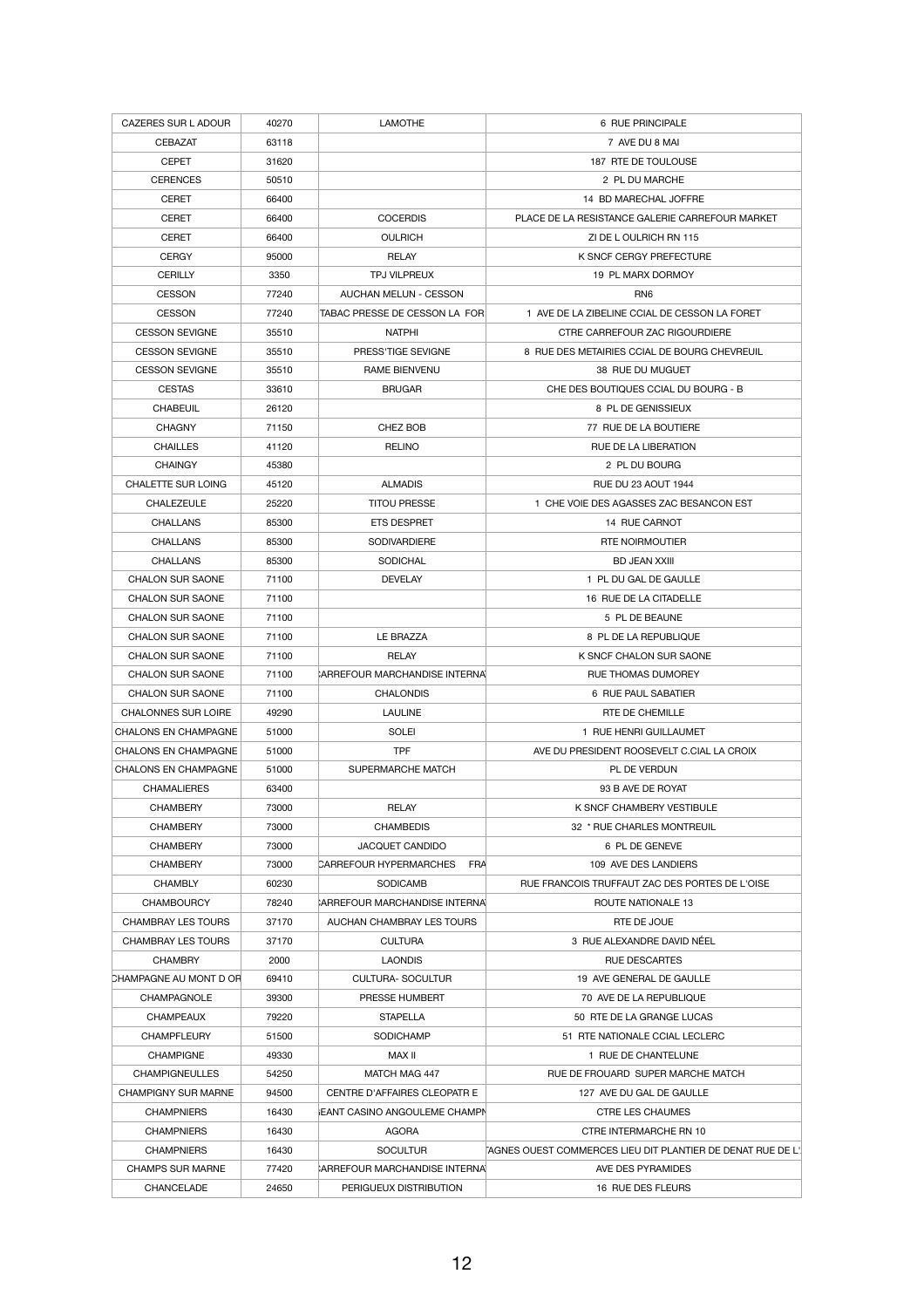| <b>CHANGE</b>                  | 53810 | <b>CORODO DISTRIBUTION</b>          | <b>CTRE LES SABLONS</b>                              |
|--------------------------------|-------|-------------------------------------|------------------------------------------------------|
| <b>CHANGE</b>                  | 72560 | <b>CHANDIS</b>                      | ZONE COMMERCIALE DE LA MASNIE                        |
| <b>CHANTELOUP</b>              | 35150 |                                     | 1 RUE BELLE VUE                                      |
| <b>CHANTONNAY</b>              | 85110 | <b>DLD</b>                          | 45 AVE GEORGES CLEMENCEAU                            |
| <b>CHANTONNAY</b>              | 85110 | <b>CHANTONNAY DISTRIBUTION</b>      | ZONE INDUSTRIELLE DE POLARIS                         |
| <b>CHARLEVAL</b>               | 13350 | VALJEAN                             | 9 AVE GASTON ROUX                                    |
| <b>CHARLEVILLE MEZIERES</b>    | 8000  | PAULET RENAULT                      | 53 RUE DE LA REPUBLIQUE                              |
| <b>CHARLEVILLE MEZIERES</b>    | 8000  |                                     | 2 AVE G CORMEAU                                      |
| <b>CHARLEVILLE MEZIERES</b>    | 8000  | PIZARRO SILVENTE                    | 32 RUE DE FLANDRE                                    |
| <b>CHARLEVILLE MEZIERES</b>    | 8000  | <b>KAY CHEN</b>                     | 40 FG DE PIERRE                                      |
| <b>CHARLEVILLE MEZIERES</b>    | 8000  | <b>PILLER</b>                       | 88 RUE DU 11 NOVEMBRE                                |
| <b>CHARLEVILLE MEZIERES</b>    | 8000  | 6820 MONOP'STATION CHARLE.          | PL DE LA GARE                                        |
| <b>CHARLEVILLE MEZIERES</b>    | 8000  | ARREFOUR HYPERMARCHES SAS FR        | 2 RUE PAULIN RICHIER                                 |
| <b>CHARLEVILLE MEZIERES</b>    | 8000  | PRESSE CICERON                      | 197 AVE CARNOT                                       |
| <b>CHARLIEU</b>                | 42190 |                                     | 13 RUE J.MOREL                                       |
| <b>CHARLIEU</b>                | 42190 | AU GALOPIN                          | 7 RUE DES ECOLES                                     |
| <b>CHARMES</b>                 | 88130 | LE TANDEM                           | 3 PL HENRI BRETON                                    |
| CHARQUEMONT                    | 25140 |                                     | 23 GRUE                                              |
| <b>CHARTRES</b>                | 28000 | CL & 2D EXPLOITATION                | 10 RUE NOEL BALLAY                                   |
| <b>CHARTRES</b>                | 28000 | DU GORD                             | 1 RTE DU GORD                                        |
| <b>CHARTRES</b>                | 28000 |                                     | 22 MAIL JEAN DE DUNOIS                               |
| <b>CHARTRES</b>                | 28000 | CARREFOUR MARCHANDISE INTERNAL      | ZAC DE LA MADELINE                                   |
| <b>CHARTRETTES</b>             | 77590 | CARREFOUR MARCHANDISE INTERNA       | 43 AVE GALLIENI                                      |
| <b>CHASSE SUR RHONE</b>        | 38670 | <b>KADOM</b>                        | PL JEAN JAURÈS                                       |
| CHASSENEUIL DU POITOU          | 86360 | <b>SOCULTUR</b>                     | ALL HAUT POITOU                                      |
| CHASSENEUIL DU POITOU          | 86360 | AUCHAN CHASSENEUIL DU POITOU        | RTE DE PARIS C. COMMERCIAL PORTES DU FUTUR           |
| CHASSENEUIL DU POITOU          | 86360 |                                     | 1 RUE LECLANCHE                                      |
| HASSENEUIL SUR BONNIEUF        | 16260 | <b>BELEOKING</b>                    | RUE DE LA GARE                                       |
| <b>CHASSIEU</b>                | 69680 | LA DEUXIEME MARCHE                  | 2 * RUE LOUIS PERGAUD                                |
| <b>CHATEAU ARNOUX ST AUBAN</b> | 4160  | LE CYCLOPE                          | 18 ALL DES ERABLES                                   |
| CHATEAU D OLONNE               | 85180 | <b>NODAMA</b>                       | RUE DES PLESSES CCIAL LA BOUSSOLE                    |
| CHATEAU D OLONNE               | 85180 | <b>CHATODIS</b>                     | 15 RUE DU GENERAL MONTCALM AVENUE DU PASSAGE DU BOIS |
| <b>CHATEAU GONTIER</b>         | 53200 | <b>BOUVIERCOZAN</b>                 | 12 AVE DU MARECHAL JOFFRE                            |
| <b>CHATEAU LA VALLIERE</b>     | 37330 | <b>CASTELDIS</b>                    | 75 AVE DU GAL DE GAULLE                              |
| <b>CHATEAU LANDON</b>          | 77570 | ANGEMA                              | 1 RUE DENISCEVILLE                                   |
| CHATEAU RENAULT                | 37110 |                                     | RUE DU PETIT VERSAILLES                              |
| <b>CHATEAU SALINS</b>          | 57170 | MATCH MAG 963                       | RUE DE METZ                                          |
| <b>CHATEAU THIERRY</b>         | 2400  | <b>LAYNE</b>                        | 37 RTE D'ESSOMES                                     |
| <b>CHATEAU THIERRY</b>         | 2400  | SO.CA.DI                            | RUE DE LA PLAINE                                     |
| <b>CHATEAU THIERRY</b>         | 2400  |                                     | 3 AVE OTEMUS                                         |
| <b>CHATEAUBERNARD</b>          | 16100 | <b>MY PRESSE</b>                    | RUE DE L'ANISSERIE CCIAL AUCHAN                      |
| <b>CHATEAUBOURG</b>            | 35220 |                                     | ZAC JARDINS DE LA BRETONNIERE C.CIAL SUPER U         |
| <b>CHATEAUBRIANT</b>           | 44110 | <b>CLEMA</b>                        | RTE DE ST AUBIN                                      |
| <b>CHATEAUBRIANT</b>           | 44110 | <b>CHATARN</b>                      | 4 RUE DU GENERAL PATTON CCIAL INTERMARCHE            |
| <b>CHATEAUGIRON</b>            | 35410 | <b>ASREV</b>                        | <b>C.CIAL LES GRANDS CHENES</b>                      |
| <b>CHATEAULIN</b>              | 29150 | <b>GUILVEZ</b>                      | PL KERJEAN                                           |
| CHATEAUNEUF DU FAOU            | 29520 | CHATEAUNEUF DISTRIBUTION            | 39 RTE DE MORLAIX                                    |
| CHATEAUNEUF DU PAPE            | 84230 | <b>RCP</b>                          | 27 CHE DU PUIT                                       |
| HATEAUNEUF LES MARTIGUE        | 13220 | <b>LAMFPRESSE</b>                   | 65 AVE DU 4 SEPTEMBRE                                |
| <b>CHATEAUNEUF SUR LOIRE</b>   | 45110 | <b>FRANDIS</b>                      | AVE DU GATINAIS                                      |
| <b>CHATEAUNEUF SUR SARTHE</b>  | 49330 | <b>GRAZELIE MAX 2</b>               | <b>MA CAMPAGNE</b>                                   |
| <b>CHATEAUROUX</b>             | 36000 | AD.M DISTRI                         | 40 AVE D ARGENTAN                                    |
| <b>CHATEAUROUX</b>             | 36000 | <b>JCHAN HYPERMARCHE CHATEAUROU</b> | RTE DE MONTLUCON                                     |
| <b>CHATEAUROUX</b>             | 36000 | FRA313 CHÂTEAUROUX                  | 47 RUE PIERRE GAULTIER                               |
| <b>CHATELLERAULT</b>           | 86100 | AUCHAN CHATELLERAULT                | AVE JEAN MOULIN ZAC LA FORET                         |
| CHATELLERAULT                  | 86100 | <b>LE 27</b>                        | 27 BD DE BLOSSAC                                     |
| CHATELLERAULT                  | 86100 |                                     | 54 RUE CHATEAUNEUF                                   |
|                                |       |                                     |                                                      |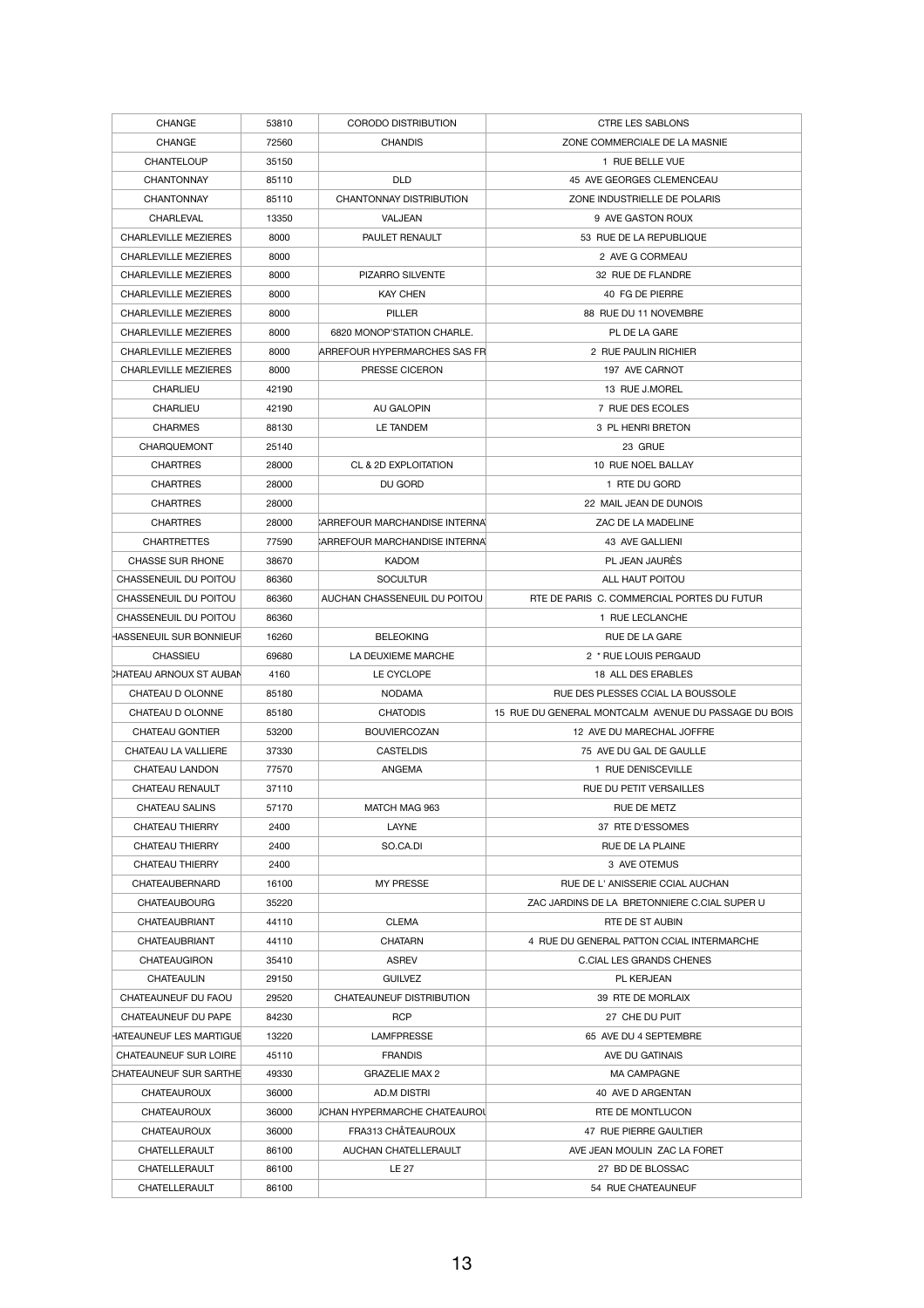| <b>CHATELLERAULT</b>          | 86100 | <b>COOP ATLANTIQUE</b>                | <b>RUE DU PARADIS</b>                                      |
|-------------------------------|-------|---------------------------------------|------------------------------------------------------------|
| CHATELLERAULT                 | 86100 | <b>FOCH DISTRIBUTION</b>              | AVE FOCH                                                   |
|                               |       |                                       |                                                            |
| <b>CHATENOIS</b>              | 88170 | <b>SAS SODISCA</b>                    | 11 RUE PIERRE DE COUBERTIN                                 |
| CHATENOY LE ROYAL             | 71880 |                                       | 13 PL DU MARCHE                                            |
| <b>CHATILLON</b>              | 92320 | <b>FICTOR</b>                         | 15 RUE DE LA MAIRIE                                        |
| <b>CHATILLON COLIGNY</b>      | 45230 | <b>COLIDIS</b>                        | <b>RTE DE MONTARGIS</b>                                    |
| <b>CHATILLON SUR INDRE</b>    | 36700 | <b>LIBRAIRIE PRESSE LISABOIS GRIG</b> | 37 GRUE                                                    |
| <b>CHATOU</b>                 | 78400 | PRESSE ET LOISIRS                     | 12 AVE DE MAUPASSANT                                       |
| <b>CHATTE</b>                 | 38160 | <b>ISERE DISTRIBUTION</b>             | CTRE E.LECLERC ZI LES GAMEUX                               |
| <b>CHAUDEFONDS SUR LAYON</b>  | 49290 |                                       | 11 PL DU CENTRE                                            |
| <b>CHAUMONT</b>               | 52000 |                                       | 48/50 AVENUE DE LA REPUBLIQUE CENTRE COMMERCIAL INTERMARCH |
| <b>CHAUMONT</b>               | 52000 | DCF CG804                             | 7 AVE DE LA REPUBLIQUE                                     |
| <b>CHAUMONT</b>               | 52000 | <b>DEGRAVE PLUS</b>                   | 2 * PLACE DE LA CONCORDE                                   |
| <b>CHAUMONT</b>               | 52000 | A LA UNE                              | 65 * RUE VICTOIRE DE LA MARNE                              |
| <b>CHAUMONT</b>               | 52000 | <b>CHAUMONDIS</b>                     | FG DU MOULIN NEUF                                          |
|                               |       |                                       |                                                            |
| <b>CHAUNY</b>                 | 2300  | DHC-PRESSE                            | 20 RUE DE LA CHAUSSEE                                      |
| <b>CHAUNY</b>                 | 2300  | <b>LACACHA</b>                        | 25 RUE DE BAD KOSTRITZ                                     |
| <b>CHAVANAY</b>               | 42410 | <b>SODALI</b>                         | ZI DE VERLIEU N86                                          |
| <b>CHAVEIGNES</b>             | 37120 | <b>ZELIRA</b>                         | 28 RTE DE TOURS                                            |
| <b>CHECY</b>                  | 45430 | <b>CHECY DISTRIBUTION</b>             | ZAC DE LA GUIGNARDIÈRE RTE NAT 60                          |
| <b>CHEF BOUTONNE</b>          | 79110 | <b>MAG PRESSE</b>                     | 26 PL CAIL                                                 |
| <b>CHELLES</b>                | 77500 |                                       | RTE DE MONTFERMEIL ZAC PLEINS CHAMPS                       |
| <b>CHELLES</b>                | 77500 | CARREFOUR MARCHANDISE INTERNAL        | AVE DU GENDARME CASTERMANT CCIAL CHELLES 2 - RN 34         |
| <b>CHENNEVIERES SUR MARNE</b> | 94430 | CARREFOUR MARCHANDISE INTERNAL        | 85 RTE DE PROVINS CCIAL PINCE-VENT                         |
| <b>CHENOVE</b>                | 21300 | R ET A CASAS                          | RUE ANTOINE DE SAINT EXUPÉRY                               |
| <b>CHERBOURG</b>              | 50100 | <b>CATHYDIS</b>                       | QU DE L'ENTREPOT                                           |
| <b>CHERBOURG EN COTENTIN</b>  | 50100 | SNC DAVENAS                           | 2 RUE DES FOSSES                                           |
| <b>CHERBOURG EN COTENTIN</b>  | 50100 |                                       | 27 RUE GAMBETTA                                            |
| CHERBOURG EN COTENTIN         | 50100 |                                       | 3 RUE DE L ABBAYE                                          |
| <b>CHERBOURG EN COTENTIN</b>  | 50100 | LE POURQUOI PAS                       | 2 PL JEAN JAURES                                           |
|                               |       |                                       |                                                            |
| <b>CHERRE</b>                 | 72400 | FIFERDIS (LECLERC)                    | RUE ALFRED MARCHAND                                        |
| <b>CHESSY</b>                 | 77700 | <b>RELAY</b>                          | KIOSQUE CHESSY TGV                                         |
| <b>CHINON</b>                 | 37500 | <b>SAINT LAZARE</b>                   | <b>DIG ST LAZARE</b>                                       |
| <b>CHISSAY EN TOURAINE</b>    | 41400 | <b>SOMADIS</b>                        | 30 AVE DE CHENONCEAUX                                      |
| <b>CHOCQUES</b>               | 62920 |                                       | 148 RUE PRINCIPALE                                         |
| CHOISY LE ROI                 | 94600 | <b>BAJOANEL</b>                       | 36 RUE DE LUGO                                             |
| CHOISY LE ROI                 | 94600 | <b>RELAY</b>                          | K CHOISY LE ROI VESTIBULE                                  |
| <b>CHOLET</b>                 | 49300 | <b>MGP</b>                            | AVE DES SABLES                                             |
| <b>CHOLET</b>                 | 49300 |                                       | 1 AVE MARECHAL KOENIG CCIAL LECLERC ZAC DU VERGER          |
| <b>CHOLET</b>                 | 49300 |                                       | 131 RUE NATIONALE                                          |
| <b>CHOLET</b>                 | 49300 | <b>CRISFIL</b>                        | 10 AVE DE LA MARNE                                         |
| <b>CHOLET</b>                 | 49300 | <b>PARVIMOINE</b>                     | 65 BD DELHUMEAU PLESSIS                                    |
| <b>CHOLET</b>                 | 49300 | <b>SOCULTUR</b>                       | AVE D ANGERS ZAC DE L'ECUYERE                              |
| <b>CHOLET</b>                 | 49300 | FRA317 CARREFOUR                      | <b>ROUTE D'ANGERS</b>                                      |
| <b>CIRES LES MELLO</b>        | 60660 |                                       | 23 RUE DE LA VILLE                                         |
|                               |       |                                       |                                                            |
| <b>CLAIRA</b>                 | 66530 | CARREFOUR MARCHANDISE INTERNAL        | RTE DE BARCARES                                            |
| <b>CLAIX</b>                  | 38640 | <b>VOTEY</b>                          | 9 PL JEAN MONNET                                           |
| <b>CLAMART</b>                | 92140 | <b>LES BEAUX PAPIERS</b>              | 2 VLA COUR CREUSE                                          |
| <b>CLAMECY</b>                | 58500 | <b>AUCHAN CLAMECY</b>                 | RUE VANNE DU GOUR - AUCHAN                                 |
| <b>CLAYE SOUILLY</b>          | 77410 | CARREFOUR MARCHANDISE INTERNAL        | RTE NATIONALE 3 BP 70                                      |
| <b>CLERMONT</b>               | 60600 |                                       | 63 RUE DE LA REPUBLIQUE                                    |
| <b>CLERMONT</b>               | 60600 |                                       | RUE GERARD DE NERVAL                                       |
| <b>CLERMONT FERRAND</b>       | 63100 | <b>SODICLER</b>                       | 31 AVE DU BREZET                                           |
| <b>CLERMONT FERRAND</b>       | 63000 | <b>BOCQUET-DELLI</b>                  | 2 RUE BANSAC                                               |
| <b>CLERMONT FERRAND</b>       | 63000 |                                       | 2 BD LEON MALFREYT                                         |
| <b>CLERMONT FERRAND</b>       | 63000 |                                       | 25 BD LAFAYETTE                                            |
| <b>CLERMONT FERRAND</b>       | 63000 | <b>RELAY</b>                          | K SNCF CLERMONT FERRAND VESTIBULE                          |
|                               |       |                                       |                                                            |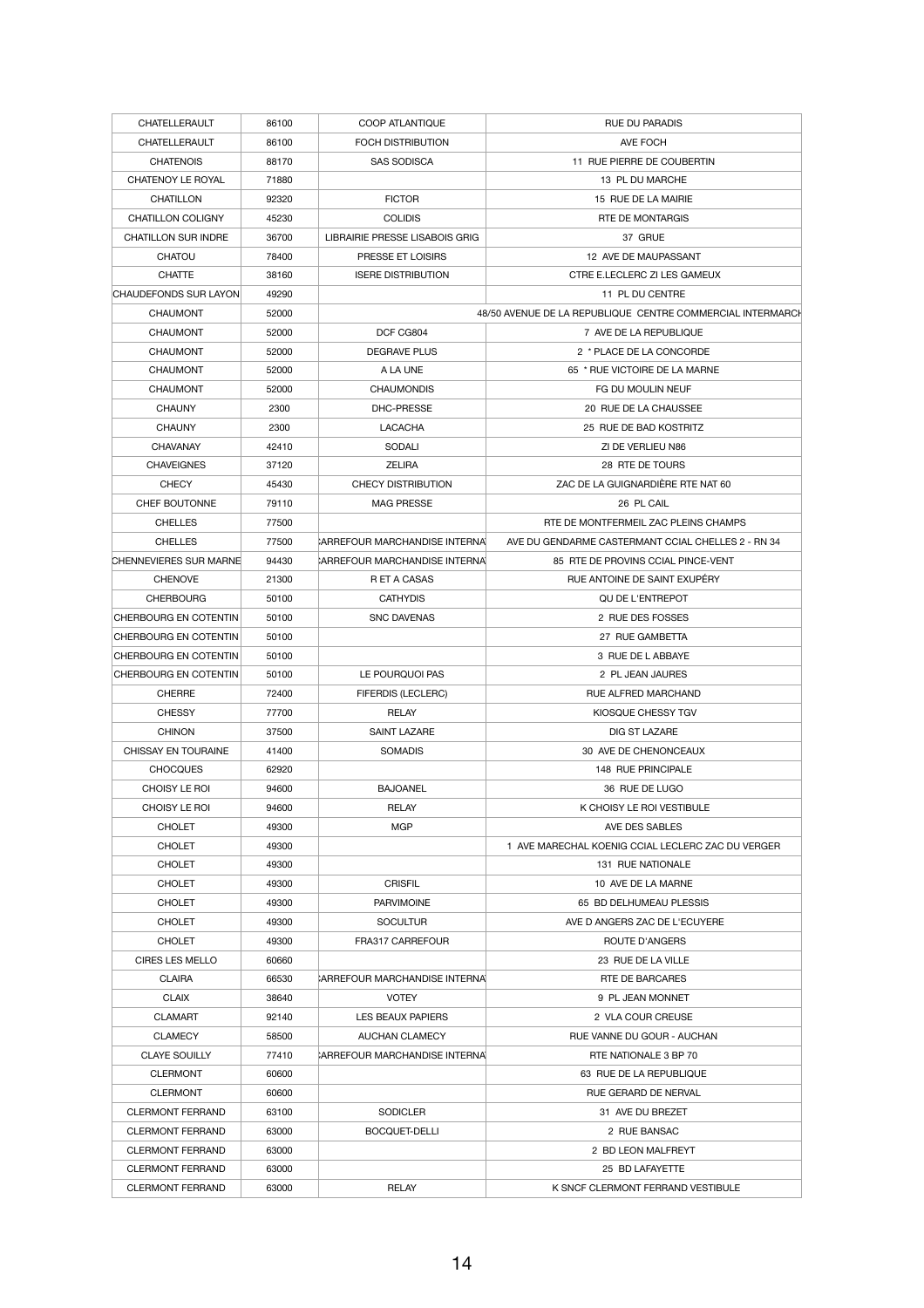| <b>CLERMONT FERRAND</b>      | 63000 | <b>SOMI INTERMARCHE</b>               | 98 RUE FONTGIEVE                                                        |
|------------------------------|-------|---------------------------------------|-------------------------------------------------------------------------|
| <b>CLERMONT FERRAND</b>      | 63000 | <b>CLERDIS</b>                        | 173 BD GUSTAVE FLAUBERT                                                 |
| <b>CLERMONT FERRAND</b>      | 63100 | <b>BEVAL</b>                          | BD ST JEAN LE BREZET CCIAL GEANT CASINO                                 |
| <b>CLERMONT FERRAND</b>      | 63100 | <b>AUCHAN HYPERMARCHE</b><br>CL       | BD ETIENNE CLEMENTEL AUCHAN NORD                                        |
| <b>CLERMONT L HERAULT</b>    | 34800 | <b>REJOHU</b>                         | <b>GRAND AXE</b>                                                        |
| CLICHY SOUS BOIS             | 93390 | <b>SOCLIDIS</b>                       | 12 ALL DE LA FOSSE MAUSSOIN CCIAL CLICHY 2                              |
| <b>CLISSON</b>               | 44190 | <b>MEDIAPA</b>                        | 18 RUE DES HALLES                                                       |
| <b>CLISSON</b>               | 44190 | <b>CLISSON DISTRIBUTION</b>           | RTE DE NANTES                                                           |
| <b>CLOUANGE</b>              | 57185 | <b>CLOUANDIS</b>                      | <b>ZAC BELLE FONTAINE</b>                                               |
| <b>CLUSES</b>                | 74300 | CARREFOUR MARCHANDISE INTERNAL        | 913 AVE GEORGES CLEMENCEAU                                              |
| <b>COETQUIDAN BELLEVUE</b>   | 56380 | <b>UGOENZO</b>                        | 13 RUE ST CYR                                                           |
| <b>COGGIA</b>                | 20118 | <b>L'ALINEA</b>                       | ROUTE D'AJACCIO C.CIAL                                                  |
| <b>COGNAC</b>                | 16100 | L.P.G.                                | 36 RUE D ANGOULEME                                                      |
| <b>COGOLIN</b>               | 83310 | SOCODAG2                              | 3 RUE MARCEAU CCIAL LECLERC                                             |
| <b>COHADE</b>                | 43100 | <b>KENVIN</b>                         | RUE DE BREUIL FLAGEAC                                                   |
| <b>COLLEGIEN</b>             | 77090 | CARREFOUR MARCHANDISE INTERNAL        | CC BAY 2                                                                |
| COLLONGES SOUS SALEVE        | 74160 | <b>ARMALURA</b>                       | 24 PL DE SAVOIE                                                         |
| <b>COLMAR</b>                | 68000 | <b>ALDISCOL</b>                       | 13 RTE D'INGERSHEIM                                                     |
| <b>COLMAR</b>                | 68000 | <b>CFCC</b>                           | 6 PL DE LA CATHEDRALE                                                   |
|                              |       |                                       |                                                                         |
| <b>COLMAR</b>                | 68000 | AU BOIS FLEURI                        | AVE D ALSACE                                                            |
| <b>COLMAR</b>                | 68000 | <b>RELAY FRANCE</b><br><b>SOCODIS</b> | 11 PL DE LA GARE K SNCF COLMAR VESTIBULE<br>111 * ROUTE DE NEUF BRISACH |
| <b>COLMAR</b>                | 68000 |                                       |                                                                         |
| <b>COLOMBE</b>               | 38690 | <b>MIDIS</b>                          | ZI DU GRAND COMBEAU                                                     |
| <b>COLOMBES</b>              | 92700 | LE SCRIPTIC                           | 2 RUE DU BOURNARD                                                       |
| <b>COLOMBIER SAUGNIEU</b>    | 69125 | <b>RELAY</b>                          | ST EXUPERY TERMINAL 2 BIS ZONE SOUS TRANSIT BP 109                      |
| <b>COLOMIERS</b>             | 31770 | LA GARONNE PRESSE                     | 1 PL DU SIDOBRE                                                         |
| <b>COMBOURG</b>              | 35270 | <b>COMBOURG DISTRIBUTION</b>          | 7 AVE DES ERABLES                                                       |
| <b>COMBOURG</b>              | 35270 | <b>PERCOM</b>                         | 14 RUE DESCOUTURES ZA MOULIN MADAME                                     |
| <b>COMBRIT</b>               | 29120 | <b>BIGOUDIS</b>                       | <b>R-PT LE LANNOU</b>                                                   |
| <b>COMBS LA VILLE</b>        | 77380 |                                       | <b>RUE L'ABREUVOIRE</b>                                                 |
| <b>COMBS LA VILLE</b>        | 77380 |                                       | <b>CTRE PICASSO</b>                                                     |
| <b>COMMERCY</b>              | 55200 | <b>CYRELLIS</b>                       | 1 RUE JEAN MOULIN INTERMARCHE                                           |
| <b>COMMERCY</b>              | 55200 | MATCH MAG 404                         | RUE PRINCESSE CHARLOTTE                                                 |
| <b>COMPIEGNE</b>             | 60200 | 0485- GAL. LA CROISETTE 0485          | 35 RUE SOLFERINO 0485 COMPIEGNE                                         |
| <b>COMPIEGNE</b>             | 60200 | JBL-BM                                | 2 RUE DE NORMANDIE                                                      |
| CONCARNEAU                   | 29900 | <b>TY GWASKELL</b>                    | 1 PL JEAN-JAURES                                                        |
| <b>CONCHES EN OUCHE</b>      | 27190 |                                       | 67 RUE F.MITTERRAND CD 840                                              |
| <b>CONCHES EN OUCHE</b>      | 27190 | CARREFOUR MARCHANDISE INTERNAL        | 13 RUE JEAN MOULIN                                                      |
| <b>CONDAT SUR VIENNE</b>     | 87920 | <b>DELHAYE MONSIGNY</b>               | 58 AVE DE LIMOGES BOULOUZAT                                             |
| CONDE SUR L ESCAUT           | 59163 |                                       | 38 RUE GAMBETTA                                                         |
| <b>CONDE SUR L ESCAUT</b>    | 59163 | <b>B.A. PRESSE</b>                    | 1 AVE LIBERTE LE TOURNIQUET                                             |
| <b>CONDETTE</b>              | 62360 |                                       | 15 RUE DE LA PAIX                                                       |
| <b>CONDOM</b>                | 32100 | <b>KARADOM</b>                        | L-D HONTAUT ROUTE D'EAUZE                                               |
| <b>CONFLANS EN JARNISY</b>   | 54800 | <b>CONFDIST</b>                       | CTRE LA FONTAINE Z.I. DU VAL DE L'ORNE                                  |
| <b>CONFLANS STE HONORINE</b> | 78700 | SODICO EXPANSION                      | RUE DES BELLES HATES BP 128 RN 184 ZONE DE BOUTRIES                     |
| <b>CONLIE</b>                | 72240 | <b>CONEDIS</b>                        | <b>RTE DU MANS</b>                                                      |
| <b>CONNAUX</b>               | 30330 |                                       | RUE DE LA REPUBLIQUE                                                    |
| <b>CONNERRE</b>              | 72160 | <b>BOMDIS</b>                         | RTE DE PARIS                                                            |
| <b>CONTRES</b>               | 41700 |                                       | 36 RUE HENRI MAUGER                                                     |
| <b>CONTRES</b>               | 41700 | <b>MAXDIS</b>                         | 69 RUE DE CHEVERNY                                                      |
| <b>CONTREXEVILLE</b>         | 88140 | <b>COUR D'HONNEUR</b>                 | 3 COUR D'HONNEUR                                                        |
| <b>COQUELLES</b>             | 62231 | <b>HASTING BUSINESS GROUP</b>         | 1001 BD DU KENT                                                         |
| <b>CORBEIL ESSONNES</b>      | 91100 | <b>PAPOLI</b>                         | 24 BD GEORGES MICHEL                                                    |
| <b>CORBEILLES</b>            | 45490 |                                       | 6 PL ST GERMAIN                                                         |
| <b>CORMONTREUIL</b>          | 51350 | <b>CORA</b>                           | RTE DE LOUVOIS                                                          |
| <b>CORMONTREUIL</b>          | 51350 | <b>SOCULTUR</b>                       | 6 RUE DES LAPS ZONE COMMERCIALE LES PARQUES                             |
| <b>CORNIMONT</b>             | 88310 |                                       | 14 RUE DE LA 3EME D.I.A.                                                |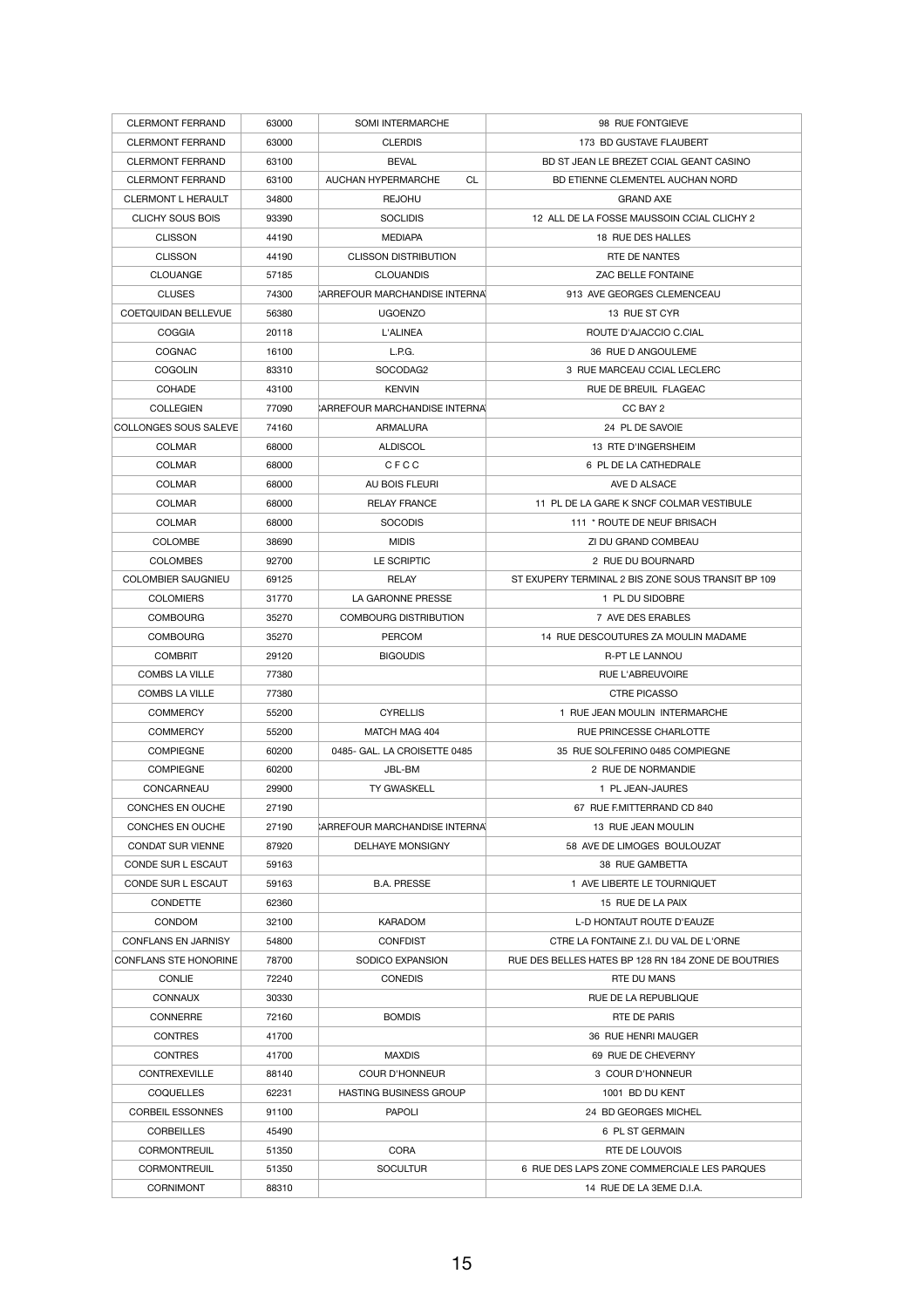| <b>CORREZE</b>                 | 19800          |                                       | 21 AVE DE LA GARE                                                               |
|--------------------------------|----------------|---------------------------------------|---------------------------------------------------------------------------------|
| <b>CORTE</b>                   | 20250          |                                       | 11 COUR PAOLI                                                                   |
| <b>CORTE</b>                   | 20250          |                                       | ALL DU 9 SEPTEMBRE                                                              |
| <b>CORZE</b>                   | 49140          | <b>AURODIS</b>                        | RN23 - L AURORE                                                                 |
| COSNE COURS SUR LOIRE          | 58200          | CARREFOUR MARCHANDISE INTERNAL        | RTE CCIAL ZI SUD                                                                |
| <b>COUCHEY</b>                 | 21160          |                                       | 8 PL DE GAULLE                                                                  |
| <b>COUDEKERQUE BRANCHE</b>     | 59210          | <b>CORA COUDEKERQUE BRANCHE</b>       | 2 RUE JACQUARD                                                                  |
| COUDEKERQUE BRANCHE            | 59210          |                                       | 2 RUE COROT                                                                     |
| <b>COUDEKERQUE BRANCHE</b>     | 59210          | <b>FRANKLIN</b>                       | 28 RUE FRANKLIN                                                                 |
| <b>COUERON</b>                 | 44220          | <b>CDIS</b>                           | 98 BD PAUL LANGEVIN                                                             |
| <b>COUHE</b>                   | 86700          |                                       | 14 RUE DE LA REPUBLIQUE                                                         |
| <b>COUHE</b>                   | 86700          | <b>THIFAUDIS</b>                      | 30 GRUE                                                                         |
| <b>COULLONS</b>                | 45720          | <b>PASECAJE</b>                       | CHE DE LA SABLONNIERE                                                           |
| <b>COULOMMIERS</b>             | 77120          | <b>LES DEUX MUSES</b>                 | 18 PL DU MARCHE                                                                 |
| <b>COULOMMIERS</b>             | 77120          | <b>BOUCHE DISTRIBUTION</b>            | BD DE LA MARNE ZI                                                               |
| <b>COULOUNIEIX CHAMIERS</b>    | 24660          | <b>COCHAME</b>                        | 8 AVE WINSTON CHURCHIL                                                          |
| <b>COUPVRAY</b>                | 77700          | <b>CARREFOUR MARCHANDISE INTERNAL</b> | ZI DE L AULNOYE                                                                 |
| <b>COURBEVOIE</b>              | 92400          | <b>RELAY</b>                          | <b>GARE SNCF BECON LES BRUYERES</b>                                             |
| <b>COURBEVOIE</b>              | 92400          |                                       | 70 RUE DE BEZONS                                                                |
| <b>COURBEVOIE</b>              | 92400          | <b>FEUILLES DE BRUYERE</b>            | 18 RUE DE COLOMBES                                                              |
| <b>COURNON D AUVERGNE</b>      | 63800          | LE DOME                               | 43 AVE DE LA LIBERATION                                                         |
| <b>COURRIERES</b>              | 62710          | <b>CORA</b>                           | CENT COMMERCIAL CORA                                                            |
| <b>COURS</b>                   | 69470          |                                       | 4 RUE G CLEMENCEAU                                                              |
| <b>COURSAN</b>                 | 11110          | APPRO COURSAN                         | 13 AVE DE TOULOUSE ZA LA CONDAMINE                                              |
| <b>COURSEULLES SUR MER</b>     | 14470          |                                       | 8 B RUE DE LA MER                                                               |
| <b>COURTENAY</b>               | 45320          | <b>CALANG</b>                         | 9 RUE DES PATUREAUX                                                             |
| <b>COUTANCES</b>               | 50200          | <b>SOFICO</b>                         | RTE DE CARENTAN                                                                 |
| <b>COUTANCES</b>               |                | <b>OCEBER</b>                         |                                                                                 |
| <b>COUTANCES</b>               | 50200<br>50200 | <b>EMILOU DISTRI</b>                  | 43 RUE SAINT NICOLAS<br>RUE DE LA PLANCHE MAURICE RN 171                        |
| <b>COUTRAS</b>                 |                |                                       |                                                                                 |
| <b>COUTRAS</b>                 | 33230<br>33230 | <b>XIMINE</b><br>SO.DIS.C             | 2 RUE DES BOUQUETS C.CIAL INTERMARCHE<br>RUE FRANCOIS MITTERRAND C.CIAL LECLERC |
| <b>CRACH</b>                   | 56950          | <b>CRACALY</b>                        | ZONE COMMERCIALE LES ALIZES                                                     |
| <b>CRAN GEVRIER</b>            | 74960          | <b>CASA</b>                           | 15 AVE DE LA REPUBLIQUE                                                         |
| <b>CRAN GEVRIER</b>            | 74960          |                                       | CTRE LE JOURDIL-PLACE ETALE                                                     |
| <b>CRECY LA CHAPELLE</b>       | 77580          | <b>CRECY PRESSE DIFF.</b>             | 15 PL DU MARCHE                                                                 |
| <b>CREISSELS</b>               | 12100          | <b>GRIBOUILLIS</b>                    | RTE DE SAINT PATRICK                                                            |
| <b>CREPY EN VALOIS</b>         | 60800          | <b>CREVAL</b>                         | <b>BD VICTOR HUGO</b>                                                           |
| <b>CREST</b>                   | 26400          |                                       | 18 RUE MAURICE LONG                                                             |
| <b>CRETEIL</b>                 |                | <b>SOJAM</b>                          |                                                                                 |
| <b>CRETEIL</b>                 | 94000<br>94000 | <b>CARREFOUR MARCHANDISE INTERNAL</b> | 28 RUE GAL LECLERC<br>119 AVE DU GENERAL DE GAULLE CCR CRETEIL SOLEIL           |
| CREUTZWALD                     | 57150          |                                       | 13 RUE DE LA HOUVE                                                              |
| CREUTZWALD                     | 57150          | <b>POINSIGNON</b>                     | CTRE E LECLERC ZONE ARTISANALE                                                  |
| <b>CREVECOEUR LE GRAND</b>     | 60360          | <b>CARREFOUR MARCHANDISE INTERNAL</b> | AVE DU GENERAL DE GAULLE                                                        |
| <b>CROISSY BEAUBOURG</b>       |                |                                       |                                                                                 |
|                                | 77183          | <b>HERMES</b>                         | <b>BD GEORGES BIDAUD</b><br>3 RUE JEAN JAURES                                   |
| <b>CROIX</b><br><b>CROLLES</b> | 59170<br>38920 | MPM<br>DCF CS162 GRENOBLE / S42078600 | CTRE DE LA Z.I. CROLLES                                                         |
| <b>CROZON</b>                  | 29160          | <b>CAFE ST PIERRE</b>                 | 9 RUE DE REIMS                                                                  |
| <b>CROZON</b>                  | 29160          | <b>CROZONDIS</b>                      | <b>BD MENDES FRANCE</b>                                                         |
|                                |                |                                       | PL DES U.S.A. STELLA                                                            |
| <b>CUCQ</b><br><b>CUCQ</b>     | 62780<br>62780 | <b>ROHART</b><br><b>REPFOND</b>       | AVE FRANCOIS GODIN                                                              |
|                                |                | <b>CHRISDIS</b>                       |                                                                                 |
| <b>CUGNAUX</b>                 | 31270          |                                       | <b>RUE HENRI GLADI</b>                                                          |
| <b>CUGNAUX</b>                 | 31270          | <b>JO</b>                             | 2 PL DE L'EGLISE                                                                |
| <b>CUISERY</b>                 | 71290          | <b>BLONDAIN</b>                       | 82 PL D ARMES                                                                   |
| <b>CUSSET</b>                  | 3300           | CARREFOUR MARCHANDISE INTERNA         | RTE DE CHARMEIL                                                                 |
| <b>CUSSET</b>                  | 3300           | <b>CEVEDE</b>                         | <b>RUE DES PEUPLIERS</b>                                                        |
| <b>DADONVILLE</b>              | 45300          | <b>SMGIS DISTRIBUTION</b>             | LES PORTES DU GATINAIS ID LA GROUE                                              |
| <b>DAGNEUX</b>                 | 1120           |                                       | 1084 RTE DE GENEVE                                                              |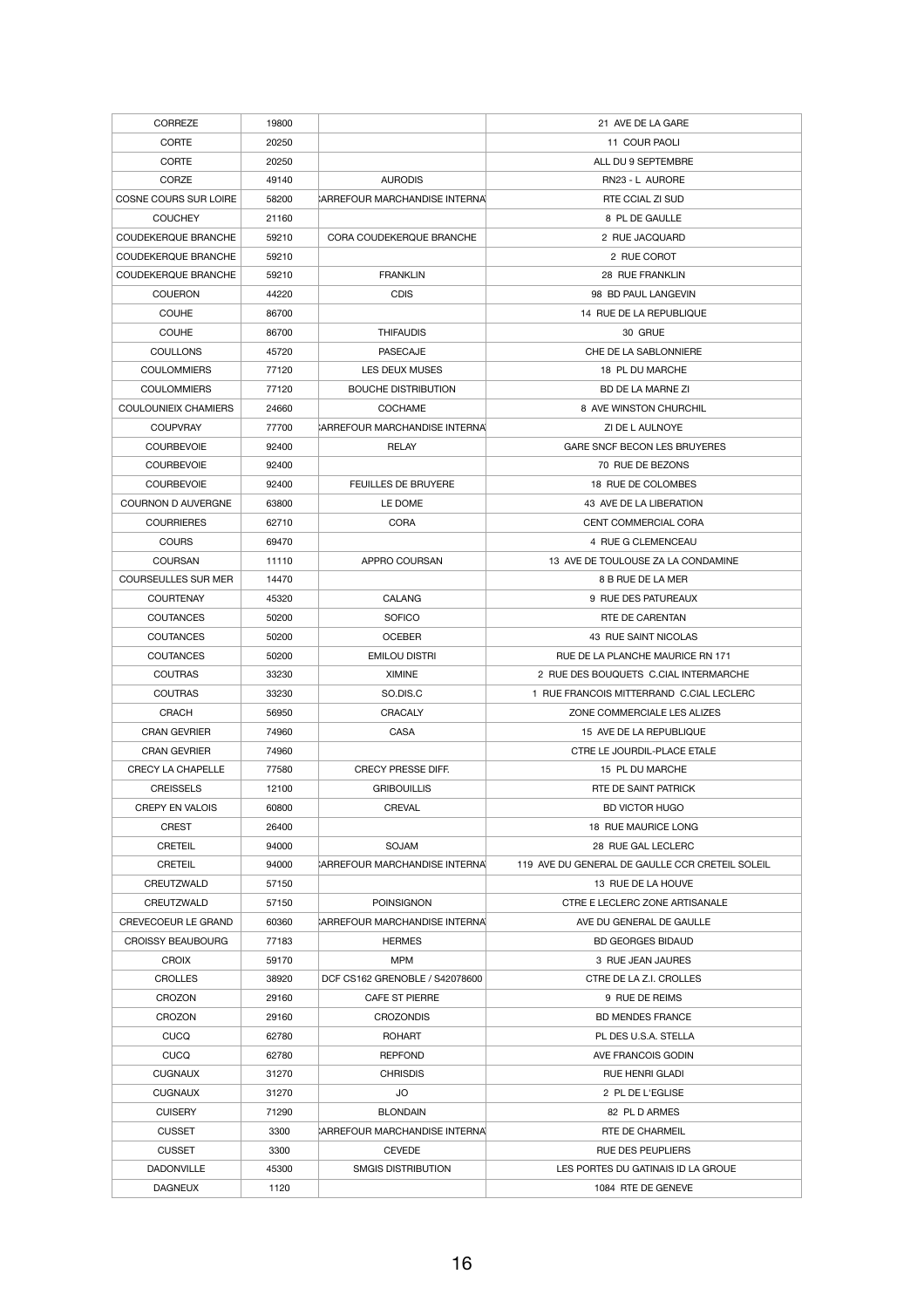| <b>DAINVILLE</b>                      | 62000          | LES NOUVELLES DAINVILLOISE               | AVE JEAN MERMOZ GALERIE LECLERC LOT N 7           |
|---------------------------------------|----------------|------------------------------------------|---------------------------------------------------|
| <b>DAMGAN</b>                         | 56750          | <b>CABIDDU</b>                           | 29 RUE D'AMBON                                    |
| <b>DAMMARIE</b>                       | 28360          | A.L.H.C                                  | 11 RUE DE PATAY                                   |
| <b>DAMMARIE LES LYS</b>               | 77190          | <b>CLAIRESAM</b>                         | 544 RUE AMPERE CCIAL CHAMLYS                      |
| <b>DARDILLY</b>                       | 69570          | <b>AUCHAN HYPERMARCHE</b>                | 23 DE LA PORTE DE LYON C CIAL AUCHAN              |
| <b>DARNETAL</b>                       | 76160          |                                          | 69 RUE SADI CARNOT                                |
| <b>DAVEZIEUX</b>                      | 7430           | <b>CARODAVE</b>                          | 58 PL DES PEUPLIERS                               |
| <b>DAX</b>                            | 40100          | RENOUVEAU FAMILY                         | 53 RUE GAMBETTA                                   |
| <b>DAX</b>                            | 40100          | PRESSE CENTRE 2000                       | 40 BD DES SPORTS CCIAL CARREFOUR                  |
| <b>DAX</b>                            | 40100          | <b>DADISAL</b>                           | RTE DE LA PARCELLE                                |
| <b>DEAUVILLE</b>                      | 14800          | LIVRES ET CIE                            | 88 RUE EUGENE COLAS                               |
| <b>DECIZE</b>                         | 58300          | <b>BONJOUR</b>                           | RTE DE MOULINS                                    |
| <b>DELLE</b>                          | 90100          | <b>BLOUC</b>                             | FG DE BELFORT                                     |
| <b>DELME</b>                          | 57590          |                                          | 26 RUE GENERAL NASSOY                             |
| <b>DENAIN</b>                         | 59220          | CARREFOUR MARCHANDISE INTERNAL           | <b>RUE DE VILLARS</b>                             |
| <b>DEUIL LA BARRE</b>                 | 95170          | LONAED CM 734                            | 6 AVE CHARLES DE GAULLE                           |
| <b>DEULEMONT</b>                      | 59890          | SUPERMARCHE MATCH-572                    | RTE DE COMINES DOMAINE DE LA BELLEVUE             |
| <b>DEVILLE LES ROUEN</b>              | 76250          | LA DEVILLOISE                            | 44 RUE DE LA REPUBLIQUE                           |
| <b>DIE</b>                            | 26150          |                                          | 3 RUE DU VIADUC                                   |
| <b>DIE</b>                            | 26150          | LE TABAC DE ST PIERRE                    | 50 AVE SADI CARNOT                                |
| <b>DIEPPE</b>                         | 76200          | <b>DIEPPE PRESSE</b>                     | <b>102 GRUE</b>                                   |
| <b>DIEPPE</b>                         | 76200          | PENNY & ALICE                            | AVE DES CANADIENS CCIAL DU BELVEDERE              |
| <b>DIEPPE</b>                         | 76200          | AUCHAN HYPERMARCHE DIEPPE                | <b>CCIAL DU BELVEDERE</b>                         |
| <b>DIEULOUARD</b>                     | 54380          | <b>BRUNELLA</b>                          | 29 AVE DU GENERAL DE GAULLE                       |
| <b>DIGNE LES BAINS</b>                | 4000           | <b>PRESSDIGNE</b>                        | 67 BD GASSENDI                                    |
| <b>DIGNE LES BAINS</b>                | 4000           | <b>GALA LE LONGCHAMPS</b>                | RTE MARSEILLE QUARTIER SAINT CHRISTOPHE           |
| <b>DIGOIN</b>                         | 71160          |                                          | 16 RUE BARTOLI                                    |
| <b>DIGOIN</b>                         | 71160          | <b>NICOGER</b>                           | AVE DES PLATANES                                  |
| <b>DIGOIN</b>                         | 71160          | <b>DIGOIN DISTRIBUTION</b>               | <b>RUE DE LA FAIENCERIE</b>                       |
| <b>DIJON</b>                          | 21000          | <b>BEL ET PIN</b>                        | 49 AVE DU LAC                                     |
| <b>DIJON</b>                          | 21000          |                                          | <b>CTRE FONTAINE D'OUCHE</b>                      |
| <b>DIJON</b>                          | 21000          |                                          | 8 QU NICOLAS ROLLIN                               |
| <b>DIJON</b>                          | 21000          | <b>DISTRIBUTION CASINO FRANCE</b>        | 12 BD GEORGES CCIAL CLEMENCEAU                    |
| <b>DIJON</b>                          | 21000          | CARREFOUR MARCHANDISE INTERNAL           | RTE DE LANGRES CCIAL TOISON D'OR                  |
| <b>DIJON</b>                          | 21000          | <b>SODIVAL</b>                           | CTRE TOISON D'OR N 74                             |
| <b>DIJON</b>                          | 21000          |                                          | 5 PL DU THEATRE                                   |
| <b>DIJON</b>                          | 21000          |                                          | 3 * RUE CHARLIE CHAPLIN                           |
| <b>DIJON</b>                          | 21000          | <b>RELAY</b>                             | K SNCF DIJON VESTIBULE ROTONDE                    |
| <b>DINAN</b>                          |                | <b>DISTRI JET</b>                        | 190 RUE SAINT MALO                                |
|                                       | 22100<br>35800 |                                          |                                                   |
| <b>DINARD</b><br><b>DIVES SUR MER</b> | 14160          | <b>DINARD PRESSE</b><br>C <sub>3</sub> B | 3 PL DE LA REPUBLIQUE<br><b>BD MAURICE THOREZ</b> |
|                                       |                | <b>EPERDIS</b>                           | RUE DE CUMIERES CCIAL LECLERC                     |
| <b>DIZY</b><br>DOL DE BRETAGNE        | 51530<br>35120 | <b>ETS DUTERTRE</b>                      | 11 RUE DU DR GRINGOIRE                            |
| <b>DOLE</b>                           | 39100          | LE GREVY                                 | 1 RUE DE BESANCON                                 |
| <b>DOLE</b>                           | 39100          |                                          |                                                   |
| <b>DOLE</b>                           | 39100          |                                          | 47 RUE DES ARENES<br>162 AVE JACQUES DUHAMEL      |
| <b>DOMANCY</b>                        |                | <b>DOCY</b>                              | ALL LES MOUILLES DE LA PALLUD                     |
|                                       | 74700          | <b>TWINS</b>                             |                                                   |
| <b>DOMARIN</b>                        | 38300          |                                          | 178 RTE DE LYON<br><b>CTRE DE TERRE NEUVE</b>     |
| <b>DOMERAT</b><br><b>DOMERAT</b>      | 3410<br>3410   | <b>BERSAN</b><br>CHATEAUGAY DISTRIBUTION | <b>RUE DE LA CHEVECHE</b>                         |
| DOMFRONT EN POIRAIE                   |                |                                          | <b>RTE D ALENCON</b>                              |
| <b>DOMLOUP</b>                        | 61700          | LEHAN                                    | 2 RUE DE HEDE CCIAL DU GIFFARD ZA DES GALAXIES    |
| DOMMARTIN LES TOUL                    | 35410          | PRESSE NIVEOLE                           | CTRE POLE JEANNE D'ARC ZAC JONCHERY               |
| DONVILLE LES BAINS                    | 54200<br>50350 |                                          | 179 RTE DE COUTANCES                              |
| DONVILLE LES BAINS                    |                |                                          |                                                   |
|                                       | 50350          | <b>DISTRIBUTION CASINO FRANCE</b>        | RUE DE LA GARE<br>3 PL DU LUXEMBOURG              |
| <b>DORMANS</b>                        | 51700          | <b>EVA'SION</b>                          |                                                   |
| <b>DORNES</b>                         | 58390          |                                          | LE BOURG                                          |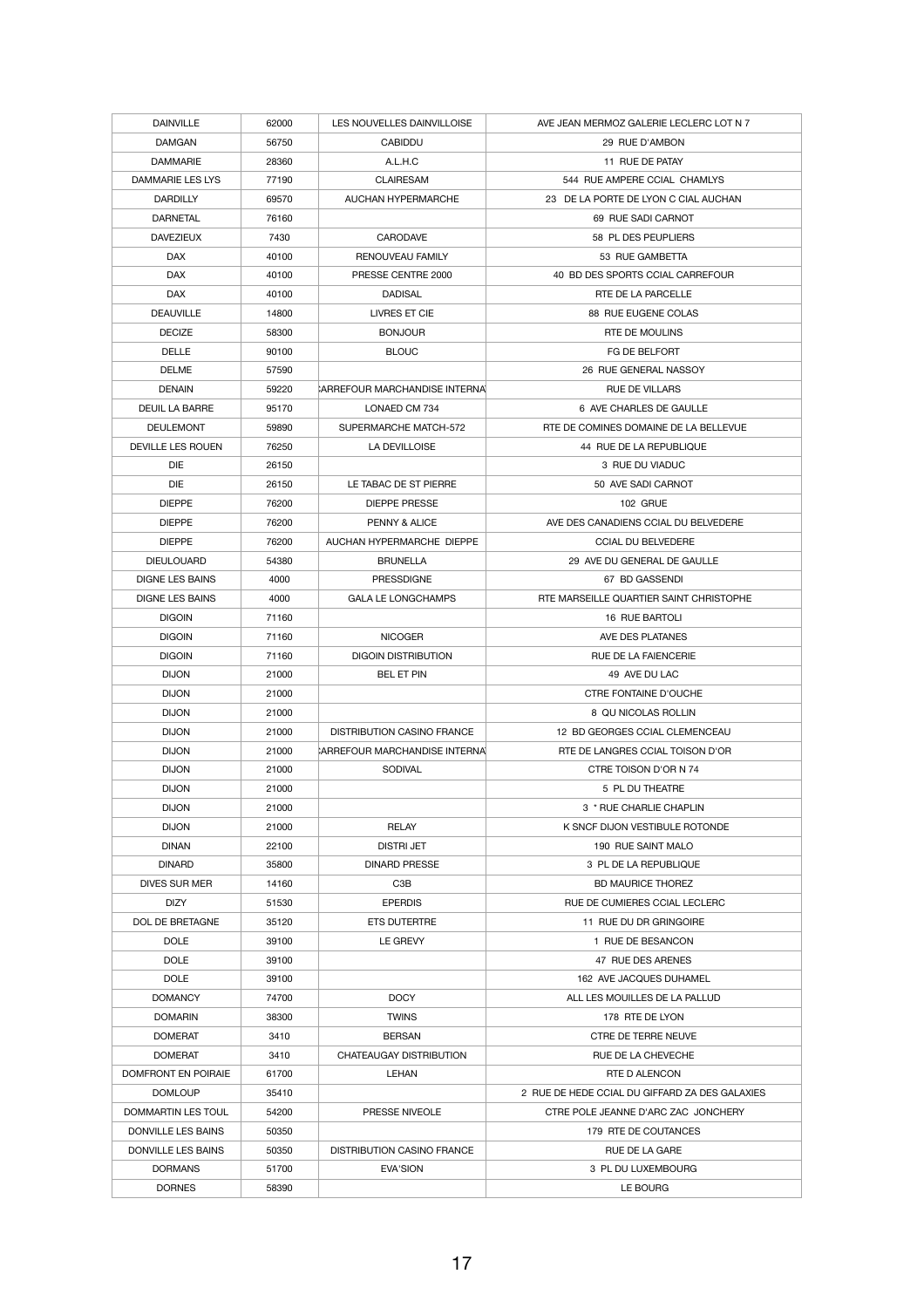| <b>DOUAI</b>             | 59500 | <b>FURET DU NORD</b>                    | 28 RUE DE LA MAIRIE                                     |
|--------------------------|-------|-----------------------------------------|---------------------------------------------------------|
| <b>DOUARNENEZ</b>        | 29100 | <b>GLOAGUEN</b>                         | 35 RUE VOLTAIRE                                         |
| <b>DOUARNENEZ</b>        | 29100 | <b>TREBOULDIS</b>                       | <b>TOUBALAN</b>                                         |
| DOUCHY LES MINES         | 59282 | <b>CIGALA</b>                           | 28 RTE D'HASPRES                                        |
| DOUE LA FONTAINE         | 49700 | <b>MAG PRESSE</b>                       | BD DU DR LIONET C.CIAL SUPER U                          |
| DOUE LA FONTAINE         | 49700 | <b>CHALISMAR</b>                        | RTE DE SAUMUR                                           |
| <b>DOULLENS</b>          | 80600 | T.2.F                                   | 64 RUE DU BOURG                                         |
| DOUVRES LA DELIVRANDE    | 14440 | <b>DOUVRES DISTRIBUTION</b>             | VOIE DES ALLIES - SUPER U                               |
|                          |       |                                         |                                                         |
| <b>DOUVRIN</b>           | 62138 | LA CH'TITE CIVETTE                      | 1 * RUE DES MARTYRS                                     |
| <b>DOZULE</b>            | 14430 | <b>MAVER</b>                            | 20 GRUE                                                 |
| <b>DRAGUIGNAN</b>        | 83300 | <b>BELLEMIN</b>                         | 128 AVE MARECHAL JUIN                                   |
| <b>DRAGUIGNAN</b>        | 83300 | AU PLAISIR DE LIRE                      | PL JACQUES RESPLANDIER CCIAL LE SALAMANDRIER            |
| <b>DRAGUIGNAN</b>        | 83300 |                                         | 29 RUE GEORGES CISSON                                   |
| <b>DRANCY</b>            | 93700 | CARREFOUR MARCHANDISE INTERNA           | <b>80 RUE SAINT STENAY</b>                              |
| <b>DRANCY</b>            | 93700 |                                         | 76 RUE ROGER SALENGRO                                   |
| <b>DRAVEIL</b>           | 91210 | <b>SODRAP</b>                           | 96 AVE HENRI BARBUSSE                                   |
| <b>DRAVEIL</b>           | 91210 | TABAC PRESSE LOTO PMU                   | 40 RUE DU PORT AUX DAMES                                |
| <b>DREUX</b>             | 28100 | <b>CORA DREUX</b>                       | RUE DES BAS BUISSONS PARC COMMERCIAL LES CORALINES      |
| DRUMETTAZ CLARAFOND      | 73420 | <b>DRUMEDIS</b>                         | 214 CHE DE LA BOISIERE                                  |
| <b>DUCLAIR</b>           | 76480 | <b>MASSEINE</b>                         | <b>RUE RONNENBERG</b>                                   |
| <b>DUNKERQUE</b>         | 59140 |                                         | 45 BD STE BARBE                                         |
| <b>DUNKERQUE</b>         | 59140 | MONOPRIX EXPLOIT.0416                   | 9 PL DE LA RÉPUBLIQUE 416 DUNKERQUE                     |
| <b>DUNKERQUE</b>         | 59140 |                                         | 31 RUE DES PASSERELLES                                  |
| <b>DUNKERQUE</b>         | 59140 | LE RALLYE 2                             | 43 RUE DU JEU DE PAUME                                  |
| <b>DURTAL</b>            |       | <b>SODILOIR</b>                         |                                                         |
|                          | 49430 |                                         | 13 RUE DES FRERES LUMIERE                               |
| <b>DURY</b>              | 80480 | L'BAOLONG                               | CTRE AMIENS SUD RTE DE PARIS                            |
| <b>DURY</b>              | 80480 | <b>DUR</b><br><b>AUCHAN HYPERMARCHE</b> | <b>RTE DE PARIS</b>                                     |
| <b>EAUNES</b>            | 31600 | <b>EAUDISSE</b>                         | 2 BD DE LA LEZE ZAC MANDARIN                            |
| <b>EAUZE</b>             | 32800 | <b>NUAGE D ENCRE</b>                    | 23 RUE DUPEYRON                                         |
| <b>ECHIRE</b>            | 79410 | <b>COPADIS</b>                          | <b>GRUE</b>                                             |
| <b>ECHIROLLES</b>        | 38130 | <b>ECHIROLLES DISTRIBUTION</b>          | RTE DE SISTERON C.CIAL E.LECLERC                        |
| <b>ECHIROLLES</b>        | 38130 | CARREFOUR HYPERMARCHES<br>FRA           | <b>VOIE 24 VILLENEUVE</b>                               |
| <b>ECOLE VALENTIN</b>    | 25480 | <b>ARREFOUR MARCHANDISE INTERNAL</b>    | 6 RUE DE CHATILLON CCIAL VALENTIN                       |
| <b>ECOMMOY</b>           | 72220 | COSNARD (SUPER U)                       | RTE DE TOURS CCIAL BELINOIS                             |
| <b>ECULLY</b>            | 69130 | ARREFOUR HYPERMARCHES FRA 03            | AVE DU BON PASTEUR CENTRE COMMERCIAL GRAND OUEST        |
| <b>EGLY</b>              | 91520 | SIMBAC ESPACE TEMPS                     | 24 RUE MOLIERE ZAC ST PIERRE                            |
| <b>ELANCOURT</b>         | 78990 |                                         | <b>CTRE LES TEMPLIERS</b>                               |
| <b>ELBEUF</b>            | 76500 |                                         | 87 RUE DES MARTYRS                                      |
| <b>ELVEN</b>             | 56250 | <b>ROCHELVEN</b>                        | <b>RUE OPERATION SAVANNA</b>                            |
| <b>EMBRUN</b>            | 5200  | <b>CHAUVIN</b>                          | PL BARTHELON                                            |
| <b>EMBRUN</b>            | 5200  | <b>EMBRUDIS</b>                         | ZONE D' ENTRAIGUES                                      |
| <b>ENGLOS</b>            | 59320 |                                         | <b>CCIAL AUCHAN LES GEANTS N352</b>                     |
| <b>ENGLOS</b>            | 59320 | AUCHAN HYPERMARCHE ENGLOS               | <b>RN 352</b>                                           |
| <b>ENTREVAUX</b>         |       | <b>CHAUVIN</b>                          |                                                         |
|                          | 4320  |                                         | <b>RUE DU MARCHE</b>                                    |
| <b>ENVAL</b>             | 63530 | <b>ENVAL DISTRIBUTION</b>               | ROUTE DE VOLVIC                                         |
| <b>EPAGNY METZ TESSY</b> | 74330 | <b>SOCULTUR</b>                         | 120 RUE DES PEUPLIERS                                   |
| <b>EPERLECQUES</b>       | 62910 | <b>CSF</b>                              | <b>RUE DE BLEUE MAISON</b>                              |
| <b>EPERNAY</b>           | 51200 | PLUMES ET PAPIERS                       | 11 RUE DU GENERAL LECLERC                               |
| <b>EPINAC</b>            | 71360 | CHEZ MELESS (BAYER)                     | PL DE LA GARENNE                                        |
| <b>EPINAL</b>            | 88000 | 2914- MONOPRIX EXPLOITATION SA          | 26 RUE LEOPOLD BOURG 2914 EPINAL                        |
| <b>EPINAL</b>            | 88000 |                                         | 30 * RUE DE REMIREMONT C.CIAL GEANT CASINO CHAMP DU PIN |
| <b>EPINAL</b>            | 88000 | MONOP'STATION                           | AVE DU GENERAL DE GAULLE                                |
| <b>EPINAY SUR SEINE</b>  | 93800 | <b>AUCHAN EPINAY</b>                    | 15 RUE DE PARIS                                         |
| <b>EQUIHEN PLAGE</b>     | 62224 | <b>BOURGAIN</b>                         | 39 RUE ABBE COPIN                                       |
| <b>ERAGNY</b>            | 95610 | LE GD CERCLE 95                         | 1 RUE DU BAS NOYER CCIAL ART DE VIVRE                   |
| <b>ERDEVEN</b>           | 56410 | <b>ENELCRA</b>                          | 10 PARC PENHOET ROUTE DE LORIENT                        |
| <b>ERGUE GABERIC</b>     | 29500 | LE HAVANE                               | 81 AVE DU ROUILLEN                                      |
|                          |       |                                         |                                                         |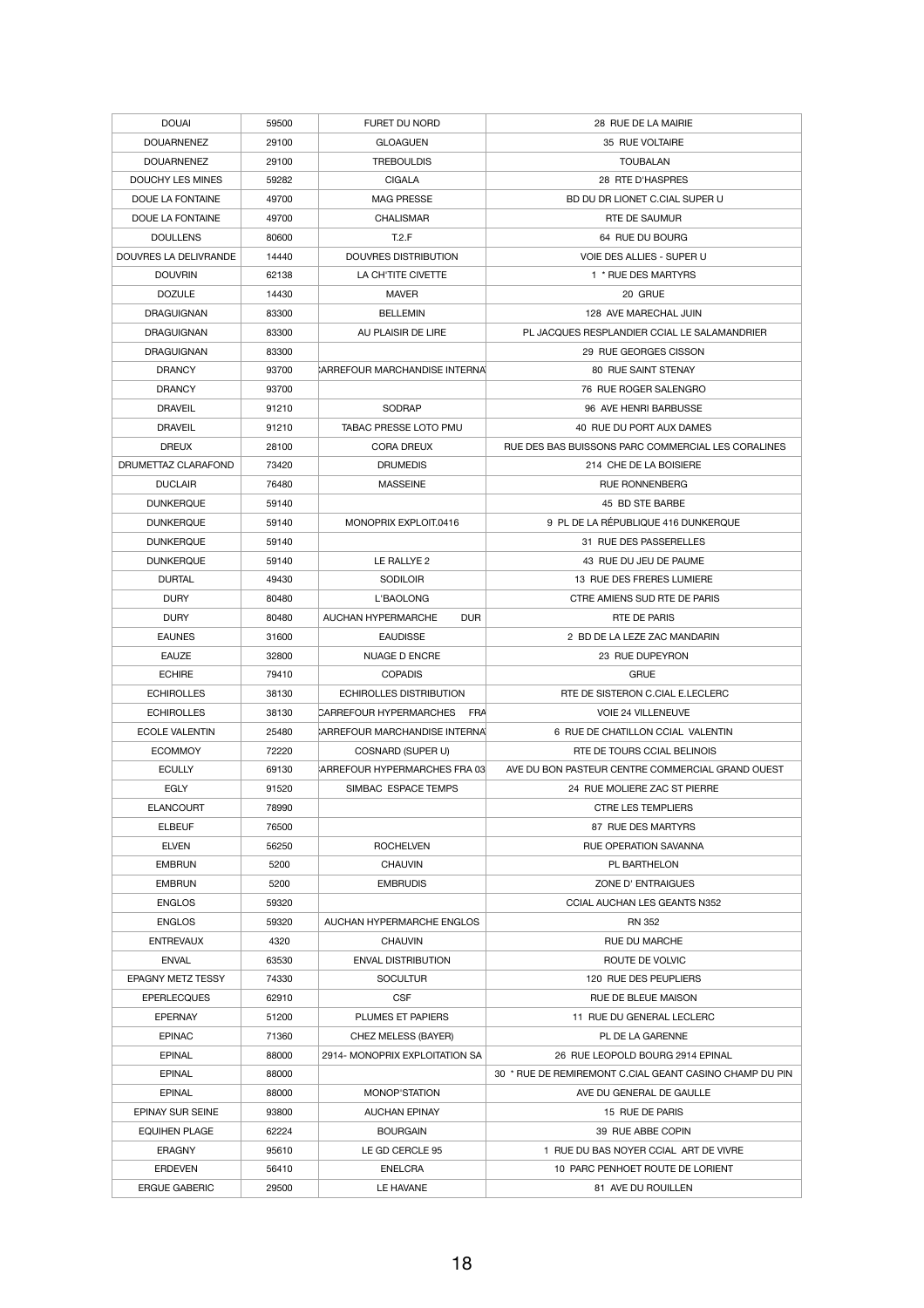| <b>ERMONT</b>              | 95120 | PIERRE LECUT                          | 2 RUE DE STALINGRAD                                  |
|----------------------------|-------|---------------------------------------|------------------------------------------------------|
| <b>ERQUY</b>               | 22430 | <b>PROUST XAVIER</b>                  | 7 RUE FOCH                                           |
| <b>ERQUY</b>               | 22430 |                                       | <b>R-PT DES JEANNETTES</b>                           |
| <b>ERSTEIN</b>             | 67150 |                                       | 45 RUE DU PRINTEMPS CCIAL LECLERC                    |
| <b>ESCAUDOEUVRES</b>       | 59161 | LE KIOSQUE                            | 2 RUE JEAN JAURÈS                                    |
| <b>ESCHAU</b>              | 67114 | <b>ESCHAUDIS</b>                      | 25 RUE DU TRAMWAY                                    |
| <b>ESPERAZA</b>            | 11260 |                                       | 11 RUE GAMBETTA                                      |
| <b>ESQUIEZE SERE</b>       | 65120 | <b>LOUBERRI</b>                       | 1 PL MONTBLANC                                       |
| <b>ESSEY LES NANCY</b>     | 54270 | <b>CORA</b>                           | AVE DE SAULXURES                                     |
| <b>ESTAIRES</b>            | 59940 | <b>CSF</b>                            | RTE DE MERVILLE                                      |
| <b>ETAIN</b>               | 55400 |                                       | 29 RUE RAYMOND POINCARE                              |
| <b>ETALONDES</b>           | 76260 | <b>ETADIS</b>                         | RD <sub>9</sub>                                      |
| <b>ETAMPES</b>             | 91150 | <b>ETAMPES DIS</b>                    | 50 RUE DES LYS LES PORTES D'ETAMPES                  |
| <b>ETAMPES</b>             | 91150 | <b>CARREFOUR MARCHANDISE INTERNAL</b> | AVE DE BONNEVAUX QUARTIER BASE LOISIRS               |
| <b>ETANG SUR ARROUX</b>    | 71190 |                                       | 9 RUE GABRIEL BOUTHIERE                              |
|                            |       |                                       |                                                      |
| <b>ETAPLES</b>             | 62630 | <b>LE NARVAL</b>                      | 206 AVE PASTEUR                                      |
| <b>ETAPLES</b>             | 62630 | <b>CSF</b>                            | RTE DE BOULOGNE                                      |
| <b>ETAPLES</b>             | 62630 | MAISON DE LA PRESSE                   | 1 RUE DE MONTREUIL PLACE DU GENERAL DE GAULLE        |
| <b>ETIOLLES</b>            | 91450 |                                       | CHE DE LA FONTAINE AU SOULIER RD. DES COUDRAY RN 448 |
| <b>EU</b>                  | 76260 | <b>BRESLE DIFFUSION PRESSE</b>        | 8 RUE PAUL BIGNON                                    |
| EU                         | 76260 | <b>DAMELIE</b>                        | ZAC LES PRES SALES                                   |
| <b>EVIAN LES BAINS</b>     | 74500 | <b>DUCADES</b>                        | 65 RUE NATIONALE                                     |
| <b>EVREUX</b>              | 27000 | <b>PAUPAS</b>                         | PL DES PEUPLIERS                                     |
| <b>EVREUX</b>              | 27000 | <b>BOULANGER ALAIN</b>                | 14 BD DU 14 JUILLET CCIAL LA MADELEINE               |
| <b>EVREUX</b>              | 27000 | <b>AJM</b>                            | BD DE NORMANDIE PRES ST TAURIN                       |
| <b>EVRON</b>               | 53600 | <b>EVRODIS</b>                        | 1 RTE DE LAVAL                                       |
| <b>EVRY</b>                | 91000 | <b>CARREFOUR EVRY 2</b>               | 2 BD DE L'EUROPE CCIAL REGIONAL EVRY 2               |
| <b>EXINCOURT</b>           | 25400 | <b>EXINCODIS</b>                      | 4 RUE PHILIPPE GOUDEY                                |
| <b>EYMOUTIERS</b>          | 87120 | <b>DISTRIBUTION CASINO FRANCE</b>     | <b>RTE DE LIMOGES</b>                                |
| <b>EYSINES</b>             | 33320 | <b>TISA</b>                           | 325 RTE DU TAILLAN CCIAL HYPER U                     |
| <b>EZY SUR EURE</b>        | 27530 |                                       | 21 RUE ISAMBARD                                      |
| <b>FABREGUES</b>           | 34690 | <b>VALARC</b>                         | 10 PL DU 8 MAI 1945                                  |
| <b>FACHES THUMESNIL</b>    | 59155 | ETABLISSEMENTS LELEU                  | CTRE AUCHAN (MDP) RTE DE VENDEVILLE                  |
| <b>FAINS VEEL</b>          | 55000 | S.A. ORMOISON INTERMARCHE             | 40 RTE DE BAR INTERMARCHE                            |
| <b>FALAISE</b>             | 14700 | <b>SODISFAL</b>                       | 2 RUE LOUIS ROCHER CCIAL LA LIBERTÉ                  |
| <b>FALAISE</b>             | 14700 | <b>TOURNER LA PAGE</b>                | 8 RUE DE LA PELLETERIE                               |
| <b>FAMECK</b>              | 57290 | <b>FIFAM</b>                          | AVE FRANCOIS MITTERAND C.CIAL LECLERC                |
| <b>FAREBERSVILLER</b>      | 57450 | MAISON DE LA PRESSE                   | MEGA ZONE PARC D ACTIVITES CENTRE COMMERCIAL B'EST   |
| <b>FARGUES ST HILAIRE</b>  | 33370 | <b>FARDIS</b>                         | BOIS MENU VAL LAURENCE C.CIAL SUPER U                |
| <b>FAULQUEMONT</b>         | 57380 |                                       | 11 RUE DE METZ                                       |
| <b>FAUVILLE EN CAUX</b>    | 76640 | <b>FAUDIS</b>                         | <b>RUE DE L EUROPE</b>                               |
| <b>FAVERGES</b>            | 74210 | <b>PROVENCIA</b>                      | RTE D'ANNECY RN 508                                  |
| <b>FAVEROLLES SUR CHER</b> | 41400 |                                       | <b>CCIAL MONTPARNASSE</b>                            |
| <b>FAYENCE</b>             | 83440 | <b>HUJADIS</b>                        | 86 RTE DE FREJUS                                     |
| <b>FAYET</b>               | 2100  | <b>FAYET PRESSE</b>                   | RTE D'AMIENS CCIAL AUCHAN                            |
| <b>FAYET</b>               | 2100  | <b>SOCULTUR</b>                       | CTRE QUENTIN DE LA TOUR                              |
| <b>FECAMP</b>              | 76400 | <b>DOUBLET</b>                        | 11 PL SAINT ETIENNE                                  |
| <b>FECAMP</b>              | 76400 | PRESSE AUZOU                          | GAL RUE CHARLES LEBORGNE CCIAL CARREFOUR             |
| <b>FELLETIN</b>            | 23500 |                                       | 3 GRUE                                               |
| <b>FENAIN</b>              | 59179 |                                       | 26 RUE JEAN JAURES                                   |
| <b>FENOUILLET</b>          | 31150 |                                       | 1 RUE DE L'EGLISE                                    |
| <b>FENOUILLET</b>          | 31150 | <b>GEANT CG 845 TOULOUSE FENOUILL</b> | RTE DE PARIS                                         |
| FERE EN TARDENOIS          | 2130  | <b>SOFERDIS</b>                       | 1 RUE DU STADE                                       |
| <b>FERNEY VOLTAIRE</b>     | 1210  | <b>FERNEY PRESSE</b>                  | 33 RUE VOLTAIRE CCIAL CHAMPION                       |
| <b>FERRIERE LA GRANDE</b>  | 59680 |                                       | 21 RUE VICTOR HUGO                                   |
| <b>FEUQUIERES EN VIMEU</b> | 80210 | <b>FORELLE</b>                        | 5 RUE ROGER SALENGRO                                 |
|                            |       |                                       |                                                      |
| <b>FEURS</b>               | 42110 | FRA205 FEURS                          | RTE DE SAINT-ETIENNE GROUPE HYPARLO                  |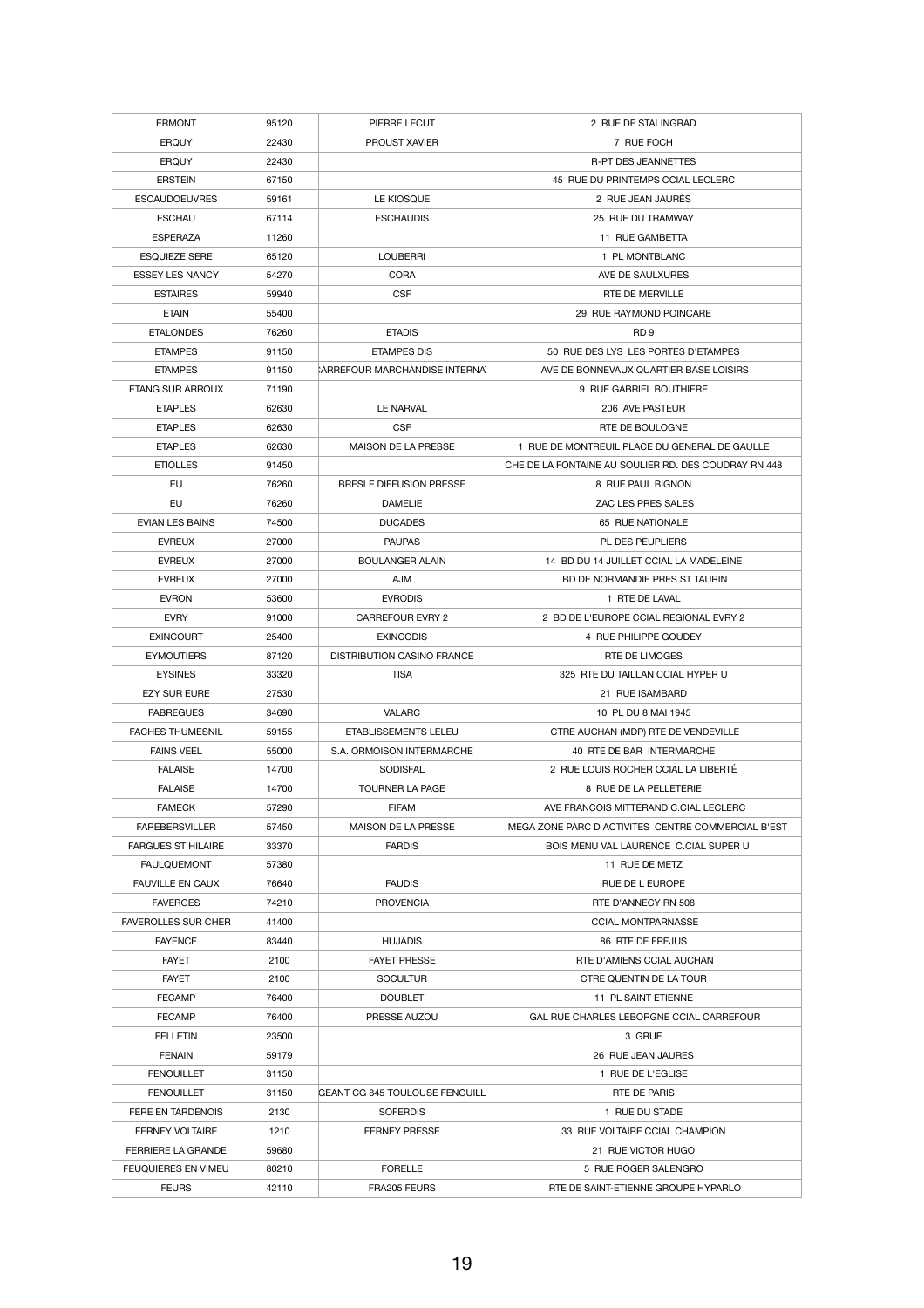| <b>FEYTIAT</b>                | 87220 | <b>INVEX</b>                          | <b>CTRE LE MAS CERISE</b>                        |
|-------------------------------|-------|---------------------------------------|--------------------------------------------------|
| <b>FIGEAC</b>                 | 46100 |                                       | 2 RUE GAMBETTA                                   |
| <b>FIGEAC</b>                 | 46100 | <b>JMP LES CARMES</b>                 | 2 PL DES CARMES                                  |
| <b>FIGEAC</b>                 | 46100 | <b>VALENORM</b>                       | <b>QUA ST GEORGES</b>                            |
| <b>FIRMINY</b>                | 42700 | <b>GEANT CASINO FIRMINY CG889</b>     | RUE DE CHAZEAU ZAC LES BRUNEAUX                  |
| <b>FIRMINY</b>                | 42700 | <b>FIRMINY DISTRIBUTION</b>           | 68 BD FAYOL                                      |
| <b>FISMES</b>                 | 51170 |                                       | 1 RUE D'ARDRE                                    |
| <b>FLERS</b>                  | 61100 |                                       | 93 RUE DE LA CHAUSSEE CCIAL LECLERC              |
| <b>FLEURANCE</b>              | 32500 | <b>FFDIS</b>                          | RTE DE LECTOURE                                  |
| <b>FLEURY LES AUBRAIS</b>     | 45400 | HU                                    | <b>CCIAL LAMBALLE</b>                            |
| <b>FLEURY LES AUBRAIS</b>     | 45400 | <b>RELAY</b>                          | RUE LAMARTINE K SNCF LES AUBRAIS VESTIBULE       |
| <b>FLEURY LES AUBRAIS</b>     | 45400 | <b>AUBRAIS DISTRIBUTION</b>           | <b>RUE DE MONTARAN</b>                           |
| <b>FLINS SUR SEINE</b>        | 78410 | CARREFOUR HYPER FRA041 FLINS/S        | <b>CTRE REGIONAL</b>                             |
| <b>FOIX</b>                   | 9000  | <b>FUXEDIS</b>                        | RTE D ESPAGNE CCIAL E.LECLERC                    |
| <b>FOIX</b>                   | 9000  | <b>LA TABATIERE</b>                   | <b>CTRE LABARRE</b>                              |
| <b>FOIX</b>                   | 9000  | <b>GILVER</b>                         | <b>L-D LE TERREFORT</b>                          |
| <b>FONDETTES</b>              | 37230 | <b>FONDIS</b>                         | 4 AVE JEAN JAURES                                |
| FONT ROMEU ODEILLO VIA        | 66120 | <b>GUILLOUET</b>                      | 54 AVE E. BROUSSE                                |
| <b>FONTAINE</b>               | 38600 | <b>GEANT CG 337 FONTAINE GRENOBLE</b> | 120 BD PAUL LANGEVIN                             |
| <b>FONTAINE LA GUYON</b>      | 28190 | <b>DONOKE</b>                         | <b>RUE PASTEUR D 24</b>                          |
| <b>FONTAINE LES DIJON</b>     | 21121 | AMDI                                  | 26 RUE DU FAUBOURG ST.NICOLAS                    |
| <b>FONTENAY LE COMTE</b>      | 85200 | SUD VENDEE DISTRIBUTION               | AVE DU GENERAL DE GAULLE                         |
| FONTENAY LE COMTE             | 85200 | FONTENAY DISTRIBUTION                 | RTE DE LA ROCHELLE                               |
| <b>FONTENAY SOUS BOIS</b>     | 94120 | AUCHAN FONTENAY SOUS BOIS             | AVE DU MARECHAL JOFFRE CCIAL VAL DE FONTENAY     |
| <b>FONTENILLES</b>            | 31470 |                                       | 14 PL CAMPARIOLE                                 |
| <b>FONTOY</b>                 | 57650 | <b>ANTONELLO</b>                      | CTRE FONTOY CD 59A                               |
| <b>FONTVIEILLE</b>            | 13990 |                                       | 23 CRS BELLON                                    |
| <b>FORBACH</b>                | 57600 | <b>CORA</b>                           | AVE DE 'EUROPE                                   |
| <b>FORCALQUIER</b>            | 4300  | LE TEMPS PRESENT                      | 5 RUE BERLUCE PERUSSIS                           |
| <b>FORGES LES EAUX</b>        | 76440 |                                       | 14 RUE DE LA REPUBLIQUE                          |
| <b>FOS SUR MER</b>            | 13270 | <b>PATSTE</b>                         | 111 AVE GEORGES POMPIDOU CCIAL LES CARABINS      |
| <b>FOUESNANT</b>              | 29170 |                                       | 24 RUE DE CORNOUAILLE                            |
| <b>FOUGERES</b>               | 35300 |                                       | 39 BD DE GROSLAY                                 |
| <b>FOULAYRONNES</b>           | 47510 |                                       | 67 AVE DU CAOULET                                |
| <b>FOUQUIERES LES BETHUNE</b> | 62232 | <b>SOCULTUR</b>                       | LE PRIEURE DE ST PRY                             |
| <b>FOURAS</b>                 | 17450 | <b>DUPLOUY</b>                        | 65 RUE DES HALLES                                |
| <b>FOURMIES</b>               | 59610 | <b>CARREFOUR HYPER FRA322</b>         | RUE THEOPHILE LEGRAND ZA LA MARLIERE             |
| <b>FRANCHEVILLE</b>           | 69340 | ARREFOUR HYPERMARCHES FRA 20          | 88 AVE DU CHATER - CD 75                         |
| <b>FRANCONVILLE</b>           | 95130 | <b>FRANCONDIS</b>                     | RUE DU GAL LECLERC C.CIAL E.LECLERC              |
| <b>FRANCONVILLE</b>           | 95130 | <b>FRANCONVILLE PRESSE</b>            | 106 RUE GL LECLERC CCIAL MOULIN                  |
| <b>FRANCONVILLE</b>           | 95130 | <b>SOCULTUR</b>                       | 330 RUE DU GENERAL LECLERC PARC D'ACTIVITÉS      |
| <b>FRANQUEVILLE ST PIERRE</b> | 76520 | <b>GESTHIE</b>                        | <b>RTE DE PARIS</b>                              |
| <b>FRASNE</b>                 | 25560 |                                       | 21 RUE DE LA GARE                                |
| <b>FREJUS</b>                 | 83600 | DCF CS895                             | AVE ANDRE LEOTARD CCIAL CASINO                   |
| <b>FREJUS</b>                 | 83600 | CG820                                 | 480 AVE EUGENE JOLY CCIAL CASINO                 |
| <b>FRENEUSE</b>               | 78840 | <b>PRESSE PAPIER</b>                  | 2 B RUE CHARLES DE GAULLE                        |
| <b>FRESNAY SUR SARTHE</b>     | 72130 | <b>SOFRESDIS</b>                      | <b>RUE ABBE LELIEVRE</b>                         |
| <b>FRESNES</b>                | 94260 | <b>SKNI</b>                           | 5 ALL DES FLEURS PARC DE LA CERISAIE             |
| <b>FRESNOY LE GRAND</b>       | 2230  | <b>M3R DISTRI</b>                     | 1000 RUE JEAN JAURÈS                             |
| <b>FREVENT</b>                | 62270 | <b>GAUDET FRERE</b>                   | 33 * AVENUE PHILIPPE LEBAS                       |
| <b>FREYMING MERLEBACH</b>     | 57800 |                                       | 1 RUE KLOSTER                                    |
| <b>FRONCLES</b>               | 52320 |                                       | 1 RUE DE LA FONTAINE                             |
| <b>FRONTIGNAN</b>             | 34110 | <b>BABOLA</b>                         | 91 AVE MARECHAL JUIN CCIAL LES PORTES DU MUSCA   |
| <b>FRONTON</b>                | 31620 |                                       | 12 PL DU 11 NOV. 1918                            |
| <b>FROUARD</b>                | 54390 | <b>AROSO</b>                          | 2 RUE DU BOIS - CCIAL LECLERC ZI SAULES GAILLARD |
| <b>GAGNY</b>                  | 93220 | MONOPRIX EXPLOITATION SA              | 20-22 RUE HENRI MAILLARD 0131 GAGNY              |
| <b>GAGNY</b>                  | 93220 | JIB                                   | 2 AVE EMILE COSSONNEAU                           |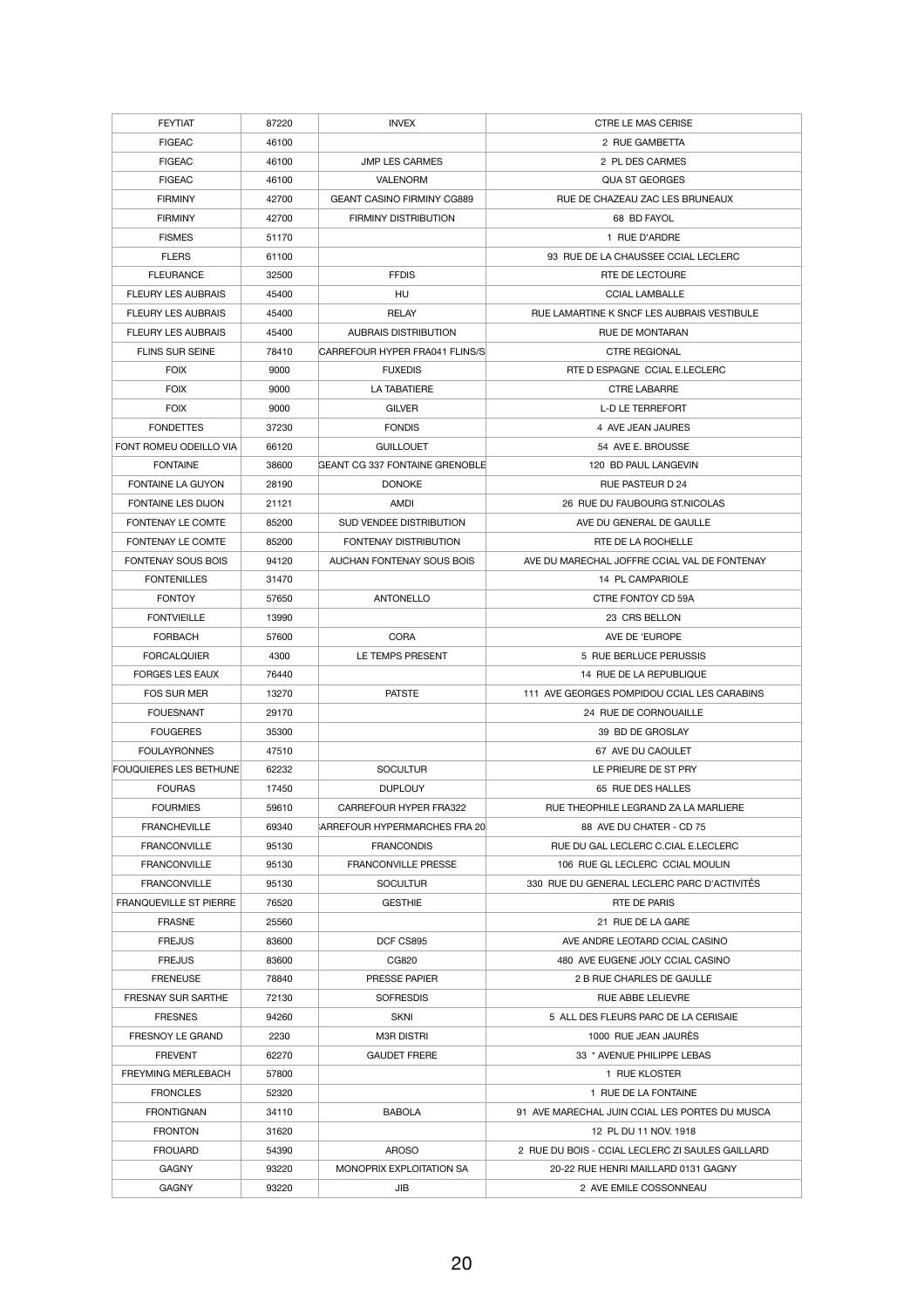| <b>GAGNY</b>                | 93220 | <b>RELAY</b>                         | KIOSQUE SNCF GAGNY                                         |
|-----------------------------|-------|--------------------------------------|------------------------------------------------------------|
| <b>GAILLAC</b>              | 81600 | NOUVELLE VIE                         | 12 PL DE LA LIBERATION                                     |
| <b>GAILLAC</b>              | 81600 | <b>ALEXCO</b>                        | RTE DE TOULOUSE CCIAL LECLERC                              |
| <b>GAMBSHEIM</b>            | 67760 | <b>MADINA</b>                        | 120 RTE NATIONALE                                          |
| <b>GAN</b>                  | 64290 | <b>VENEL</b>                         | 30 AVE HENRI IV                                            |
| <b>GANNAT</b>               | 3800  | LA PRESSE GANNATOISE                 | 40 GRUE                                                    |
| GAP                         | 5000  | <b>DAVAGNIER</b>                     | 3 PL JEAN MARCELLIN                                        |
| GAP                         | 5000  | PRESSE ST ROCH                       | 75 AVE JEAN JAURES                                         |
| GAP                         | 5000  | <b>GAP SUD</b>                       | 9 RTE DE BARCELONNETTE                                     |
| GAP                         | 5000  | <b>FCPC</b>                          | 28 BD D'ORIENT CCIAL GEANT CASINO                          |
| GAP                         | 5000  | A-B PRESS                            | CTRE LECLERC ROUTE DES FAUVINS                             |
| <b>GARDANNE</b>             | 13120 | AU PLAISIR DE LIRE                   | LES CHEMINS D'AIX CENTRE COMMERCIAL CARREFOUR MARKET       |
| <b>GARDANNE</b>             | 13120 |                                      | 62 AVE DE NICE                                             |
| <b>GAREOULT</b>             | 83136 | DCF CS896 TOULON                     | ZAC LES CLAPIERS LONGS                                     |
| <b>GARGES LES GONESSE</b>   | 95140 | <b>CORA</b>                          | 17 RUE DE LA MUETTE                                        |
| <b>GARIDECH</b>             | 31380 | <b>DUCRES</b>                        | CHE DU CHAT                                                |
| <b>GASNY</b>                | 27620 | <b>VIMOPRES</b>                      | ZI DES PRES ROUTE DE FORGES                                |
|                             |       |                                      |                                                            |
| <b>GAUCHY</b>               | 2430  | <b>SODIAG</b>                        | RUE AUGUSTE DELAUNE                                        |
| <b>GAUVILLE</b>             | 80290 | <b>INTERMARCHE GAUMAT</b>            | 2 RUE VIADUC                                               |
| <b>GEISPOLSHEIM</b>         | 67118 | <b>SOCULTUR</b>                      | 7 RUE DU FORT                                              |
| <b>GEISPOLSHEIM</b>         | 67118 | <b>GEDIS</b>                         | 2 RUE DU FORT                                              |
| <b>GENAS</b>                | 69740 | <b>LES PLATANES</b>                  | 7 PL DE LA REPUBLIQUE                                      |
| <b>GENCAY</b>               | 86160 | <b>LES CHARMILLES</b>                | <b>RUE EMILIEN FILLON</b>                                  |
| <b>GENESTON</b>             | 44140 | <b>GENEST</b>                        | 1 AVE DE LA VENDEE                                         |
| <b>GENNEVILLIERS</b>        | 92230 | <b>SOCULTUR</b>                      | 112 AVE DU GÉNÉRAL DE GAULLE CCIAL ESPACE DES CHANTERAINES |
| <b>GENNEVILLIERS</b>        | 92230 | <b>CARREFOUR</b>                     | 21 * RUE LOUIS CALMEL                                      |
| <b>GERARDMER</b>            | 88400 | LA CROISETTE                         | 108 BD D' ALSACE                                           |
| <b>GERARDMER</b>            | 88400 |                                      | 64 RUE RUR CH. DE GAULLE                                   |
| <b>GERARDMER</b>            | 88400 | <b>ALPHA PRESSE 88</b>               | 1 PL DU TILLEUL                                            |
| <b>GERZAT</b>               | 63360 | <b>VJC DISTRIBUTION</b>              | ALL DE FONTCHENILLE                                        |
| <b>GEVEZE</b>               | 35850 |                                      | 31 RUE DE RENNES CCIAL FLUME                               |
| <b>GIEN</b>                 | 45500 | <b>BEDU MAISONDELAPRESSE</b>         | 2 RUE GAMBETTA                                             |
| <b>GIEN</b>                 | 45500 | <b>VIRGULE PRESSE</b>                | 1 RUE DE LA FABRIQUE C.CIAL AUCHAN                         |
| <b>GIEN</b>                 | 45500 | <b>GIEN DIS</b>                      | 15 RUE DE LA BOSSERIE C.CIAL E.LECLERC                     |
| <b>GIF SUR YVETTE</b>       | 91190 | <b>FREDEC</b>                        | AVE DU GENERAL LECLERC ZAC DE COURCELLE RN306              |
| <b>GILLY SUR ISERE</b>      | 73200 | <b>MARTESSI</b>                      | 852 RTE DE CHAMBERY                                        |
| <b>GIROMAGNY</b>            | 90200 | <b>SOFEL</b>                         | ZAC DU MONT JEAN                                           |
| <b>GISORS</b>               | 27140 | <b>GISORS DISTRIBUTION</b>           | RUE DU BOULOIR                                             |
| <b>GIVET</b>                | 8600  |                                      | 24 RUE GAMBETTA                                            |
| <b>GIVET</b>                | 8600  | <b>GIVAFRED</b>                      | <b>CTRE RIVE D'EUROPE</b>                                  |
| <b>GIVORS</b>               | 69700 | CARREFOUR HYPERMARCHES FRA04.        | CTRE DU GIER GIVORS 2 VALLEE                               |
| <b>GLANDON</b>              |       |                                      |                                                            |
|                             | 87500 | <b>CECIBERT</b>                      | RTE DE BRIVE                                               |
| <b>GLISY</b>                | 80440 | <b>SYMBIOSE</b>                      | RTE DE SAINT QUENTIN N 29 CCIAL AMIENS GLISY               |
| <b>GODERVILLE</b>           | 76110 | <b>ARREFOUR MARCHANDISE INTERNAL</b> | <b>RTE DE VALMONT</b>                                      |
| <b>GOLBEY</b>               | 88190 | <b>TOUTE LA PRESSE</b>               | EDU GENERAL LECLERC CCIAL LECLERC GAL MARCHANDE C.CIAL LE  |
| <b>GONESSE</b>              | 95500 | LE LYS                               | 1 AVE GEORGES POMPIDOU CCIAL LECLERC                       |
| <b>GONNEVILLE LA MALLET</b> | 76280 |                                      | <b>RUE DU CAPITAINE GOSSELIN</b>                           |
| <b>GORRON</b>               | 53120 | <b>MIMOSA</b>                        | LA PROMENADE                                               |
| <b>GOUESNOU</b>             | 29850 | <b>SALGO</b>                         | 2 RUE DE LA GARE                                           |
| <b>GOUESNOU</b>             | 29850 | <b>KERBAR</b>                        | 50 * RUE ROMAIN DESFOSSES ZA KERGARADEC                    |
| <b>GOURDAN POLIGNAN</b>     | 31210 | <b>PYREDIAL</b>                      | 117 AVE DE LUCHON                                          |
| <b>GOURDON</b>              | 46300 | <b>CLEOU</b>                         | RTE DE FUMEL                                               |
| <b>GOURDON</b>              | 71300 | <b>SORUVERT</b>                      | RTE DE MACON INTERMARCHE                                   |
| <b>GOUSSAINVILLE</b>        | 95190 | LA CIVETTE DU CENTRE                 | 1 AVE JACQUES ANQUETIL CCIAL LES OLYMPIADES                |
| <b>GOUZEAUCOURT</b>         | 59231 | <b>CROZE MULTISERVICES</b>           | AVE DU GENERAL DE GAULLE                                   |
| <b>GRABELS</b>              | 34790 | <b>DISTRIBUTION CASINO FRANCE</b>    | 2 RUE NICOLAS                                              |
| <b>GRACES</b>               | 22200 | CARREFOUR MARCHANDISE INTERNAL       | <b>R-PT KENNEDY</b>                                        |
|                             |       |                                      |                                                            |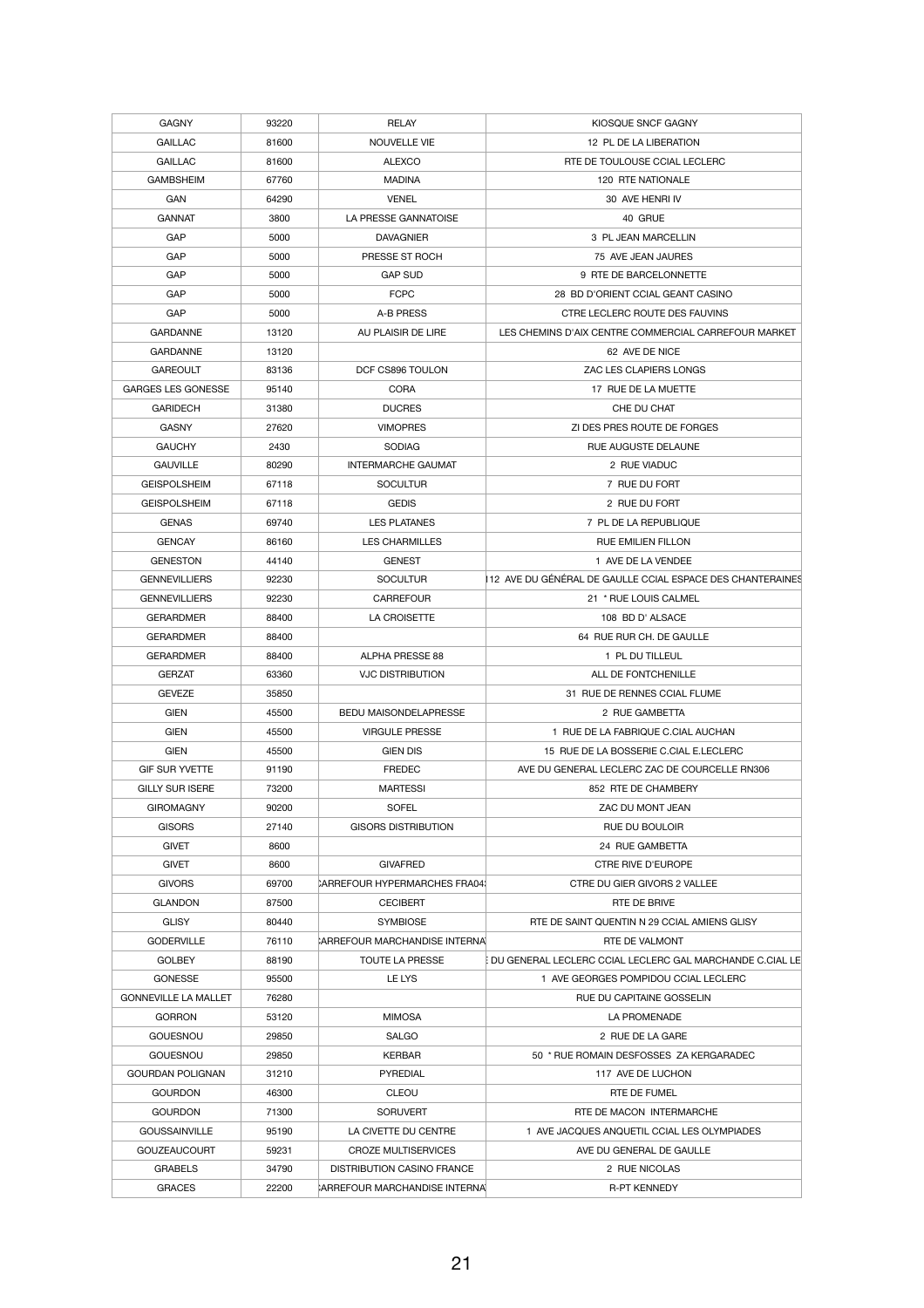| <b>GRAMAT</b>              | 46500 | <b>CALANE</b>                         | RTE CHAMPS BAS, RTE DE BRIVE CHAMPS BAS             |
|----------------------------|-------|---------------------------------------|-----------------------------------------------------|
| <b>GRAND COURONNE</b>      | 76530 | <b>CORHOLM</b>                        | RUE DE MOULIN                                       |
| <b>GRAND FORT PHILIPPE</b> | 59153 | <b>YDOL</b>                           | AVE PIERRE PLEUVRET                                 |
| <b>GRANDE SYNTHE</b>       | 59760 | LA PRESSE DU CENTRE                   | CTRE AUCHAN FLANDRE LITTORALE N 40                  |
| <b>GRANDE SYNTHE</b>       | 59760 | <b>GODART</b>                         | 17 AVE DUBEDOUT                                     |
| <b>GRANDVILLIERS</b>       | 60210 | <b>DEGHINE</b>                        | 8 RTE DE CREVECOEUR CD 151                          |
| <b>GRANVILLE</b>           | 50400 | LA PECHE AUX LIVRES                   | 26 RUE DOCTEUR LETOURNEUR                           |
| <b>GRANVILLE</b>           | 50400 | <b>HERNA</b>                          | 3 AVE DES VENDEENS                                  |
| <b>GRANVILLE</b>           | 50400 | L'EQINOXE                             | 43 RUE DU GENERAL LECLERC                           |
| <b>GRANVILLE</b>           | 50400 |                                       | 2 PL CAMBERNON                                      |
| <b>GRANVILLE</b>           | 50400 |                                       | 11 RUE GEORGES CLEMENCEAU                           |
| <b>GRANVILLE</b>           | 50400 |                                       | <b>CTRE SAINT NICOLAS</b>                           |
| <b>GRANVILLE</b>           | 50400 |                                       | 1 RUE JULES MICHELET                                |
| <b>GRASSE</b>              | 6130  |                                       | 9 AVE PIERRE DEVOLUY QUARTIER ST JACQUES            |
| <b>GRASSE</b>              | 6130  | <b>LA PRESSE</b>                      | 59 CHE DE L'ORME                                    |
| <b>GRAULHET</b>            | 81300 | <b>BRAYETTE</b>                       | 10 PL MERCADIAL                                     |
| <b>GRAULHET</b>            | 81300 | <b>EURL</b>                           | RTE DE LAVAUR LECLERC                               |
| <b>GRAVELINES</b>          | 59820 |                                       | 5 PL CALMETTE PETIT FORT PHILIPPE                   |
| <b>GRAY</b>                | 70100 | <b>GRAY DISTRIBUTION</b>              | AVE DU GENERAL DE GAULLE                            |
| <b>GRENADE</b>             | 31330 | <b>GRENADINE</b>                      | AVE PRESIDENT KENNEDY SUPER U                       |
| <b>GRENAY</b>              | 62160 | SUPERMARCHES MATCH 530                | <b>RUE CASIMIR BEUGNET</b>                          |
| <b>GRENOBLE</b>            | 38100 |                                       | 19 BD MARECHAL FOCH                                 |
|                            |       | <b>TABAC PRESSE LES EAUX-CLAI RES</b> |                                                     |
| <b>GRENOBLE</b>            | 38100 |                                       | 22 RUE DES EAUX CLAIRES                             |
| <b>GRENOBLE</b>            | 38000 | <b>RELAY</b>                          | K SCNF GRENOBLE VESTIBULE                           |
| <b>GREOUX LES BAINS</b>    | 4800  | <b>FRITSCH/DESTOMBES</b>              | 39 GRUE                                             |
| <b>GREZ NEUVILLE</b>       | 49220 | <b>SOLIODIS</b>                       | RUE DU LIONNAIS ZAC DE LA GREE                      |
| <b>GREZIEU LA VARENNE</b>  | 69290 | <b>GREZDIS</b>                        | 5 RUE BENOIT LAUNAY                                 |
| <b>GROSSETO PRUGNA</b>     | 20166 | LA MAISON DU MAURE                    | LA MAISON DU MAURE PORTICCI                         |
| <b>GRUCHET LE VALASSE</b>  | 76210 | LA BOUQUINERIE                        | RTE DE LILLEBONNE D 173 CCIAL CARREFOUR             |
| <b>GRUISSAN</b>            | 11430 |                                       | 8 RUE DE LA REPUBLIQUE                              |
| <b>GRUISSAN</b>            | 11430 | <b>MAGANE</b>                         | AVE DES PLAGES                                      |
| <b>GUEBWILLER</b>          | 68500 | PRESSE DIFFUSION FLORIVAL             | 64 RUE DE LA REPUBLIQUE                             |
| <b>GUERANDE</b>            | 44350 | <b>IMANI</b>                          | RTE DE LA BAULE CCIAL LES SALINES                   |
| <b>GUERANDE</b>            | 44350 | <b>GUERANDIS - LECLERC</b>            | RUE DE PATIS - ZAC CCIAL E.LECLERC                  |
| <b>GUERANDE</b>            | 44350 | <b>CAMINAROYAL</b>                    | 29 RUE SAINT MICHEL                                 |
| <b>GUERANDE</b>            | 44350 | <b>MYO</b>                            | 13 BD EMILE POURRIEUX                               |
| <b>GUERET</b>              | 23000 | <b>GUERET DISTRIBUTION</b>            | 36 AVE DU BERRY                                     |
| <b>GUERET</b>              | 23000 | <b>ALLUBAY</b>                        | 46 AVE D AUVERGNE                                   |
| <b>GUEUGNON</b>            | 71130 |                                       | 13 RUE JEAN JAURES                                  |
| <b>GUICHAINVILLE</b>       | 27930 | <b>CARREFOUR EVREUX</b>               | CENT COMMERCIAL CARREFOUR                           |
| <b>GUICHAINVILLE</b>       | 27930 | <b>SOCULTUR</b>                       | CENT COMMERCIAL CARREFOUR ZAC DU LONG BUISSON RN 13 |
| <b>GUIDEL</b>              | 56520 | <b>GUIDALIS</b>                       | RUE JOSEPH LENA C.CIAL SUPER U                      |
| <b>GUIGNES</b>             | 77390 | CARREFOUR MARCHANDISE INTERNAL        | <b>RN19</b>                                         |
| <b>GUILERS</b>             | 29820 | <b>GUILERS DISTRIBUTION</b>           | <b>RTE DE ST RENAN</b>                              |
| <b>GUILVINEC</b>           | 29730 | <b>LA CIVETTE</b>                     | 58 RUE DE LA MARINE                                 |
| <b>GUIPAVAS</b>            | 29490 | <b>BOISHARDY</b>                      | 20 RTE DE PARIS                                     |
| <b>GUIPAVAS</b>            | 29490 | LAGARDERE TRAVEL RETAIL FRANCE        | AEROPORT BREST BRETAGNE RUE DE BREST                |
| <b>GUISE</b>               | 2120  | <b>GUISA</b>                          | RUE DOCTEURS DEVILLERS                              |
| <b>GUISE</b>               | 2120  | PRESSE DE GUISE                       | 230 RUE CAMILLE DESMOULINS                          |
| <b>HAGUENAU</b>            | 67500 | <b>OCEAKIS</b>                        | 2 RUE DU POSTILLON                                  |
| <b>HAGUENAU</b>            | 67500 | <b>BASTIAN PRESSE</b>                 | 27 GRUE                                             |
| <b>HAGUENAU</b>            | 67500 | <b>STE CORA</b>                       | CHE DEPARTEMENTAL 29                                |
| <b>HAILLICOURT</b>         | 62940 | CARREFOUR MARCHANDISE INTERNAL        | <b>RUE EMILE ZOLA</b>                               |
| <b>HALLUIN</b>             | 59250 | <b>DUBRULLE</b>                       | 6 RUE MARTHE NOLLET                                 |
| HAM                        | 80400 |                                       | 54 RUE DU GENERAL FOY                               |
| <b>HANCHES</b>             | 28130 | <b>DIERICK SUPER U</b>                | 28 RTE DE GALLARDON CCIAL DU LOREAU                 |
| <b>HARFLEUR</b>            | 76700 | <b>TABAC CIVETTE HARFLEUR</b>         | 3 RUE DES CENT QUATRE                               |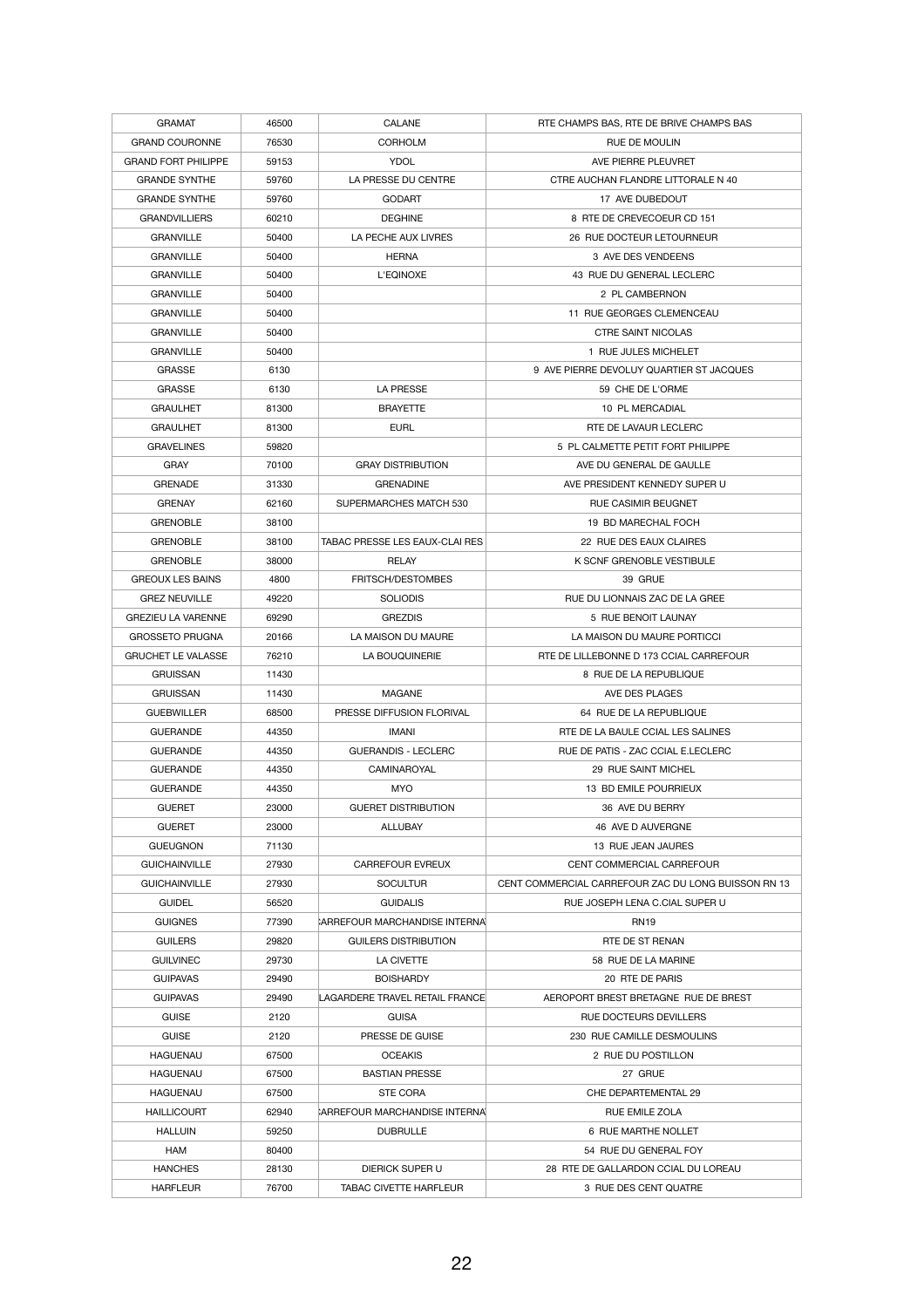| <b>HARNES</b>                 | 62440 |                                             | 20 RUE DU 11 NOVEMBRE                         |
|-------------------------------|-------|---------------------------------------------|-----------------------------------------------|
| <b>HASPARREN</b>              | 64240 | <b>DETCHART</b>                             | 4 RUE PIERRE BROUSSAIN                        |
| <b>HAUBOURDIN</b>             | 59320 | <b>LA TABATIERE</b>                         | 110 RUE ALBERT VANDERHAGHEN                   |
| <b>HAUCONCOURT</b>            | 57280 | <b>METZDIS E.LECLERC</b>                    | D52, ROUTE DE MAIZIÈRE                        |
| <b>HAYANGE</b>                | 57700 | <b>REDIA INTERMARCHE</b>                    | <b>ESPACE SAINT JACQUES</b>                   |
| <b>HAYANGE</b>                | 57700 | <b>MARETHIS</b>                             | 4 RUE DU GENERAL DE GAULLE                    |
| <b>HAZEBROUCK</b>             | 59190 | SDH CENTRE LECLERC                          | <b>RUE DE MERVILLE</b>                        |
| <b>HENDAYE</b>                | 64700 | <b>IKAS LEKU</b>                            | 92 BD LECLERC                                 |
| <b>HENIN BEAUMONT</b>         | 62110 | <b>CULTURA SOCULTUR</b>                     | DU BORD DES EAUX ZAC NOYELLES GODAULT         |
| <b>HENNEBONT</b>              | 56700 |                                             | 12 RUE PUITS FERRE                            |
| <b>HENNEBONT</b>              | 56700 | <b>INTERMARCHE HENNEBONT</b>                | 11 AVE DU PDT MITTERRAND                      |
| <b>HERBIGNAC</b>              | 44410 | <b>ANTHALDIS</b>                            | 7 AVE MONNERAYE                               |
| <b>HERBLAY SUR SEINE</b>      | 95220 | <b>TARADIS</b>                              | <b>RTE DE CONFLANS</b>                        |
| <b>HERIC</b>                  | 44810 | <b>HERDIS</b>                               | 51 RUE DE L OCEAN                             |
| <b>HEROUVILLE ST CLAIR</b>    | 14204 | <b>ARREFOUR MARCHANDISE INTERNA</b>         | <b>QUA VAL CCIAL</b>                          |
|                               |       | <b>GABLIN</b>                               | 8 RUE VICTOR HUGO                             |
| <b>HERSIN COUPIGNY</b>        | 62530 |                                             |                                               |
| <b>HEYRIEUX</b>               | 38540 | <b>LANA</b>                                 | 49 AVE DU GENERAL LECLERC                     |
| <b>HIRSON</b>                 | 2500  | <b>CECI'PRESSE</b>                          | 13 PL VILLEMANT                               |
| <b>HIRSON</b>                 | 2500  |                                             | 122 RUE CHARLES DE GAULLE                     |
| <b>HOCHFELDEN</b>             | 67270 |                                             | 11 RUE DU GAL LEBOCQ                          |
| <b>HOENHEIM</b>               | 67800 | <b>JOSY</b>                                 | 13 RTE DE LA WANTZENAU                        |
| <b>HONDSCHOOTE</b>            | 59122 | <b>CETHOM</b>                               | 17 PL DU GENERAL DE GAULLE                    |
| <b>HOUDEMONT</b>              | 54180 | <b>NOEROM</b>                               | 57 RTE NATIONALE C.CIAL CORA                  |
| <b>HOUILLES</b>               | 78800 | <b>LHW</b>                                  | 9 RUE GABRIEL PERI                            |
| <b>HOUPLINES</b>              | 59116 | <b>IDELYS</b>                               | 18 PL DE LA REPUBLIQUE                        |
| <b>HOUSSEN</b>                | 68125 | <b>CORA HOUSSEN</b>                         | ZONE COMMERCIALE DU BUHLFELD                  |
| <b>HYERES</b>                 | 83400 | DCF CG863 HYERES                            | CHE SAINT JEAN                                |
| <b>HYERES</b>                 | 83400 | <b>BAMBA</b>                                | ILE DE PORQUEROLLES 6 PLACE D'ARMES           |
| <b>HYERES</b>                 | 83400 | AU BON COIN                                 | 1 PL MASSILLON                                |
| <b>HYERES</b>                 | 83400 | <b>OLBIADIS</b>                             | 6 RUE SOLDAT BELLON                           |
| <b>IBOS</b>                   | 65420 | C.D.A SUD-OUEST                             | <b>CCIAL MERIDIEN N 117</b>                   |
| <b>IDRON</b>                  | 64320 | <b>PROCAMY</b>                              | <b>CHE CAMMARTY</b>                           |
| <b>IFS</b>                    | 14123 | <b>SDPI</b>                                 | 190 RUE ROCQUANCOURT C.CIAL LECLERC           |
| <b>IFS</b>                    | 14123 | <b>IFS DIS</b>                              | AVE JEAN VILAR                                |
| <b>ILLIERS COMBRAY</b>        | 28120 | <b>ILLIERS DISTRIBUTION</b>                 | 48 AVE MARCEL PROUST                          |
| <b>ILLKIRCH GRAFFENSTADEN</b> | 67400 | <b>AUCHAN HYPERMARCHE</b><br>ILL            | 6 AVE DE STRASBOURG                           |
| <b>ILLZACH</b>                | 68110 | <b>CARREFOUR HYPERMARCHES</b><br><b>FRA</b> | 14 RUE DE BERNE                               |
| <b>INCARVILLE</b>             | 27400 | LOUVIERS-DISTRIBUTION                       | <b>ZI LES PRES</b>                            |
| RANDES LE FRESNE SUR LO       | 49123 | <b>JETHANS</b>                              | 31 RUE DE LA RIOTTIÈRE                        |
| <b>INGRE</b>                  | 45140 |                                             | 3 PL DE LA MAIRIE                             |
| <b>INGWILLER</b>              | 67340 | SUPER U                                     | Z.I. RUE DU WITTHOLZ                          |
| <b>INZINZAC LOCHRIST</b>      | 56650 | <b>GUILIVERD</b>                            | <b>RUE EMILE ZOLA</b>                         |
| <b>ISBERGUES</b>              | 62330 | <b>MAG PRESSE</b>                           | 89 RUE ROGER SALENGRO                         |
| <b>ISLE</b>                   | 87170 | <b>U EXPRESS</b>                            | 3 RUE LOUIS ARAGON                            |
| <b>ISSOIRE</b>                | 63500 |                                             | 33 BD BUISSON                                 |
| <b>ISSOIRE</b>                | 63500 | <b>SODISSOIRE</b>                           | 508 RTE DE PERRIER                            |
| <b>ISSOUDUN</b>               | 36100 | <b>LIMOISE DISTRIBUTION</b>                 | RUE DE LA LIMOISE CCIAL E.LECLERC             |
| <b>ISTRES</b>                 | 13800 | <b>INESTELLE</b>                            | 16 RUE DE L EQUERRE                           |
| <b>ISTRES</b>                 | 13800 |                                             | CHE DU BORD DE CRAU CENTRE COMMERCIAL LECLERC |
| <b>ISTRES</b>                 | 13800 |                                             | ZAC DE LA PREDINA                             |
| <b>ITXASSOU</b>               | 64250 | <b>IRTEERAN BERRI</b>                       | ZA ERROBI CD 918 ALSUYETA                     |
| <b>IVRY LA BATAILLE</b>       | 27540 | <b>IVRY DISTRIBUTION</b>                    | 17 RUE D EZY                                  |
| <b>IVRY SUR SEINE</b>         | 94200 | <b>ARREFOUR MARCHANDISE INTERNAL</b>        | 10 RUE WESTERMEYER CCIAL YVRY GRAND CIEL      |
| <b>JANVILLE</b>               | 28310 | <b>COLARDEAU</b>                            | 14 AVE DU GENERAL DE GAULLE                   |
| <b>JANZE</b>                  | 35150 | <b>JARDIS</b>                               | <b>BD CHARCOT</b>                             |
| <b>JARD SUR MER</b>           | 85520 | <b>MUSIC HAALE LTD</b>                      | 95 RUE DE L'OCEAN                             |
| <b>JARDRES</b>                | 86800 | <b>CHRISLIS</b>                             | RTE NATIONALE 151                             |
|                               |       |                                             |                                               |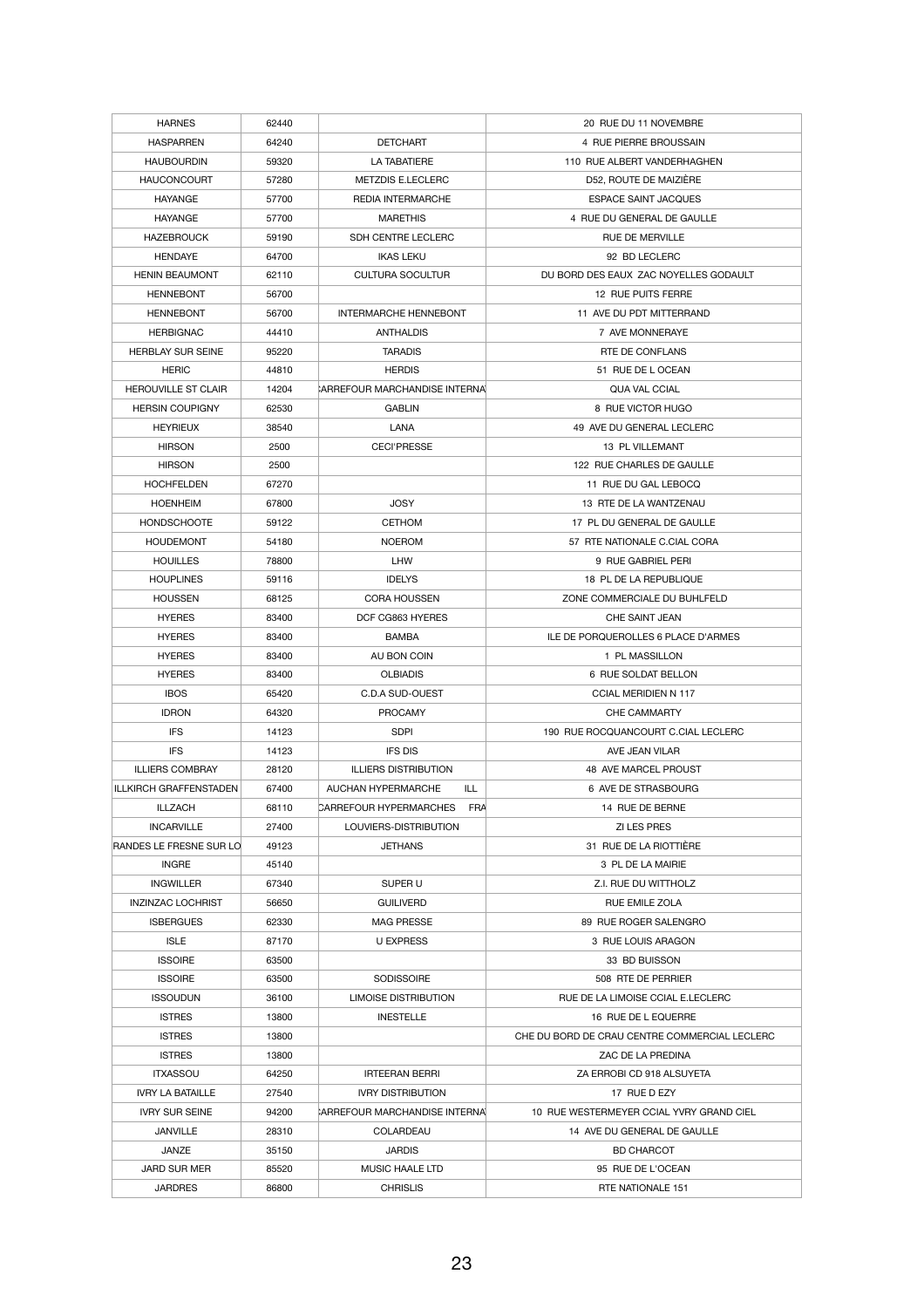| <b>JARGEAU</b>          | 45150 |                                      | 25 BD JEANNE D ARC                                         |
|-------------------------|-------|--------------------------------------|------------------------------------------------------------|
| <b>JARNAC</b>           | 16200 | <b>NACJAR</b>                        | 21 AVE DE L EUROPE                                         |
| <b>JARNAC</b>           | 16200 | LE NARVAL                            | 18 PL DU CHATEAU                                           |
| <b>JEUMONT</b>          | 59460 |                                      | 53 RUE JEAN JAURES                                         |
| <b>JOIGNY</b>           | 89300 | ADPF-JOURNAUX.FR                     | 27 RUE VALENTIN PRIVE                                      |
| <b>JOIGNY</b>           | 89300 | <b>SAS TALA PRESSE</b>               | RUE DES ENTREPRENEURS CCIAL DE LA PETITE ILE               |
| <b>JOINVILLE</b>        | 52300 | <b>UDIS</b>                          | AVE DE LORRAINE                                            |
| <b>JOINVILLE</b>        | 52300 | <b>CAPIE</b>                         | AVE DE LA MARNE                                            |
| <b>JONZAC</b>           | 17500 | <b>SEUGNE DISTRIBUTION</b>           | 26 AVE MONSEIGNEUR CHAUVIN B.P.149                         |
| <b>JOSSELIN</b>         | 56120 | <b>DESSE DISTRIBUTION</b>            | RUE DE L'ECUSSON LE PONT MAREUC                            |
| <b>JOUE LES TOURS</b>   | 37300 | <b>SUPHI</b>                         | 42 RUE DE LA GITONNIERE                                    |
| <b>JOUE LES TOURS</b>   | 37301 | <b>JUTIN</b>                         | 18 BD DES BRETONNIERES                                     |
|                         |       |                                      |                                                            |
| <b>JOUE LES TOURS</b>   | 37300 |                                      | 2 PL VICTOR HUGO                                           |
| <b>JOUGNE</b>           | 25370 | LE JOKER                             | 5 PL BUTTIGLIERA ALTA                                      |
| <b>JUAN LES PINS</b>    | 6160  | PRESSE COURBET                       | 3 AVE AMIRAL COURBET                                       |
| <b>JULLOUVILLE</b>      | 50610 |                                      | 31 AVE DE LA LIBERATION                                    |
| <b>JUVIGNAC</b>         | 34990 | <b>MAG PRESSE AURELLE</b>            | CIAL INTERMARCHE LES PORTES DU SOLEIL RTE DT GEORGES D'ORQ |
| <b>LAIGLE</b>           | 61300 | <b>SEGUR DISTRIBUTION</b>            | 3 AVE DE LA COMTESSE DE                                    |
| L AIGLE                 | 61300 | <b>MDP VALLEE</b>                    | 3 RUE DE BEC HAM                                           |
| L AIGUILLON SUR MER     | 85460 | <b>GENERIS</b>                       | RTE DE ST MICHEL                                           |
| L HERMITAGE             | 35590 | <b>HERMIDIS</b>                      | <b>CCIAL LA MESLAIS</b>                                    |
| L ISLE ADAM             | 95290 | FRA333 L'ISLE ADAM                   | ZI DU PONT DES RAYONS CCIAL GRAND VAL                      |
| L ISLE D ABEAU          | 38080 | PRESSE ET VOUS                       | 25 RUE DES SAYES GALERIE CCIAL CARREFOUR                   |
| L ISLE JOURDAIN         | 32600 | A.G PRESSE                           | 23 PL DE L HOTEL DE VILLE                                  |
| L ISLE JOURDAIN         | 32600 | <b>BDP AVENIR DISTRIBUTION</b>       | RUE RUE COLETTE BESSON ZAC DU PONT PEYRIN                  |
| L ISLE JOURDAIN         | 32600 | <b>LIOTARD</b>                       | 38 AVE DU CDT PARIZOT                                      |
| L ISLE SUR LE DOUBS     | 25250 | <b>LES MARRONNIERS</b>               | AVE MARECHAL FOCH                                          |
| LA BASSEE               | 59480 |                                      | 6 B RUE DE LENS                                            |
| LA BAULE ESCOUBLAC      | 44500 | EPICERIE DE LA FORET                 | 72 AVE DE LYON                                             |
| LA BOISSE               | 1120  | <b>BOISSE DISTRIBUTION</b>           | 168 RTE DE THIL                                            |
| LA BOURBOULE            | 63150 | LE HALL DE PRESSE                    | 117 BD GEORGES CLEMENCEAU                                  |
| LA BREDE                | 33650 | 01345 - AUCHAN SUPERMARCHE           | ALL DE LA PERRUCADE AUCHAN SUPERMARCHE                     |
|                         |       |                                      |                                                            |
| <b>LA BRESSE</b>        | 88250 | <b>GRANDEMANGE DIDIER</b>            | 4 RUE HONNECK                                              |
| <b>LA BRESSE</b>        | 88250 | <b>COURROY PATRICIA</b>              | 4 * PLACE DU CHAMPTEL                                      |
| LA CALMETTE             | 30190 |                                      | 12 RUE MARIE DURAND ZAC DU PETIT VERGER                    |
| LA CHAPELLE BASSE MER   | 44450 | <b>SG DISTRIBUTION</b>               | <b>BD PASTEUR</b>                                          |
| LA CHAPELLE DES MARAIS  | 44410 | <b>VALAUBRI</b>                      | 4 RUE DES LEVEES MIRAUD                                    |
| LA CHAPELLE EN SERVAL   | 60520 | <b>SERDIS</b>                        | <b>CTRE LECLERC</b>                                        |
| LA CHAPELLE LA REINE    | 77760 | <b>MAZAGRAN SERVICE SAS</b>          | 16 RUE DE L AVENIR                                         |
| LA CHAPELLE ST AUBIN    | 72650 | <b>AUCHAN HYPERMARCHE</b>            | ZAC DU MOULIN AUX MOINES                                   |
| LA CHAPELLE ST LUC      | 10600 | <b>ARREFOUR MARCHANDISE INTERNAL</b> | <b>BD L'OUEST CCIAL L'ESCAPADE</b>                         |
| LA CHAPELLE ST LUC      | 10600 |                                      | 9 RUE LEO LAGRANGE C.CIAL LE CIGNE                         |
| LA CHAPELLE SUR ERDRE   | 44240 | <b>ERDREDIS</b>                      | CTRE VIV ERDRE ZAC DE LA BERANGERAIS HYPER U               |
| LA CHAPELLE SUR ERDRE   | 44240 | <b>SMMUSTANG</b>                     | 34 RUE OLIVIER DE SESMAISONS                               |
| LA CHARITE SUR LOIRE    | 58400 | <b>BDMS</b>                          | 136 AVE DU MAL LECLERC                                     |
| LA CHARTRE SUR LE LOIR  | 72340 | <b>STEPHILDOM</b>                    | LA MALADRERIE                                              |
| <b>LA CHATAIGNERAIE</b> | 85120 | <b>LA PREE</b>                       | AVE C.CIAL SUPER U                                         |
| LA CHATRE               | 36400 | <b>JEAN-PROST</b>                    | 1 PL DU MARCHE                                             |
| LA CIOTAT               | 13600 |                                      | AVE JULES FERRY                                            |
| LA COLLE SUR LOUP       | 6480  | <b>AUREDIS</b>                       | 344 CHE DES MOULIERES                                      |
|                         |       |                                      |                                                            |
| LA COTE ST ANDRE        | 38260 | MAISON DE LA PRESSE                  | 62 RUE DE LA REPUBLIQUE                                    |
| LA COURONNE             | 16400 | <b>AUCHAN HYPERMARCHE</b>            | <b>CTRE AUCHAN</b>                                         |
| LA COURTINE             | 23100 | TABAC-PRESSE-LOTO-PMU                | 9 RUE DE LA GASNE                                          |
| LA CRAU                 | 83260 | PRESSE CHRISTO                       | 22 RUE DE LA 22ÈME BMNA C.CIAL CARREFOUR MARKET            |
| LA CROIX VALMER         | 83420 | <b>PALMS</b>                         | PL DES PALMIERS                                            |
| LA FARE LES OLIVIERS    | 13580 | SUPER U LA FARE LES OLIVIERS         | AVE DE MONTRICHER                                          |
| LA FARLEDE              | 83210 | <b>ORPRESSE</b>                      | QUA DE L AUBERTE RN 97                                     |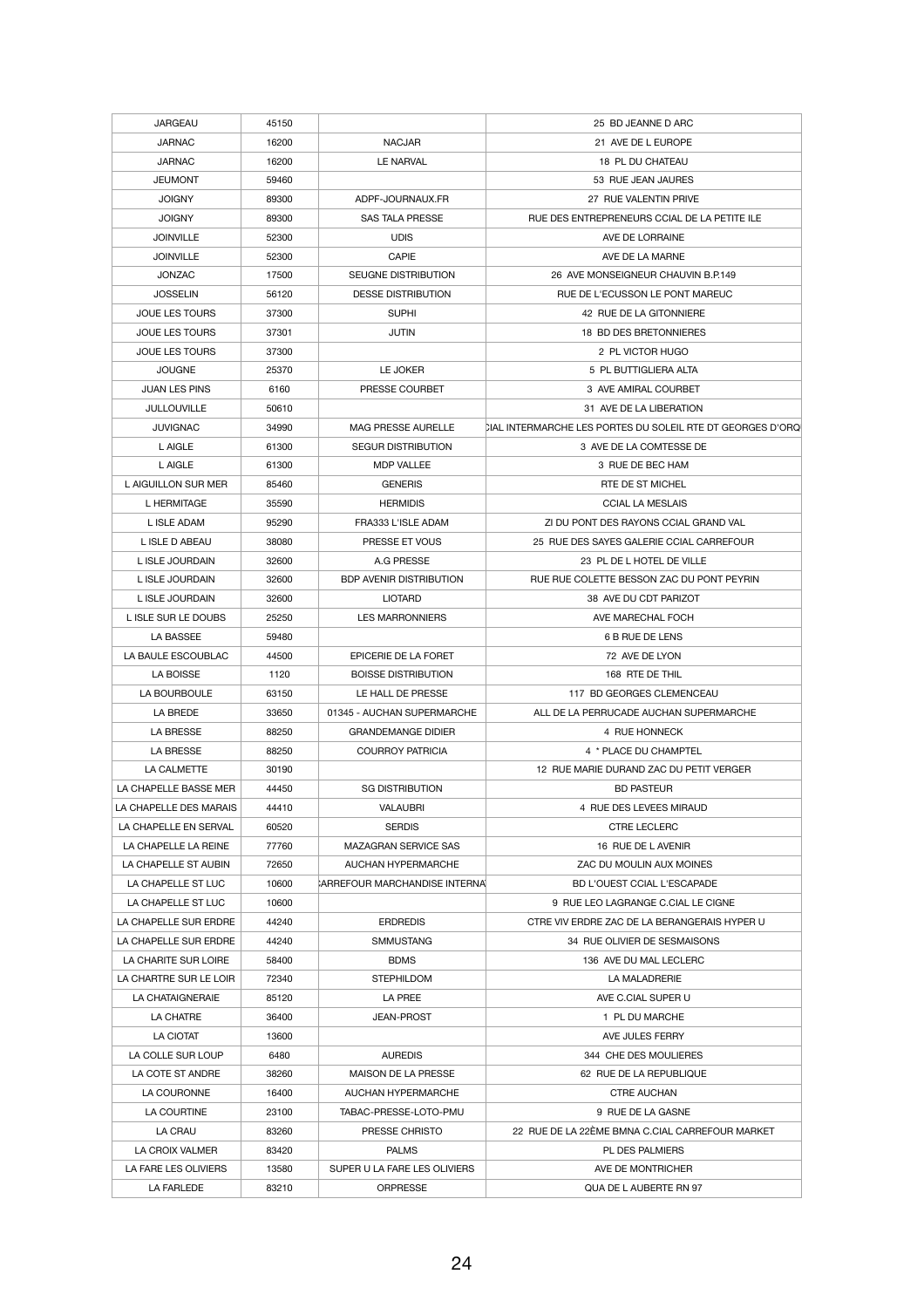| LA FERE                 | 2800  |                                  | 32 RUE DE LA REPUBLIQUE                           |
|-------------------------|-------|----------------------------------|---------------------------------------------------|
| <b>LA FERRIERE</b>      | 85280 | <b>MARILICO</b>                  | 4 PL DU MARCHE                                    |
| LA FERTE BERNARD        | 72400 | <b>VS DISTRIB</b>                | 15 RUE DENFERT                                    |
| LA FERTE GAUCHER        | 77320 | <b>HUSAROVE</b>                  | AVE DE LA MAISON BLANCHE                          |
| LA FERTE MACE           | 61600 | <b>DESCOU</b>                    | BD DE LA FORET D ANDAINE                          |
| LA FERTE MACE           | 61600 | <b>FERMADIS</b>                  | ZI DU PARC                                        |
| LA FERTE SOUS JOUARRE   | 77260 | <b>SODIFER</b>                   | 19 AVE DE REBAIS                                  |
| LA FERTE ST AUBIN       | 45240 | <b>LA TABATIERE</b>              | 25 RUE DU GAL LECLERC                             |
| LA FLECHE               | 72200 | <b>FRPAFS LA FLECHE / MOLANS</b> | RTE DES MOLANS                                    |
|                         |       |                                  |                                                   |
| LA FLECHE               | 72200 | <b>CGC DISTRI</b>                | 48 RUE DU MARECHAL FOCH                           |
| <b>LA FLECHE</b>        | 72200 | <b>SOCOFLEC</b>                  | <b>RUE HENRI DUNANT</b>                           |
| LA FORCE                | 24130 |                                  | 25 RUE DU DOCTEUR CLAMENT                         |
| LA GARDE                | 83130 | <b>SADIBO</b>                    | 119 RUE PIERRE RIVELLI C.CIAL INTERMARCHE         |
| LA GARDE                | 83130 | <b>SOCULTUR</b>                  | 1215 CHE DES PLANTADES CULTURA LA GARDE           |
| <b>LA GLACERIE</b>      | 50470 | <b>AUCHAN LA GLACERIE</b>        | <b>CCIAL DU COTENTIN</b>                          |
| LA GORGUE               | 59253 | <b>SODILYS</b>                   | AVE DES AULNES                                    |
| LA GRANDE MOTTE         | 34280 |                                  | 42 QU GEORGES POMPIDOU                            |
| LA GRANDE MOTTE         | 34280 | AUX JARDINS DE LA PRESSE         | 58 ALL DES JARDINS                                |
| LA GUERCHE DE BRETAGNE  | 35130 |                                  | 11 RUE NOTRE DAME                                 |
| LA GUERCHE DE BRETAGNE  | 35130 | <b>VALLEE</b>                    | <b>30 RTE DE NANTES</b>                           |
| LA GUERINIERE           | 85680 |                                  | 9 RUE NATIONALE                                   |
| LA HAYE                 | 50250 |                                  | 27 PL GAL DE GAULLE                               |
| LA LONDE LES MAURES     | 83250 | <b>JCC FAMILY</b>                | 354 AVE DU GENERAL DE GAULLE                      |
| LA LOUPE                | 28240 | <b>BENEFAN</b>                   | 1 IMP DE LA CERISAIE                              |
| LA MADELEINE            | 59110 | FRPH49 LILLE/LA MADELEINE        | <b>RUE DU PRE CATELAN</b>                         |
| LA MONTAGNE             | 44620 | <b>HACDIS</b>                    | 8 AVE DE LA LIBERATION                            |
| LA MOTHE ACHARD         | 85150 | <b>BREMODIS</b>                  | <b>LE PAVILLON</b>                                |
| LA MOTTE SERVOLEX       | 73290 | SUPER-SERVOLEX                   | 75 RUE LAVOISIER                                  |
| LA NEUVILLE LES DORENGT | 2450  | <b>EMMATOM</b>                   | 16 RUE DU 2 SEPTEMBRE 1944                        |
| LA PRIMAUBE             | 12450 | P.BOULOC                         | 25 AVE DE TOULOUSE                                |
| LA PUYE                 | 86260 |                                  | 4 RTE DE CHATELLERAULT                            |
| LA QUEUE EN BRIE        | 94510 | <b>SOCULTUR</b>                  | AVE DE L HIPPODROME CCIAL PINCE-VENT              |
| LA RICHE                | 37520 | DCF CG208                        | <b>CHE DES MINIMES</b>                            |
| LA ROCHE SUR YON        | 85000 | LA FOUGERINE                     | 4 RUE JEAN JAURES                                 |
| LA ROCHE SUR YON        | 85000 | <b>EVNO</b>                      | CTRE LA GARENNE RUE IENA                          |
| LA ROCHE SUR YON        | 85000 |                                  | RTE DE LA TRANCHE CCIAL LECLERC ZAC DE TOURNEFOU  |
| LA ROCHE SUR YON        | 85000 |                                  | ROUTE DE NANTES                                   |
| LA ROCHE SUR YON        | 85000 | <b>OUDAIRIDIS</b>                | <b>RUE NEWTON</b>                                 |
| LA ROCHELLE             | 17000 | PRESSE LIVRE                     | 16 RUE ST SAUVEUR                                 |
| LA ROCHELLE             | 17000 | <b>NRK</b>                       | PL DE L'ILE DE FRANCE                             |
| LA ROCHELLE             | 17000 | HL                               | 4 MAIL DES SALINES PLACE 14 JUILLET               |
| LA ROCHELLE             | 17000 | <b>FAMILY PERRAZ</b>             | PL DE L'EUROPE                                    |
| LA ROCHELLE             | 17000 | <b>SAUTEL DISTRIBUTION</b>       | 124 BD ANDRE SAUTEL                               |
| LA ROCHELLE             | 17000 | <b>RELAY</b>                     | K SNCF LA ROCHELLE VESTIBULE                      |
| LA SALLE LES ALPES      | 5240  |                                  | CTRE PRELONG                                      |
| LA SALVETAT SUR AGOUT   | 34330 |                                  | <b>ESP DU TROUBADOURS</b>                         |
| <b>LA SEGUINIERE</b>    | 49280 |                                  | 6 RUE DU PARADIS                                  |
| LA SEYNE SUR MER        | 83500 |                                  | 14 RTE FABREGAS                                   |
| LA SEYNE SUR MER        | 83500 | <b>TAMARADIS S.H LECLERC</b>     | QUA LE CROUTON CORNICHE DE TAMARIS                |
| LA SEYNE SUR MER        | 83500 |                                  | 1133 AVE ANCIENS COMBATTANTS INDOCHINE LE BERCAIL |
|                         |       |                                  |                                                   |
| LA SOUTERRAINE          | 23300 | L.S.D (LA SOUTERRAINE DIST RIB   | AVE JEAN JAURES                                   |
| LA SUZE SUR SARTHE      | 72210 | <b>SUDIMOD</b>                   | <b>LES TRUNETIERES</b>                            |
| LA TESTE DE BUCH        | 33260 | <b>TESTEDIS</b>                  | 1060 AVE DE L'EUROPE                              |
| LA TESTE DE BUCH        | 33260 | <b>CULTURA</b>                   | 310 AVE DE L EUROPE                               |
| LA TESTE DE BUCH        | 33260 | <b>LAGRUA</b>                    | <b>RUE LAGRUA</b>                                 |
| LA TOUR DU PIN          | 38110 | <b>BOUVIER ROMAIN</b>            | 1 RUE DE LA REPUBLIQUE                            |
| LA TOUR DU PIN          | 38110 | <b>CLAMARE</b>                   | 16 B BD GAMBETTA L OCTANT                         |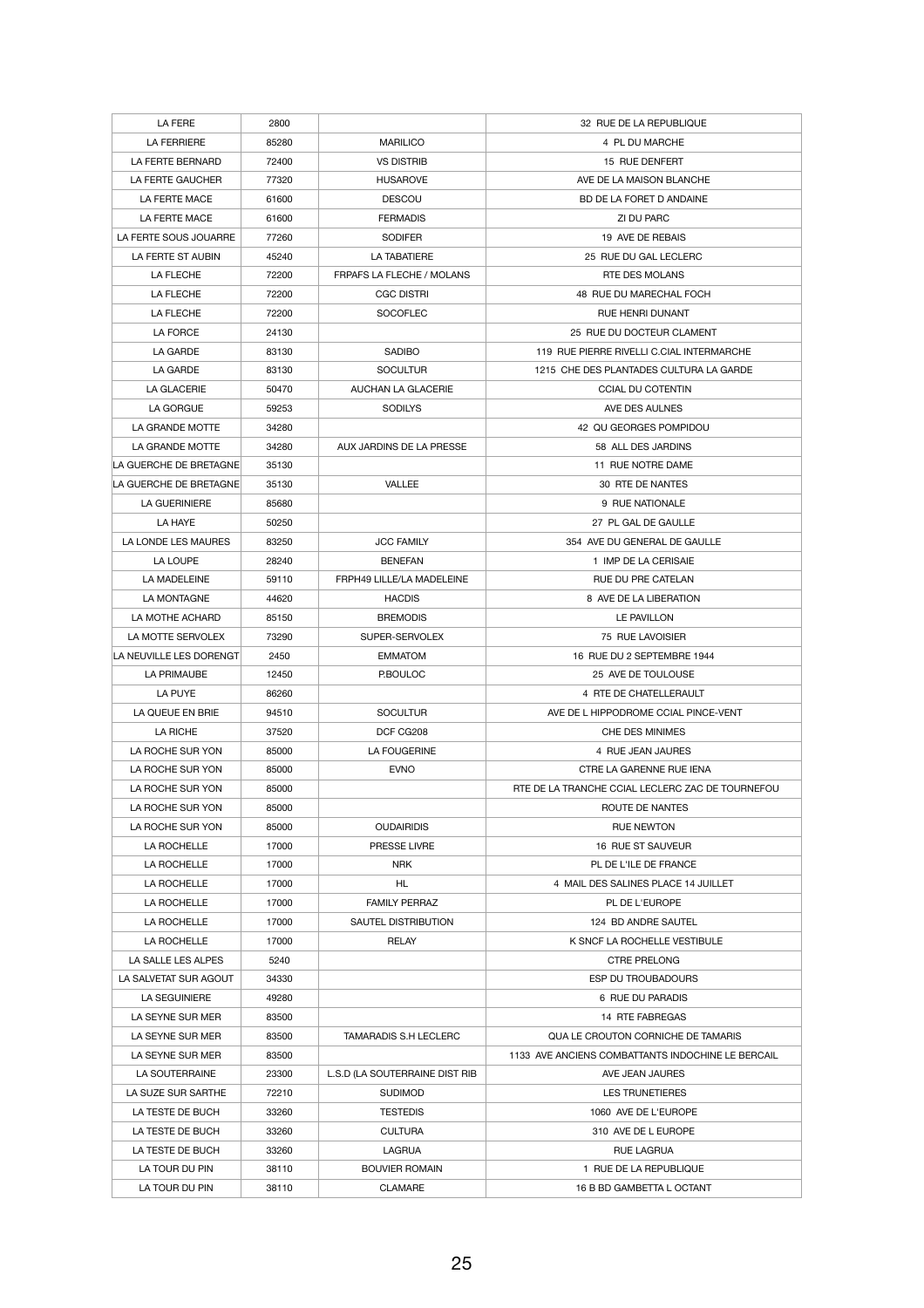| LA TRANCHE SUR MER                | 85360 | <b>CASTEL</b>                           | 42 AVE DE LA PLAGE                                                                 |
|-----------------------------------|-------|-----------------------------------------|------------------------------------------------------------------------------------|
| LA TRANCHE SUR MER                | 85360 | <b>SOTRANDIS</b>                        | RTE DES SABLES D'OLONNE CHEMIN DU VASAIS DE MILLET                                 |
| LA TRINITE                        | 6340  | <b>NIC</b><br><b>AUCHAN HYPERMARCHE</b> | RTE DE LAGHET CCIAL AUCHAN                                                         |
| <b>LA TURBALLE</b>                | 44420 | <b>JONNA</b>                            | 2 RUE DES PINS                                                                     |
| LA VALETTE DU VAR                 | 83160 | CARREFOUR HYPERMARCHES FRA109           | AVE AVENUE DE L UNIVERSITE CCIAL GRAND VAR                                         |
| <b>LA VERRIE</b>                  | 85130 | <b>VERRIE DISTRI</b>                    | 10 RUE DES ECOLES                                                                  |
| LA VILLE DU BOIS                  | 91620 | <b>LUCK'S PRESSE</b>                    | 52 RUE DE LA CROIX ST JACQUES CCIAL CARREFOUR                                      |
| LA VOULTE SUR RHONE               | 7800  |                                         | 29 AVE MARX DORMOY                                                                 |
| <b>LABARTHE SUR LEZE</b>          | 31860 | <b>UGO</b>                              | 2111 RTE DU PLANTAUREL INTERMARCHE                                                 |
| <b>LABASTIDE ST PIERRE</b>        | 82370 | <b>CAMBIEN</b>                          | 16 AVE PASTEUR                                                                     |
| LABEGE                            | 31670 | <b>SOCULTUR</b>                         | PL DU COMMERCE ZAC CCIAL LA BEGE INNOPOLE BP 340                                   |
| LABEGE                            | 31670 |                                         | CARREFOUR HYPERMARCHES FRA0500 LA PYRENEENNE CARREFOUR CENTRE COMMERCIALE LABEGE 2 |
| <b>LABLACHERE</b>                 | 7230  | <b>DELEYROLLE</b>                       | LE VILLAGE                                                                         |
| <b>LABRUGUIERE</b>                | 81290 |                                         | 2 AVE JEAN MOULIN                                                                  |
| <b>LABRUGUIERE</b>                | 81290 | <b>LILOU</b>                            | 1 RUE DE LA TUILERIE                                                               |
| <b>LACANAU</b>                    | 33680 |                                         | 39 AVE DE LA LIBERATION                                                            |
| <b>LACAPELLE MARIVAL</b>          | 46120 |                                         | <b>GRUE</b>                                                                        |
| <b>LACROIX ST OUEN</b>            | 60610 | <b>GEL' APPETIT</b>                     | CTRE LECLERC ZAC DES JARDINS                                                       |
| <b>LAGNY SUR MARNE</b>            | 77400 | <b>CHRISTMANN</b>                       | 17 RUE DES MARCHES                                                                 |
| <b>LAGORD</b>                     | 17140 | <b>LAGORD PRESSE</b>                    | AVE DES OISEAUX DE MER                                                             |
| <b>LAGUENNE</b>                   | 19150 | <b>LES 4 RIVIERES</b>                   | 1 AVE DE COULAUD                                                                   |
| <b>LAGUEPIE</b>                   | 82250 |                                         | RUE DE LA LIBERTE                                                                  |
| <b>LAILLE</b>                     | 35890 | <b>V.L.A. DISTRIBUTION</b>              | RUE DU POINT DU JOUR                                                               |
| <b>LALLAING</b>                   | 59167 | D V D TOUTE LA PRESSE                   | 45 RUE PASTEUR                                                                     |
| <b>LALOUBERE</b>                  | 65310 | <b>GEANT</b>                            | RTE DE BAGNERES RN 135                                                             |
| <b>LAMBALLE</b>                   | 22400 | CARREFOUR MARCHANDISE INTERNA           | RUE DU DOCTEUR LAVERGNE                                                            |
| <b>LAMBALLE</b>                   | 22400 | <b>TREGORDIS</b>                        | 66 RUE MOUËXIGNÉ CCIAL LECLERC                                                     |
| <b>LAMBALLE</b>                   | 22400 | <b>DUTERTRE FERRON</b>                  | 8 RUE DE LOURMEL                                                                   |
| <b>LAMBERSART</b>                 | 59130 | <b>GEVEPO</b>                           | 9 * RUE GUSTAVE EIFFEL INTERMARCHE                                                 |
| <b>LAMOTTE BEUVRON</b>            | 41600 | <b>KIMONO</b>                           | AVE DE VIERZON                                                                     |
| <b>LANCON PROVENCE</b>            | 13680 | LE PETIT COFFRET                        | 1 RUE DE L'ABBE DUREAU                                                             |
| LANDERNEAU                        | 29800 | <b>SBME</b>                             | RUE HERVE DE GUEBRIANT                                                             |
| <b>LANDIVISIAU</b>                | 29400 | <b>SODEXLAND</b>                        | 63 RUE DU GENERAL DE GAULLE                                                        |
| <b>LANDIVISIAU</b>                | 29400 | <b>LANDI DISTRIBUTION</b>               | 44 BD DE LA REPUBLIQUE ZONE DE KERVANOUS                                           |
| <b>LANESTER</b>                   | 56600 | <b>GÉANT CASINO</b>                     | AVE AMBROISE CROIZAT CENTRE COMMERCIAL LES 2 RIVIER                                |
| <b>LANESTER</b>                   | 56600 | <b>KEREOL</b>                           | 11 RUE FRANCOIS MAURIAC CCIAL LECLERC                                              |
| <b>LANGEAC</b>                    | 43300 | <b>LANGEAC DISTRIBUTION</b>             | 60 AVE D'AUVERGNE                                                                  |
| <b>LANGEAC</b>                    | 43300 | <b>CLAUX FLANDY</b>                     | 35 RUE DU PONT                                                                     |
| <b>LANGEAIS</b>                   | 37130 | <b>ME2C DISTRI</b>                      | ZI SUD RUE CARNOT                                                                  |
| <b>LANGON</b>                     | 33210 | <b>LANGON DISTRIBUTION</b>              | <b>L-D MOLEON</b>                                                                  |
| <b>LANGON</b>                     | 33210 | <b>GOELAN</b>                           | 44 * RUE JULES FERRY                                                               |
| <b>LANGRES</b>                    | 52200 | <b>JADELEO</b>                          | 6 PL DIDEROT                                                                       |
| <b>LANGRES</b>                    | 52200 | LE TABAC LANGROIS                       | AVE DE L'EUROPE C.CIAL INTERMARCHE                                                 |
| <b>LANGUEUX</b>                   | 22360 | CARREFOUR HYPERMARCHES SAS FI           | 1 RUE JULES VERNE RN12                                                             |
| <b>LANGUEUX</b>                   | 22360 |                                         | 1 RUE JULES VERNE CENTRE CIAL CARREFOUR                                            |
|                                   |       | <b>SOCULTUR</b>                         |                                                                                    |
| LANNEMEZAN                        | 65300 | VIGNES PRESSE LANNEMEZAN                | 55 RUE GEORGES CLEMENCEAU<br>15 RUE ALSACE LORRAINE                                |
| <b>LANNEMEZAN</b>                 | 65300 |                                         |                                                                                    |
| LANNEMEZAN                        | 65300 |                                         | 326 RUE DU 8 MAI 1945                                                              |
| <b>LANNILIS</b><br><b>LANNION</b> | 29870 | PLOUDINER CENTRE LECLERC                | RTE DE LESNEVEN                                                                    |
|                                   | 22300 |                                         | 10 RUE DE ST MALO                                                                  |
| <b>LANNION</b>                    | 22300 | DCF CG 300 LANNION                      | RTE DE PERROS GUIRREC                                                              |
| <b>LANNION</b>                    | 22300 | <b>PERLANDIS</b>                        | RTE DE PERROS                                                                      |
| <b>LANNOY</b>                     | 59390 | TABAC PRESSE DE LANNOY                  | 13 RUE DE TOURNAI                                                                  |
| <b>LANTON</b>                     | 33138 | <b>ATACLA</b>                           | CHE DU BRAOU                                                                       |
| <b>LANVALLAY</b>                  | 22100 | <b>DINANDIS</b>                         | 2 RUE DU GENERAL DE GAULLE                                                         |
| <b>LAON</b>                       | 2000  | L'HEXAGONE                              | RUE ROMANETTE C.C ZAC I. FRANCE                                                    |
| <b>LAON</b>                       | 2000  | <b>GERALD CHARLOT</b>                   | 46 RUE EUGENE LEDUC                                                                |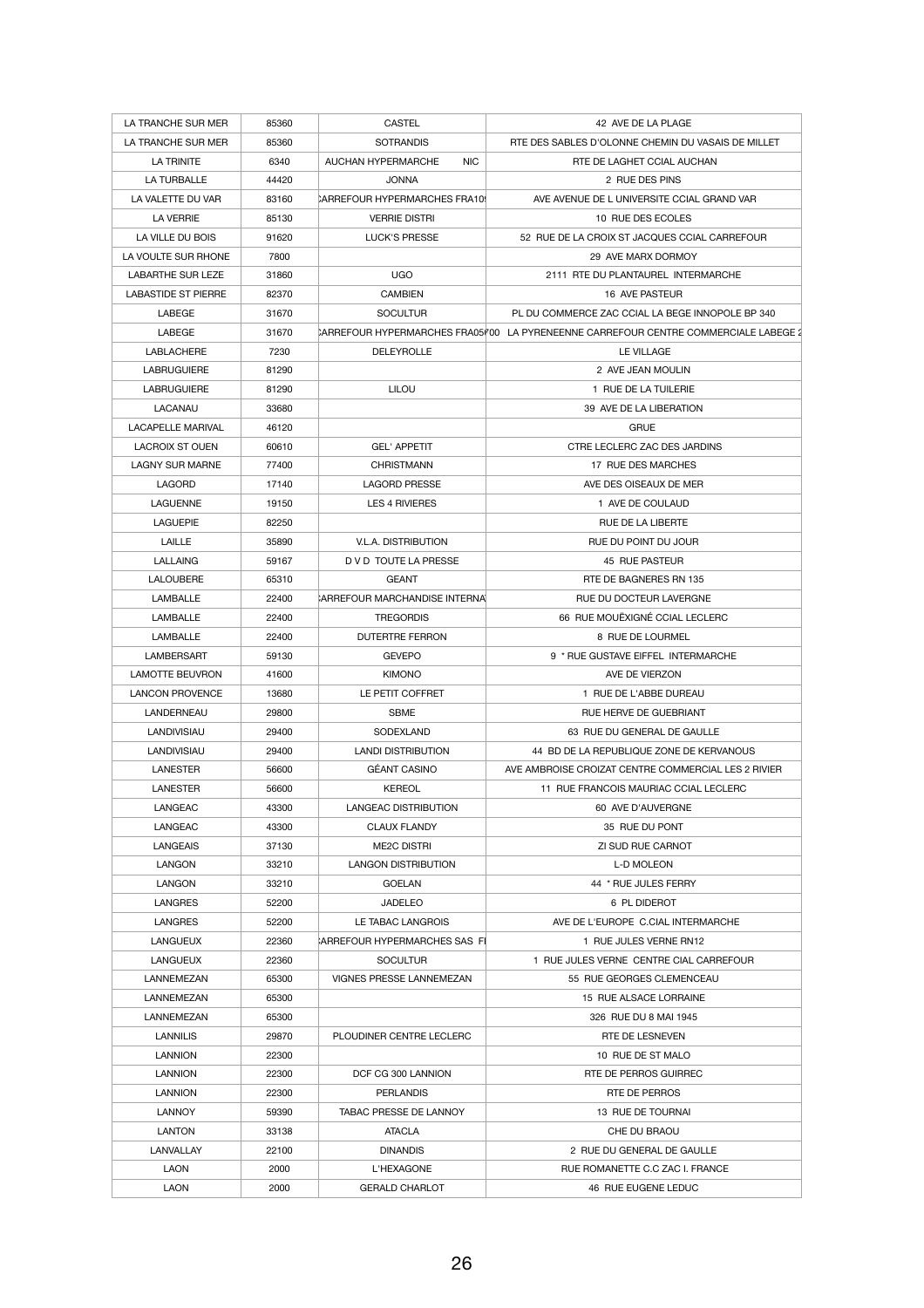| <b>LAON</b>              | 2000  | CARREFOUR MARCHANDISE INTERNAL        | <b>RUE ROMANETTE</b>                                   |
|--------------------------|-------|---------------------------------------|--------------------------------------------------------|
| <b>LAPALISSE</b>         | 3120  |                                       | 48 RUE DU PRESIDENT ROOSEVELT                          |
| <b>LARAGNE MONTEGLIN</b> | 5300  | <b>JOHN &amp; LULU</b>                | 48 PL DE LA FONTAINE                                   |
| <b>LARMOR PLAGE</b>      | 56260 | <b>LARMOR DISTRIBUTION</b>            | 1 RUE CHAPELLE ST YVES CCIAL E.LECLERC                 |
| <b>LATTES</b>            | 34970 | <b>PRESSE TORRES</b>                  | AVE DES ROIS DE MAGNORQUE LE PALAIS RAPHAEL            |
| <b>LATTES</b>            | 34970 | CARREFOUR MARCHANDISE INTERNAL        | AVE DE BOIRARGUES CCIAL GRAND SUD                      |
| <b>LAVAL</b>             | 53000 |                                       | 53 RUE DU GENERAL DE GAULLE                            |
| <b>LAVAL</b>             | 53000 |                                       | 7 RUE MASSENA                                          |
| <b>LAVAL</b>             | 53000 | FRA052 CARREFOUR HYPERMARCHES         | 46 AVE DE LATTRE DE TASSIGNY                           |
| <b>LAVAUR</b>            | 81500 | VAURAL                                | AVE JACQUES BESSE INTERMARCHÉ                          |
| <b>LAVERNOSE LACASSE</b> | 31410 |                                       | 1 AVE DES PYRENEES                                     |
| LAXOU                    | 54520 |                                       | 3 RUE MOSELLE                                          |
| LE BARCARES              | 66420 |                                       | 18 BD DU GRAU ST ANGE                                  |
| LE BLANC                 | 36300 | <b>BERRY DISTRIBUTION</b>             | <b>RUE ALBERT CHICHERY</b>                             |
| LE BLANC MESNIL          | 93150 | <b>BLANC MESNIL DISTRIBUTION</b>      | 192 AVE CHARLES FLOQUET                                |
| LE BLANC MESNIL          | 93150 | <b>MADI PRESSE</b>                    | 33 B AVE H. BARBUSSE                                   |
| LE BOULOU                | 66160 | <b>SODITECH</b>                       | RTE NATIONALE 9 C.CIAL. GALERIE MARCH. LECLERC         |
| LE BOURGNEUF LA FORET    | 53410 | <b>CHAUBODIS</b>                      | RTE DE LAVAL                                           |
| LE BOUSCAT               | 33110 | <b>TABAC PRESSE DES ECUS</b>          | 323 AVE AV DE LA LIBERATION                            |
| LE CATEAU CAMBRESIS      | 59360 | <b>MDP MATISSE</b>                    | 17 RUE JEAN JAURES                                     |
| LE CENDRE                | 63670 | <b>ISOMA</b>                          | <b>RUE DU MARCHE</b>                                   |
| LE CHAMP ST PERE         | 85540 | <b>BCLM</b>                           | <b>RUE DES TOURTERELLES</b>                            |
| LE CHATEAU D OLERON      | 17480 | <b>LIBRAIRIE JABALOT</b>              | 16 PL DE LA REPUBLIQUE                                 |
| LE CHEYLARD              | 7160  |                                       | RUE DE L'HOTEL DE VILLE                                |
| LE CONQUET               | 29217 | <b>BALCON</b>                         | 4 RUE PONCELIN                                         |
| LE COTEAU                | 42120 | ALTHI LE KIOSQUE                      | 132 AVE DE LA LIBERATION                               |
| LE COTEAU                | 42120 | <b>JEMIDANCH DISTRIBUTION</b>         | RN 7 LES PLAINES CHEMIN DES PLAINES                    |
| LE CRES                  | 34920 | DALLA-COSTA - CHATENET                | AVE DES CHASSEURS CTRE MAUMARIN                        |
| LE CREUSOT               | 71200 | LE CREUSOT DEV                        | CENT COMMERCIAL L ARCHE                                |
| LE FOLGOET               | 29260 | <b>COTE DES LEGENDES</b>              | RTE DE LANARVILY                                       |
| LE GRAND PRESSIGNY       | 37350 |                                       | 5 PL SAVOIE VILLARS                                    |
| LE GRAND QUEVILLY        | 76120 | STEVENOOT L'OCEAN                     | 34 PL EUGENE DELACROIX                                 |
| LE GRAND QUEVILLY        | 76120 | TANQUEREL-LEVASSEUR                   | CTRE DU BOIS CANY RUE DU BOIS CANY                     |
| LE HAVRE                 | 76600 |                                       | PL DE L'HOTEL DE VILLE                                 |
| LE HAVRE                 | 76600 | C.S.F FRPB48                          | 35 RUE DE LA VALLEE                                    |
| LE HAVRE                 | 76600 | SNC MACHA - TABAC DES HALLES          | 42 RUE B. DE ST PIERRE                                 |
| LE HAVRE                 | 76600 |                                       | 163 RUE AUGUSTIN NORMAND                               |
| LE HAVRE                 | 76600 | <b>ARBEAULOO</b>                      | 175 RUE DU 8 MAI 1945                                  |
| LE HAVRE                 | 76620 | AUCHAN HYPERMARCHE<br>LE HA           | AVE DU BOIS AU COQ CCIAL GRAND CAP                     |
| LE HAVRE                 | 76600 | MONOP'STATION                         | 12 RUE MAGELLAN                                        |
| LE HOULME                | 76770 | LE HOULMEDIS                          | RTE DE DIEPPE                                          |
| LE KREMLIN BICETRE       | 94270 | <b>AUCHAN KREMLIN BICETRE</b>         | 15 RUE EDMOND MICHELET                                 |
| LE KREMLIN BICETRE       | 94270 |                                       | 16 T BLD CHASTENET DE GERY                             |
| LE LOUROUX BECONNAIS     | 49370 | <b>ECODIAL</b>                        | 2 RUE DES CLORIES                                      |
| LE LUC                   | 83340 | PRESSE BABIN                          | RTE DE TOULON C.CIAL LECLERC                           |
| LE LUDE                  | 72800 | <b>INTER PRESSE</b>                   | RUE DE LA GARENNE                                      |
| LE LUDE                  | 72800 | <b>BELLANGER</b>                      | 24 PL DU CHAMP DE FOIRE                                |
| <b>LE MANS</b>           | 72000 | LE MIKADO                             | <b>CTRE BEAUREGARD RUE GEORGES DUHAMEL</b>             |
| <b>LE MANS</b>           | 72000 |                                       | 62 RUE NATIONALE                                       |
| <b>LE MANS</b>           | 72100 | <b>AMFT</b>                           | 309 AVE GEORGES DURAND CCIAL CENTRE SUD                |
| <b>LE MANS</b>           | 72000 | <b>MON ESSENTIEL</b>                  | 4 RUE DES MINIMES LA REGENCE                           |
| <b>LE MANS</b>           | 72000 | LIBRAIRIE PAPETERIE DOUCET            | 66 AVE DU GENERAL DE GAULLE                            |
| <b>LE MANS</b>           | 72000 | <b>SOCULTUR</b>                       | ZI DE L'ARDOISE PARC MANCEAU (BATIMENT A) PARC MONCEAU |
| LE MANS                  | 72000 | <b>RELAIS H</b>                       | K SNCF LE MANS VESTIBULE                               |
| <b>LE MANS</b>           | 72000 | <b>RELAIS H</b>                       | K SNCF LE MANS SUD VESTIBULE                           |
| LE MANS CEDEX 2          | 72016 | <b>DIRECT DISTRIBUTION</b>            | CTRE FONTENEL RUE DE BONNETABLE                        |
| LE MESNIL AMELOT         | 77990 | <b>LAGARDERE TRAVEL RETAIL FRANCE</b> | AEROPORT ROISSY CDG TERMINAL ZSD BP 30227              |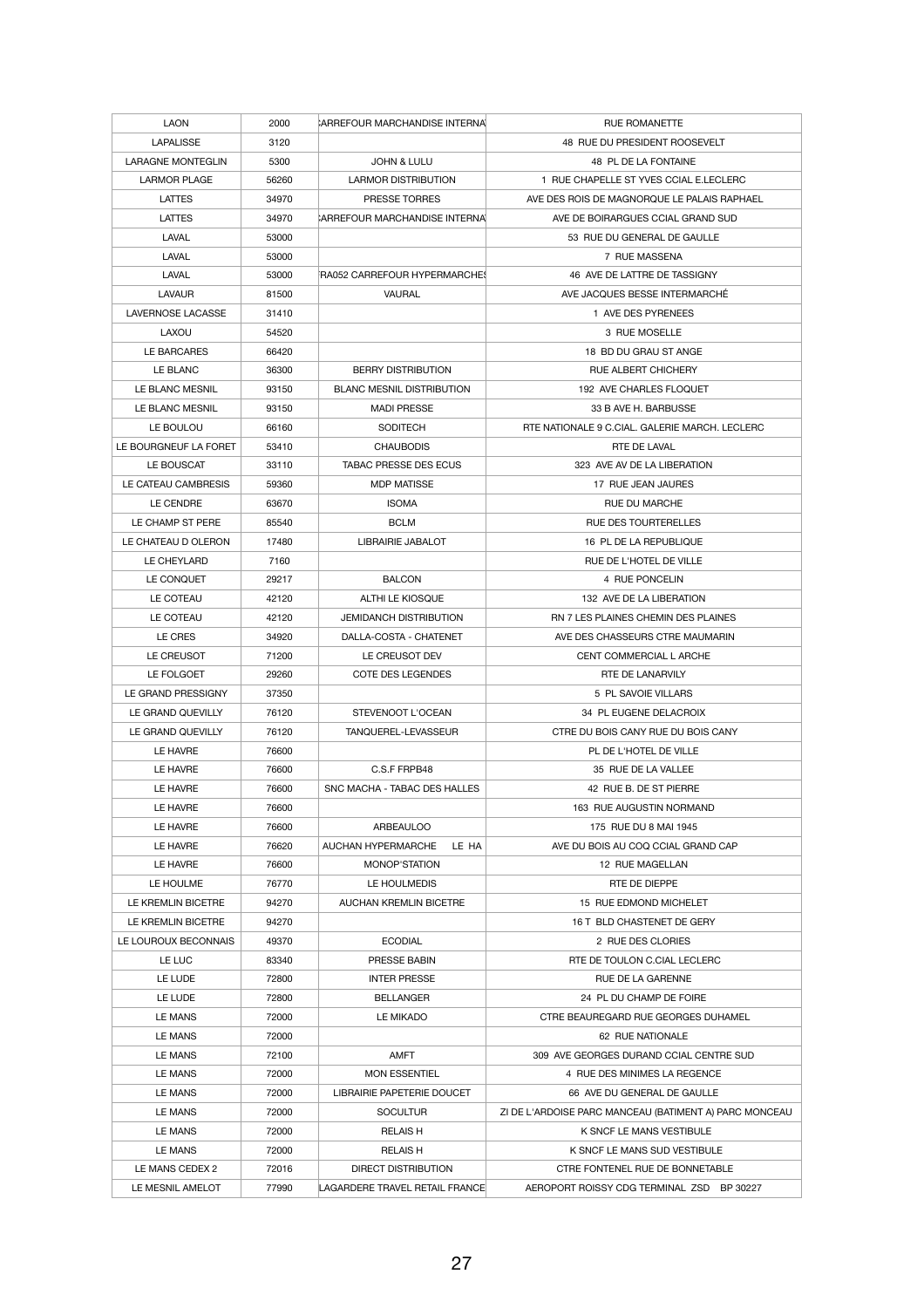| LE MESNIL AMELOT        | 77990 | LAGARDERE TRAVEL RETAIL FRANCE    | AEROPORT ROISSY CDG TERMINAL BP 30227     |
|-------------------------|-------|-----------------------------------|-------------------------------------------|
| LE MESNIL AMELOT        | 77990 | LAGARDERE TRAVEL RETAIL FRANCE    | AEROPORT DE ROISSY TERMINAL 2             |
| LE MOLAY LITTRY         | 14330 |                                   | 17 RUE DE BAYEUX                          |
| LE MONETIER LES BAINS   | 5220  |                                   | 542 RTE DE GRENOBLE                       |
| LE NEUBOURG             | 27110 |                                   | 61 PL DUPONT DE L EURE                    |
| LE NEUBOURG             | 27110 | SDNE                              | AVE PIERRE MENDES FRANCE                  |
| <b>LE PALAIS</b>        | 56360 | <b>PRESTIVAL</b>                  | 5 RUE DE LA CITADELLE                     |
| LE PALAIS SUR VIENNE    | 87410 | <b>DISTRI PALAIS</b>              | 2 RUE DU BOIS ROQUES                      |
| LE PASSAGE              | 47520 | <b>DISTRIBUTION CASINO FRANCE</b> | L-D LACASSAGNE BP 13                      |
| LE PASSAGE              | 47520 |                                   | 20 RUE DES PYRENEES                       |
| LE PASSAGE              | 47520 |                                   | PL JEHANNE DE FRANCE                      |
| LE PLESSIS BELLEVILLE   | 60330 | PLESSIS.DIS                       | 2 RTE NATIONALE CCIAL LECLERC             |
| LE PLESSIS ROBINSON     | 92350 | <b>TABAC DU MARCHE</b>            | 10 AVE DE LA LIBERATION                   |
| LE PLESSIS ROBINSON     | 92350 |                                   | 15 B AVE CH. DE GAULLE                    |
| LE POIRE SUR VIE        | 85170 | <b>BUTUN</b>                      | 24 RUE DE LA CHAPELLE                     |
| LE PONT DE BEAUVOISIN   | 73330 | <b>HYPONT</b>                     | ZI DE LA BARONNIE                         |
| LE PRADET               | 83220 | DCF CS145 TOULON                  | AVE GANZIN ZAC DU FORUM                   |
| LE PRE ST GERVAIS       | 93310 | CARREFOUR MARCHANDISE INTERNAL    | 5 AVE FAIDHERBE CCIAL BABYLONE            |
| LE PUY STE REPARADE     | 13610 | <b>FABREGUETTES PRESSE</b>        | 3 AVE DE LA REPUBLIQUE                    |
| LE QUESNOY              | 59530 | <b>FONQUES</b>                    | RTE DE VALENCIENNE                        |
| LE QUESNOY              | 59530 |                                   | 10 RUE THIERS                             |
| LE RELECQ KERHUON       | 29480 | LRK DIS                           | 48 RUE DANTON                             |
| LE RUSSEY               | 25210 |                                   | PL HOTEL VILLE                            |
| LE SEQUESTRE            | 81990 | <b>JANADA</b>                     | <b>RUE DE CAP LONG</b>                    |
| LE SOLER                | 66270 | <b>CANO-SIMON</b>                 | 31 RUE PAUL LANGEVIN                      |
| LE TEICH                | 33470 | <b>LEROY</b>                      | 63 AVE DE LA CÔTE D'ARGENT                |
| LE TEIL                 | 7400  |                                   | AVE DU PONT DU RHONE                      |
| LE TOUQUET PARIS PLAGE  | 62520 | <b>BIMAT</b>                      | 58 RUE DE PARIS                           |
| <b>LE VIGAN</b>         | 30120 | <b>VIGAN PRESSE</b>               | 9 PL D ASSAS                              |
| <b>LECOUSSE</b>         | 35133 | <b>FOUGERES DISTRIBUTION</b>      | RTE DE RENNES ZAC DU PARC CCIAL E.LECLERC |
| <b>LECTOURE</b>         | 32700 | <b>SAVIGNY</b>                    | <b>38 RUE NATIONALE</b>                   |
| <b>LECTOURE</b>         | 32700 | <b>GERSALI</b>                    | PL DESCAMPS                               |
| <b>LEERS</b>            | 59115 | AUCHAN HYPERMARCHE LEERS          | AVE DE L EUROPE                           |
| <b>LEGE</b>             | 44650 | <b>LEGE EXPANSION</b>             | <b>RUE DES VISITANDINES</b>               |
| <b>LEGE CAP FERRET</b>  | 33970 | <b>CAPEYO</b>                     | 21 BD DE LA PLAGE                         |
| <b>LEGUEVIN</b>         | 31490 | S.C.A.L EXPLOITATION              | 5 AVE DE LENGEL SUPER U                   |
| <b>LEHON</b>            | 22100 | NOTRE PAS DE COTE                 | RTE DE CAULNES LE BOURG CENTRE LECLERC    |
| <b>LEMPDES</b>          | 63370 | <b>CORA</b>                       | 89 RTE NATIONALE 89                       |
| <b>LEMUD</b>            | 57580 | <b>SODINIED</b>                   | RTE DE METZ                               |
| <b>LENS</b>             | 62300 | FURET DU NORD                     | 15 BD EMILE BASLY                         |
| <b>LENS</b>             | 62300 |                                   | <b>CCIAL GRANDE RESIDENCE</b>             |
| <b>LENS</b>             | 62300 | <b>MAGELI</b>                     | 4 B RTE D ARRAS                           |
| <b>LENS</b>             | 62300 | <b>MONOP'STATION</b>              | PL DU GENERAL CHARLES DE GAULLE GARE SNCF |
| <b>LENTILLY</b>         | 69210 | <b>BIROLINI-GATIGNOL</b>          | 3 RUE DE LA MAIRIE                        |
| <b>LEOGNAN</b>          | 33850 |                                   | 11 CRS DU MARECHAL LECLERC                |
| <b>LEON</b>             | 40550 | <b>LOUN PRESSE</b>                | <b>GRAND RUE</b>                          |
| LES ABRETS EN DAUPHINE  | 38490 | <b>MERCURE</b>                    | 69 B RUE DE LA REPUBLIQUE                 |
| <b>LES ANDELYS</b>      | 27700 |                                   | 35 PL NICOLAS POUSSIN                     |
| <b>LES ANDELYS</b>      | 27700 | LEVANT DISTRIBUTION               | RUE DU MARECHAL FOCH CCIAL INTERMARCHE    |
| <b>LES ARCS</b>         | 83460 |                                   | <b>VOIE JACQUES PREVERT</b>               |
| <b>LES HERBIERS</b>     | 85500 | <b>FILLON</b>                     | 12 RUE DE L EGLISE                        |
| <b>LES HERBIERS</b>     | 85500 | <b>EXAGONE</b>                    | C.CIAL HYPER U AV DE LA MAINE             |
| <b>LES HERBIERS</b>     | 85500 | <b>HERBIDIS</b>                   | AVE DES CHAUVIERES CCIAL LECLERC          |
| LES MARTRES DE VEYRE    | 63730 | AUCHAN SUPERMARCHE 1118           | RUE DU GRAND CLOS                         |
| <b>LES MATHES</b>       | 17570 | MAISON DE LA PRESSE LA PALMYRE    | 1 PL DE LA FONTAINE LA PALMYRE            |
| <b>LES ORRES</b>        | 5200  | <b>CHRISTIAN SPORT</b>            | LES ORRIANES DES SOURCES                  |
| LES PAVILLONS SOUS BOIS | 93320 | <b>CORA</b>                       | AVE GEORGES POMPIDOU                      |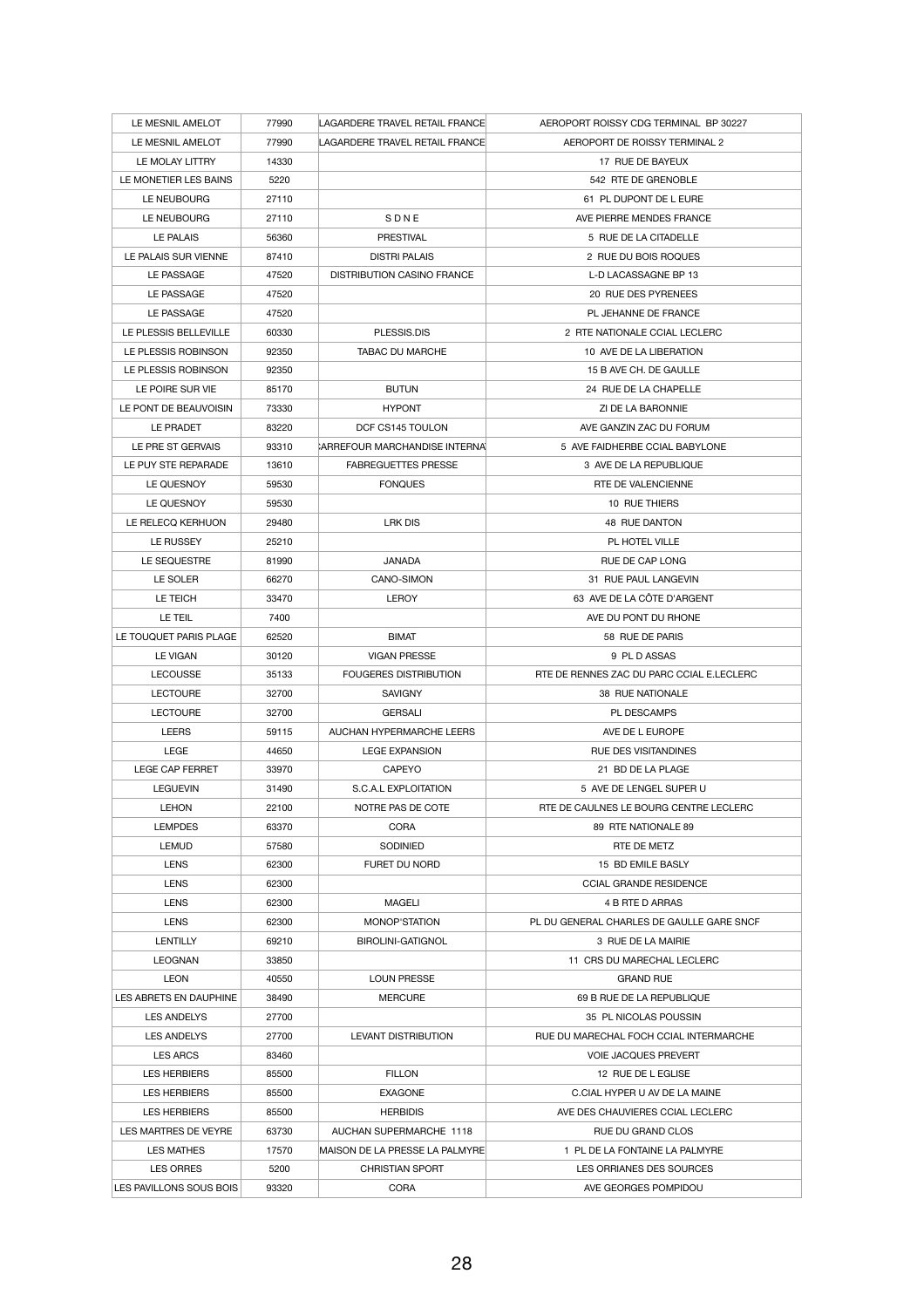| <b>LES PENNES MIRABEAU</b> | 13170 |                                       | <b>CCIAL LA RENARDIERE</b>                       |
|----------------------------|-------|---------------------------------------|--------------------------------------------------|
| LES PONTS DE CE            | 49130 | <b>LEVGADA</b>                        | AVE GALLIENI                                     |
| LES PONTS DE CE            | 49130 | <b>BLOT PASCAL</b>                    | 72 AVE DU 8 MAI                                  |
| <b>LES ROUSSES</b>         | 39220 | <b>ARREFOUR MARCHANDISE INTERNAL</b>  | <b>RTE BLANCHE RN5</b>                           |
| LES SABLES D OLONNE        | 85100 | DUVAL L.L.C.L                         | 19 AVE DU GAL DE GAULLE                          |
| LES SABLES D OLONNE        | 85100 | <b>SACHADIS</b>                       | 68 RUE JOSEPH BENATIER                           |
| <b>LES ULIS</b>            | 91940 | LE JARDIN DE THIERRY                  | <b>CTRE LES ULIS 2</b>                           |
| <b>LESCAR</b>              | 64230 | <b>SOCULTUR</b>                       | 180 BD DE L'EUROPE LOC 47 CC QUARTIER LIBRE      |
| <b>LESCAR</b>              | 64230 | <b>CARREFOUR MARCHANDISE INTERNAL</b> | RTE DE BAYONNE RN 117                            |
| <b>LESCURE D ALBIGEOIS</b> | 81380 | LESCURE ESPACE PRESSE                 | RTE DE CARMAUX CCIAL E.LECLERC                   |
| <b>LESNEVEN</b>            | 29260 | <b>DISTRIBUTION CASINO FRANCE</b>     | <b>BD DES FRERES LUMIERE</b>                     |
| <b>LESQUIN</b>             | 59810 | <b>RELAY H</b>                        | AEROPORT DE LILLE LESQUIN                        |
| <b>LESTREM</b>             | 62136 |                                       | 82 RUE DU BOURG                                  |
| <b>LEVALLOIS PERRET</b>    | 92300 | <b>LEVALOISIRS</b>                    | 41 AVE G. POMPIDOU                               |
| <b>LEXY</b>                | 54720 | LEXYDIS E.LECLERC                     | <b>RUE DE LONGWY</b>                             |
| <b>LEZENNES</b>            | 59260 | <b>CULTURA SOCULTUR</b>               | BD DE TOURNAI CENTRE COMMERCIAL HERON PARC       |
| <b>LEZIGNAN CORBIERES</b>  | 11200 | <b>ESPUGNA FRERES</b>                 | AVE DES CORBIERES                                |
| <b>LEZOUX</b>              | 63190 |                                       | 6 RUE PORTE NEUVE                                |
| <b>LIBOURNE</b>            | 33500 | <b>VALMI</b>                          | 11 * RUE MICHEL MONTAIGNE                        |
| <b>LIBOURNE</b>            | 33500 |                                       | 118 AVE DU GAL DE GAULLE CCIAL LE VERDET         |
| <b>LIBOURNE</b>            | 33500 | <b>LIBOURNE DISTRIBUTION</b>          | 23 AVE DE LA ROUDET C.CIAL LECLERC LA ROUDET     |
| <b>LIEUSAINT</b>           | 77127 | CARREFOUR MARCHANDISE INTERNAL        | ALL DU PREAMBULE C.CIAL CARREFOUR CARRE SENART   |
| <b>LIEUSAINT</b>           | 77127 | <b>SOCULTUR</b>                       | TRAIT D UNION ZAC DU CARRE SENART                |
|                            |       |                                       |                                                  |
| <b>LIEVIN</b>              | 62800 | <b>LIBRAIRIE PRESSE DENOYELLE</b>     | 1 RUE FRANCOIS COURTIN                           |
| <b>LIEVIN</b>              | 62800 | <b>DISTRI PEVELE</b>                  | 135 RUE JULES GUESDE                             |
| <b>LIEVIN</b>              | 62800 |                                       | 3 RUE VOLTAIRE                                   |
| <b>LIEVIN</b>              | 62800 | <b>CONCORDE MAG</b>                   | CTRE CARREFOUR LES MARICHELLES RUE MARIE LIETARD |
| <b>LIFFOL LE GRAND</b>     | 88350 | <b>TOUSSAINT</b>                      | RTE DE JOINVILLE SUPERMARCHE                     |
| <b>LIFFRE</b>              | 35340 | <b>SOPROMALI</b>                      | 98 RUE DE RENNES CCIAL DU VERT GALANT            |
|                            |       |                                       |                                                  |
| <b>LIFFRE</b>              | 35340 | <b>LINOR</b>                          | PARC ACTIVITE DE BEAUGE 2 C.C INTERMARCHE        |
| <b>LIGNE</b>               | 44850 | <b>LE LIGNEEN</b>                     | 89 RUE DU SOUVENIR C.CIAL SUPER U                |
| <b>LIGUEIL</b>             | 37240 |                                       | 1 PL DU GENERAL LECLERC                          |
| <b>LIGUEIL</b>             | 37240 | <b>ELIDIS</b>                         | AVE DES MARTYRS                                  |
| <b>LILLE</b>               | 59800 | <b>FRPH47 LILLE FIVES</b>             | 268 RUE PIERRE LEGRAND                           |
| <b>LILLE</b>               | 59000 | FRPH48 LILLE/GAMBETTA                 | 281 RUE LEON GAMBETTA                            |
| <b>LILLE</b>               | 59000 | LE FURET DU NORD                      | 15 PL CHARLES DE GAULLE                          |
| <b>LILLE</b>               | 59777 | <b>BLAGAV</b>                         | 1 AVE WILLY BRANDT CCIAL EURALILLE               |
| <b>LILLE</b>               | 59000 | <b>RELAISH</b>                        | <b>SNCF PLACE DES BUISSES</b>                    |
| <b>LILLE</b>               | 59000 | <b>RELAIS H</b>                       | GARE SNCF LILLE FLANDRES PLATEFORME              |
| <b>LILLE</b>               | 59000 | <b>RELAIS H</b>                       | K SNCF LILLE EUROPE 2 TGV                        |
| <b>LILLEBONNE</b>          | 76170 |                                       | 4 BD DE LATTRE DE TASSIGNY                       |
| <b>LILLERS</b>             | 62190 | <b>CSF</b>                            | RTE NATIONALE 43                                 |
| <b>LILLERS</b>             | 62190 | <b>K.Y DISTRI</b>                     | PL JEAN JAURES                                   |
| <b>LIMAY</b>               | 78520 | <b>CARREFOUR HYPER LIMAY FRA332</b>   | 20 RTE RN190 CCIAL LIMAY                         |
| <b>LIMOGES</b>             | 87000 | GEANT CASINO LIMOGES CG329            | 38 AVE DES CASSEAUX                              |
| <b>LIMOGES</b>             | 87100 | <b>ENSEMBLE</b>                       | RUE JEAN BAPTISTE CHASTAINGT                     |
| <b>LIMOGES</b>             | 87280 | LIMOGES-DIS-LECLERC                   | RUE HENRI GIFFARD Z.I. NORD                      |
| <b>LIMOGES</b>             | 87000 | <b>SANTEO</b>                         | 45 RUE DE LA CONQUE                              |
| <b>LIMOGES</b>             | 87000 | <b>GWEKIAN</b>                        | 5 PL FOURNIER                                    |
| <b>LIMOGES</b>             | 87280 | <b>LIMOGES DIS</b>                    | <b>RUE WAGNER</b>                                |
| <b>LIMOGES</b>             | 87000 | <b>U EXPRESS</b>                      | 2 RUE DU MAS LOUBIER                             |
| <b>LIMOGES</b>             | 87000 | SUPER U                               | 283 RUE F.PERRIN                                 |
| <b>LIMOGES</b>             | 87280 | <b>SOCULTUR</b>                       | RUE AMEDEE GORDINI FAMILY PARC                   |
| <b>LIMOGES</b>             | 87100 | <b>CORA</b>                           | 1 PL BEAUBREUIL                                  |
| <b>LIMOURS</b>             | 91470 |                                       | 15 PL DU GAL DE GAULLE                           |
| <b>LIMOUX</b>              | 11300 |                                       | 50 RUE JEAN JAURES                               |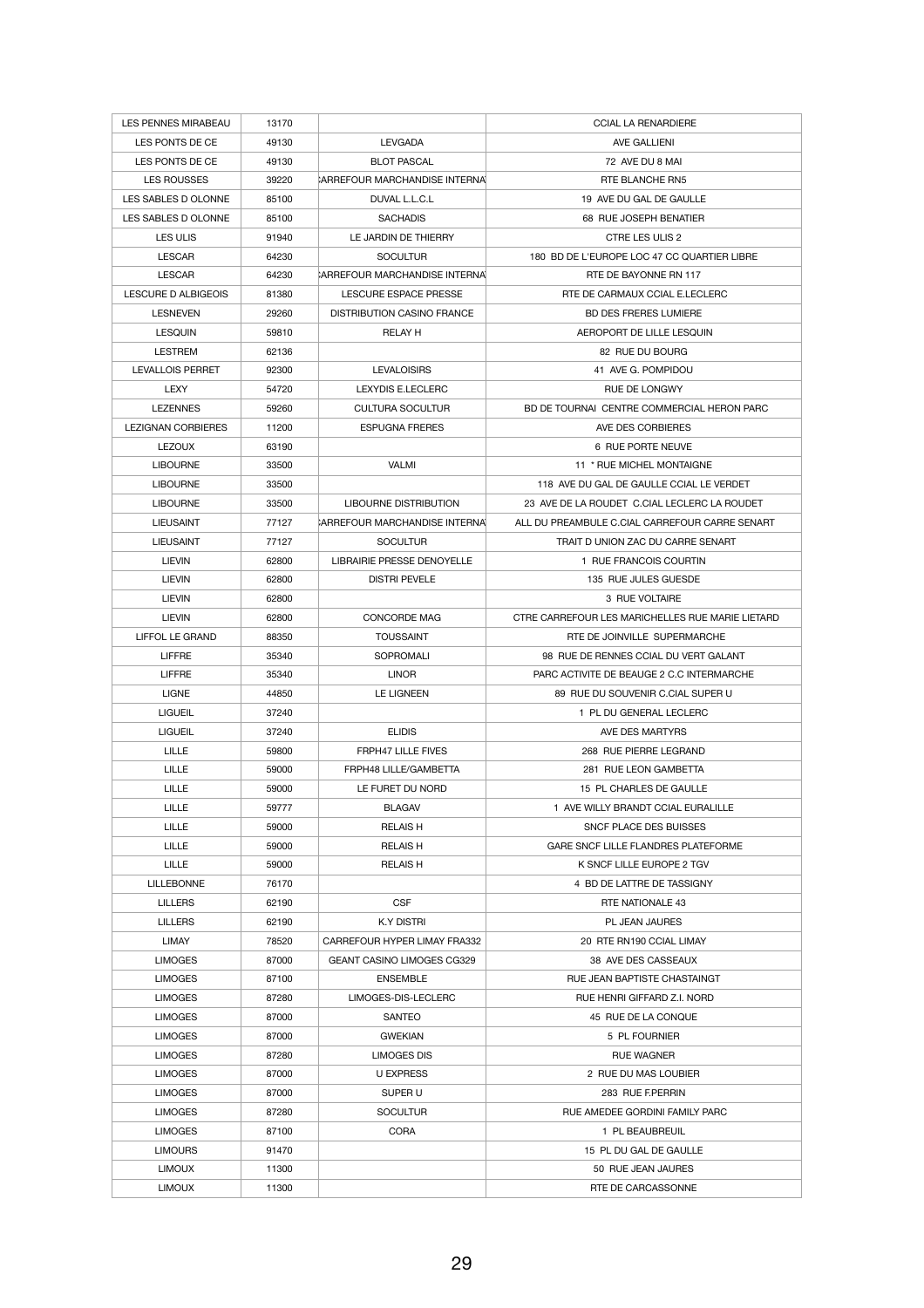| <b>LINGOLSHEIM</b>                          | 67380          | <b>LINOBA</b>                         | 8 RUE DES SPORTS                                               |
|---------------------------------------------|----------------|---------------------------------------|----------------------------------------------------------------|
| <b>LINXE</b>                                | 40260          | <b>LINXE DISTRIBUTION</b>             | RUE DES MORILLES C.CIAL LECLERC                                |
| LION SUR MER                                | 14780          | AUX DELICES DE FLO                    | 34 * RUE EDMOND BELIN                                          |
| <b>LISIEUX</b>                              | 14100          | <b>HOBBY LAU</b>                      | AVE GEORGES POMPIDOU                                           |
| <b>LISIEUX</b>                              | 14100          | <b>LISIEUX DISTRIBUTION</b>           | <b>RTE DE PARIS</b>                                            |
| <b>LISSES</b>                               | 91090          |                                       | <b>CTRE LE LONG RAYAGE</b>                                     |
| <b>LIVRY GARGAN</b>                         | 93190          | LK DISTRIBUTION                       | 70 BD MAX DORMOY                                               |
| <b>LIVRY GARGAN</b>                         | 93190          | <b>CORA</b>                           | 20 ALL DE L EST                                                |
| LIZY SUR OURCQ                              | 77440          |                                       | 16 AVE DU CHEMIN NOIR CCIAL                                    |
| <b>LLUPIA</b>                               | 66300          |                                       | L-D SALAO D 612                                                |
| <b>LOCHES</b>                               | 37600          | DU NORD AU SUD                        | 17 RUE DE LA REPUBLIQUE                                        |
| <b>LOCHES</b>                               | 37600          | <b>FHL</b>                            | 38 RTE DE VAUZELLES ESPACE CULTUREL                            |
| <b>LOCMINE</b>                              | 56500          | PRESSE PAPIER                         | 15 RUE DU FIL                                                  |
| <b>LOCMINE</b>                              | 56500          |                                       | 5 RUE Z.A.DE KERJEAN                                           |
| <b>LOISON SOUS LENS</b>                     | 62218          |                                       | 5 RUE G. DEVOUGES                                              |
| <b>LOISON SOUS LENS</b>                     | 62218          |                                       | RUE DE L ABBAYE                                                |
| <b>LOIVRE</b>                               | 51220          | <b>HUBERT</b>                         | 3 RTE DE BERMERICOURT                                          |
| <b>LOMME</b>                                | 59160          |                                       | 130 RUE DU GRAND BUT C.CIAL CARREFOUR LOMME                    |
| LONGEVILLE LES ST AVOLD                     | 57740          | MARIE 3G                              | ZAC DU HECKENWALD RN 3                                         |
| LONGEVILLE SUR MER                          | 85560          | <b>CASINO SUPERMARCHE</b>             | 23 RUE GEROGES CLEMENCEAU                                      |
| <b>LONGPONT SUR ORGE</b>                    | 91310          | <b>LEAPOL</b>                         | ZAC DES ECHASSONS CCIAL DE LA 20                               |
| <b>LONGUEAU</b>                             | 80330          | PRESSE DE L'HOTEL DE VILLE            | 2 B PL LOUIS PROT                                              |
| LONGUEIL ANNEL                              | 60150          | CARREFOUR MARCHANDISE INTERNAL        | Z A C LE CHAMP STE CROIX                                       |
| <b>LONGUENESSE</b>                          | 62219          |                                       | AVE DES FRAIS FONDS C.CIAL AUCHAN                              |
| <b>LONGUYON</b>                             | 54260          | <b>LONGUYON DIFFUSION</b>             | 35 RUE DE SETE                                                 |
| <b>LONGUYON</b>                             | 54260          |                                       | 69 RUE DE L HOTEL DE VILLE                                     |
| <b>LONGWY</b>                               | 54400          | <b>MATCH</b>                          | 1 AVE DE LA PAIX                                               |
| <b>LONGWY</b>                               | 54400          | <b>PASNAT</b>                         | ZI PULVENTEUX                                                  |
| <b>LONS</b>                                 |                | MOUNES GASCOU                         |                                                                |
|                                             | 64140          | AD <sub>2</sub> M                     | 21 AVE DIDIER DAURAT<br>76 RUE DES SALINES GALERIE CCIAL GEANT |
| <b>LONS LE SAUNIER</b><br><b>LOON PLAGE</b> | 39000<br>59279 |                                       | 9 RUE GEORGES POMPIDOU                                         |
| <b>LOOS EN GOHELLE</b>                      | 62750          | <b>LOOSDIV</b>                        | RUE DU GRAND MONT                                              |
| <b>LORIENT</b>                              |                |                                       | 6 RUE MONISTROL C.CIAL GEANT CASINO                            |
| <b>LORIENT</b>                              | 56100<br>56100 | <b>KERLOR</b>                         | 2 RUE GAL DE LA BOLLARDIÈRE                                    |
| <b>LORIENT</b>                              | 56100          | <b>RELAY</b>                          | K SNCF LORIENT VESTIBULE                                       |
|                                             |                | <b>ADC DISTRIBUTION</b>               |                                                                |
| <b>LORIENT</b>                              | 56100          |                                       | 1 ALL DU KERLETU CCIAL K2                                      |
| <b>LORIENT</b>                              | 56100          | LE TOTEM                              | 210 RUE DE BELGIQUE                                            |
| <b>LORIENT</b>                              | 56100          | <b>ESCARZAGA</b>                      | 71 RUE DE LANVEUR                                              |
| <b>LORMONT</b>                              | 33306          | FRA059 LORMONT                        | <b>CTRE CARREFOUR 4</b>                                        |
| <b>LORMONT</b>                              | 33310          |                                       | RUE DES GAROSSES C.CIAL GENICART                               |
| <b>LORRIS</b>                               | 45260          | PRELS ET CO                           | 5 PL MARTROI                                                   |
| <b>LOUDEAC</b>                              | 22600          | <b>LOUDELAC</b>                       | 73 BD DE PENTHIEVRE                                            |
| <b>LOUDEAC</b>                              | 22600          | <b>THELIA</b>                         | ZAC KER D'HERVE                                                |
| <b>LOUDENVIELLE</b>                         | 65510          | <b>NAS</b>                            | <b>PL DES BADALANS</b>                                         |
| LOUDUN                                      | 86200          | COOP ATLANTIQUE                       | LIEU DIT LES LANDES ESPACE CAREO                               |
| <b>LOUE</b>                                 | 72540          | <b>LERETI</b>                         | 27 B RUE DE LA LIBERATION                                      |
| <b>LOUHANS</b>                              | 71500          |                                       | 1 GRUE                                                         |
| <b>LOURDES</b>                              | 65100          |                                       | 6 RUE LAFFITTE                                                 |
| <b>LOURDES</b>                              | 65100          |                                       | 9 AVE BEGUERE                                                  |
| <b>LOURMARIN</b>                            | 84160          | <b>TURK STEFANI</b>                   | PL DE L ORMEAU                                                 |
| <b>LOUVERNE</b>                             | 53950          | <b>LUDIS</b>                          | RTE DE ST JEAN                                                 |
| <b>LOUVROIL</b>                             | 59720          | <b>AUCHAN LOUVROIL</b>                | RTE DEPARTEMENTALE 121                                         |
| <b>LUBERSAC</b>                             | 19210          | <b>YATIDIS</b>                        | RUE DU 8 MAI                                                   |
| <b>LUCCIANA</b>                             | 20290          |                                       | RTE DE LA CANONICA AEROPORT DE PORETTA                         |
| <b>LUCE</b>                                 | 28110          | <b>GEANT CASINO CHARTRES LUCE CG3</b> | RTE DU MANS                                                    |
| <b>LUCON</b>                                | 85400          | <b>LUCON DISTRIBUTION</b>             | 97 RUE DU PRESIDENT DE GAULLE                                  |
| <b>LUCON</b>                                | 85400          | <b>LUDIS</b>                          | 2 RTE DE FONTENAY                                              |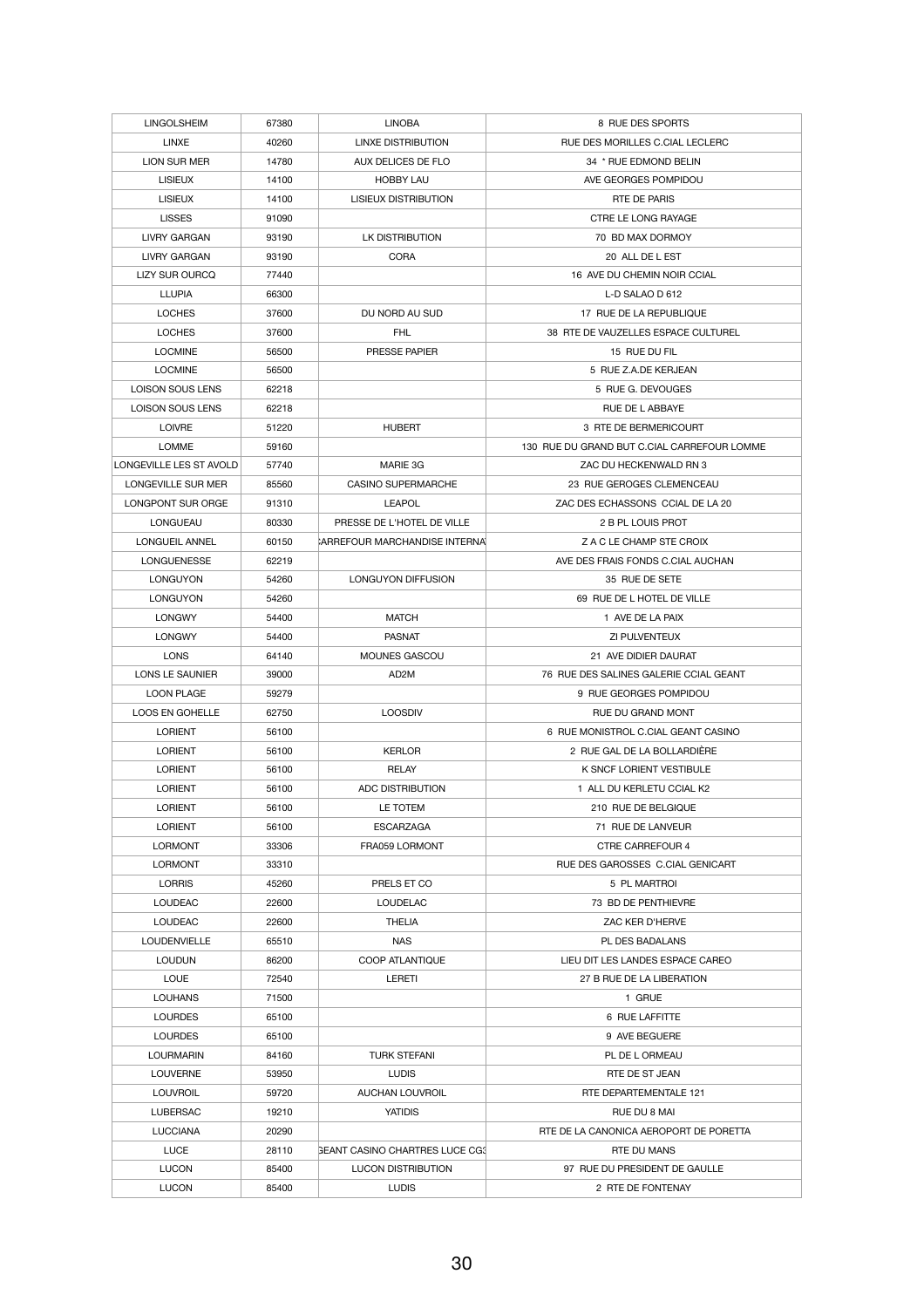| <b>LUGRIN</b>               | 74500 |                                   | <b>RTE DU STADE</b>                                             |
|-----------------------------|-------|-----------------------------------|-----------------------------------------------------------------|
| <b>LUMBRES</b>              | 62380 | <b>MLPRESSE</b>                   | C.CIAL LECLERC ZAC DES SARRES                                   |
| <b>LUMBRES</b>              | 62380 |                                   | 12 RUE ALBERT THOMAS                                            |
| <b>LUNEL</b>                | 34400 | V.M.2.C                           | RTE DE NIMES CCIAL PORTES DE LA MER                             |
| <b>LUNEL</b>                | 34400 |                                   | 270 BD ST FRUCTUEUX                                             |
| <b>LUNERAY</b>              | 76810 | <b>LUNERAY PRESSE</b>             | 1 RUE DU GENERAL DE GAULLE                                      |
| <b>LUSIGNAN</b>             | 86600 | <b>SAVAL</b>                      | 63 RTE DE SAINTES                                               |
| <b>LUXEUIL LES BAINS</b>    | 70300 | <b>DISTRIBUTION CASINO FRANCE</b> | AVE DU MARECHAL TURENNE                                         |
| LUXEUIL LES BAINS           | 70300 | LE PRESTO                         | R.N.57                                                          |
| <b>LUYNES</b>               | 37230 | PARTENAIRES DISTRI.               | ZONE INDUSTRIELLE DU CHAPELET                                   |
| <b>LYON</b>                 | 69006 | <b>TABAC FOCH TF</b>              | 20 CRS F. ROOSEVELT                                             |
| LYON 02                     | 69002 | LA MOULINOISE                     | <b>ENT D ECHANGES DE PERRACHE C CIAL COMPLEXE - COURS VERDU</b> |
| LYON 02                     | 69002 | LE CHARLEMAGNE                    | 60 CRS CHARLEMAGNE                                              |
| LYON 02                     | 69002 | <b>BADEL</b>                      | PL LE VISTE KIOSQUE                                             |
| LYON 02                     | 69002 | <b>RELAY</b>                      | K SNCF LYON PERRACHE VESTIBULE NIVEAU 1                         |
|                             |       |                                   | 14 RUE F.MISTRAL & A.CHARRIAL                                   |
| LYON 03                     | 69003 | SUPER U                           |                                                                 |
| LYON 03                     | 69003 | <b>RELAY</b>                      | GARE SNCF LYON PART DIEU PLACE CHARLES BERAUDIER                |
| LYON 03                     | 69003 | <b>RELAY</b>                      | K SNCF LYON PART DIEU BILLETERIE                                |
| LYON 03                     | 69003 | <b>RELAY</b>                      | K SNCF LYON PART DIEU 2 COTE VILLEURBANNE                       |
| LYON 04                     | 69004 |                                   | 22 PL DE LA CROIX ROUSSE                                        |
| LYON 05                     | 69005 | <b>SEDDIF</b>                     | 3 RUE ADOLPHE MAX                                               |
| LYON 06                     | 69006 | <b>GUIALE</b>                     | 283 CRS LAFAYETTE                                               |
| LYON 06                     | 69006 | LE MONTECRISTO                    | 94 RUE GARIBALDI                                                |
| LYON 06                     | 69006 | ALBER JOHNE RAMI                  | 13 CRS VITTON AU CAID                                           |
| LYON 07                     | 69007 | <b>NAPO</b>                       | 334 * RUE ANDRE PHILIPPE                                        |
| LYON 08                     | 69008 | <b>MONPLAISIR</b>                 | 133 AVE FRERES LUMIERE                                          |
| LYON 08                     | 69008 | <b>VISTRIM</b>                    | 79 AVE FRERES LUMIERE                                           |
| LYON 08                     | 69008 | LE TOSCAN                         | 141 RUE PR BEAUVISAGE                                           |
| LYON 09                     | 69009 | TABAC LE SCOT                     | 39 RUE DE ST CYR                                                |
| LYON 09                     | 69009 |                                   | POLE MULTIMODAL GARE DE VAISE 1 PLACE DE PARIS                  |
| YON ST EXUPERY AEROPOR      | 69125 | <b>RELAY</b>                      | K AEROPORT LYON ST EXUPERY T3 ZONE SOUS DOUANE                  |
| <b>MABLY</b>                | 42300 | CARREFOUR MARCHANDISE INTERNAL    | 1 RUE JEAN DE LA FONTAINE CCIAL MABLY                           |
| <b>MABLY</b>                | 42300 |                                   | RUE JEAN DE LA FONTAINE C.CIAL CARREFOUR                        |
| MACHECOUL ST MEME           | 44270 | MACH <sub>1</sub>                 | 21 RUE DU MARCHE                                                |
| MACHECOUL ST MEME           | 44270 | SIDOMAN SUPER U                   | <b>BD DES PRISES</b>                                            |
| <b>MACON</b>                | 71000 | NICOLE - DOMINIQUE                | 302 BD HENRI DUNANT                                             |
| <b>MACON</b>                | 71000 |                                   | 180 RUE LOUISE MICHEL                                           |
| <b>MAGALAS</b>              | 34480 | <b>MIDEL</b>                      | ZAE L'AUDACIEUSE-RD 909                                         |
| <b>MAGNY LE HONGRE</b>      | 77700 | <b>MAGNYDIS</b>                   | 40 RUE DE LA CLEF DES CHAMPS                                    |
| <b>MAIGNELAY MONTIGNY</b>   | 60420 | CARREFOUR MARCHANDISE INTERNA     | RTE DE TRICOT                                                   |
| <b>MAING</b>                | 59233 | <b>WALYACO</b>                    | 121 RUE HENRI BANTEGNIE AU ROND POINT DE MAING                  |
| <b>MAINTENON</b>            | 28130 |                                   | 9 RUE COLLIN D HARLEVILLE                                       |
| <b>MAINTENON</b>            | 28130 | <b>SONANDIS</b>                   | <b>RTE DU 19 MARS 1962</b>                                      |
| <b>MAINVILLIERS</b>         | 28300 | <b>CEDIB</b>                      | 20 RUE GAMBETTA                                                 |
| <b>MAISONS LAFFITTE</b>     | 78600 | <b>MAISONS LAFFITTE PRESSE</b>    | 44 AVE DE LONGUEIL                                              |
| <b>MALO LES BAINS</b>       | 59240 | <b>LE NARVAL</b>                  | 24 AVE FAIDHERBE                                                |
| <b>MAMERS</b>               | 72600 | <b>FPGDIS</b>                     | RTE DE BELLEME                                                  |
| <b>MAMERS</b>               | 72600 | JADI                              | 12 PL CARNOT                                                    |
| MANDELIEU LA NAPOULE        | 6210  | <b>LILA</b>                       | BD DES ÉCUREUILS CCIAL CASINO                                   |
| <b>MANDELIEU LA NAPOULE</b> | 6210  | PRESSE DU GEANT                   | 791 AVE DE FREJUS CCIAL GEANT CASINO                            |
| MANDELIEU LA NAPOULE        | 6210  | <b>SOCULTUR</b>                   | AVE DU MAL LYAUTEY LA CANARDIERE                                |
| <b>MANDEURE</b>             | 25350 |                                   | 5 RUE DU PONT                                                   |
| <b>MANE</b>                 | 31260 | <b>NSIRI</b>                      | 52 AVE TOLOSANE GALERIE INTERMARCHE                             |
| <b>MANOM</b>                | 57100 | MAG PRESSE MANOM                  | RTE DE MONDORFF                                                 |
| <b>MANOSQUE</b>             | 4100  | AUCHAN MANOSQUE                   | RTE DE SISTERON                                                 |
| <b>MANOSQUE</b>             | 4100  |                                   | 60 AVE JEAN GIONO                                               |
| <b>MANOSQUE</b>             | 4100  | DISC <sub>K7</sub>                | 66 GRUE                                                         |
|                             |       |                                   |                                                                 |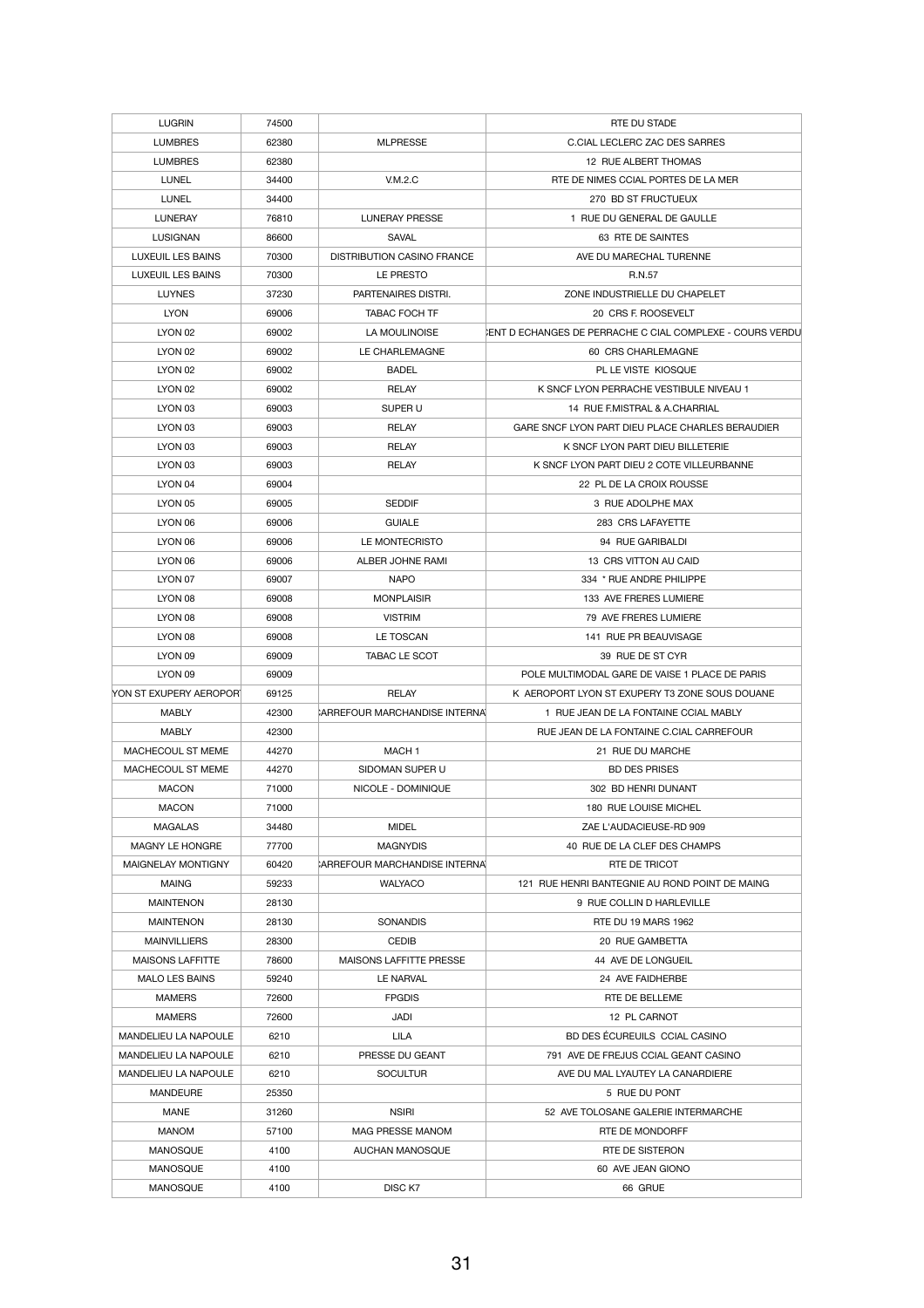| <b>MANOSQUE</b>                | 4100  | LE PRESS'TIGE                        | ALL ALPHONSE DAUDET                               |
|--------------------------------|-------|--------------------------------------|---------------------------------------------------|
| <b>MANOSQUE</b>                | 4100  | <b>SODIALPES</b>                     | RTE DE VOLX                                       |
| <b>MANOSQUE</b>                | 4100  | <b>HYPER U</b>                       | ZI ST JOSEPH - HYPER U                            |
| <b>MANSLE</b>                  | 16230 | COOP.DES CONSOMMATEURS               | 28 RUE GRANGE DU CHAPITRE                         |
| <b>MARAMBAT</b>                | 32190 | <b>JOGATI</b>                        | CHE DU TIRET                                      |
| <b>MARANS</b>                  | 17230 | LA MARANDAISE                        | 1 B RUE D ALIGRE                                  |
| <b>MARCIAC</b>                 | 32230 |                                      | 46 PL DE L'HOTEL DE VILLE                         |
| <b>MARCK</b>                   | 62730 |                                      | 934 AVE DE CALAIS                                 |
| <b>MARCK</b>                   | 62730 | LE CONCORDE                          | 172 BD DE DUNKERQUE                               |
| <b>MARCKOLSHEIM</b>            | 67390 | <b>JEMA DISTRIBUTION</b>             | 14 AVE DE L'EUROPE                                |
| <b>MARCQ EN BAROEUL</b>        | 59700 | 0112-MONOPRIX EXPLOITATION SA        | 1002 AVE DE LA REPUBLIQUE 0112 CROISE LAROCHE     |
| <b>MARCQ EN BAROEUL</b>        | 59700 | <b>ACM</b>                           | 27 RUE NATIONALE C.CIAL GRO                       |
| <b>MARGENCEL</b>               | 74200 |                                      | RTE GENEVE VIERNAZ                                |
| <b>MARGON</b>                  | 28400 |                                      | AVE DE PARIS CCIAL DE L ESPERANCE                 |
| <b>MARGUERITTES</b>            | 30320 | ALLEZ ET COMPAGNIE                   | <b>RUE VINCENT</b>                                |
| <b>MARIGNANE</b>               | 13700 |                                      | <b>RUE DE FIGUERAS</b>                            |
| <b>MARIGNANE</b>               | 13700 | <b>RELAY</b>                         | CCI MARSEILLE PROVENCE AEROPORT MARSEILLE         |
| <b>MARIGNANE</b>               | 13700 | <b>RELAY</b>                         | K MARIGNANE TERMINAL 2 COTE PISTE                 |
| <b>MARLE</b>                   | 2250  |                                      | 7 RUE DESSAINS                                    |
|                                |       | <b>AUCHAN SUPERMARCHE</b>            | 1 RUE GRIESMATT RN4 - CC DE L'ÉCLIPSE             |
| <b>MARLENHEIM</b>              | 67520 |                                      |                                                   |
| <b>MARLY</b>                   | 57155 | <b>COVELLI PRESSE</b>                | 1 RUE DE LA BELLE FONTAINE ZI                     |
| <b>MARLY</b>                   | 59770 | <b>ARREFOUR MARCHANDISE INTERNAL</b> | AVE HENRI BARBUSSE                                |
| <b>MARMANDE</b>                | 47200 |                                      | 23 PL CLEMENCEAU                                  |
| <b>MARMANDE</b>                | 47200 | <b>LA CIVETTE</b>                    | 77 AVE JEAN JAURES                                |
| <b>MARMANDE</b>                | 47200 | <b>JEANDIS</b>                       | 113 RTE NATIONALE                                 |
| <b>MARMANDE</b>                | 47200 | <b>MARMANDIS</b>                     | RTE DE PERIGUEUX                                  |
| <b>MARMANDE</b>                | 47200 | <b>FRED &amp; VERO</b>               | RTE DE TONNEINS CCIAL CARREFOUR MARKET            |
| <b>MARMOUTIER</b>              | 67440 | <b>SOMARDIS</b>                      | RTE DE SAVERNE                                    |
| <b>MARNAZ</b>                  | 74460 | <b>PERNAT</b>                        | 12 RUE DES 2 PONTS                                |
| <b>MAROLLES EN BRIE</b>        | 94440 | <b>CHISTINE</b>                      | 14 RUE DES MARCHANDS                              |
| <b>MAROLLES EN HUREPOIX</b>    | 91630 | <b>FA DESROSIERS</b>                 | AVE DE LA GARE                                    |
| <b>MAROLLES LES BRAULTS</b>    | 72260 | <b>MAROLDIS</b>                      | 15 RUE MOHAIN                                     |
| <b>MARSEILLAN</b>              | 34340 | <b>PLANE MARSEILLAN</b>              | RTE DE BESSAN                                     |
| MARSEILLE 01                   | 13001 | PRESSE 62                            | 34 RUE DE LA CANEBIERE                            |
| MARSEILLE 01                   | 13001 | <b>RELAY</b>                         | KIOSQUE PRESSE PAYOT GARE DE MARSEILLE ST CHARLES |
| MARSEILLE 01                   | 13001 | <b>RELAY</b>                         | ESPLANADE ST CHARLES VOIE I/J SNCF                |
| MARSEILLE 04                   | 13004 | <b>ACNM</b>                          | 42 AVE MARECHAL FOCH                              |
| MARSEILLE 05                   | 13005 | <b>GRANDE PRESSE BAILLE</b>          | 268 BD BAILLE                                     |
| MARSEILLE 07                   | 13007 | PRESSE MANIA                         | 59 RUE D ENDOUME                                  |
| MARSEILLE 08                   | 13008 | MULTIMEDIA CADEAU-CONCEPT            | 112 AVE DE HAMBOURG C.CIAL BONNEVEINE             |
| MARSEILLE 08                   | 13008 | <b>EXPLOITATION MONOPRIX 459</b>     | 258 AVE DU PRADO 0459 MARSEILLE ROND-POINT        |
| MARSEILLE 09                   | 13009 | <b>MAZEL</b>                         | 40 TRA GAYE                                       |
| MARSEILLE 09                   | 13009 | DCF CS854                            | 135 AVE DE LATTRE DE TASSIGNY                     |
| MARSEILLE 09                   | 13009 | <b>PJS</b>                           | <b>CTRE SORMIOU LECLERC</b>                       |
| MARSFILLE 10                   | 13010 | AUCHAN HYPERMARCHE MAR               | 57 AVE ROMAIN ROLLAND CCIAL AUCHAN                |
| <b>MARSEILLE 11</b>            | 13011 | PIETRI ET CIE                        | RTE SABLIERE CCIAL LA VALENTINE                   |
| <b>MARSEILLE 11</b>            | 13011 | <b>SOCULTUR</b>                      | ZAC DE LA VALENTINE TRAVERSE DE LA MONTRE         |
| <b>MARSEILLE 12</b>            | 13012 | <b>HALL DE PRESSE</b>                | AVE WILLIAM BOOTH CCIAL DES CAILLOLS              |
| <b>MARSEILLE 13</b>            | 13013 |                                      | METRO DE LA ROSE                                  |
| <b>MARSEILLE 13</b>            | 13013 | <b>JB STORE</b>                      | AVE MARCEL DELPRAT CENTRE COMMERCIAL GEANT CASINO |
| <b>MARSEILLE 13</b>            | 13013 | DCF CS915                            | CHE DE CHATEAU GOMBERT                            |
| <b>MARSEILLE 14</b>            | 13014 |                                      | AVE PROSPER MERIMEE C.CIAL CARREFOUR LE MERLAN    |
| <b>MARSEILLE 14</b>            | 13014 | DCF CS823                            | BD CHARLES MORETTI TRAVERSE DES ROSIERS           |
| <b>MARSEILLE 16</b>            | 13016 | LR PRESSE                            | CTRE GRAND LITTORAL ZAC ST ANDRE BP 148           |
| MARSEILLE 16                   | 13016 | TABAC PRESSE DE L'ESTAQUE            | 44 L ESTAQUE PLAGE                                |
| <b>MARSEILLE EN BEAUVAISIS</b> | 60690 | <b>HENNEQUIN</b>                     | 145 RUE DU GENERAL LECLERC                        |
|                                |       |                                      |                                                   |
| <b>MARTIGUES</b>               | 13500 | JS DISTRIBUTION                      | 43 * BOULEVARD DU 14 JUILLET                      |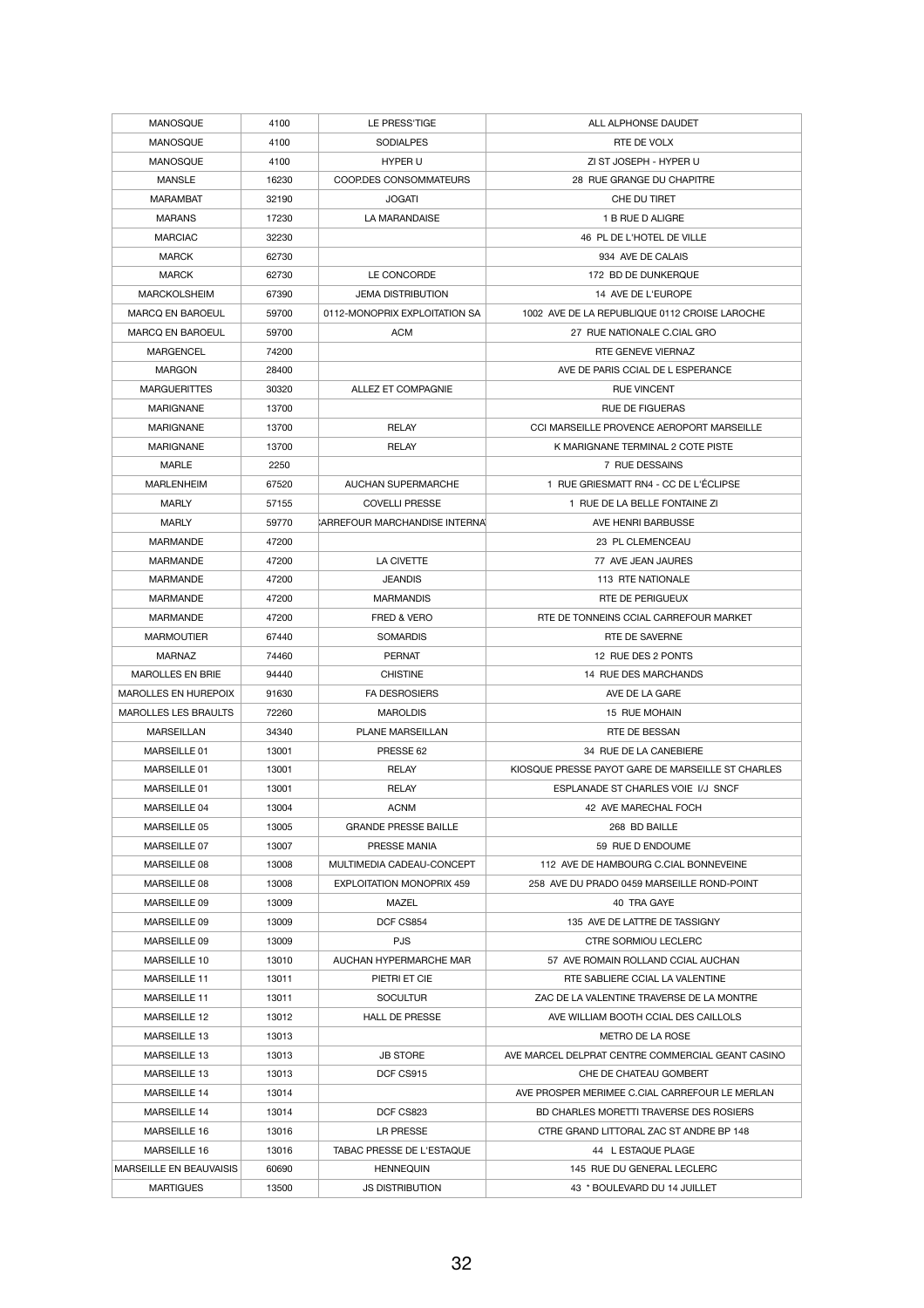| <b>MARTRES TOLOSANE</b>     | 31220 | <b>TOLODIS-</b>                             | AVE DES PYRENEES                               |
|-----------------------------|-------|---------------------------------------------|------------------------------------------------|
| <b>MASEVAUX NIEDERBRUCK</b> | 68290 | <b>LE RANCH</b>                             | 11 RUE MEYENBERG                               |
| <b>MATIGNON</b>             | 22550 | <b>SOMADIS</b>                              | RTE DE ST CAST CCIAL DES PROMENADES            |
| <b>MAUBEUGE</b>             | 59600 | <b>LIBRA PRESSE MAUBEUGE</b>                | 26 AVE DE FRANCE                               |
| <b>MAUBEUGE</b>             | 59600 | LE PRESSE CAFE                              | 61 BD DE L EUROPE                              |
| <b>MAUBEUGE</b>             | 59600 | LA CIVETTE DEWATINES                        | 30 AVE JEAN MABUSE                             |
| <b>MAUBEUGE</b>             | 59600 | CARREFOUR MARCHANDISE INTERNAL              | <b>BD DE L EPINETTE</b>                        |
| <b>MAUBOURGUET</b>          | 65700 | <b>MADISSO</b>                              | ZI DE MARMAJOU                                 |
| <b>MAULEVRIER</b>           | 49360 | <b>GABORIAU</b>                             | <b>BD EDOUARD COLBERT</b>                      |
| <b>MAUREPAS</b>             | 78310 |                                             | AVE GUTEMBERG ZAC PARIWEST                     |
| <b>MAURIAC</b>              | 15200 | PRESSE DE MAURIAC                           | 28 RUE DE LA REPUBLIQUE                        |
| <b>MAURON</b>               | 56430 | <b>DISTRIBUTION MAURONNAISE</b>             | 1 RUE MADAME DE SEVIGNE                        |
| <b>MAYENNE</b>              | 53100 | LA MOTTE                                    | 550 RUE JEAN MONNET                            |
|                             |       |                                             | <b>RTE DE FONTAINE</b>                         |
| <b>MAYENNE</b>              | 53100 | <b>FIMADIS</b>                              |                                                |
| <b>MAZAMET</b>              | 81200 | ANGELIQUE TAILHADES                         | 10 CRS RENE REILLE                             |
| <b>MAZE MILON</b>           | 49630 | <b>LIGERIA</b>                              | 27 CHE DE LA MACHEFERRIÈRE MAZÉ                |
| <b>MEAUX</b>                | 77100 |                                             | 65 RUE DU GAL LECLERC                          |
| <b>MEAUX</b>                | 77100 | <b>SODIMEAUX</b>                            | 3 AVE GEORGES CLAUDE CCIAL MEAUX VICTOIRE      |
| <b>MEAUX</b>                | 77100 | <b>AUCHAN</b>                               | AVE ROLAND MORÉNO CHAUCONIN NEUFMONTIERS       |
| <b>MELESSE</b>              | 35520 | SUPERMARCHE LECOQ                           | ZONE ARTISANALE METAIRIE QUARTIER LIBRE        |
| <b>MELUN</b>                | 77000 | <b>RELAY</b>                                | <b>K SNCF MELUN VESTIBULE</b>                  |
| <b>MENDE</b>                | 48000 | MENDOISE DE SUPERMARCHE                     | AVE DES GORGES DU TARN ZAC DE RAMILLES         |
| <b>MENETROL</b>             | 63200 | <b>INTERLUDE</b>                            | AVE DE CLERMONT FERRAND CC RIOM SUD            |
| <b>MENNECY</b>              | 91540 | <b>DUNO</b>                                 | RUE JEAN COCTEAU ZAC DE MONTVRAI               |
| <b>MENNEVAL</b>             | 27300 | <b>SDM CENTRE LECLERC</b>                   | RTE DE ROUEN                                   |
| <b>MENTON</b>               | 6500  | <b>MENTON EXPLOITATION</b>                  | 35 AVE DE VERDUN                               |
| <b>MENTON</b>               | 6500  |                                             | 16 PL ST MICHEL                                |
| <b>MER</b>                  | 41500 | <b>BELORDIS</b>                             | RTE DE BLOIS                                   |
| <b>MERDRIGNAC</b>           | 22230 | <b>GREGALINE</b>                            | 6 RUE CHANOINE LETEXIER CCIAL SUPER U          |
| <b>MERIEL</b>               | 95630 | <b>MERIELDIS</b>                            | 84 AVE VICTOR HUGO                             |
| <b>MERIGNAC</b>             | 33700 |                                             | 19 AVE DU MARECHAL GALLIENI                    |
| <b>MERIGNAC</b>             | 33700 | <b>RELAIS H</b>                             | AEROPORT DE BORDEAUX MERIGNAC HALL A           |
| <b>MERIGNAC</b>             | 33700 | <b>SOCULTUR</b>                             | RUE JACQUES ANQUETIL                           |
| <b>MERIGNAC</b>             | 33701 | FRA064 MERIGNAC                             | RTE DU CAPL FERRET CCIAL MERIGNAC SOLEIL PB 96 |
| <b>MERS LES BAINS</b>       | 80350 |                                             | 8 AVE PIERRE ET MARIE CURIE                    |
| <b>MERVILLE</b>             | 31330 |                                             | 82 RUE EMILE POUVILLON                         |
| <b>MERVILLE</b>             | 59660 | <b>SODIMER</b>                              | <b>RTE D ESTAIRES</b>                          |
| <b>MERY SUR SEINE</b>       | 10170 |                                             | 6 RUE DU PROF. PINARD                          |
| <b>MESANGER</b>             | 44522 | AEB DISTRIBUTION                            | 185 RUE DE LA VIEILLE COUR                     |
| <b>MESCHERS SUR GIRONDE</b> | 17132 | <b>GERI</b>                                 | 8/10 RUE PAUL MASSY                            |
| <b>MESCHERS SUR GIRONDE</b> | 17132 | <b>SOLIDIS</b>                              | 47 RUE DE L'EGLISE                             |
| <b>MESLAY DU MAINE</b>      | 53170 | <b>CHABODIAL</b>                            | <b>RTE DE LAVAL</b>                            |
| <b>MESSEIX</b>              | 63750 |                                             | 2 * IMPASSE DU BOIS JOLI                       |
| <b>METZ</b>                 | 57000 |                                             | 1 RUE NEY                                      |
| <b>METZ</b>                 |       | <b>RELAIS H</b>                             | K SNCF METZ VESTIBULE                          |
|                             | 57000 |                                             |                                                |
| <b>METZ</b>                 | 57000 | SD <sub>2</sub> M                           | 2 RUE DES MESSAGERIES                          |
| <b>METZ</b>                 | 57070 |                                             | RUE DU CUVION LA GRANGE AUX BOI                |
| <b>METZ</b>                 | 57000 | LE TOTEM                                    | 6 RUE DU PALAIS                                |
| <b>MEXIMIEUX</b>            | 1800  | MDLP MEXIMIEUX                              | 4 PL VAUGELAS                                  |
| <b>MEXIMIEUX</b>            | 1800  | <b>ARREFOUR MARCHANDISE INTERNAL</b>        | RTE DE LYON                                    |
| <b>MEYLAN</b>               | 38240 | <b>CARREFOUR HYPERMARCHES</b><br><b>FRA</b> | 1 BD DES ALPES                                 |
| <b>MEYRUEIS</b>             | 48150 | <b>SNC BAPTISTE</b>                         | PL DU LOUIS XV                                 |
| <b>MEYZIEU</b>              | 69330 | C.S.F. FRPI11                               | <b>RUE DE LA REPUBLIQUE</b>                    |
| <b>MEYZIEU</b>              | 69330 | <b>MEYZIEUDIS</b>                           | RUE RUE DE LA RÉPUBLIQUE                       |
| <b>MEZE</b>                 | 34140 | <b>CHERBLANC</b>                            | 22 AVE DE MONTPELLIER                          |
| <b>MIGENNES</b>             | 89400 |                                             | 3 AVE ROGER SALENGRO                           |
| <b>MIGENNES</b>             | 89400 | <b>DISMI</b>                                | <b>CTRE LES LATTEUX</b>                        |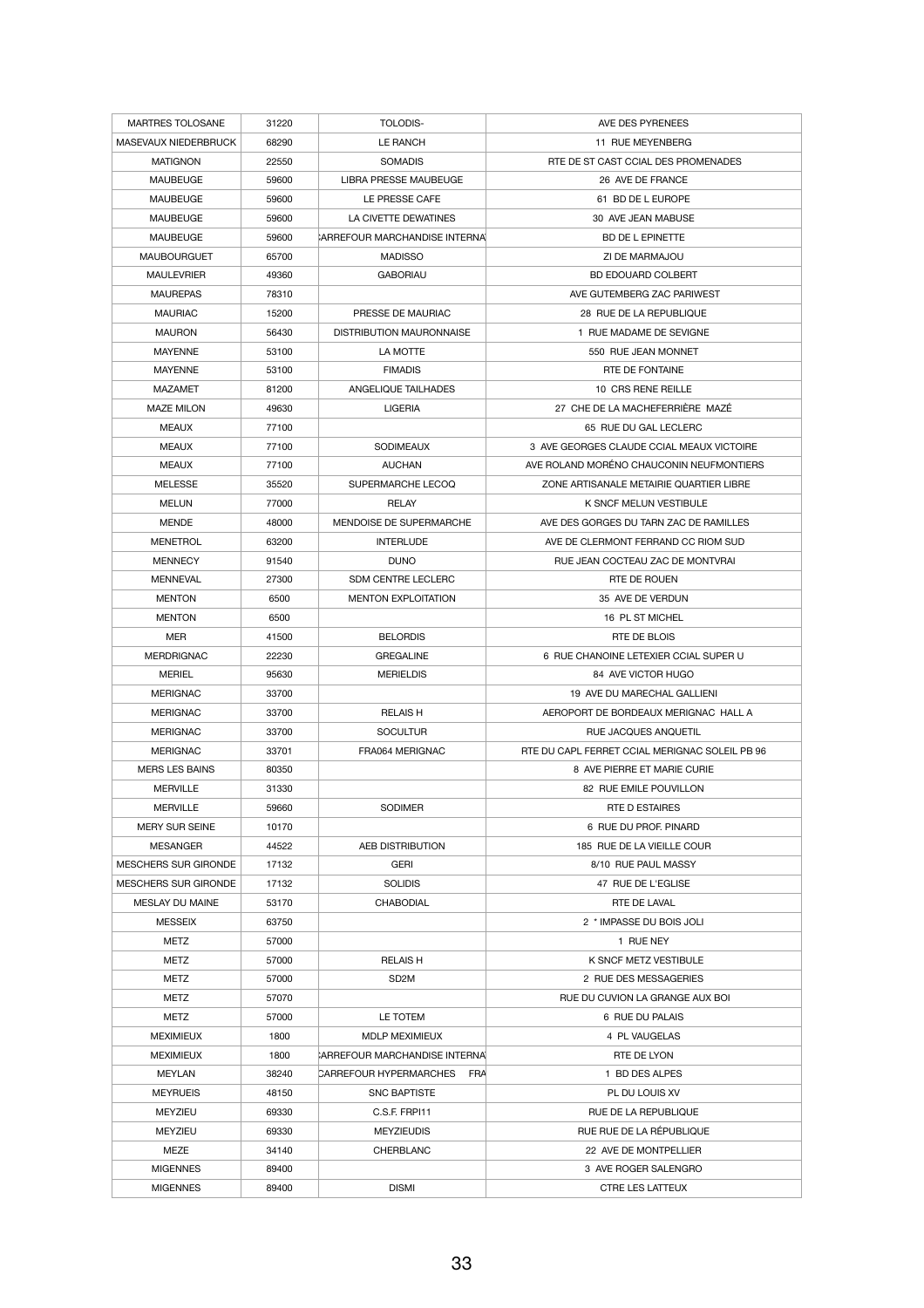| MIGNALOUX BEAUVOIR<br><b>MILLAU</b>          | 86550<br>12100 | <b>RECH</b>                          | 11 CCIAL LES ALISIERS<br>40 AVE DE LA REPUBLIQUE        |
|----------------------------------------------|----------------|--------------------------------------|---------------------------------------------------------|
|                                              |                |                                      |                                                         |
| <b>MILLAU</b>                                | 12100          |                                      | 2 BD DE LA CAPELLE                                      |
| <b>MILLAU</b>                                | 12100          | <b>GEANT CASINO MILLAU CG335</b>     | <b>CCIAL GEANT CASINO</b>                               |
| <b>MILLY LA FORET</b>                        | 91490          | AC2D TP                              | 36 PL DU MARCHE                                         |
| <b>MILLY LA FORET</b>                        | 91490          | CSF SAS FRPI14<br>LA                 | ZA BOIS CHENET RTE DE MAISSE                            |
| <b>MIMIZAN</b>                               | 40200          | M H                                  | 7 AVE DE BORDEAUX                                       |
| <b>MIMIZAN</b>                               | 40200          | PLAGECO DISTRIBUTION                 | 52 AVE DE BORDEAUX                                      |
| <b>MIOS</b>                                  | 33380          | <b>MIODIS</b>                        | 1 RUE JEAN-MARIE PELT                                   |
| <b>MIRAMAS</b>                               | 13140          | LES BELLES LETTRES DE MIRA MAS       | 39 AVE DU GAL DE GAULLE                                 |
| MIRAMONT DE GUYIENNE                         | 47800          | <b>PLAZA</b>                         | 15 PL DE L HOTEL DE VILLE                               |
| <b>MIRECOURT</b>                             | 88500          | <b>BOISAMAX INTERMARCHE</b>          | <b>RUE SAINT MAURICE</b>                                |
| <b>MIREPOIX</b>                              | 9500           | MIREPOIX DISTRIBUTION                | AVE DU GENERAL DE GAULLE                                |
| <b>MIREPOIX</b>                              | 9500           |                                      | 3 PL PHILIPPE DE LEVIS                                  |
| <b>MIREVAL</b>                               | 34110          | <b>GALLE</b>                         | 7 AVE DE VERDUN                                         |
| <b>MODANE</b>                                | 73500          | DCF CS140 CHAMBERY / S42078600       | <b>CRS ARISTIDE BRIAND</b>                              |
| <b>MODANE</b>                                | 73500          |                                      | 24 PL SOMMEILLER                                        |
|                                              |                |                                      | 74 RUE DE LA REPUBLIQUE                                 |
| <b>MOIRANS</b>                               | 38430          | REPUBLIC'PRESSE                      |                                                         |
| <b>MOIRANS EN MONTAGNE</b><br><b>MOISSAC</b> | 39260          |                                      | 4 RUE ROUSSIN                                           |
| <b>MOISSAC</b>                               | 82200          | <b>CHAUMERLIAC PRESSE</b>            | 12 RUE STE CATHERINE<br>18 AVE DU DR ROMANET            |
|                                              | 82200          |                                      |                                                         |
| <b>MOISSAC</b>                               | 82200          | <b>MOIGERE</b>                       | 805 RTE DE LA MEGERE                                    |
| <b>MOISSELLES</b>                            | 95570          | SODIAM EXPLOITATION                  | <b>CCIAL LECLERC N 1</b>                                |
| <b>MOLSHEIM</b>                              | 67120          |                                      | 37 RUE NOTRE DAME                                       |
| <b>MONACO</b>                                | 98000          | LE TAROT                             | <b>CCIAL CARREFOUR</b>                                  |
| <b>MONACO</b>                                | 98000          | LE KHEDIVE                           | 9 BD ALBERT 1ER                                         |
| MONCEL LES LUNEVILLE                         | 54300          | <b>CORA</b>                          | CHE DEPARTEMENTAL 31                                    |
| <b>MONCOUTANT</b>                            | 79320          | <b>PUAUD PRESSE</b>                  | 44 AVE MAL DE LATTRE DE                                 |
| <b>MONDELANGE</b>                            | 57300          | <b>CORA MONDELANGE</b>               | 1 RUE DE BOUSSE                                         |
| <b>MONDEVILLE</b>                            | 14120          | CARREFOUR MARCHANDISE INTERNAL       | 2 RTE DE PARIS                                          |
| <b>MONDEVILLE</b>                            | 14120          | <b>CULTURA</b>                       | RUE JOSEPH JAQUARD                                      |
| <b>MONETEAU</b>                              | 89470          | GMA/CORA                             | LES GRANDES HAIES RTE NATIONALE 6                       |
| <b>MONS EN BAROEUL</b>                       | 59370          |                                      | 25 * RUE FRANKLIN CCIAL INTERMARCHE GALERIE INTERMARCHE |
| <b>MONS EN LAONNOIS</b>                      | 2000           | <b>QUENIEZ</b>                       | 13 PL D'AIX EN PROVENCE                                 |
| <b>MONT DE MARSAN</b>                        | 40000          |                                      | 3 RUE LAUBANER                                          |
| <b>MONT DE MARSAN</b>                        | 40000          |                                      | 118 AVE DU COLONEL W. ROZANOFF                          |
| <b>MONT DE MARSAN</b>                        | 40000          | SAINT MEDARD PRESSE                  | 1534 AVE DE VILLENEUVE                                  |
| <b>MONT DE MARSAN</b>                        | 40000          |                                      | 55 AVE MARECHAL FOCH                                    |
|                                              |                |                                      |                                                         |
| <b>MONT DORE</b>                             | 63240          |                                      | 41 PL DE LA REPUBLIQUE                                  |
| <b>MONT PRES CHAMBORD</b>                    | 41250          | <b>SDAM INTERMARCHE</b>              | <b>RTE DES MORINES</b>                                  |
| <b>MONT SOUS VAUDREY</b>                     | 39380          | <b>CHALON</b>                        | 8 RUE JULES GREVY                                       |
| <b>MONT ST AIGNAN</b>                        | 76130          | <b>CARREFOUR HYPERMARCHES</b><br>FRA | CTRE DE LA VATINE                                       |
| <b>MONT ST MARTIN</b>                        | 54350          | <b>SAS VERISSIMO</b>                 | 1 BD DE L'EUROPE C.CIAL AUCHAN                          |
| <b>MONTAIGU</b>                              | 85600          | <b>MEDIAPA</b>                       | 6 PL DU CHAMP DE FOIRE                                  |
| <b>MONTAIGU</b>                              | 85600          | <b>SODINOVE</b>                      | RUE DE LA FONTAINE FROGET                               |
| <b>MONTALIEU VERCIEU</b>                     | 38390          | <b>LEGOUPIL</b>                      | 104 GRUE                                                |
| <b>MONTARGIS</b>                             | 45200          |                                      | 91 RUE DOREE                                            |
| <b>MONTARGIS</b>                             | 45200          | <b>MONTARDIS</b>                     | 28 RUE DU FAUBOURG DE LA CHAUSSÉE                       |
| <b>MONTATAIRE</b>                            | 60160          | SDRC DEVELOPPEMENT                   | 17 RUE ANDRE GINISTI C.CIAL E.LECLERC                   |
| <b>MONTAUBAN</b>                             | 82000          | <b>CULTURA</b>                       | RTE DU NORD ZAC FUTUROPOLE                              |
| <b>MONTAUBAN</b>                             | 82000          | LE VOLTAIRE                          | 495 RTE DE PARIS                                        |
| <b>MONTAUBAN</b>                             | 82000          | <b>AUDIS</b>                         | RTE DE PARIS MAG. LECLERC RESP. RAYON PRESSE            |
| <b>MONTAUBAN</b>                             | 82000          | <b>ALBADIS</b>                       | 115 AVE DE L EUROPE                                     |
| <b>MONTAUBAN</b>                             | 82000          | LE MONDE LA PLUME                    | 6 RUE DE LA REPUBLIQUE                                  |
| MONTAUBAN DE BRETAGNE                        | 35360          | <b>KER OUEST</b>                     | 54 RUE DE RENNES                                        |
| <b>MONTAUROUX</b>                            | 83440          |                                      | GAL.CIALE LECLERC - RD 562                              |
| <b>MONTAUROUX</b>                            | 83440          | <b>OLNO</b>                          | 562 RTE DEPÄRTEMENTALE                                  |
|                                              |                |                                      |                                                         |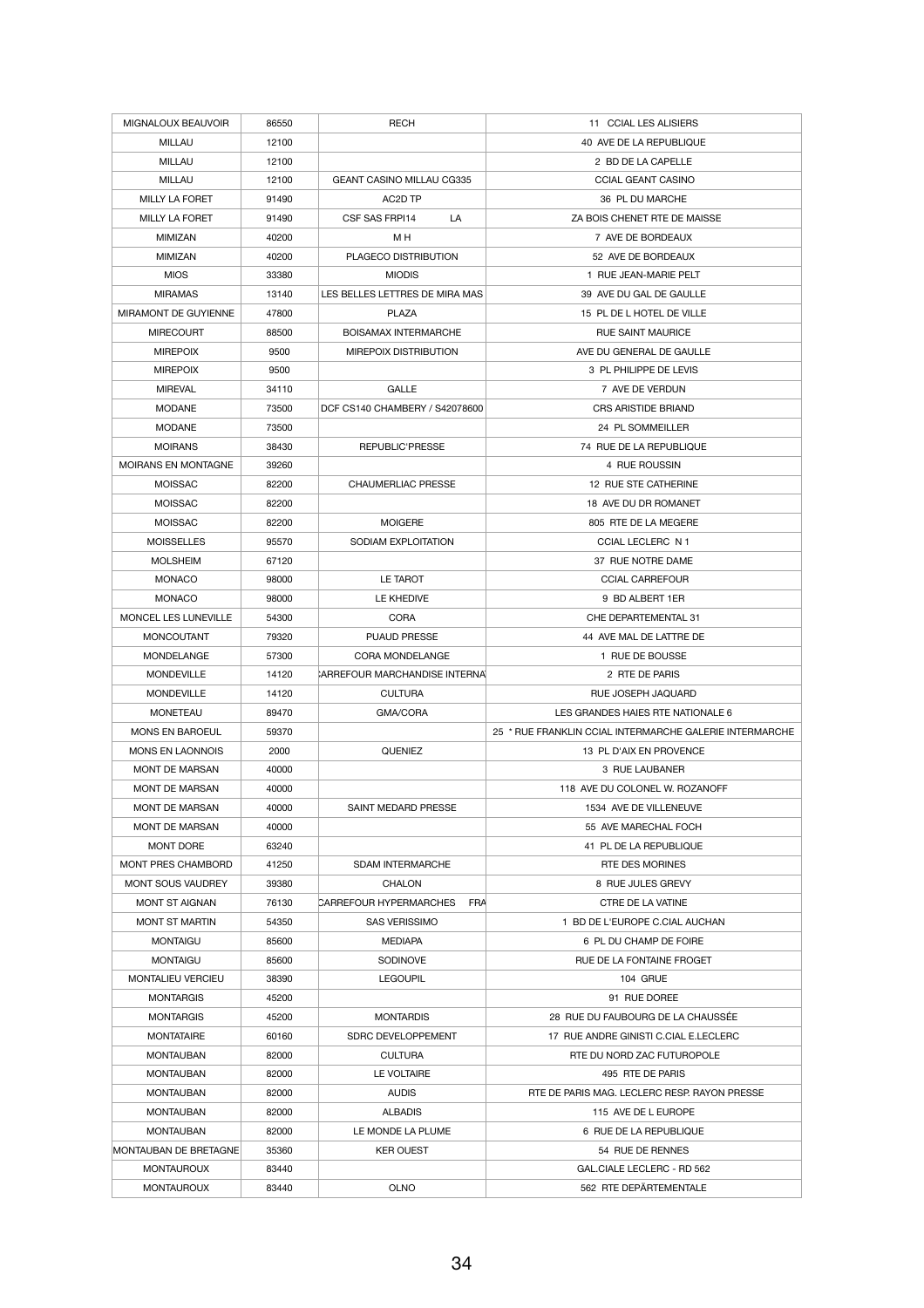| <b>MONTBELIARD</b>                    | 25200 | <b>MONTBEDIS</b>                        | <b>CTRE LECLERC</b>                           |
|---------------------------------------|-------|-----------------------------------------|-----------------------------------------------|
| <b>MONTBELIARD</b>                    | 25200 | <b>CORA MONTBELIARD</b>                 | RTE DE BETHONCOURT                            |
| <b>MONTBRISON</b>                     | 42600 |                                         | 14 PL GRENETTE                                |
| <b>MONTCEAU LES MINES</b>             | 71300 | <b>GEANT CASINO MONTCEAU LES MINE</b>   | 5 BD DE LATTRE DE TASSIGNY                    |
| <b>MONTCEAU LES MINES</b>             | 71300 | <b>TONIA</b>                            | 61 RUE DE LILLE                               |
| <b>MONTCEAU LES MINES</b>             | 71304 | <b>SODIMONT</b>                         | BD MARECHAL LECLERC CENTRE LECLERC            |
| <b>MONTDIDIER</b>                     | 80500 | <b>LIBRAIRIE GAMBETTA</b>               | 4 RUE GAMBETTA                                |
| <b>MONTECH</b>                        | 82700 | <b>SYLVERIC</b>                         | 930 RTE DE MONTAUBAN                          |
| <b>MONTENDRE</b>                      | 17130 | <b>CEPJ</b>                             | BD DE SAINTONG CCIAL DE LA VALLEE             |
| <b>MONTESSON</b>                      | 78360 | CARREFOUR MARCHANDISE INTERNAL          | 281 RUE GABRIEL PERI                          |
| <b>MONTEVRAIN</b>                     | 77144 | <b>LECLERC MONTEDIS</b>                 | RUE DU CLOS ROSE LE CLOS DU CHENE             |
| <b>MONTFERMEIL</b>                    | 93370 | <b>CIVETTE DES 7 ILES</b>               | AVE JEAN JAURES SEPT ILES                     |
| <b>MONTFERMEIL</b>                    | 93370 |                                         | 164 AVE GABRIEL PERI                          |
| <b>MONTFERRIER SUR LEZ</b>            | 34980 | HET P                                   | PL DES GRESES                                 |
| <b>MONTFORT LE GESNOIS</b>            | 72450 | <b>MYFADIS</b>                          | 7 RUE DES VIOLETTES CCIAL MYFADIS             |
| <b>MONTGUYON</b>                      | 17270 | <b>DISTRIBUTION INTERMARCHE</b>         | ZONE COMMERCIALE DE CLAIRVENT                 |
| <b>MONTIER EN DER</b>                 | 52220 | <b>TABAC PRESSE DU DER</b>              | 16 PL DE L'HOTEL DE VILLE                     |
| MONTIGNAC LASCAUX                     | 24290 | LE TEMPS DE LIRE                        | 33 RUE DU 4 SEPTEMBRE                         |
| MONTIGNAC LASCAUX                     | 24290 | <b>MEDEA</b>                            | RTE DE THONAC                                 |
| MONTIGNY LE BRETONNEUX                | 78180 | <b>FHM</b>                              | 1 PAS DES LOMBARDS CCIAL ESPACE SAINT QUENTIN |
| MONTIGNY LE BRETONNEUX                | 78180 | CARREFOUR MARCHANDISE INTERNAL          | 5 PL COLBERT                                  |
| <b>MONTIGNY LES CORMEILLES</b>        | 95370 | <b>ARREFOUR MARCHANDISE INTERNA</b>     | 66 BD VICTOR BORDIER                          |
| <b>MONTIGNY LES METZ</b>              | 57950 |                                         | 11 RUE GAL FRANIATTE                          |
| <b>MONTIGNY LES METZ</b>              |       |                                         | 13 RUE DE PONT A MOUSSON                      |
|                                       | 57950 |                                         |                                               |
| <b>MONTIGNY LES METZ</b>              | 57950 | <b>CENDIS SUPER U</b>                   | 1 RUE DE NOMENY                               |
| <b>MONTIVILLIERS</b>                  | 76290 |                                         | 4 RUE DE LA COMMUNE                           |
| <b>MONTIVILLIERS</b>                  | 76290 | LA PRESSE DE MONTIVILLIERS              | 38 RUE GAMBETTA                               |
| <b>MONTIVILLIERS</b>                  | 76290 | <b>CARAIBES</b>                         | 49 AVE DU PRESIDENT WILSON                    |
| <b>MONTIVILLIERS</b>                  | 76290 | <b>SOCULTUR</b>                         | <b>GAL MARCHANDE LA LEZARDE</b>               |
| <b>MONTIVILLIERS</b>                  | 76290 | <b>MON</b><br><b>AUCHAN HYPERMARCHE</b> | CTRE GRAND HAVRE LA LEZARDE                   |
| <b>MONTLUCON</b>                      | 3100  | <b>BAYA</b>                             | QU LEDRU ROLIN                                |
| <b>MONTLUCON</b>                      | 3100  |                                         | 72 AVE DU 8 MAI 1945                          |
| <b>MONTLUCON</b>                      | 3100  | <b>MONDIS</b>                           | RTE D EVAUX                                   |
| <b>MONTLUCON</b>                      | 3100  | MONOPRIX EXPLOIT.0152                   | 18 BD DE COURTAIS 0152 MONTLUCON              |
| <b>MONTLUEL</b>                       | 1120  | <b>MONTLUDIS</b>                        | 16 CRS DE LA PORTELLE CCIAL SUPER U           |
| <b>MONTMARTIN SUR MER</b>             | 50590 |                                         | 5 A RUE DUCLOS                                |
| <b>MONTMEDY</b>                       | 55600 | <b>LESIEUR MDP</b>                      | 2 B PL R. POINCARE                            |
| <b>MONTMEDY</b>                       | 55600 | <b>NGC DISTRIBUTION</b>                 | 11 AVE DE VERDUN                              |
| <b>MONTMIRAIL</b>                     | 51210 | <b>CLAIRE JOIE</b>                      | 3-5 RUE DU DR PHILIPPE                        |
| <b>MONTMIRAIL</b>                     | 51210 | CARREFOUR MARCHANDISE INTERNAL          | 10 RUE DU FAUBOURG DE CONDE                   |
| <b>MONTMORILLON</b>                   | 86500 | <b>SUGIVA</b>                           | 2 RUE DE PROVENCE CCIAL ST NICOLAS            |
| <b>MONTMOROT</b>                      | 39570 |                                         | <b>ESPACE CHANTRANS</b>                       |
| MONTOIR DE BRETAGNE                   | 44550 | <b>LANKEMAB</b>                         | 1 AVE FRANCOIS MITTERAND CCIAL DE LA BERNUAIS |
| <b>MONTPELLIER</b>                    | 34000 | <b>SNC SORALYA</b>                      | 8 AVE G. CLEMENCEAU                           |
| <b>MONTPELLIER</b>                    | 34000 | DOM'S                                   | 1 PL DE LA COMEDIE                            |
| <b>MONTPELLIER</b>                    | 34000 | LE DEU                                  | 1 RUE DES PERTUISANES CCIAL LE POLYGONE       |
| <b>MONTPELLIER</b>                    | 34000 | DEL OLMO                                | 10 PL DU NOMBRE D'OR ANTIGONE                 |
| <b>MONTPELLIER</b>                    | 34070 | <b>CHOIRAL</b>                          | 190 AVE PEDRO DE LUNA C.CIAL DU MAS DREVON    |
| <b>MONTPELLIER</b>                    | 34000 | <b>LAPIN</b>                            | 129 B AVE LODEVE                              |
| <b>MONTPELLIER</b>                    | 34000 | <b>RELAY</b>                            | K SNCF MONTPELLIER NIVEAU 1                   |
| <b>MONTPELLIER</b>                    | 34000 | <b>RELAY</b>                            | AEROPORT MONTPELLIER FREJORGUE                |
| <b>MONTPELLIER</b>                    | 34000 | <b>RELAY</b>                            | K SNCF MONTPELLIER VESTIBULE NIVEAU 0         |
| <b>MONTPELLIER</b>                    | 34000 | <b>DISTIBUTION CASINO FRANCE CG7</b>    | 2 * PLACE DE LISBONNE C CIAL ODYSSEUM         |
| MONTPON MENESTEROL                    | 24700 |                                         | AVE GEORGES POMPIDOU                          |
| <b><i>IONTREDON DES CORBIERES</i></b> | 11100 | <b>GAUBIN</b>                           | 2 PL DE L EGLISE                              |
| <b>MONTREUIL</b>                      | 93100 | <b>FRA068 PARIS / MONTREUIL</b>         | 235 RUE ETIENNE MARCEL CCIAL LA GRANDE PORTE  |
| MONTREUIL BELLAY                      | 49260 |                                         | 76 PL DES ORMEAUX                             |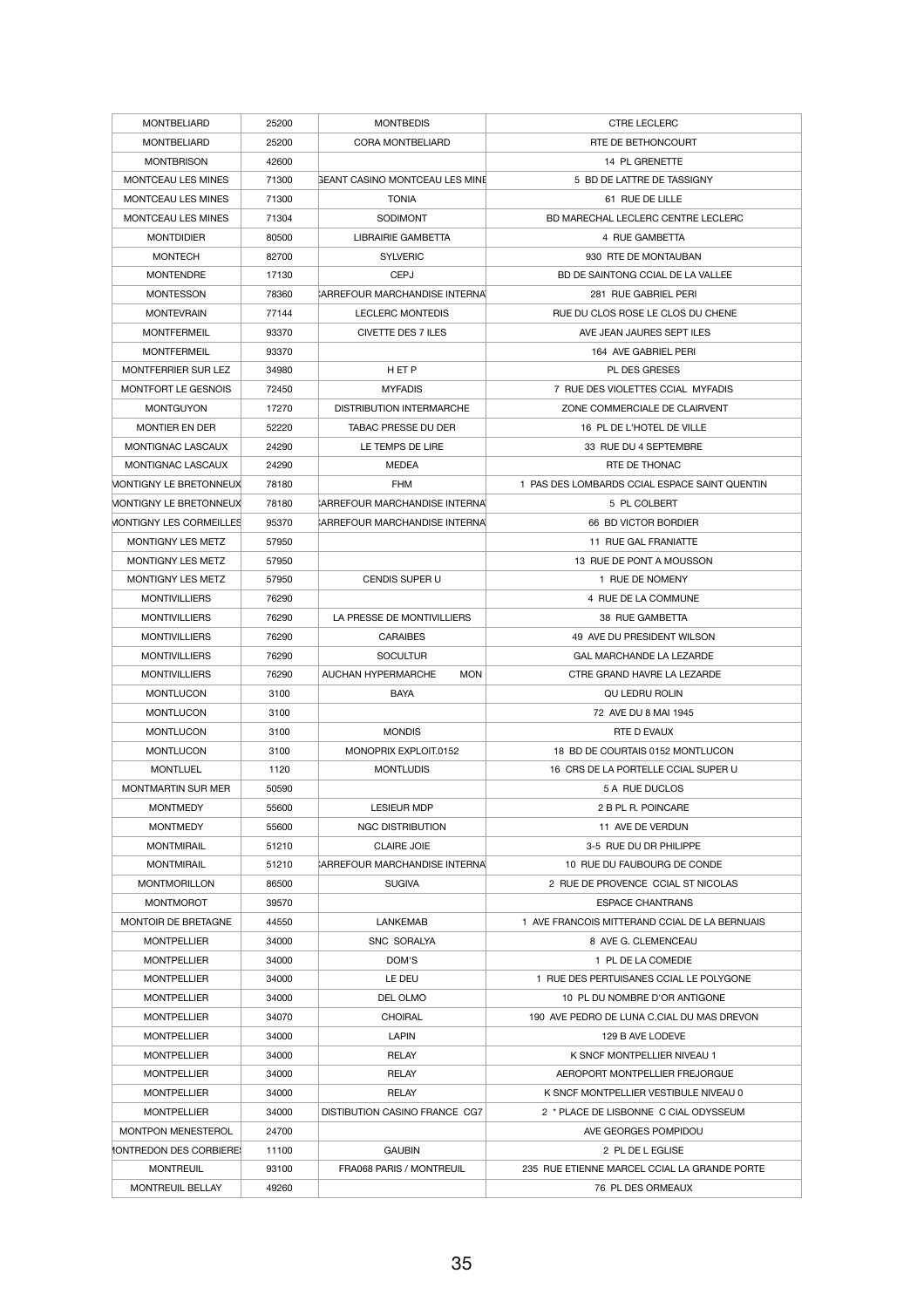| <b>MONTREUIL SUR ILLE</b>     | 35440          | <b>TOME LULU</b>                               | RUE DU CLOS GERARD                                              |
|-------------------------------|----------------|------------------------------------------------|-----------------------------------------------------------------|
| <b>MONTRY</b>                 | 77450          |                                                | 5 RUE DE LA MAIRIE                                              |
| <b>MONTS</b>                  | 37260          | SUPER U - AJBH                                 | 9-13 RUE DE LA VASSELIERE                                       |
| <b>MORANGIS</b>               | 91420          | <b>ARREFOUR MARCHANDISE INTERNAL</b>           | 17 AVE DESCARTES                                                |
| <b>MORDELLES</b>              | 35310          | <b>MORDIS</b>                                  | 1 AVE DES PLATANES CCIAL SUPER U                                |
| <b>MORDELLES</b>              | 35310          |                                                | 4 PL ST PIERRE                                                  |
| <b>MOREAC</b>                 | 56500          | <b>VALUD</b>                                   | ZONE ARTISANALE DU BRONUT                                       |
| MORET LOING ET ORVANNE        | 77250          | LES PETITS PAPIERS                             | 57 RUE GRANDE                                                   |
| <b>MOREUIL</b>                | 80110          | CARREFOUR MARCHANDISE INTERNAL                 | ZI ROUTE DE THENNES                                             |
| <b>MORHANGE</b>               | 57340          |                                                | 24 PL DE LA REPUBLIQUE                                          |
| <b>MORIERES LES AVIGNON</b>   | 84310          | <b>BRAIDA</b>                                  | 80 * RUE DE LA REPUBLIQUE                                       |
| <b>MORLAIX</b>                | 29600          | <b>TOQUIN NEDELEC</b>                          | ZAC LA BOISSIERE ZONE KERFRAVAL                                 |
| <b>MORNANT</b>                | 69440          | TABAC PRESSE DE LA LIBERTE                     | 21 PL DE LA LIBERTE                                             |
| <b>MOROSAGLIA</b>             | 20218          |                                                | C.COMMERCIAL SALVERELLI PONTE LECCIA                            |
| <b>MOUANS SARTOUX</b>         | 6370           | DCF CS817 NICE                                 | 1006 CHE DES GOURETTES                                          |
| <b>MOUGINS</b>                | 6250           | MOUGINS CULTURE ET CADEAUX                     | 762 AVE TOURNAMY                                                |
| MOUILLERON LE CAPTIF          | 85000          | ARNAUD DUCEPT                                  | 3 PL DE MARELLE                                                 |
| <b>MOULINS</b>                | 3000           | <b>RELAY</b>                                   | K SNCF MOULINS VESTIBULE                                        |
| <b>MOULINS</b>                | 3000           | LE HAVANE                                      | 36 PL D'ALLIER                                                  |
| <b>MOULINS</b>                | 3000           |                                                | 29 PL D'ALLIER                                                  |
| <b>MOULINS</b>                | 3000           | <b>ARREFOUR MARCHANDISE INTERNAL</b>           | <b>CTRE CARREFOUR RN 7</b>                                      |
| <b>MOULINS LES METZ</b>       | 57160          | <b>SEDISTRI</b>                                | CTRE CORA N 57                                                  |
| <b>MOURENX</b>                | 64150          | <b>S.N MODIS</b>                               | AVE PAUL DELCOURT CENTRE COMMERCIAL                             |
| <b>MOURMELON LE PETIT</b>     | 51400          |                                                | 16 RUE DU 11 NOVEMBRE                                           |
| MOUSSEAUX LES BRAY            | 77480          | <b>MAZAGRAN</b>                                | 112 RTE DE SENS                                                 |
| <b>MOUTHE</b>                 | 25240          | <b>MAZAGRAN SERVICE</b>                        | 32 B RUE DE LA VAREE                                            |
| <b>MOUTIERS</b>               | 73600          | <b>TARTIPRESSE</b>                             | RUE BOULEAUX ZI SALINES                                         |
| <b>MOUTIERS LES MAUXFAITS</b> | 85540          | LIBRAIRIE MOUTIERROISE                         | 6 B PL DU GENERAL DE GAULLE                                     |
| <b>MOYVILLERS</b>             | 60190          | <b>YANI</b>                                    | L-D LA SECHERIE CD 155                                          |
| MUILLE VILLETTE               | 80400          | <b>VILMURIER</b>                               | 49 RTE DE PARIS                                                 |
| <b>MULHOUSE</b>               | 68100          | <b>LITTERA</b>                                 | 25 PL DE LA REUNION                                             |
| <b>MULHOUSE</b>               | 68200          | <b>MUDIS</b>                                   | 7 RUE GAY LUSSAC CENTRE LECLERC                                 |
| <b>MULHOUSE</b>               | 68200          | <b>CORA DORNACH</b>                            | 258 RUE DE BELFORT                                              |
| <b>MULHOUSE</b>               | 68100          |                                                | 16 RUE DE PROVENCE                                              |
| <b>MULHOUSE</b>               | 68100          | <b>RELAY FRANCE</b>                            | K SNCF MULHOUSE VESTIBULE                                       |
| <b>MULHOUSE</b>               | 68200          | SCHIEVER AUCHAN MULHOUSE                       | 170 RUE DES ROMAINS                                             |
| <b>MUNDOLSHEIM</b>            | 67450          | <b>SOCULTUR</b>                                | ZONE COMMERCIALE NORD                                           |
| <b>MUNDOLSHEIM</b>            | 67450          | <b>CORA</b>                                    | RTE RN 63                                                       |
| <b>MUNSTER</b>                | 68140          | SUPER U KODIS                                  | ZONE INDUSTRIELLE                                               |
| <b>MURET</b>                  | 31600          | MAYA                                           | 169 AVE JACQUES DOUZANS                                         |
| <b>MURET</b>                  | 31600          | <b>FLOPAT</b>                                  | 11 RUE MONES DEL PUJOL                                          |
| <b>MUTTERSHOLTZ</b>           | 67600          | L'ESCALE DES CIGOGNES                          | 3 * RUE DE HILSENHEIM                                           |
| <b>MUTZIG</b>                 | 67190          | <b>AUCHAN SUPERMARCHE</b>                      | 11 RUE DU DOCTEUR SCHWEITZER                                    |
| <b>MUZILLAC</b>               | 56190          | LE COMMERCE                                    | 2 PL SAINT JULIEN                                               |
| <b>MUZILLAC</b>               | 56190          | <b>DALIAN</b>                                  | <b>ESPACE LITTORAL</b>                                          |
| <b>NAINTRE</b>                | 86530          | <b>BURLA</b>                                   | AVE DU CERISIER NOIR                                            |
|                               |                |                                                |                                                                 |
| <b>NANCY</b><br><b>NANCY</b>  | 54000          | <b>FROUDIS</b>                                 | 5 * RUE JEAN SCHERBECK                                          |
|                               | 54000          | <b>HALL DU LIVRE</b>                           | 38 RUE ST DIZIER                                                |
| <b>NANCY</b><br><b>NANCY</b>  | 54000<br>54000 | <b>LOCATOP</b>                                 | 84 RUE JEANNE D ARC<br>CTRE DES TAMARIS AVENUE RAYMOND PINCHARD |
|                               |                |                                                |                                                                 |
| <b>NANCY</b><br><b>NANGIS</b> | 54000<br>77370 | <b>RELAY</b><br>CARREFOUR MARCHANDISE INTERNAL | <b>K SNCF NANCY VESTIBULE</b><br>AVE DE VERDUN                  |
| <b>NANT</b>                   | 12230          |                                                | PL DU CLAUX                                                     |
| <b>NANTERRE</b>               | 92000          | PRESSE TANG                                    | 5 RUE M. THOREZ                                                 |
| <b>NANTES</b>                 |                | <b>AVENIR DISTRIBUTION</b>                     | 66 BD DALBY                                                     |
|                               | 44000          |                                                |                                                                 |
| <b>NANTES</b>                 | 44200          | FRA072 NANTES / BEAULIEU                       | 2 RUE GAETAN RONDEAU CCIAL BEAULIEU                             |
| <b>NANTES</b>                 | 44300          | <b>MOLLET</b>                                  | 5 PL DU VIEUX DOULON                                            |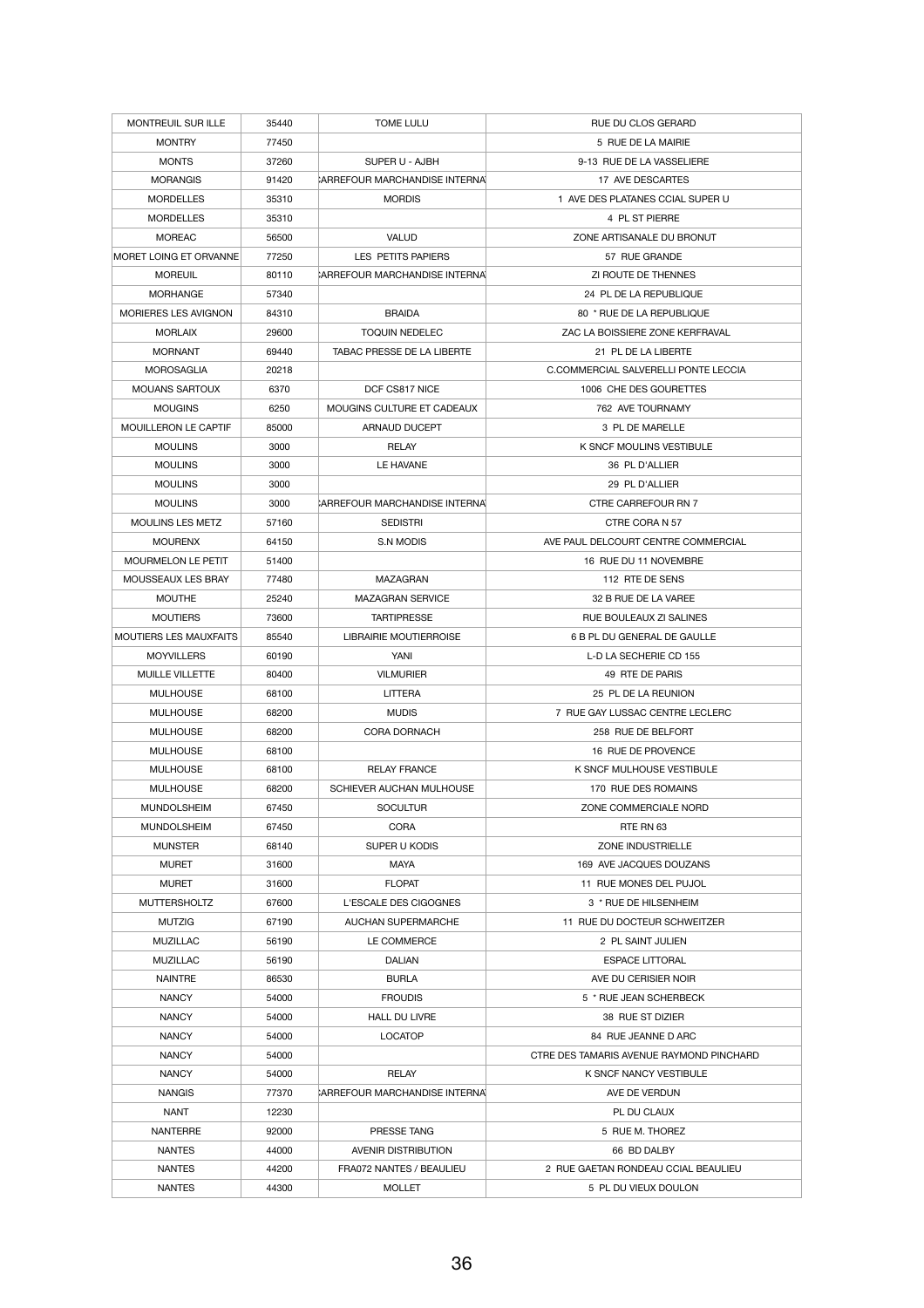| <b>NANTES</b>            | 44300 | <b>L'ERAUD PRESS</b>               | 173 RTE DE ST JOSEPH CCIAL INTERMARCHE L ERAUDIERE         |
|--------------------------|-------|------------------------------------|------------------------------------------------------------|
| <b>NANTES</b>            | 44000 | <b>TABAC PRESS LE NEURES</b>       | 1 RUE ALPHONSE GAUTTE                                      |
| <b>NANTES</b>            | 44000 |                                    | 5 PL RENE BOUHIER                                          |
| <b>NANTES</b>            | 44000 |                                    | 1 QU DE LA FOSSE                                           |
| <b>NANTES</b>            | 44200 |                                    | BD DE LA PRAIRIE AU DUC                                    |
| <b>NANTES</b>            | 44100 | <b>CRESPIN</b>                     | 73 RTE DE VANNES                                           |
| <b>NANTES</b>            | 44000 |                                    | 24 PL ROSA PARKS                                           |
| <b>NANTES</b>            | 44000 | FRA071 NANTES / BEAUJOIRE          | RTE DE PARIS CCIAL BEAUJOIRE                               |
| <b>NANTES</b>            | 44200 | AM DISTRIBUTION                    | 75 BD JOLIOT CURIE                                         |
| <b>NANTES</b>            | 44000 | <b>RELAY</b>                       | K SNCF NANTES SUD RUE DE L'OURMEL                          |
| <b>NANTES</b>            | 44000 | <b>RELAY</b>                       | <b>K SNCF NANTES VESTIBULE</b>                             |
| <b>NARBONNE</b>          | 11100 | LE CHIEN QUI FUME                  | 24 RUE DU PONT DES MARCHANDS                               |
| <b>NARBONNE</b>          | 11100 | <b>STEPHARO</b>                    | 10 AVE MCHAL JUIN                                          |
| <b>NARBONNE</b>          | 11100 | <b>GEANT CASINO NARBONNE CG843</b> | 70 RTE DE PERPIGNAN                                        |
| <b>NARBONNE</b>          | 11100 | <b>SODILANG</b>                    | <b>VOIE ELYSIQUES ST JEAN ST PIERRE</b>                    |
| <b>NARBONNE</b>          | 11100 | <b>MILAUR</b>                      | CTRE CARREFOUR BONNE SOURCE ROUTE DES PLAGES               |
| <b>NARBONNE</b>          | 11100 | <b>RELAY</b>                       | K SNCF NARBONNE VESTIBULE                                  |
| NARBONNE PLAGE           | 11100 |                                    | <b>BD DE LA MEDITERRANEE</b>                               |
| <b>NAY</b>               |       |                                    |                                                            |
|                          | 64800 | DALIER COVIAM                      | 8 ALL DE CHANZY                                            |
| <b>NEGREPELISSE</b>      | 82800 | <b>MARCHATS DISTRIBUTION</b>       | <b>LES MARCHATS</b>                                        |
| <b>NEMOURS</b>           | 77140 |                                    | 25 RUE GAUTHIER 1ER                                        |
| <b>NERSAC</b>            | 16440 |                                    | 1 RUE DE L'ÉTÉ                                             |
| NEUFCHATEAU              | 88300 | <b>JAC PRESSE</b>                  | 127 AVE DE LA DIVISION                                     |
| <b>NEUFCHATEAU</b>       | 88300 | QUENGO                             | 9 RUE DE FRANCE                                            |
| NEUFCHATEL EN BRAY       | 76270 | SDSM EXPLOITATION LEC LER          | 12 * RUE DE FLANDRE                                        |
| NEUFCHATEL HARDELOT      | 62152 |                                    | 51 RUE DES ALLEES                                          |
| NEUILLE PONT PIERRE      | 37360 | <b>JONADIS</b>                     | 11 B RTE D ANGERS CCIAL L HIPPODROME                       |
| <b>NEUILLY SUR MARNE</b> | 93330 |                                    | 1 AVE DU DAUPHINE CCIAL DES FAUVETTES                      |
| <b>NEUILLY SUR MARNE</b> | 93330 | AUCHAN NEUILLY SUR MARNE           | 1 BD DU MARECHAL FOCH CCIAL DU BAOBAB                      |
| <b>NEUILLY SUR MARNE</b> | 93330 | <b>BSBL</b>                        | 25 AVE JEAN JAURES LA POINTE ROUTE NATIONALE 34            |
| <b>NEUILLY SUR SEINE</b> | 92200 |                                    | 195 AVE CHARLES DE GAULLE                                  |
| <b>NEUVES MAISONS</b>    | 54230 |                                    | 1137 RUE PASTEUR                                           |
| <b>NEUVILLE AUX BOIS</b> | 45170 | DESHAYES-NEUVILLE                  | 23 RUE DE MONTFORT SAS DESHAYES NEUVILLE- SUPER U          |
| NEUVILLE EN FERRAIN      | 59960 | <b>SOCULTUR</b>                    | INADE DES FLANDRES ROUTE DE RONCQ ZAC DU PETIT MENIN AUCHA |
| NEUVILLE ST REMY         | 59554 |                                    | 9 RUE DE LILLE                                             |
| <b>NEVERS</b>            | 58000 | <b>RELAY</b>                       | 10 RUE DU CHEMIN DE FER                                    |
| <b>NEVERS</b>            | 58000 |                                    | 3 RUE BLAISE PASCAL                                        |
| <b>NEVERS</b>            | 58000 | <b>BOITEAU CARINE</b>              | RUE BERNARD PALISSY C.CIAL DES BORDS DE LOIRE              |
| <b>NEVERS</b>            | 58000 | <b>STNGC DISTRIBUTION</b>          | 7 RUE ETIENNE LITAUD ESPACE COLBERT                        |
| <b>NEVERS</b>            | 58000 | LES CHAMPS DE COTON                | 5 PL MAURICE RAVEL                                         |
| <b>NICE</b>              | 6300  | NOUVELLE PRESSE NICOISE            | 52 AVE DE LA REPUBLIQUE                                    |
| <b>NICE</b>              | 6000  | <b>RELAY</b>                       | AVE THIERS K SNCF NICE VESTIBULE ET QUAI                   |
| <b>NICE</b>              | 6200  | <b>RELAY</b>                       | AEROPAEROPORT NICE COTE D'AZUR BOX RELAY - TERMINAL 2 ZSD  |
| <b>NICE</b>              | 6000  | <b>RELAY</b>                       | AEROPORT NICE COTE D AZUR TERMINAL 2                       |
| <b>NICE</b>              | 6200  | <b>RELAY</b>                       | AEROPORT NICE INTERNATIONAL TERMINAL 1                     |
| <b>NICE</b>              | 6000  | <b>RELAY</b>                       | HALL A SCHENGEN-SOUS DOUANE AEROPORT NICE COTE D AZUR      |
| <b>NICE</b>              | 6281  | <b>RELAY</b>                       | AEROPORT NICE TERMINAL 2 MODULE 2                          |
| <b>NICE</b>              | 6200  | <b>NIKAIADIS</b>                   | RD 6202 QUARTIER ST ISIDORE                                |
| <b>NICE</b>              | 6200  | FRA076 NICE / LINGOSTIERE          | CARREFOUR LINGOSTIERE                                      |
| <b>NICE</b>              | 6200  | <b>SOCULTUR</b>                    | 606 BD DU MERCANTOUR CCIAL LINGOSTIERE                     |
| NIEDERHASLACH            | 67280 | <b>NIEDER MARCHE</b>               | 8 * PLACE DES FETES                                        |
|                          |       |                                    | 213 PL DU GENERAL DE GAULLE                                |
| <b>NIEPPE</b>            | 59850 | <b>PROXI NIEPPE</b>                |                                                            |
| <b>NILVANGE</b>          | 57240 |                                    | 71 RUE DU MAL JOFFRE                                       |
| <b>NIMES</b>             | 30918 | <b>LE MISTRAL</b>                  | 200 AVE DU DOCTEUR CLAUDE BAILL BP 17261                   |
| <b>NIMES</b>             | 30000 | <b>SOCULTUR</b>                    | 148 RUE JEAN LAURET ZAC DU MAS DES VIGNOLLES               |
| <b>NIMES</b>             | 30000 | LE KHEDIVE                         | 8 RUE GAL PERRIER                                          |
| <b>NIMES</b>             | 30000 |                                    | 5 B SQ DE LA BOUQUERIE                                     |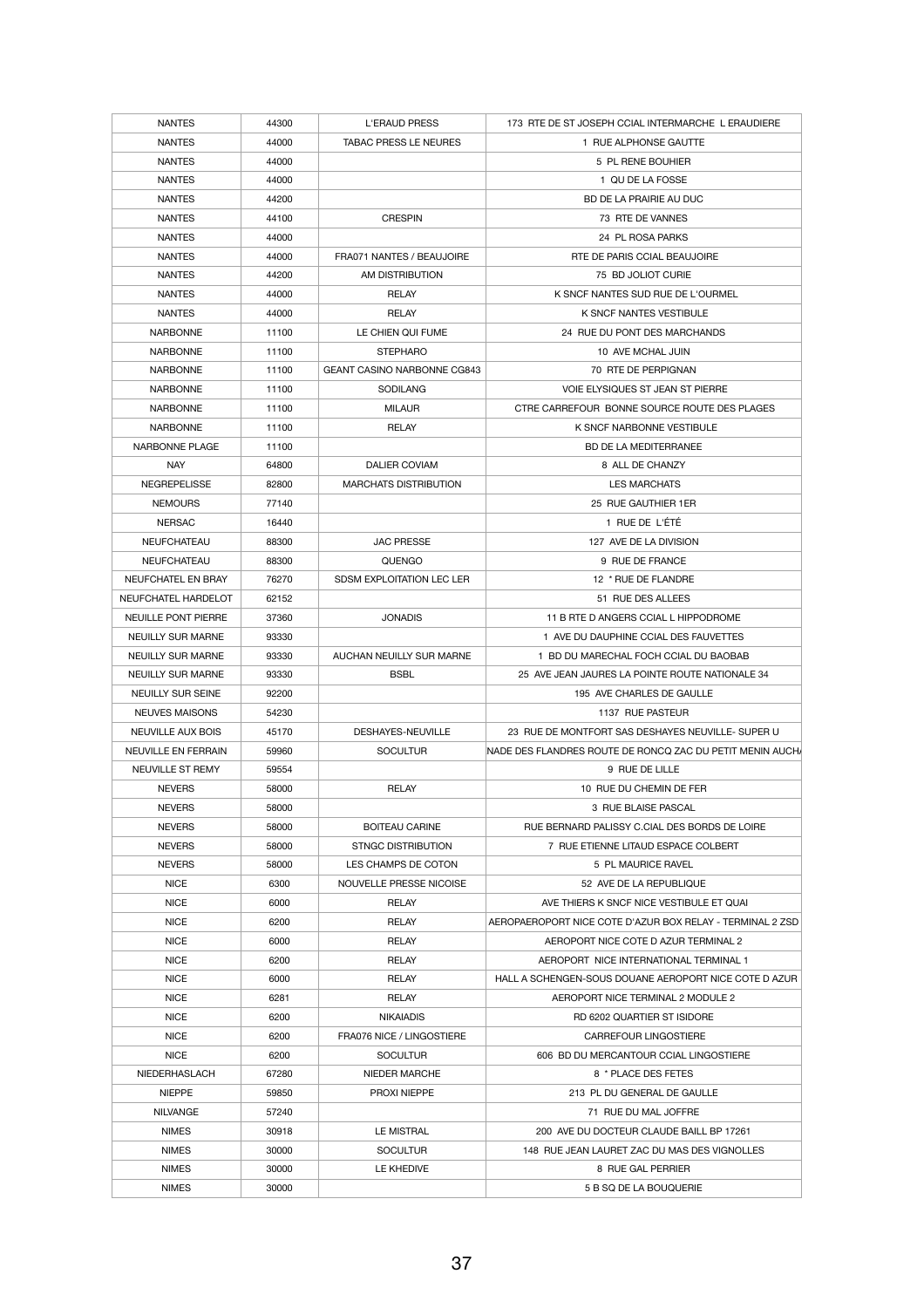| <b>NIMES</b>                    | 30000 | <b>MIKS PRESSE</b>                    | 100 RUE DES MOUSQUETAIRES RTE D'AVIGNON CCIAL INTERMARCHE |
|---------------------------------|-------|---------------------------------------|-----------------------------------------------------------|
| <b>NIMES</b>                    | 30000 |                                       | PL DES GOELANDS CCIAL                                     |
| <b>NIMES</b>                    | 30000 | <b>RELAY</b>                          | RUE DU PROFESSEUR DEBRE HOPITAL CAREMEAU                  |
| <b>NIMES</b>                    | 30000 | <b>RELAY</b>                          | 1 BD SERGENT TRIAIRE K SNCF NIMES VESTIBULE               |
| <b>NIORT</b>                    | 79000 | TRENTE ORMEAUX DISTRIBUTION           | 580 AVE DE PARIS ESPACE MENDES FRANCE                     |
| <b>NIORT</b>                    | 79000 | SONIAL                                | 358 RTE D AIFFRES                                         |
| <b>NIORT</b>                    | 79000 | ARREFOUR MARCHANDISE INTERNA          | <b>BD DE L ATLANTIQUE</b>                                 |
| <b>NOE</b>                      | 31410 | <b>CHRISTAL</b>                       | CHE DE LA MALADRERIE                                      |
| <b>NOEUX LES MINES</b>          | 62290 | SDN STE DISTRIBUTION NOEUX OIS        | RUE LEON BLUM CCIAL E. LECLERC                            |
| <b>NOGARO</b>                   | 32110 | LE MELUSIN                            | 24 RUE NATIONALE                                          |
| NOGENT LE ROI                   | 28210 |                                       | 26 LES HAUTS DE NOGENT CCIAL DE NOGENT                    |
| NOGENT LE ROTROU                | 28400 | <b>LES TERRES FORTES</b>              | <b>RUE DES BRUYERES</b>                                   |
| NOGENT SUR MARNE                | 94130 | <b>ABN</b>                            | 107 RUE CHARLES DE GAULLE                                 |
| NOGENT SUR SEINE                | 10400 | <b>MIJE</b>                           | 47 RTE DE BRAY                                            |
| NOGENT SUR VERNISSON            | 45290 |                                       | 1 RUE ARISTIDE BRIAND                                     |
| NOISY LE GRAND                  | 93160 | <b>TABAC PRESSE DU MARCHE</b>         | 15 RUE DU MARCHE                                          |
| NOISY LE GRAND                  | 93193 | PACYL1                                | <b>CTRE LES ARCADES</b>                                   |
| NOISY LE GRAND                  | 93160 | <b>MANYDAVI LE KEOPS</b>              | 2 PL ANTOINE RENARD                                       |
| <b>NOMENY</b>                   | 54610 | DROGUERIE DE LA SEILLE                | 7 QU E. BENOIT                                            |
| <b>NONTRON</b>                  | 24300 | NOCADIS HYPER U                       | 26 AVE JULES FERRY                                        |
| <b>NORMANVILLE</b>              | 27930 | <b>RECLO</b>                          | <b>CTRE LECLERC RN 154</b>                                |
| <b>NORT SUR ERDRE</b>           | 44390 | <b>ZELMONT</b>                        | LA PANCARTE ZAC DE LA PANCARTE                            |
| NORT SUR ERDRE                  | 44390 | <b>EC AGORA</b>                       | 22 RUE ARISTIDE BRIAND                                    |
| OTRE DAME DE GRAVENCHO          | 76330 | <b>GRANDI CHAMPION</b>                | ZI LA GRANDE CAMPAGNE DU NOR                              |
| NOTRE DAME DE SANILHAC          | 24660 | DSP <sub>24</sub>                     | ZONE D ACTIVITE CREA VALLEE S                             |
| <b>NOVES</b>                    | 13550 | <b>MA PRESSE</b>                      | 27 BD DE LA REPUBLIQUE                                    |
| <b>OYAL CHATILLON SUR SEICH</b> | 35230 | <b>REALDIS</b>                        | <b>RUE DES POTIERS</b>                                    |
| NOYAL PONTIVY                   | 56920 | <b>NOBELPONT</b>                      | PARC D'ACTIVITES DE KERGUILLOT ROUTE DE ROHAN             |
| <b>NOYANT</b>                   | 49490 | <b>STEMI</b>                          | 1 * BOULEVARD PAUL DERRE                                  |
| NOYELLES GODAULT                |       | PRESSE ET VOUS                        | <b>CCIAL AUCHAN N 43</b>                                  |
|                                 | 62950 | UCHAN HYPERMARCHE NOYELLES G          |                                                           |
| NOYELLES GODAULT                | 62950 |                                       | RTE NATIONAL 43 ZONE COMMERCIALE                          |
| NOYELLES LES VERMELLES          | 62980 | SIMPLY MARKET 1342                    | 43 RTE NATIONALE                                          |
| NOYERS SUR CHER                 | 41140 | LE PALAIS NUCERIEN                    | <b>RTE NATIONALE</b>                                      |
| NOYERS SUR CHER                 | 41140 | <b>SOLOVITI</b>                       | 76 RTE NATIONALE                                          |
| <b>NOYON</b>                    | 60400 | <b>FACONSTAUR</b>                     | 3 RUE DE PARIS                                            |
| <b>NOYON</b>                    | 60400 | <b>LIONDENT</b>                       | ZAC DU MONT RENAUD N 32                                   |
| <b>NUITS ST GEORGES</b>         | 21700 | LIMA                                  | 12 RUE ARNOULT                                            |
| <b>NYONS</b>                    | 26110 | <b>ROUX &amp; VIAL</b>                | 16 PL DE LA LIBERATION                                    |
| <b>OBJAT</b>                    | 19130 | J2C                                   | 4 PL DU 11 NOVEMBRE                                       |
| <b>OBJAT</b>                    | 19130 | <b>EMISYLV.</b>                       | ZI DE BRIDAL                                              |
| <b>OIGNIES</b>                  | 62590 | SUPERMARCHES MATCH-548                | 38 B RUE EMILE ZOLA                                       |
| <b>OLEMPS</b>                   | 12510 | <b>SOLMAR</b>                         | <b>L-D LE LACHET</b>                                      |
| <b>OLIVET</b>                   | 45160 |                                       | 404 RUE MARCEL BELOT                                      |
| <b>OLIVET</b>                   | 45161 | <b>AUCHAN OLIVET</b>                  | AVE DE VERDUN                                             |
| <b>OLIVET</b>                   | 45160 |                                       | 39 AVE DU LOIRET                                          |
| <b>OLIVET</b>                   | 45160 | <b>OLIVET DISTRIBUTION</b>            | 181 RUE D ARTOIS                                          |
| <b>OLLIOULES</b>                | 83190 | CARREFOUR HYPERMARCHES FRA340         | 55 CHE DE LA BOUYERE CCIAL CARREFOUR                      |
| <b>OLONNE SUR MER</b>           | 85340 | <b>SODILONNE</b>                      | 87 AVE FRANCOIS MITTERAND CCIAL LECLERC                   |
| OLONNE SUR MER                  | 85340 | <b>SCOD</b>                           | 73 RUE DU 8 MAI 1945 BP 35                                |
| <b>OLORON STE MARIE</b>         | 64400 |                                       | 1 PL MENDIONDOU                                           |
| <b>OLORON STE MARIE</b>         | 64400 | <b>BIDIX</b>                          | RUE DES OUSTALOTS PROLONGEE                               |
| <b>OLORON STE MARIE</b>         | 64400 | <b>OLODIS</b>                         | AVE ALEXANDRE FLEMING-C.LECLERC                           |
| ONET LE CHATEAU                 | 12850 | ONET DISTRIBUTION ALIMENTAIRE         | BD DES BALQUIÈRES ROUTE D'ESPALION CCIAL PORTE DE RODEZ   |
| <b>ONZAIN</b>                   | 41150 | <b>DISTRIBUTION CASINO FRANCE CS5</b> | <b>RUE GUSTAVE MARC</b>                                   |
| <b>ORAISON</b>                  | 4700  | <b>TABAC PRESSE ORAISON</b>           | 16 AVE A. MARTIN                                          |
| <b>ORANGE</b>                   | 84100 | LE KIOSQUE D EBENE                    | CTRE DE L ARGENSOL QUARTIER DE L'ARGENSOL                 |
| <b>ORANGE</b>                   | 84100 | M & A PRESSE                          | REFOUR - GALERIE MARCHANDE ROUTE DE JONQUIÈRES ZAC DU C(  |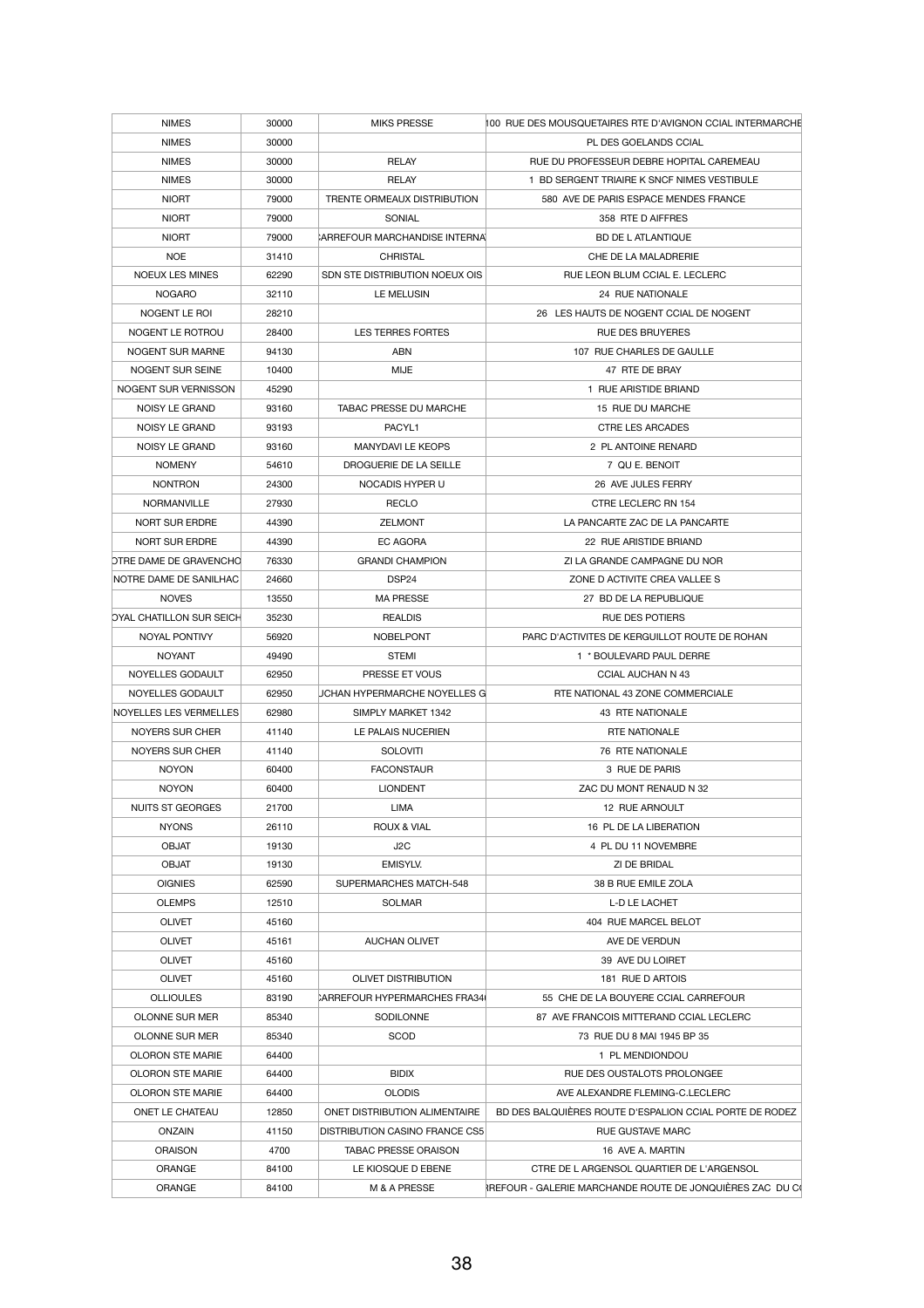| <b>ORBEY</b>             | 68370 | <b>BEDEZ</b>                            | 31 RUE CHARLES DE GAULLE                                 |
|--------------------------|-------|-----------------------------------------|----------------------------------------------------------|
| <b>ORCHIES</b>           | 59310 | <b>ORAUDIS</b>                          | RUE CLAUDE JEAN SUPER U                                  |
| <b>ORCHIES</b>           | 59310 | <b>VALCOR</b>                           | <b>RTE DE TOURNAI</b>                                    |
| <b>ORCHIES</b>           | 59310 | <b>ORAUDIS</b>                          | 2 PL DU GENERAL DE GAULLE                                |
| <b>ORCIERES</b>          | 5170  | LE MATAGOT                              | <b>RES LE QUEYRELET 1</b>                                |
| <b>ORGELET</b>           | 39270 | <b>ORGEDIS</b>                          | 2 RUE DE L'INDUSTRIE                                     |
| <b>ORGERES</b>           | 35230 | <b>ELANI</b>                            | L-D L HERMITIERE ZAC ORGERBLON - AV DES RONDELL          |
| ORIGNY STE BENOITE       | 2390  | L'OTIUM                                 | 58 RUE PASTEUR                                           |
| <b>ORLEANS</b>           | 45000 |                                         | 39 FG BANNIER                                            |
| <b>ORLEANS</b>           | 45000 | <b>RELAY</b>                            | K SNCF ORLEANS VESTIBULE                                 |
| <b>ORLEANS</b>           | 45000 | <b>GP DISTRIBUTION</b>                  | 3 RUE SAINT YVES                                         |
| <b>ORLEANS</b>           | 45000 |                                         | 27 RUE DE LA REPUBLIQUE                                  |
| <b>ORLEANS</b>           | 45000 |                                         | 55 BD MARIE STUART CCIAL MARIE STUART                    |
|                          |       |                                         |                                                          |
| <b>ORLEIX</b>            | 65800 | SOVENDEX E.LECLERC                      | <b>RTE RABASTENS</b>                                     |
| <b>ORLY</b>              | 94310 | <b>JP PRESSE</b>                        | 8 PL GASTON VIENS CCIAL LECLERC                          |
| <b>ORLY</b>              | 94310 | <b>RELAY</b>                            | AEROPORT ORLY TERMINAL 1B ZP                             |
| <b>ORLY</b>              | 94310 | <b>RELAY</b>                            | AEROPORT ORLY TERMINAL 4 ZSD NIVEAU 1 ZP                 |
| <b>ORLY</b>              | 94310 | <b>RELAY</b>                            | AEROPORT ORLY TERMINAL 4 F ZS                            |
| <b>ORLY</b>              | 94310 | <b>RELAY</b>                            | AEROPORT ORLY TERMINAL 1 A ZP                            |
| <b>ORMES</b>             | 45140 |                                         | 146 RTE NATIONALE                                        |
| <b>ORTHEZ</b>            | 64300 |                                         | AVE DU PESQUE                                            |
| <b>ORTHEZ</b>            | 64300 |                                         | 75 RUE SAINT GILLES                                      |
| <b>ORTHEZ</b>            | 64300 | ORTHEZ DISTRIBUTION                     | RTE DE BAYONNE                                           |
| <b>ORVAULT</b>           | 44700 | <b>SAUNOIS</b>                          | 1 RUE CONRAIE CCIAL LE GRAND VAL                         |
| <b>OSNY</b>              | 95520 | LE CEDRE                                | CCIAL LA CROIX ST SIMEON CHEMIN DES HAYETTES             |
| <b>OSNY</b>              | 95520 | <b>OSN</b><br><b>AUCHAN HYPERMARCHE</b> | CHE DEPARTEMENTAL 915 CCIAL L'OSERAIE                    |
| <b>OSTRICOURT</b>        | 59162 | <b>GAELISE</b>                          | ZAC DU BOIS DION - D35 CCIAL INTERMARCHE                 |
| <b>OUTREAU</b>           | 62230 |                                         | 14 PL LEO LAGRANGE                                       |
| <b>OUTREAU</b>           | 62230 | <b>WILPAU</b>                           | ZONE INDUSTRIELLE DE LA LIANE BD INDUSTRIEL              |
| <b>OYONNAX</b>           | 1100  | PRESSE DES 4 AS                         | 74 RUE JULES MICHELET                                    |
| <b>OZOIR LA FERRIERE</b> | 77330 | NAT BOOK                                | 19 RUE F.DE TESSAN ZAC BELLECROIX                        |
| PACY SUR EURE            | 27120 | <b>PACY DISTRIBUTION</b>                | RTE DU 18 JUIN 1940                                      |
| <b>PAIMPOL</b>           | 22500 | <b>LBJ DISTRIBUTION</b>                 | 2 RUE RAYMOND PELLIER                                    |
| <b>PAIMPOL</b>           | 22500 | PAIMPOLDIS BERNARD OLIVIER              | <b>RTE DE LANNION</b>                                    |
| <b>PAMIERS</b>           | 9100  | <b>LAGARDE</b>                          | RTE DE TOULOUSE                                          |
| PARAY LE MONIAL          | 71600 | <b>SOFIPAR</b>                          | PARC ACTIVITE CHAMPS BOSSU                               |
| <b>PAREMPUYRE</b>        | 33290 | <b>MUNIC</b>                            | 6 AVE DURAND DASSIER                                     |
| PARENTIS EN BORN         | 40160 | <b>GRAND LAC INVESTISSEMENTS</b>        | 606 AVE NICOLAS BREMONTIER                               |
| PARIGNE L EVEQUE         | 72250 | <b>EVECO</b>                            | RTE DU MANS LE RUISSEAU                                  |
| PARIS 08                 | 75008 |                                         | 13 RUE D'AMSTERDAM PARIS ST LAZARE SALLES DES PAS PERDUS |
|                          |       | <b>RELAY</b>                            |                                                          |
| PARIS 08                 | 75008 |                                         | 27 AVE HOCHE                                             |
| PARIS 08                 | 75008 | <b>RELAY</b>                            | GARE SAINT LAZARE QUAI PORTE 4                           |
| PARIS 08                 | 75008 |                                         | 72 BD HAUSSMANN                                          |
| PARIS 09                 | 75009 | PRESSE DES CLUBS                        | 91 RUE DU FAUBOURG POISSONNIERE                          |
| PARIS 09                 | 75009 |                                         | 55 RUE DE DOUAI                                          |
| PARIS 09                 | 75009 |                                         | 6 RUE N-D DE LORETTE                                     |
| PARIS <sub>10</sub>      | 75010 | <b>RELAY</b>                            | GARE DU NORD VOIE 13 QUAI CENTRAL                        |
| PARIS 10                 | 75010 | <b>RELAY</b>                            | GARE DU NORD VOIE 3                                      |
| PARIS <sub>10</sub>      | 75010 | <b>RELAY</b>                            | 18 RUE DE DUNKERQUE GARE SNCF NORD MEZZANINE CASINO      |
| PARIS <sub>11</sub>      | 75011 | 0160 - MONOPRIX EXPLOITATION SA         | 99 RUE DU FAUBOURG SAINT ANTOINE 0160 SAINT ANTOINE      |
| PARIS <sub>12</sub>      | 75012 | <b>BEAUFILS LIBRAIRIE PAPETERIE</b>     | 193 RUE DE BERCY GAMMA                                   |
| PARIS <sub>12</sub>      | 75012 |                                         | 157 RUE DE CHARENTON                                     |
| PARIS <sub>12</sub>      | 75012 | <b>ATHENA</b>                           | 56 RUE JACQUES HILLARET                                  |
| PARIS <sub>12</sub>      | 75012 | LIBR. PAPETERIE PRESSE DU RDV           | 25 RUE DU RENDEZ-VOUS                                    |
| PARIS <sub>12</sub>      | 75012 | <b>RELAY</b>                            | GARE DE LYON QUAI A                                      |
| PARIS <sub>12</sub>      | 75012 | <b>RELAY</b>                            | GARE DE LYON VOIE 13                                     |
| PARIS <sub>12</sub>      | 75012 | <b>RELAY</b>                            | GARE DE LYON SALLE TGV-COTE CHALON                       |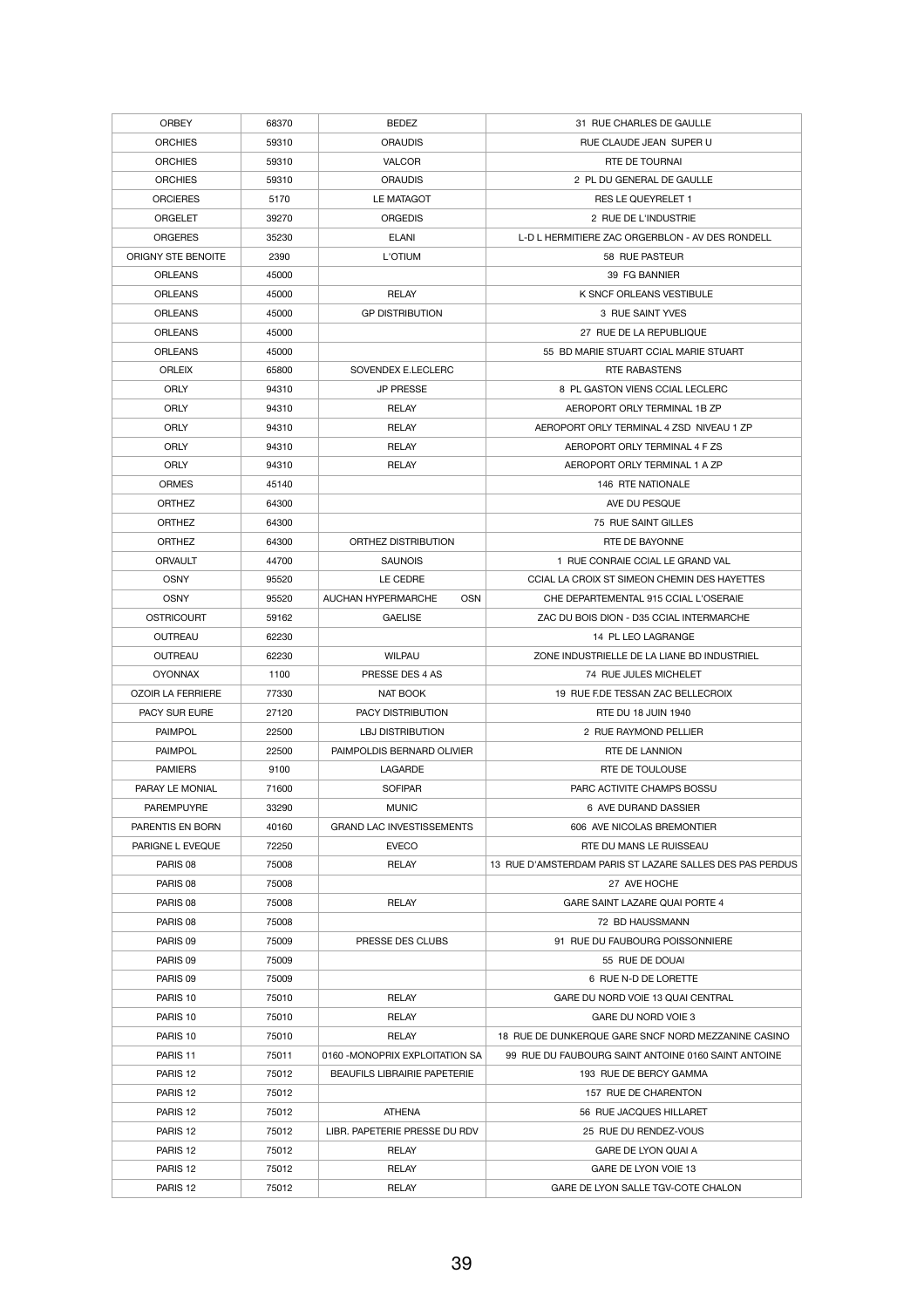| PARIS <sub>13</sub>                 | 75013 | <b>MPLG</b>                             | 25 AVE DES GOBELINS                                       |
|-------------------------------------|-------|-----------------------------------------|-----------------------------------------------------------|
| PARIS <sub>13</sub>                 | 75013 | DCF CG327                               | 13 PL DE LA VENETIE                                       |
| PARIS <sub>13</sub>                 | 75013 |                                         | 1 AVE DE CHOISY                                           |
| PARIS <sub>13</sub>                 | 75013 | LIBRAIRIE PAPETERIE TOLBIAC             | 76 RUE DE TOLBIAC                                         |
| PARIS <sub>13</sub>                 | 75013 | <b>CONTAMINE</b>                        | 89 RUE DE LA GLACIERE                                     |
| PARIS <sub>13</sub>                 | 75013 | <b>RELAY</b>                            | 28 RUE DU CHEVALERET                                      |
| PARIS <sub>13</sub>                 | 75013 | <b>RELAY</b>                            | QUAI SORTIE GDES LIGNES GARE D AUSTERLITZ                 |
| PARIS <sub>14</sub>                 | 75014 | 0044 - MONOPRIX EXPLOITATION SA         | 31/35 RUE DU DEPART 0044 MONTPARNASSE                     |
| PARIS <sub>15</sub>                 | 75015 | <b>RELAY</b>                            | MONTPARNASSE NIVEAU B 17, BOULEVARD DE VAUGIRARD          |
| PARIS <sub>15</sub>                 | 75015 | <b>RELAY</b>                            | QUAI CENTRAL / BD VAUGIRARD GARE MONTPARNASSE             |
| PARIS <sub>15</sub>                 | 75015 | <b>RELAY</b>                            | <b>BD PASTEUR GARE MONTPARNASSE</b>                       |
| PARIS <sub>15</sub>                 | 75015 | <b>RELAY</b>                            | PORTE OCEANE GARE MONTPARNASSE                            |
| PARIS <sub>16</sub>                 | 75016 | FRA082 PARIS / AUTEUIL                  | 1/3 AVE DU GÉNÉRAL SARRAIL                                |
| PARIS <sub>18</sub>                 | 75018 | ARC GSM INFORMATIQUE                    | 1 RUE JOSEPH DIJON                                        |
| PARIS 20                            | 75020 |                                         | 35 RUE DES MARONITES                                      |
| PARIS <sub>20</sub>                 | 75020 | 0043 - MONOPRIX EXPLOITATION SA         | 20 BD DE CHARONNE 0043 NATION                             |
| <b>PARTHENAY</b>                    | 79200 | <b>LA GATINAISE</b>                     | 1 AVE FRANCOIS MITTERAND CCIAL BELFONTAINE                |
| <b>PARTHENAY</b>                    | 79200 |                                         | BD DE L EUROPE C.CIAL LECLERC                             |
| PAU                                 | 64000 | <b>ROKENKY</b>                          | CRS BOSQUET                                               |
| PAU                                 | 64000 |                                         | 4 RUE MONTPENSIER                                         |
| PAU                                 | 64000 |                                         | 122 BD ALSACE LORRAINE                                    |
| PAU                                 | 64000 | <b>LAMAS ET SOUBIROU</b>                | 13 RUE CARNOT                                             |
| PAU                                 | 64000 | <b>CTE LECLERC UNIVERDIS</b>            | AVE LOUIS SALLENAVE CCIAL CENTRE E.LECLERC                |
| PAU                                 | 64000 |                                         | 4 AVE PEBOUE                                              |
| <b>PAU</b>                          | 64000 |                                         | RUE BERLIOZ BAT.2 BAT 2                                   |
| PAU                                 | 64000 | <b>AUCHAN PAU</b>                       | AVE GENERAL LECLERC                                       |
| PAU                                 | 64000 | <b>RELAY</b>                            | K SNCF PAU VESTIBULE                                      |
|                                     |       |                                         | 24 RUE ADOLPHE LASNE                                      |
| <b>PAVILLY</b>                      | 76570 | <b>SNC JIANG</b><br><b>BENNOUIOUA</b>   |                                                           |
| <b>PELISSANNE</b>                   | 13330 |                                         | 75 AVE CARNOT                                             |
| <b>PENESTIN</b><br>PENTA DI CASINCA | 56760 | LES 2 LECOEUR                           | 29 RUE DE L EGLISE                                        |
| <b>PERIGNY</b>                      | 20213 | <b>CTLC</b>                             | <b>ESPACE CASINCA FOLELLI</b><br><b>CTRE LA POMMERAIE</b> |
|                                     | 17180 |                                         |                                                           |
| <b>PERIGUEUX</b>                    | 24000 |                                         | 6 RUE SALINIERE                                           |
| <b>PERIGUEUX</b>                    | 24000 | DU ROND POINT                           | 225 RTE D'ANGOULEME                                       |
| <b>PERIGUEUX</b>                    | 24000 | <b>DISPER</b>                           | 16 RUE CLOS CHASSAING GALERIE MARCHANDE                   |
| <b>PERIGUEUX</b>                    | 24000 | <b>ECUYER</b>                           | 8 CRS TOURNY                                              |
| <b>PEROLS</b>                       | 34470 | <b>AUCHAN HYPERMARCHE</b><br><b>MON</b> | RTE DE CARNON                                             |
| <b>PERONNE</b>                      | 80200 | <b>PERODIS</b>                          | AVE DE L EUROPE CCIAL                                     |
| <b>PERPIGNAN</b>                    | 66000 | <b>AUCHAN PERPIGNAN</b>                 | AVE D ESPAGNE                                             |
| <b>PERPIGNAN</b>                    | 66000 | <b>RELAY</b>                            | <b>GARE SNCF / HALL OUEST</b>                             |
| <b>PERPIGNAN</b>                    | 66000 | <b>SODICAT</b>                          | 70 AVE VICTOR DALBIEZ BP 20543                            |
| <b>PERPIGNAN</b>                    | 66000 | <b>VERNET DIS E.LECLERC</b>             | 2130 AVE DU LANGUEDOC                                     |
| <b>PERPIGNAN</b>                    | 66000 | <b>CAJELICE</b>                         | 10 RUE DOCTEUR POUS                                       |
| <b>PERPIGNAN</b>                    | 66000 | <b>POMAREZ</b>                          | 62 AVE JEAN MERMOZ                                        |
| <b>PERPIGNAN</b>                    | 66000 |                                         | 58 BD H. POINCARE                                         |
| <b>PERREUX</b>                      | 42120 | SUPER U                                 | ZONE D ACTIVITE LES PLAINES                               |
| PERRIGNY LES DIJON                  | 21160 | CORA G.M.A.                             | Z.A.C LES VIGNES BLANCHES                                 |
| <b>PERROS GUIREC</b>                | 22700 | MAISON DE LA PRESSE-LIBRAIRIE           | 14 PL DE LA MAIRIE                                        |
| <b>PERRUSSON</b>                    | 37600 | <b>SOLODIS</b>                          | 30 AVE DE LA CLOUTIERE                                    |
| <b>PERSAN</b>                       | 95340 | C.F.L                                   | RUE DU 8 MAI 1945 C.CIAL E.LECLERC                        |
| <b>PERTUIS</b>                      | 84120 | <b>FRPC48 PERTUIS</b>                   | RTE D AIX QUARTIER SAINT MARTIN                           |
| <b>PESSAC</b>                       | 33600 | <b>FORMANOIR</b>                        | ALL DES TULIPES SAIGE FORMANOIR                           |
| <b>PESSAC</b>                       | 33600 | PESSAC DISTRIBUTION SA                  | 110 AVE JEAN JAURES                                       |
| <b>PESSAC</b>                       | 33600 | DCF CG848                               | AVE GUSTAVE EIFFEL                                        |
| PETITE FORET                        | 59494 | <b>AUCHAN PETITE FORET</b>              | <b>CTRE AUCHAN</b>                                        |
| PETITE SYNTHE                       | 59640 | <b>HURTRELLE</b>                        | 3570 AVE DE PETITE SYNTHE                                 |
| PETITE SYNTHE                       | 59640 | <b>IGOR</b>                             | <b>RUE ACHILLE PERES</b>                                  |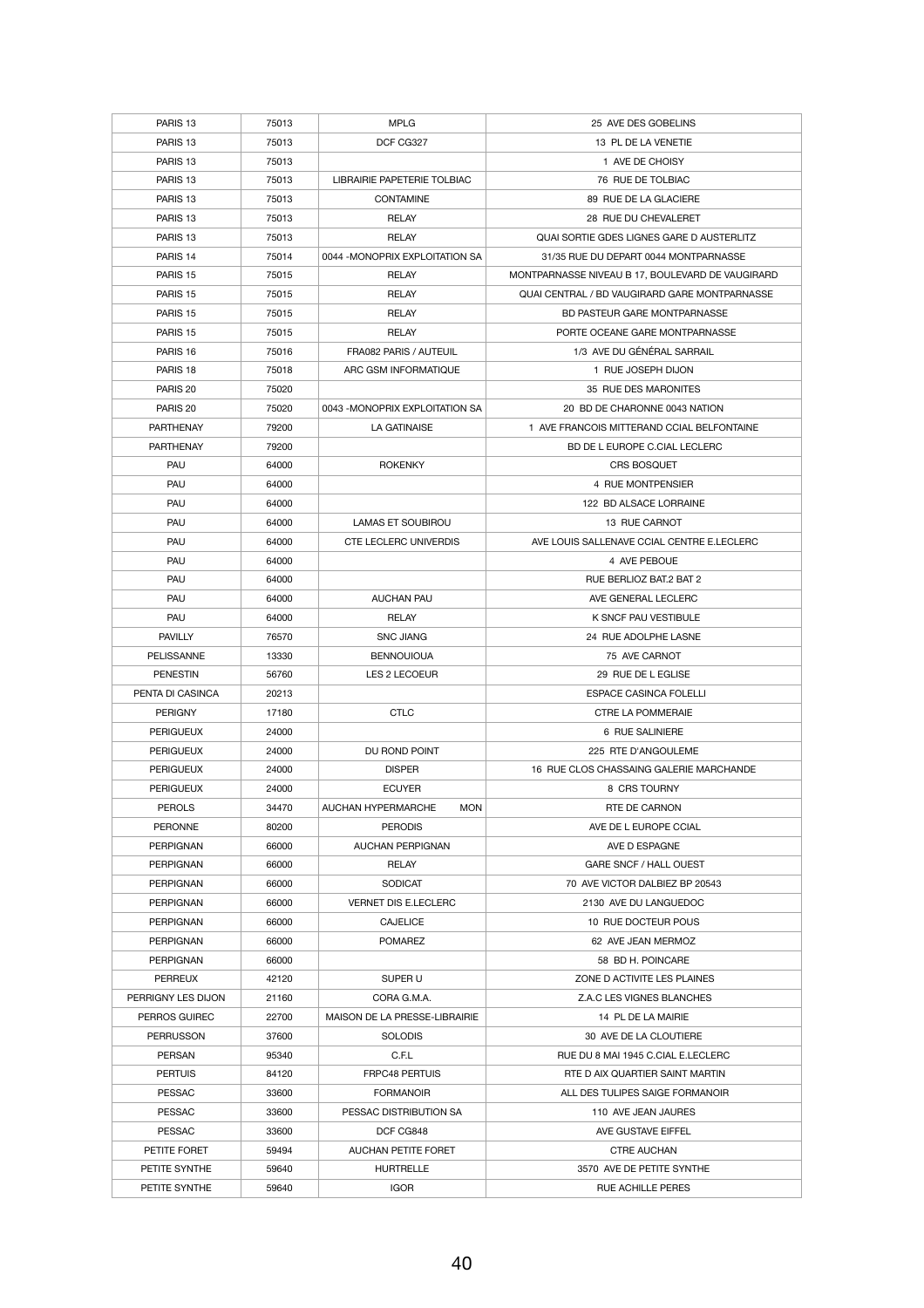| <b>PEYMEINADE</b>     | 6530  | <b>SOKAMI</b>                           | 94 AVE BOUTINY                                             |
|-----------------------|-------|-----------------------------------------|------------------------------------------------------------|
| PEYREHORADE           | 40300 | CARREFOUR MARCHANDISE INTERNA           | RTE DE BAYONNE                                             |
| <b>PEZENAS</b>        | 34120 | <b>ETS LANET</b>                        | 8 PL DE LA REPUBLIQUE                                      |
| <b>PEZENAS</b>        | 34120 | CARREFOUR MARCHANDISE INTERNAL          | 30 AVE DE VERDUN                                           |
| <b>PFASTATT</b>       | 68120 | LE DAUPHIN                              | 146 RUE DE RICHWILLER                                      |
| <b>PHALSBOURG</b>     | 57370 | <b>PHALSDIS</b>                         | <b>RUE DES GLACIS</b>                                      |
| <b>PHALSBOURG</b>     | 57370 | SOPIAN INTERMARCHE                      | RUE DU CHAMP DE MARS                                       |
| PIANOTTOLI CALDARELLO | 20131 | <b>RS DISTRIBUTION</b>                  | RTE DE PIANOTTOLI                                          |
| <b>PIENNES</b>        | 54490 | <b>CHMIELOWIEC</b>                      | 5 RUE DE LA LIBERTE                                        |
| PIERRE DE BRESSE      | 71270 |                                         | 35 GRUE                                                    |
| PIERREFITTE SUR SEINE | 93380 | <b>RNS DISTRIBUTION</b>                 | 84 RUE NUNGESSER ET COLI                                   |
| <b>PIERRY</b>         | 51530 | <b>METEYER</b>                          | 2 RUE JULES LOBET C.CIAL LECLERC                           |
| <b>PINEUILH</b>       | 33220 | PSF.DISTRIBUTION.POFODIS                | 80 AVE DE LA RÉSISTANCE                                    |
| <b>PINON</b>          | 2320  | <b>DISTRI PINON</b>                     | RUE DU 7EME BCA LA HAUTE FREMIERE                          |
| <b>PINSAGUEL</b>      | 31120 |                                         | 73 RUE D ANDORRE                                           |
| <b>PIREY</b>          | 25480 | <b>JEP</b>                              | 5 RUE DU LAVOIR                                            |
| <b>PIROU</b>          | 50770 |                                         | 7 PL DU GENERAL DE GAULLE                                  |
| <b>PITHIVIERS</b>     | 45300 | <b>SCN MCS</b>                          | 10 RUE DE LA COURONNE                                      |
| <b>PITHIVIERS</b>     | 45300 | PITHIVIERS DISTRIBUTION                 | AVE DU 11 NOVEMBRE                                         |
| <b>PLABENNEC</b>      | 29860 | <b>ENPLAB</b>                           | <b>RTE DE BREST</b>                                        |
| <b>PLAINTEL</b>       | 22940 | <b>SUPERVET</b>                         | 6 RUE DE LA VILLE GOURELLE                                 |
| <b>PLAISIR</b>        | 78370 | <b>AUCHAN HYPERMARCHE</b><br><b>PLA</b> | CTRE BP 16 AVNUE DE ST GERMAIN                             |
| <b>PLANCOET</b>       | 22130 | LH DISPLAN LE HERAN                     | RUE DU CONNETABLE DE CLISSON CCIAL HYPER U                 |
|                       |       |                                         |                                                            |
| PLENEE JUGON          | 22640 | <b>HUNADI</b>                           | RUE DE LA REPUBLIQUE                                       |
| PLENEUF VAL ANDRE     | 22370 |                                         | 15 RTE DE ST ALBAN C.CIAL LECLERC DES CHENES               |
| <b>PLERIN</b>         | 22190 |                                         | 2 RUE GD QUARTIER C.CIAL LECLERC DU PLATEAU ZAC DU PLATEAU |
| PLESLIN TRIGAVOU      | 22490 |                                         | RUE LE SAICHOT                                             |
| PLESTIN LES GREVES    | 22310 | <b>FINANCIERE G2B</b>                   | <b>RUE DES CLOS</b>                                        |
| <b>PLEURTUIT</b>      | 35730 | <b>FARMEL</b>                           | CTRE INTERMARCHE RICHARDAIS 5 RUE DU CAP BONNE ESPERANCE   |
| <b>PLEUVEN</b>        | 29170 | ARDAN                                   | RTE DE QUIMPER ZAC DE PEN HOAT SALAUN                      |
| <b>PLOEMEUR</b>       | 56270 | <b>BEAUGE LE BARON</b>                  | 4 PL GUSTAVE LE FLOCH                                      |
| <b>PLOERMEL</b>       | 56800 | LD DISTRIBUTION                         | 26 AVE GEORGES POMPIDOU ZA DE SAINT DENIS                  |
| <b>PLOERMEL</b>       | 56800 | <b>PLODIS</b>                           | AVE CHATEAUBRIANT                                          |
| <b>PLOERMEL</b>       | 56800 | <b>SOLACDIS</b>                         | RUE DU LAC                                                 |
| <b>PLOGONNEC</b>      | 29180 | LOSTIC MOOR                             | RUE DE LA PRESQUILE                                        |
| <b>PLOMEUR</b>        | 29120 | <b>DEMFA</b>                            | RTE DU GUILVINEC PENDREFF                                  |
| PLOUDALMEZEAU         | 29830 | <b>POULIQUEN</b>                        | 19 RUE HENRI PROVOSTIC                                     |
| PLOUDALMEZEAU         | 29830 | PLOUDAL DISTRIBUTION                    | KERUSCAT CS 50001                                          |
| <b>PLOUENAN</b>       | 29420 | <b>ALG</b>                              | <b>BEL AIR</b>                                             |
| PLOUER SUR RANCE      | 22490 | STE COMMERCIALE PLOUERAISE              | <b>ZI DES LANDES</b>                                       |
| <b>PLOUESCAT</b>      | 29430 |                                         | 4 RUE GENERAL LECLERC                                      |
| <b>PLOUESCAT</b>      | 29430 | <b>VERIC</b>                            | CTRE INTERMARCHE PLOUESCAT                                 |
| <b>PLOUFRAGAN</b>     | 22440 | <b>BRIODIS</b>                          | C.CIAL LE CARPONT ROCADE SUD                               |
| PLOULEC H             | 22300 | <b>BAIR</b>                             | RTE DE MORLAIX ZC BEL AIR                                  |
| PLOURIN LES MORLAIX   | 29600 | <b>CELSOL</b>                           | 24 RUE ROND POINT SAINT FIACRE                             |
| <b>PLUDUNO</b>        | 22130 | <b>PLUDIS</b>                           | ZA DE LA MILLIERE II                                       |
| <b>PLUNERET</b>       | 56400 | <b>PIM'PRESSE</b>                       | <b>CTRE DE KERFONTAINE</b>                                 |
| <b>PLUVIGNER</b>      | 56330 | FREDOLI 56                              | 4 AVE DU GENERAL DE GAULLE                                 |
| POCE SUR CISSE        | 37530 | LE RIVAGE                               | LA RAMEE                                                   |
| <b>POISSY</b>         | 78300 |                                         | 17 AVE DU CEP                                              |
| <b>POITIERS</b>       | 86000 |                                         | 33 RUE CARNOT                                              |
| <b>POITIERS</b>       | 86000 | <b>BENOIST</b>                          | 72 PL DE PROVENCE                                          |
| <b>POITIERS</b>       | 86000 | <b>RELAIS FRANCE</b>                    | K SNCF POITIERS VESTIBULE                                  |
| <b>POITIERS</b>       | 86000 | <b>AUCHAN FONTAINE LE COMTE -POIT</b>   | AVE DU 8 MAI 1945                                          |
| <b>POITIERS</b>       | 86000 | <b>GEANT CG 319 POITIERS</b>            | 2 AVE DE LAFAYETTE                                         |
| <b>POITIERS</b>       | 86000 | <b>SOGEY</b>                            | 8 RUE DE LA ROCHEFOUCAULT                                  |
| <b>POITIERS</b>       | 86000 | <b>ROCADIS</b>                          | 93 RTE DE GENCAY                                           |
|                       |       |                                         |                                                            |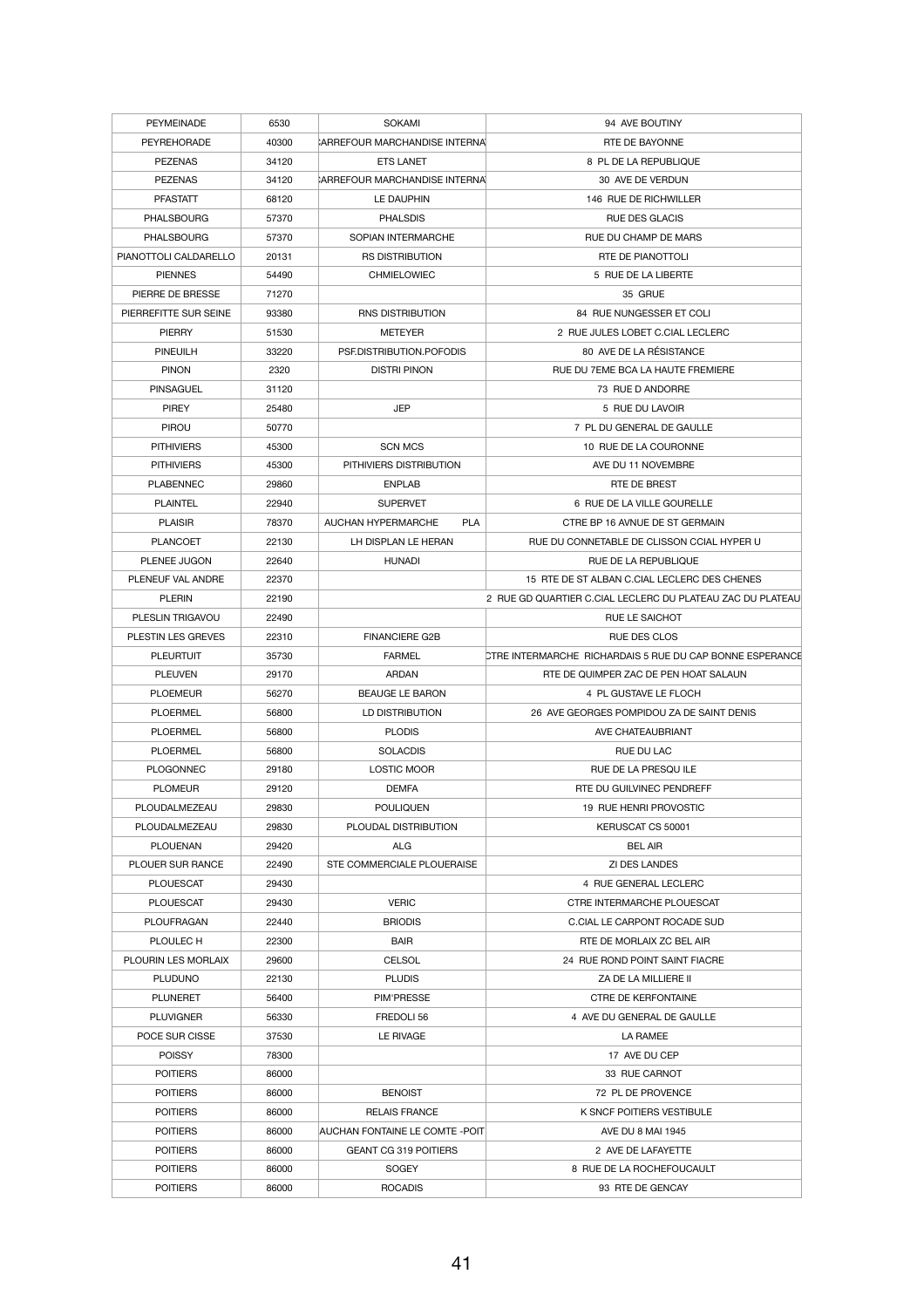| <b>POITIERS</b>          | 86000 | <b>THOMAL</b>                       | <b>RUE DE LA DEMI-LUNE</b>                                  |
|--------------------------|-------|-------------------------------------|-------------------------------------------------------------|
| POIX DU NORD             | 59218 | <b>FOURNIL SERVICES</b>             | 9 RUE DE LA CHASSE                                          |
| <b>POLAINCOURT</b>       | 70210 | EPICERIE CHEZ NAD                   | 8 * RUE DE LA POSTE                                         |
| <b>POLLESTRES</b>        | 66450 | <b>LILONE</b>                       | L-D LE DEVEZE                                               |
| <b>POLLIAT</b>           | 1310  | <b>BRUYAS CONVERT</b>               | 14 RTE DE MACON                                             |
| <b>POMPEY</b>            | 54340 | LHUILLIER-FRANCOIS                  | 18 AVE DU GENERAL DE GAULLE                                 |
| <b>PONS</b>              | 17800 |                                     | RTE DE COUDENNE                                             |
| PONT A MOUSSON           | 54700 |                                     | 33 PL DUROC                                                 |
| PONT A MOUSSON           | 54700 | MUSSIPONTUM INTERMARCHE             | VIIN DE LA CORDERIE CENTRE CIAL MONTRICHARD CENTRE CIAL MON |
| PONT AUDEMER             | 27500 |                                     | 4 PL DU POT D'ETAIN                                         |
| PONT AUDEMER             | 27500 | ARREFOUR MARCHANDISE INTERNA        | AVE DE L EUROPE LA ROCADE                                   |
| <b>PONT AUDEMER</b>      | 27500 | ALOHA INTERMARCHE                   | RTE DE BERNAY                                               |
| PONT DU CHATEAU          | 63430 | <b>DOGALA</b>                       | 9 RUE ROGER PRAT                                            |
| PONT EVEQUE              | 38780 |                                     | 24 RUE LOUIS LEYDIER CCIAL LE VILLAGE                       |
|                          |       |                                     |                                                             |
| PONT L ABBE              | 29120 | PONT L ABBE DISTRIBUTION            | RTE DE ST JEAN CS 41007                                     |
| PONT L ABBE              | 29120 | <b>LIZEN - QUEMERE</b>              | 30 PL DE LA REPUBLIQUE                                      |
| PONT L EVEQUE            | 14130 | <b>DEDICACE</b>                     | 3 RUE HAMELIN                                               |
| PONT L EVEQUE            | 14130 | <b>STECILE</b>                      | RTE DE ROUEN                                                |
| PONT ST ESPRIT           | 30130 | LE KIOSQUE D'ELLIA                  | AVE DU GENERAL CHARLES DE GAULE                             |
| PONT STE MARIE           | 10150 | <b>BOURGUIGNON</b>                  | 6 PL CHARLES DE GAULLE                                      |
| PONT STE MAXENCE         | 60700 | DE L'ECLUSE                         | 783 RUE PASTEUR                                             |
| PONT STE MAXENCE         | 60700 | <b>SODIMAX</b>                      | CTRE VAL D'HALATTE AVENUE D'AUVELAIS                        |
| <b>PONTARLIER</b>        | 25300 | <b>DISTRIDOUBS</b>                  | 1 RUE DE BESANCON                                           |
| <b>PONTARLIER</b>        | 25300 |                                     | 6 RUE DE LA REPUBLIQUE                                      |
| PONTAULT COMBAULT        | 77340 | ETS DECLOCHEZ                       | AVE DE LA REPUBLIQUE CCIAL PAONTAULT 2000                   |
| PONTAULT COMBAULT        | 77346 | <b>ARREFOUR MARCHANDISE INTERNA</b> | RN 4                                                        |
| <b>PONTCHARRA</b>        | 38530 | <b>SOPODIS</b>                      | AVE DE LA GARE                                              |
| <b>PONTCHATEAU</b>       | 44160 | <b>VENGEANT</b>                     | 16 RUE MAURICE SAMBRON                                      |
| <b>PONTCHATEAU</b>       | 44160 | <b>BRIERE DISTRIBUTION</b>          | 1 RUE CADIVAIS CCIAL LECLERC                                |
| <b>PONTIVY</b>           | 56300 | <b>VYNATYA</b>                      | 2 AVE DES CITES UNIES C.CIAL INTERMARCHE                    |
| <b>PONTIVY</b>           | 56300 | PONTIVY DISTRIBUTION                | AVE DE LA LIBERATION                                        |
| <b>PONTIVY</b>           | 56300 | <b>MIDIS</b>                        | 35 RUE DU GENERAL QUINIVET                                  |
| PONTONX SUR L ADOUR      | 40465 | <b>PONTALI</b>                      | 642 AVE ROBERT LABEYRIE                                     |
| <b>PORNIC</b>            | 44210 | PASEO.AFR                           | 13 BD DE LINZ GALERIE MARCHANDE SUPER U ZI PORNIC OUEST     |
| <b>PORNIC</b>            | 44210 | <b>VINSABEL</b>                     | RTE DE NANTES                                               |
| <b>PORNIC</b>            | 44210 | <b>SODIPOR</b>                      | RUE DU TRAITE D'AMSTERDAM CCIAL LECLERC ZI DES TERRES JARR  |
|                          |       |                                     |                                                             |
| <b>PORNICHET</b>         | 44380 | <b>MAISON DE LA PRESSE</b>          | 24 BD DE LA REPUBLIQUE                                      |
| PORT CAMARGUE            | 30240 | <b>DARMON CYRILLE</b>               | 8 AVE JEAN LASSERRE CCIAL CAMARGUE 200                      |
| PORT DE BOUC             | 13110 | C.R.L.                              | 20 A AVE MILLE CENTRE COMMERCIAL CARREFOUR                  |
| PORT LA NOUVELLE         | 11210 |                                     | 928 BD DU GENERAL DE GAULLE                                 |
| PORT LA NOUVELLE         | 11210 | <b>VALEANE</b>                      | 267 BD DU MONUMENT AUX MORTS                                |
| PORT ST LOUIS DU RHONE   | 13230 | LA PRESSE DU STADE                  | 90 AVE DU PORT                                              |
| PORT STE FOY ET PONCHAPT | 33220 | <b>LEMOS</b>                        | CENTRE COMMERCIAL DE MÉZIÈRES                               |
| PORT VENDRES             | 66660 | LE LENZONY                          | 15 QU PIERRE FORGAS                                         |
| PORTET SUR GARONNE       | 31120 | CARREFOUR HYPERMARCHES FRA08        | BLD DE L EUROPE CARREFOUR                                   |
| PORTET SUR GARONNE       | 31120 | <b>SOCULTUR</b>                     | 12 BD DE L'EUROPE                                           |
| PORTO VECCHIO            | 20137 | LIBRAIRIE LE GRAND SUD              | CENTRE CCIAL LECLERC LES 4 CHEMIMS                          |
| POUILLEY LES VIGNES      | 25115 | PRETET GILLES                       | RTE D EMAGNY ZA LES SALINES                                 |
| <b>POUZAC</b>            | 65200 | <b>JUSSYL</b>                       | 83 AVE DE LA MONGIE                                         |
| <b>POUZAUGES</b>         | 85700 | <b>MCN DISTRIBUTION</b>             | RUE CHARLES LARGETEAU LA GRANDE FOURNIERE                   |
| <b>PRADES</b>            | 66500 |                                     | 155 AVE GENERAL DE GAULLE                                   |
| <b>PRADES</b>            | 66500 | ELLUL ET CIE                        | CCIAL GRANDE ROCADE SUPER U ROND POINT GIBRALTAR            |
| <b>PRADINES</b>          |       |                                     |                                                             |
|                          | 46090 | LA MONTAGNE DU QUERCY               | RTE DE LUZECH C.CIAL CAHORS PRADINES                        |
| <b>PRAYSSAC</b>          | 46220 | <b>PRAYSSAC PRESSE</b>              | PL DU MAL BESSIERES                                         |
| <b>PRECIGNE</b>          | 72300 |                                     | 24 RUE DE L ABBE CHEVALLIER LE BALTO                        |
| <b>PREFAILLES</b>        | 44770 | <b>CAROLE MAGPRESSE</b>             | 9 GRUE                                                      |
| <b>PRIGONRIEUX</b>       | 24130 | <b>LATMIC</b>                       | 15 RUE JULES FERRY                                          |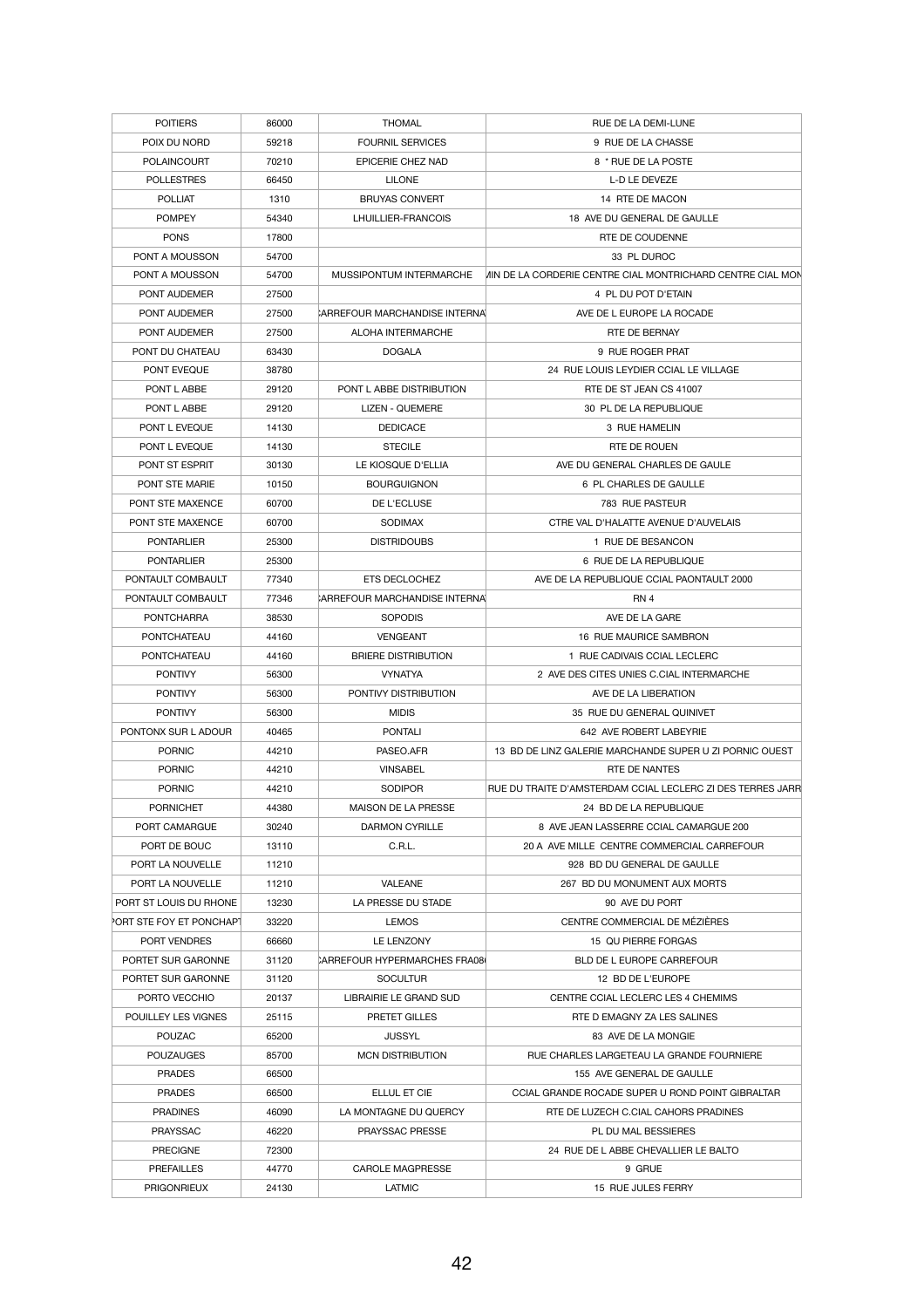| <b>PRIGONRIEUX</b>      | 24130 | <b>PRIGONDIS</b>               | RTE DE FLEIX                                    |
|-------------------------|-------|--------------------------------|-------------------------------------------------|
| <b>PRINGY</b>           | 77310 |                                | 100 RUE DE FONTAINEBLEAU C.CIAL DE L ORME       |
| <b>PRIVAS</b>           | 7000  | <b>GWADA CO</b>                | <b>BD DE PASTE</b>                              |
| <b>PROPRIANO</b>        | 20110 |                                | 22 RUE DU GENERAL DE GAULLE HALL DE LA PRESSE   |
| <b>PROPRIANO</b>        | 20110 | <b>MARINE PRESSE</b>           | <b>RUE DES PECHEURS</b>                         |
| <b>PROVINS</b>          | 77160 | <b>PRODIS</b>                  | 15 AVE DE LATTRE DE TASSIGNY                    |
| PRUNELLI DI FIUMORBO    | 20243 | <b>TABAC ST ROCH</b>           | <b>RTE NATIONALE 198</b>                        |
| PRUNIERS EN SOLOGNE     | 41200 | <b>JERDE</b>                   | ZI LA BRIGAUDIERE                               |
| <b>PUBLIER</b>          | 74500 | <b>SOCULTUR</b>                | <b>RUE DU CARTHERAY</b>                         |
| <b>PUGET SUR ARGENS</b> | 83480 | FRA344 PUGET SUR AGENT         | 148 AVE ST ALBERT ROUTE NATIONALE 7             |
| <b>PUGET SUR ARGENS</b> | 83480 | <b>SOCULTUR</b>                | RTE NATIONALE 7 ZONE D'ACTIVITE DES SALLES      |
| <b>PUILBOREAU</b>       | 17138 | <b>COOP ATLANTIQUE</b>         | RTE DE NANTES CCIAL BEAULIEU 17                 |
| <b>PUILBOREAU</b>       | 17138 | <b>SOCULTUR</b>                | RUE DE BELGIQUE ZAC DE BEAULIEU 2000            |
| <b>PUISEAUX</b>         | 45390 | <b>LAFANS</b>                  | 1 RUE DE LA GARENNE ROUTE DE PITHIVIERS         |
| <b>PUJOLS</b>           | 47300 |                                | 1 RUE BIR HAKEIM LES PORTES DE PUJOLS - LOT 2   |
|                         |       |                                |                                                 |
| <b>PUSEY</b>            | 70000 | <b>NOIDIS</b>                  | CTRE DE L'OASIS                                 |
| <b>PUTEAUX</b>          | 92800 | <b>RELAY</b>                   | CLR GARE SNCF LA DEFENSE NIVEAU 3               |
| <b>PUY ST VINCENT</b>   | 5290  | LE LAC QUI FUME                | STATION 1600 IMMEUBLE SAPORO                    |
| <b>PUYGOUZON</b>        | 81990 |                                | 2 AVE DE GARBAN                                 |
| <b>QUAEDYPRE</b>        | 59380 | <b>LURESSE</b>                 | 5 RTE NATIONALE                                 |
| <b>QUEND</b>            | 80120 |                                | 45 AVE A. VASSEUR                               |
| QUERQUEVILLE            | 50460 | <b>RQ PRESSE</b>               | 5 RUE DES CLAIRES C.CIAL LECLERC                |
| QUESTEMBERT             | 56230 |                                | 4 PL DE LA LIBERATION                           |
| QUESTEMBERT             | 56230 | <b>KEROCEAN</b>                | <b>ZAC DE LENRUIT</b>                           |
| <b>QUESTEMBERT</b>      | 56230 | <b>NAIJEAN DISTRI</b>          | <b>RUE JEAN GRIMAUD</b>                         |
| <b>QUETIGNY</b>         | 21800 |                                | 24 RUE DES VERGERS                              |
| <b>QUETIGNY</b>         | 21800 | CARREFOUR MARCHANDISE INTERNAL | AVE DE BOURGOGNE                                |
| QUETTEHOU               | 50630 | <b>CAFICO</b>                  | RTE DE BARFLEUR                                 |
| <b>QUEVEN</b>           | 56530 | <b>MP QUEVEN</b>               | 1 RUE DE LA GARE                                |
| <b>QUEVERT</b>          | 22100 | <b>HALL DE LA PRESSE</b>       | RTE DE SAINT BRIEUC CCIAL LE CHENE              |
| <b>QUIBERON</b>         | 56170 | <b>KIBEREN PRESSE</b>          | 42 RUE DE VERDUN                                |
| <b>QUIBERON</b>         | 56170 | <b>BANDB</b>                   | 37 RUE DE PORT MARIA                            |
| <b>QUIEVRECHAIN</b>     | 59920 |                                | 239 AVE JEAN JAURÈS                             |
| QUIEVRECHAIN            | 59920 | CARREFOUR MARCHANDISE INTERNA  | RUE JEAN JAURES                                 |
| <b>QUILLAN</b>          | 11500 | <b>ARGENCE MARC</b>            | 9 PL RAOUL DE VOLONTAT                          |
| <b>QUIMPER</b>          | 29000 | CARREFOUR HYPERMARCHES SAS FI  | <b>BD DE POULGUINAN</b>                         |
| <b>QUIMPER</b>          | 29000 | <b>KERVILLY</b>                | 150 RTE DE BREST                                |
| <b>QUIMPER</b>          | 29000 |                                | CTRE GEANT CASINO ROUTE DE BENODET              |
| <b>QUIMPER</b>          | 29000 | <b>PERTICOZ</b>                | 4 RUE ST FRANCOIS                               |
| QUIMPERLE               | 29300 | <b>TRVETTEN</b>                | 3 RUE DE LA PAIX BP 305                         |
| QUIMPERLE               | 29300 | <b>ELLEDIS</b>                 | 201 RTE DE PONT AVEN                            |
| <b>RABASTENS</b>        | 81800 | <b>SYPRESS</b>                 | 17 QU DES ESCOUSSIERES                          |
| RABASTENS DE BIGORRE    | 65140 |                                | 1 PL CENTRALE                                   |
| <b>RAMBOUILLET</b>      | 78120 | CARREFOUR MARCHANDISE INTERNAL | RTE NATIONALE NO 10 CCIAL CARREFOUR             |
| RAMONVILLE ST AGNE      | 31520 | <b>MAFLOR</b>                  | 5 RUE LOUIS BRAILLE                             |
| RAYOL CANADEL SUR MER   | 83820 |                                | AVE DU TOURING CLUB                             |
| <b>REDON</b>            | 35600 | <b>EVENO PRESSE</b>            | RTE DE RENNES CCIAL CAP NORD                    |
| <b>REDON</b>            | 35600 | <b>FHKER</b>                   | PL DE LA REPUBLIQUE                             |
| <b>REICHSHOFFEN</b>     | 67110 | <b>SORECAL</b>                 | 3 RUE GASTON FLEISCHEL                          |
| <b>REICHSTETT</b>       | 67116 | <b>REICHDIS</b>                | 11 RUE DU GENERAL DE GAULLE                     |
| <b>REIMS</b>            | 51100 | <b>RELAY</b>                   | <b>K SNCF REIMS VESTIBULE</b>                   |
| <b>REIMS</b>            | 51100 | RICHARD EURO TABAC             | 66 RUE DE VESLE                                 |
| <b>REIMS</b>            | 51100 | <b>CORA</b>                    | 1 RUE FRANCIS GARNIER                           |
| <b>REIMS</b>            | 51100 | <b>JUMAFO</b>                  | 170 BD POMMERY                                  |
| <b>REIMS</b>            | 51100 |                                | 88 RUE GAMBETTA                                 |
|                         |       |                                |                                                 |
| <b>REIMS</b>            | 51100 | ARREFOUR HYPERMARCHES SAS FR   | 14 * ROUTE DE CERNAY                            |
| <b>REIMS</b>            | 51100 |                                | 2 RUE TAITTINGER PIERRE CCIAL DE LA CROIX ROUGE |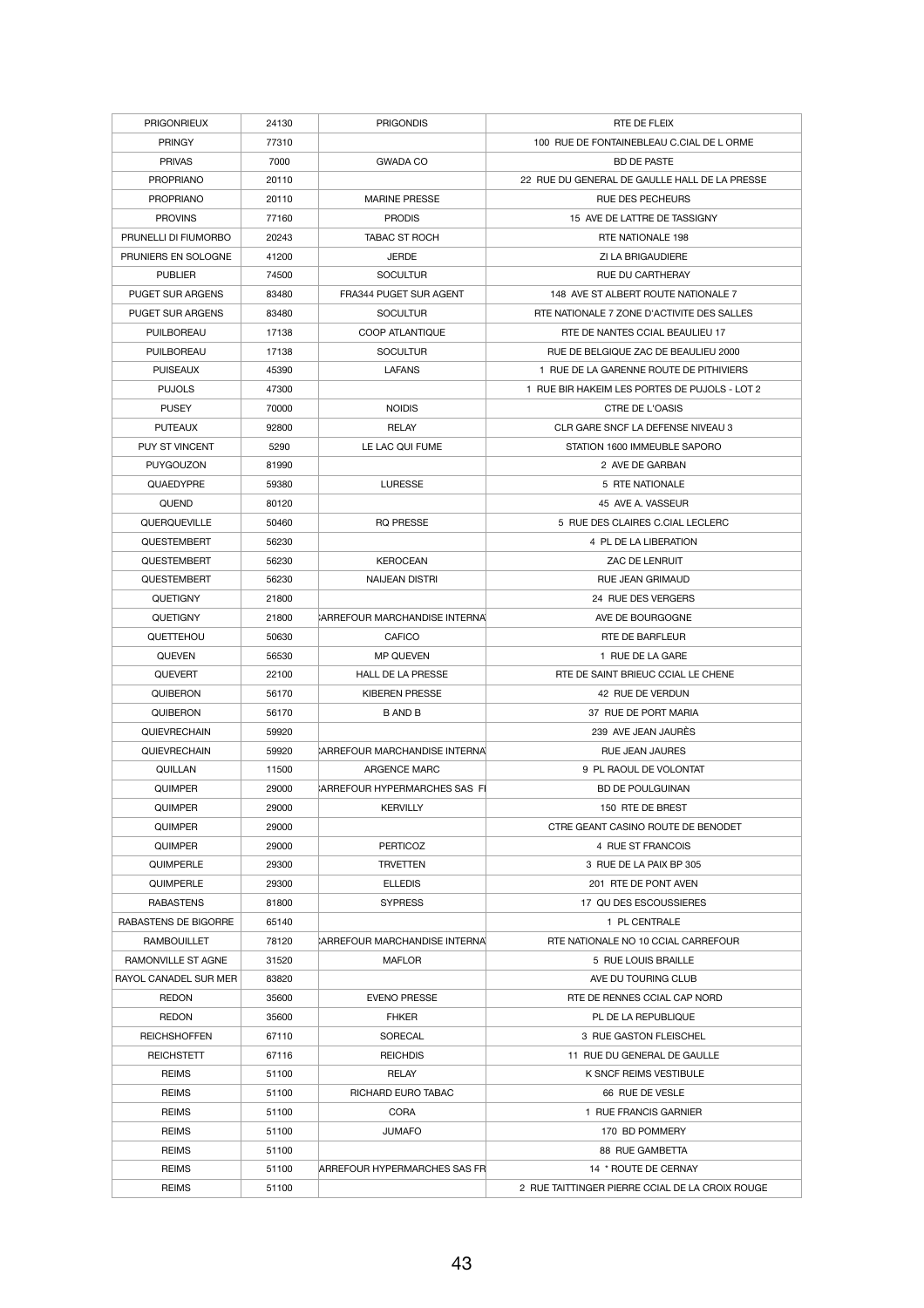| <b>REIMS</b>                   | 51100 | HU RVL                         | 1 RUE JACQUES DE LA GIRAUDIERE                            |
|--------------------------------|-------|--------------------------------|-----------------------------------------------------------|
| <b>REIMS</b>                   | 51100 | <b>GAIGNER</b>                 | 4 PL R. CLAIR                                             |
| <b>REIMS</b>                   | 51100 |                                | 110 RUE DES ROMAINS                                       |
| <b>REIMS</b>                   | 51100 |                                | 424 AVE DE LAON                                           |
| <b>REIMS</b>                   | 51100 |                                | 2 RUE DE LOUVOIS                                          |
| <b>REIMS</b>                   | 51100 | AU FIN PECHEUR                 | 22 RUE E. ZOLA                                            |
| <b>REIMS</b>                   | 51100 | <b>ICOSIUM EXPORT CONSEIL</b>  | 88 * RUE DE NEUFCHATEL                                    |
| <b>REIMS</b>                   | 51100 | <b>AMOURA</b>                  | 11 AVE LEON BLUM                                          |
| <b>REIMS</b>                   | 51100 | <b>RCS</b>                     | 6 AVE CHRISTOPHE COLOMB                                   |
| <b>REMIREMONT</b>              | 88200 | <b>LE MARIGNY</b>              | 2 PL PCE DE LATTRE DE TASSIGNY                            |
| <b>REMIREMONT</b>              | 88200 | <b>HYPERMARCHE CORA</b>        | 26 RTE DE BUSSANG                                         |
| <b>REMOULINS</b>               | 30210 | <b>BREYER</b>                  | 27 AVE GEOFFROY PERRET                                    |
| <b>RENNES</b>                  | 35000 | <b>RELAY FRANCE</b>            | K SNCF RENNES VESTIBULE GALERIE COMMERCIALE               |
| <b>RENNES</b>                  | 35000 | LE COLOMBIER                   | 7 PL DU COLOMBIER                                         |
| <b>RENNES</b>                  | 35000 |                                | 45 CCIAL KENNEDY                                          |
| <b>RENNES</b>                  | 35700 | MAG PRESSE LONGS-CHAMPS        | 1 RUE MORVAN LEBESQUE C.CIAL ITM LONGS CHAMPS             |
| <b>RENNES</b>                  | 35700 |                                | 3 RUE ALEXANDRE LEFAS                                     |
| <b>RENNES</b>                  | 35208 | <b>ALMAREDIS</b>               | <b>CCIAL ALMA</b>                                         |
| <b>RENNES</b>                  | 35200 | <b>VALY</b>                    | 6 PL DU SOUVENIR                                          |
| <b>RENNES</b>                  | 35200 | <b>MASK</b>                    | 1 RUE DU BOSPHORE CCIAL ALMA                              |
| <b>RENNES</b>                  | 35200 | <b>NICAR</b>                   | 9 RUE DU GENERAL NICOLET CCIAL SARAH BERNARHT             |
|                                |       | LES COUSINS DU 35              | 16 BD GRIMAULT C.CIAL LE LANDREL                          |
| <b>RENNES</b><br><b>RENNES</b> | 35200 |                                | 2 RUE DE SUISSE CCIAL LINTERMARCHE ITALIE                 |
|                                | 35200 |                                |                                                           |
| <b>RENNES</b>                  | 35000 | <b>VAL-CONSEIL</b>             | 4 RUE D ESTREES                                           |
| <b>RENNES</b>                  | 35000 | <b>JOUBLIN</b>                 | 11 PL EUGENE AULNETTE                                     |
| <b>RENNES</b>                  | 35000 | <b>ANRO</b>                    | 21 RUE DE BREST                                           |
| <b>RESSONS LE LONG</b>         | 2290  | <b>VIMAR</b>                   | 1 ALL ALEXANDRE DUMAS                                     |
| <b>RESSONS SUR MATZ</b>        | 60490 |                                | 85 PL ANDRE LEGER                                         |
| <b>RETHEL</b>                  | 8300  | <b>LA CIVETTE</b>              | 5 PL DE LATTRE DE TASSIGNY                                |
| <b>RETHEL</b>                  | 8300  |                                | CTRE DE L'ETOILE                                          |
| <b>REVEL</b>                   | 31250 | <b>DUCAMY</b>                  | <b>IMP DU FORUM</b>                                       |
| <b>REZE</b>                    | 44400 | PRESSE OCEANE                  | 10 R-PT DE LA CORBINERIE CCIAL L'OCEANE MR ABDELLAH NAJAH |
| <b>REZE</b>                    | 44400 | <b>GALEDIS</b>                 | 22 RUE DE LA GALARNIERE                                   |
| <b>REZE</b>                    | 44400 | <b>LALANDE PRESSE</b>          | CTRE LECLERC ZAC ATOUT SUD ROUTE DE PORNIC                |
| <b>RIANS</b>                   | 83560 |                                | 8 PL DU POSTEUIL                                          |
| <b>RIANTEC</b>                 | 56670 | RIVE GAUCHE DISTRIBUTION       | RTE DE VILLEMARION LAN ER VELIN                           |
| RIBECOURT DRESLINCOURT         | 60170 | <b>SODIRIB</b>                 | ZAC DE LA GRERIE                                          |
| <b>RIBERAC</b>                 | 24600 | <b>COVAL</b>                   | 8 PL NATIONALE                                            |
| <b>RIBERAC</b>                 | 24600 | <b>SORIDIS</b>                 | RTE DE PERIGUEUX                                          |
| <b>RIEUX</b>                   | 56350 | <b>MATHERLE</b>                | ZAC D'AUCFER                                              |
| <b>RIEZ</b>                    | 4500  |                                | ALL LOUIS GARDIOL                                         |
| <b>RILHAC RANCON</b>           | 87570 | <b>SEFREDIS</b>                | 87 RUE JEAN MONNET                                        |
| <b>RIORGES</b>                 | 42153 | CARREFOUR MARCHANDISE INTERNAL | 53 RUE JULES FARON                                        |
| <b>RISOUL</b>                  | 5600  |                                | STATION RISOUL 1850                                       |
| <b>RIVERY</b>                  | 80136 | <b>RIVERY EXPLOITATION</b>     | AVE DE LA DEFENSE PASSIVE                                 |
| <b>RIVES</b>                   | 38140 | AU PLAISIR DES MOTS            | 80 RUE DE LA REPUBLIQUE                                   |
| <b>RIVESALTES</b>              | 66600 | <b>SOCULTUR</b>                | MAS DE LA GARRIGUE CENTRE COM CAP ROUSSILLON              |
| <b>RIVIERES</b>                | 16110 | <b>BESSON DISTRIBUTION</b>     | RTE DE MANSLE                                             |
| <b>RIVIERES</b>                | 16110 | <b>SODIROCHE</b>               | RTE DE LIMOGES                                            |
| <b>RIXHEIM</b>                 | 68170 | TAB A MAG                      | 25 GRUE                                                   |
| <b>ROANNE</b>                  | 42300 |                                | 157 RTE DE CHARLIEU                                       |
| <b>ROANNE</b>                  | 42300 |                                | 1 RUE F. ROCHARD                                          |
| <b>ROCAMADOUR</b>              | 46500 | <b>SARL ETS SIRIEYS</b>        | PL DE L'EUROPE                                            |
| <b>ROCBARON</b>                | 83136 | <b>JLN PRESSE</b>              | ZAC FRAY REDON                                            |
| ROCHE LA MOLIERE               | 42230 |                                | 2 RUE MATHIEU VALLAT                                      |
| ROCHE LEZ BEAUPRE              | 25220 |                                | 4 RUE D'ARCIER                                            |
| <b>ROCHEFORT</b>               | 17300 | L.P.P.C                        | 34 RUE COCHON DUVIVIER                                    |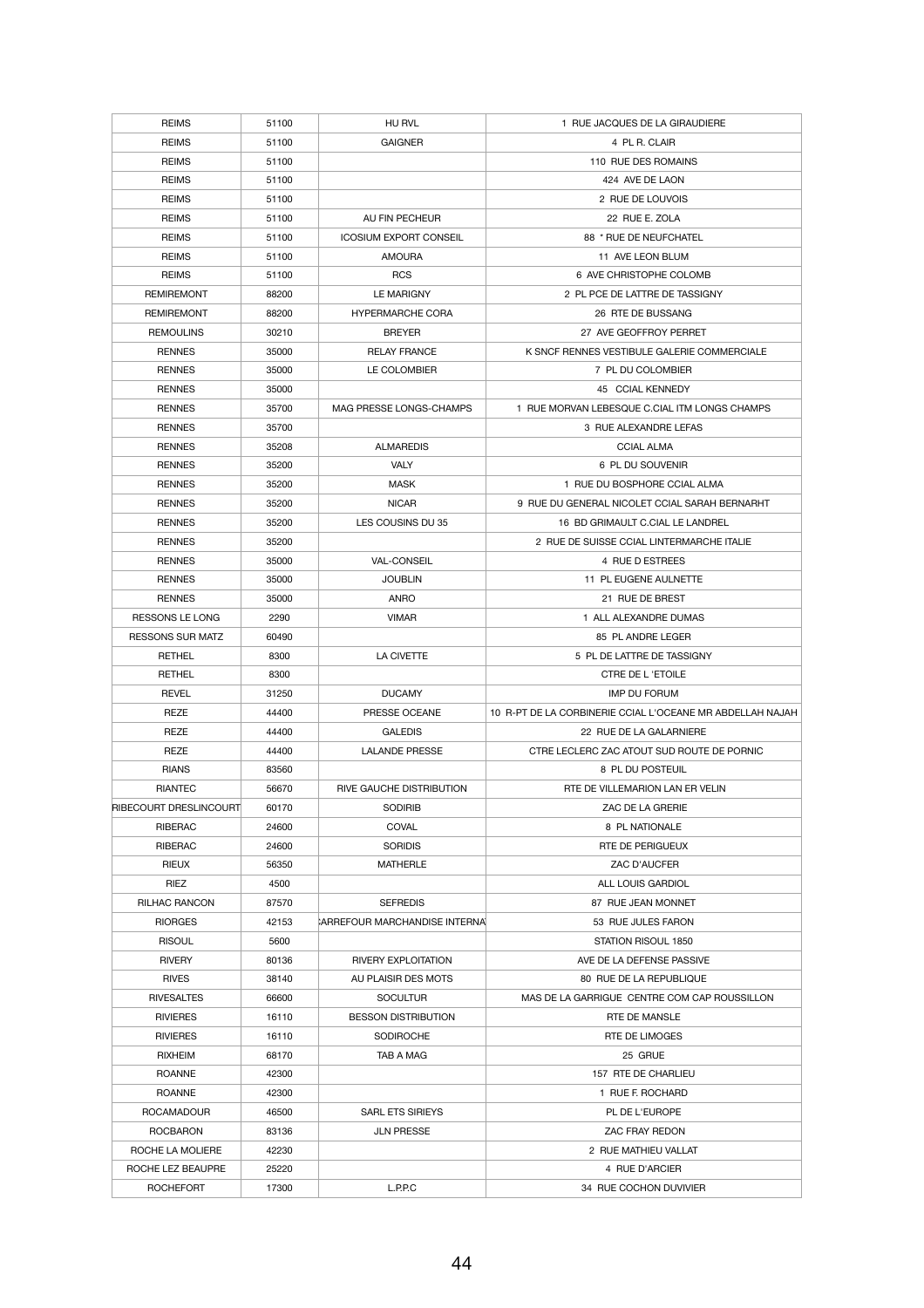| <b>ROCHEFORT</b>         | 17300 |                                       | 66 AVE DU 11 NOVEMBRE 1918                               |
|--------------------------|-------|---------------------------------------|----------------------------------------------------------|
| <b>ROCROI</b>            | 8230  |                                       | 13 RUE DE BOURGOGNE                                      |
| <b>RODEZ</b>             | 12000 | <b>HALL PRESSE DELAGNES</b>           | 67 RUE ST CYRICE                                         |
| <b>RODEZ</b>             | 12000 | <b>BEC-FAVIE</b>                      | 1 RUE DU TOUAT                                           |
| <b>ROGNONAS</b>          | 13870 | L ENCRE Y EST                         | 6 PL JEANNE D ARC                                        |
| Y AEROPORT CHARLES DE (  | 95700 | LAGARDERE TRAVEL RETAIL FRANCE        | BP 35069                                                 |
| Y AEROPORT CHARLES DE (  | 95700 | LAGARDERE TRAVEL RETAIL FRANCE        | BP 35069                                                 |
| IY AEROPORT CHARLES DE 0 | 95700 | LAGARDERE TRAVEL RETAIL FRANCE        | BP 35069                                                 |
| IY AEROPORT CHARLES DE 0 | 95700 | LAGARDERE TRAVEL RETAIL FRANCE        | CDG2 G ZSCH BP 39229                                     |
| <b>ROISSY CDG CEDEX</b>  | 95741 | LAGARDERE TRAVEL RETAIL FRANCE        | <b>SALLE EMBARQUEMENT</b>                                |
| <b>ROISSY CDG CEDEX</b>  | 95711 | LAGARDERE TRAVEL RETAIL FRANCE        | BP 24342 CDG TERMINAL 3 - ZP                             |
| <b>ROISSY EN BRIE</b>    | 77680 |                                       | RTE D OZOIR RD361                                        |
| <b>ROISSY EN BRIE</b>    | 77680 | <b>ROISSY M</b>                       | CTRE DE LA FERME D AYAU                                  |
| <b>ROMANS SUR ISERE</b>  | 26100 |                                       | 38 CRS PIERRE DIDIER                                     |
| ROMILLE                  | 35850 | <b>RFU</b>                            | 2 RUE DE BROCELIANDE                                     |
| ROMILLY SUR SEINE        | 10100 | <b>ESPACE CULTUREL</b>                | ECA ZONE CCIALE BELLE IDEE                               |
| ROMILLY SUR SEINE        | 10100 | SARL SGMC DISTRIBUTION                | AVE DIDEROT                                              |
| ROMORANTIN LANTHENAY     | 41200 | SORODIS LECLERC                       | 81 AVE DE PARIS CLOS DE L'ARCHE C.CIAL E.LECLERC         |
| ROMORANTIN LANTHENAY     | 41200 | Y <sub>2</sub> M                      | AVE DE VILLEFRANCHE ZAC DE PLAISANCE                     |
| <b>RONCQ</b>             | 59223 | AUCHAN HYPERMARCHE RONCQ              | <b>BD D'HALLUIN</b>                                      |
| ROQUEBRUNE CAP MARTIN    | 6190  |                                       | 242 AVE ARISTIDE BRIAND                                  |
| <b>ROQUES</b>            | 31120 | <b>SODIGAR</b>                        | 8 ALL DE FRAIXNET GALERIE MARCHANDE LECLERC CCIAL ROQUES |
| <b>ROSENDAEL</b>         | 59240 | SRD SOC ROSENDAEL DISTRIBU            | 2 RUE DES FORTS                                          |
| <b>ROSENDAEL</b>         | 59240 | SUPERMARCHES MATCH                    | 536 AVE DE ROSENDAEL                                     |
| <b>ROSHEIM</b>           | 67560 | <b>AUCHAN SUPERMARCHE</b>             | 78 RUE DU GENERAL DE GAULLE                              |
| ROSIERES PRES TROYES     | 10430 | <b>PAAC</b>                           | 9 RUE DU CHENE                                           |
| <b>ROSNY SOUS BOIS</b>   | 93110 | <b>CARREFOUR MARCHANDISE INTERNAL</b> | 2 AVE DU GENERAL DE GAULLE CCIAL ROSNY 2                 |
| <b>ROSNY SUR SEINE</b>   | 78710 | <b>JUREM</b>                          | 12 GPLA                                                  |
| <b>ROSPORDEN</b>         | 29140 |                                       | 4 PL DU BOULOUARD                                        |
| <b>ROUBAIX</b>           | 59100 | LA PRESSE DU PARC                     | 118 BD DU GENERAL DE GAULLE                              |
| <b>ROUBAIX</b>           | 59100 | <b>FURET DU NORD</b>                  | 21 B GRUE                                                |
| <b>ROUEN</b>             | 76000 | A.J.V PRESS                           | 10 PL SAINT MARC CCIAL SAINT MARC                        |
| <b>ROUEN</b>             | 76000 | M J V                                 | 1 PL DU VIEUX MARCHE                                     |
| <b>ROUEN</b>             | 76000 | <b>SEDAC</b>                          | 66 RUE JEANNE D'ARC                                      |
| <b>ROUEN</b>             | 76000 | <b>RELAY</b>                          | K SNCF ROUEN VESTIBULE RIVE DROITE                       |
| ROUFFIAC TOLOSAN         | 31180 | ROUFFIAC DISTRIBUTION                 | RTE D ALBI RN 88 CCIAL LECLERC                           |
| <b>ROUFFIGNY</b>         | 50800 | <b>DISTRIBUTION CASINO FRANCE</b>     | ROND POINT DES ESTUAIRES ROUTE DE CAEN                   |
| <b>ROUSSET</b>           | 13106 | PRESSE SAINTE VICTOIRE                | AVE LOT. ROUSSET PARC CLUB AVENUE VACHER                 |
|                          |       |                                       |                                                          |
| <b>ROUSSILLON</b>        | 38150 | <b>PEROTIN</b>                        | 6 RUE G. MONMOUSSEAU                                     |
| <b>ROYAN</b>             | 17200 | <b>ORTSCHEIT</b>                      | 111 CRS DE L EUROPE                                      |
| <b>ROYAN</b>             | 17200 | <b>ROYAN PRESSE</b>                   | 1 RUE GAMBETTA                                           |
| <b>ROYAN</b>             | 17200 | <b>SODISROY</b>                       | 2 RUE LAVOISIER CCIAL QUAI                               |
| <b>ROYE</b>              | 80700 | <b>ROYE PRESSE</b>                    | 24 PL DE L HOTEL DE VILLE                                |
| <b>ROZOY SUR SERRE</b>   | 2360  | LES PAGES D'ADP                       | 130 RUE G.A. MARTIN                                      |
| <b>RUAUDIN</b>           | 72230 | NUEVA PARTIDA                         | 48 RUE PRINCIPALE                                        |
| <b>RUEIL MALMAISON</b>   | 92500 |                                       | 58 AVE DE FOUILLEUSE CCIAL LECLERC                       |
| <b>RUEIL MALMAISON</b>   | 92500 | <b>OVATA 2000</b>                     | 26 RUE JACQUES DAGUERRE                                  |
| RUELLE SUR TOUVRE        | 16600 | <b>BERCHEL</b>                        | 80 AVE FOCH                                              |
| <b>RUFFEC</b>            | 16700 | <b>SRD RUDIS</b>                      | 53 RTE D AIGRE                                           |
| <b>RUMILLY</b>           | 74150 | L'TABAQUIN                            | 13 PL CROISOLLET                                         |
| <b>RUMILLY</b>           | 74150 | <b>RUMIDIS</b>                        | <b>BD DE L'EUROPE</b>                                    |
| <b>RUOMS</b>             | 7120  | <b>ROUX</b>                           | 1 RUE DES BRASSERIES                                     |
| SABLE SUR SARTHE         | 72300 | <b>SABLE DISTRI.(LECLERC)</b>         | RTE DU MANS CENTRE LECLERC                               |
| SAINGHIN EN WEPPES       | 59184 | <b>GMC DISTRI</b>                     | AVE DE LA SABLONNIERE                                    |
| SAINS DU NORD            | 59177 |                                       | 13 RUE LEO LAGRANGE                                      |
| SAINT EXUPERY AEROPORT   | 69125 | <b>RELAY</b>                          | K AEROPORT NATIONAL T2                                   |
| SAINT JEAN CAP FERRAT    | 6230  |                                       | PORT DE PLAISANCE                                        |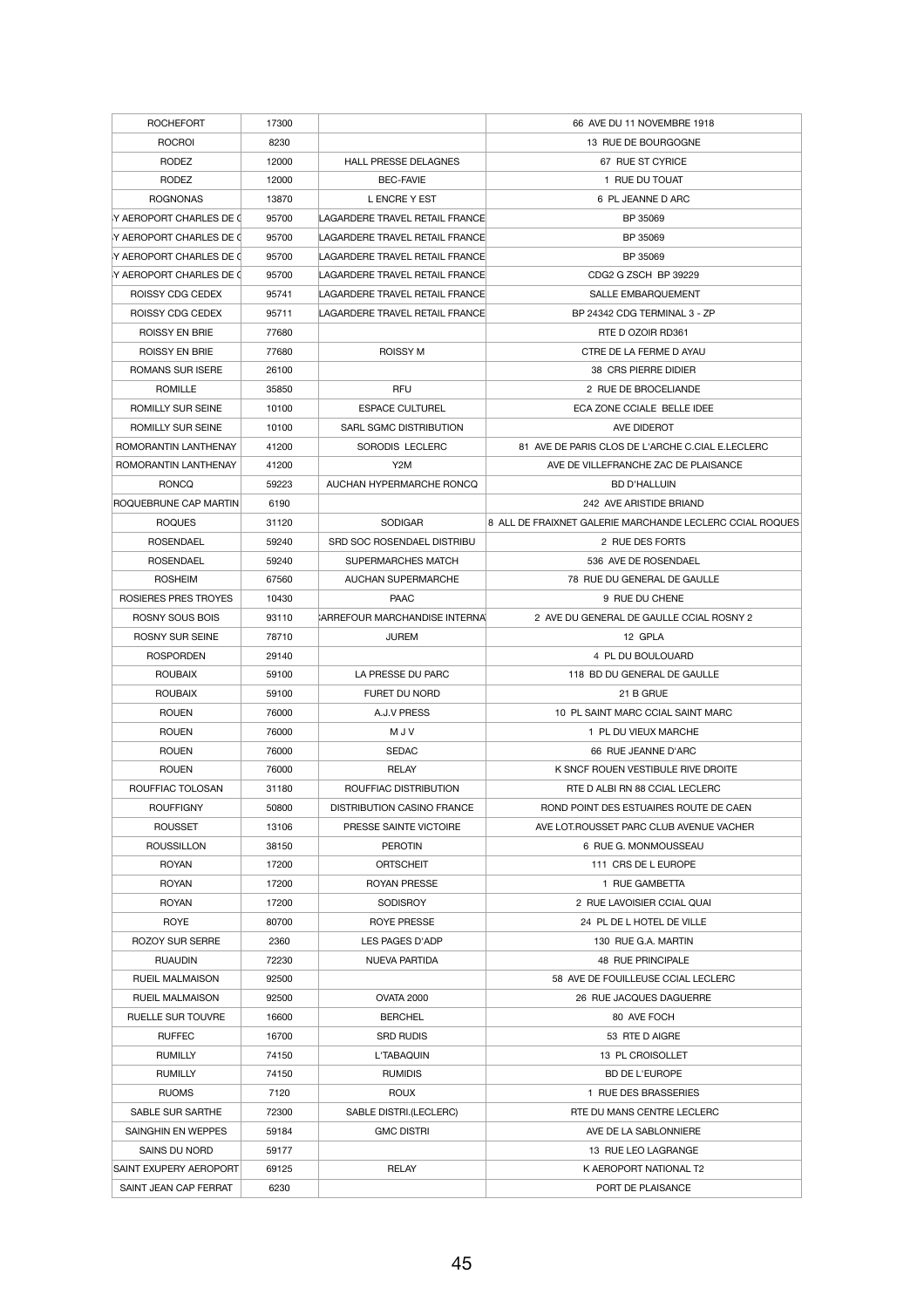| SAINT JEAN DE LUZ        | 64321 | <b>MADI</b>                          | 805 * ROUTE DE ST JEAN DE LUZ                           |
|--------------------------|-------|--------------------------------------|---------------------------------------------------------|
| SAINT PIERRE DU MONT     | 40280 | <b>GM</b>                            | 200 * BOULEVARD OSVAR NIEMEYER                          |
| <b>SAINTES</b>           | 17100 |                                      | 65 CRS MARECHAL LECLERC C.CIAL CARREFOUR                |
| <b>SAINTES</b>           | 17100 | LE GUSTAVE                           | 2 RUE GUSTAVE COURBET CCIAL LES BOIFFIERS               |
| <b>SAINTES</b>           | 17100 |                                      | 15 RUE CHAMPAGNE ST GEORGES CCIAL LES COTEAUX           |
| <b>SAINTS GEOSMES</b>    | 52200 | <b>SOLADI</b>                        | 13 RUE DE L'AVENIR PARC D'ACTIVTES AVENIR CCIAL LECLERC |
| <b>SALAISE SUR SANNE</b> | 38150 | <b>FRA209 SALAISE SUR SANNE</b>      | 165 RTE R.N. 7                                          |
| <b>SALBRIS</b>           | 41300 | <b>FLYERS INVESTISSEMENT</b>         | AVE DE LA RESISTANCE                                    |
| <b>SALIES DE BEARN</b>   | 64270 | <b>GUERNIKA</b>                      | RTE D'ORTHEZ                                            |
| <b>SALLANCHES</b>        | 74700 | <b>JETHENRI</b>                      | CTRE LE COMPOSTELLE 99 RUE EMMA LANCHE                  |
| <b>SALON DE PROVENCE</b> | 13300 | DCF CG819                            | AVE DU 22 AOUT 1944                                     |
| <b>SALON DE PROVENCE</b> | 13300 | <b>JUS CROUAU</b>                    | 184 CRS VICTOR HUGO                                     |
| <b>SALON DE PROVENCE</b> | 13300 | <b>VALCOMB</b>                       | 342 AVE DE WERTHEIM                                     |
| <b>SALOUEL</b>           | 80480 | <b>RELAY</b>                         | AVE RENE LAENNEC CENTRE HOSPITALIER UNIVERSITAL         |
| <b>SAMATAN</b>           | 32130 | <b>SAMATANDIS</b>                    | AVE JEAN CAHUZAC                                        |
| <b>SAN NICOLAO</b>       | 20230 | <b>OLIVESI PRESSE</b>                | RN 198 MORIANI PLAGE                                    |
| <b>SAN NICOLAO</b>       | 20230 | <b>BEDINI PEDRERO</b>                | 35 IMMEUBLE A VIGNA MORIANI PLAGE                       |
| <b>SANARY SUR MER</b>    | 83110 | LE KIOSQUE A NOUVELLES               | QU DU GENERAL CHARLES DE GAULLE                         |
| <b>SANARY SUR MER</b>    | 83110 | DCF CS271 TOULON                     | RTE DE LA GARE CASINO SUPERMARCHE                       |
| <b>SANARY SUR MER</b>    | 83110 | PRESSE RELAY C SANARY                | 19 RUE SIAT MARCELLIN                                   |
| <b>SANCERRE</b>          | 18300 | <b>ARREFOUR MARCHANDISE INTERNAL</b> | <b>RUE CREUSE</b>                                       |
| <b>SANDILLON</b>         | 45640 |                                      | 36 RTE D'ORLEANS                                        |
| <b>SANGUINET</b>         | 40460 | <b>LIMACRI</b>                       | 400 AVE DES GRANDS LACS                                 |
| <b>SANNOIS</b>           | 95110 | <b>ARREFOUR MARCHANDISE INTERNAL</b> | <b>CTRE CARREFOUR</b>                                   |
| <b>SANNOIS</b>           | 95110 | <b>DEUX DEGRES EST</b>               | 56 BD CHARLES DE GAULLE                                 |
| <b>SARAN</b>             | 45770 | <b>CULTURA</b>                       | <b>ZI DES CENT ARPENTS</b>                              |
| <b>SARAN</b>             | 45770 | <b>ARREFOUR MARCHANDISE INTERNAL</b> | 2601 RTE NATIONALE 20                                   |
| SARI SOLENZARA           | 20145 | SOLENZARA TABAC PRESSE               | <b>BRG</b>                                              |
| SARLAT LA CANEDA         | 24200 | DCF CS 882 CASINO SARLAT             | AVE DE LA DORDOGNE                                      |
| SARLAT LA CANEDA         | 24200 | <b>CENTRE LECLERC</b>                | CHE DES SABLES                                          |
| <b>SARRALBE</b>          | 57430 | <b>SUPER U - ALBEDIS</b>             | RTE DE SARREGUEMINES                                    |
| <b>SARREBOURG</b>        | 57400 | <b>HYPERMARCHE CORA</b>              | RTE DE PHALSBOURG                                       |
| <b>SARREGUEMINES</b>     | 57200 | MARIE 4 G                            | 50 RTE DE BITCHE CCIAL CORA                             |
| <b>SARREGUEMINES</b>     | 57200 | <b>AUREMI</b>                        | <b>POINCARE</b>                                         |
| <b>SARRIANS</b>          | 84260 | <b>MUSSO</b>                         | 120 BD SAINT SEBASTIEN                                  |
| <b>SARS POTERIES</b>     | 59216 | <b>SDN DIS</b>                       | 27 RUE DU GENERAL DE GAULLE                             |
| <b>SARTENE</b>           | 20100 | <b>CECCINA</b>                       | 4 CRS GENERAL DE GAULLE                                 |
| <b>SARTROUVILLE</b>      | 78500 | <b>MIKALEX</b>                       | RUE ROBERT SCHUMANN CCIAL                               |
| SARZEAU                  | 56370 | <b>DISTRIBUTION CASINO FRANCE</b>    | <b>KERBLANQUETTE</b>                                    |
| <b>SAUJON</b>            | 17600 | 2C2M                                 | 3 RUE CARNOT                                            |
| <b>SAULIEU</b>           | 21210 | <b>PRESSE LIVRES</b>                 | 1-3 RUE DU MARCHE                                       |
| <b>SAULT LES RETHEL</b>  | 8300  | <b>JEANCLAIR</b>                     | 24 RTE DE REIMS                                         |
| <b>SAUMUR</b>            | 49412 | <b>SAUDIS</b>                        | 987 BD DELESSERT                                        |
| <b>SAUMUR</b>            | 49400 |                                      | 126 RUE JEHAN ALAIN LES HAUTS QUARTIERS                 |
| SAUMUR                   | 49400 |                                      | 38 RUE ST NICOLAS                                       |
| <b>SAUMUR</b>            | 49400 | <b>ROVALU</b>                        | PL DU POISSON ROUGE                                     |
| SAUVETERRE DE GUYENNE    | 33540 |                                      | 5 * PLACE DE LA REPUBLIQUE                              |
| <b>SAVENAY</b>           | 44260 | SODISAV / HYPER U                    | <b>RUE SAINT MICHEL</b>                                 |
| <b>SAVERNE</b>           | 67700 | <b>AUCHAN SUPERMARCHE</b>            | 61 RUE DE DETTWILLER                                    |
| <b>SAVIGNE</b>           | 86400 | <b>SOCIDIS</b>                       | <b>RTE DE NIORT CCIAL</b>                               |
| <b>SAVIGNEUX</b>         | 42600 | SAVIGNEUX DISTRIBUTION               | RTE DE LYON LIEU DIT CHANTEMERLE                        |
| <b>SCAER</b>             | 29390 | <b>SCAER DISTRIBUTION</b>            | RTE DE BANNALEC                                         |
| <b>SCHILTIGHEIM</b>      | 67300 | <b>SCHILDIS LECLERC</b>              | 90 RTE DU GAL DE GAULLE                                 |
| <b>SCHIRMECK</b>         | 67130 | <b>PEPIN</b>                         | <b>133 GRUE</b>                                         |
| <b>SECLIN</b>            | 59113 |                                      | 8 RUE GABRIEL PERI                                      |
| <b>SECLIN</b>            | 59113 | LA PALETTE DU LIBRAIRE               | 8 RUE JEAN JAURES                                       |
| <b>SECLIN</b>            | 59113 | <b>SECLINDIS</b>                     | 350 AVE DE L EPINETTE                                   |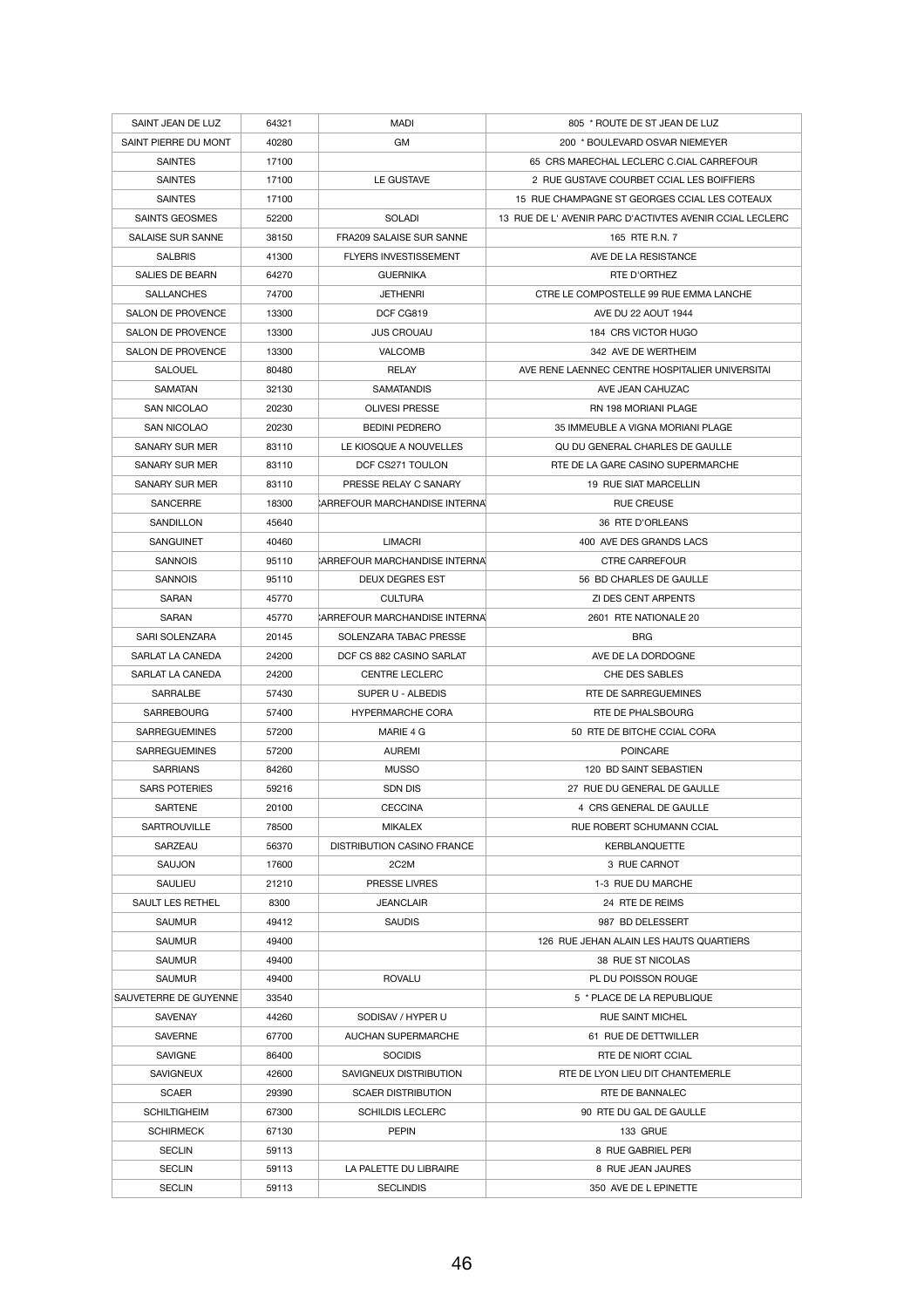| <b>SECONDIGNY</b>           | 79130 |                                    | 3 RUE DE L'ANJOU                                           |
|-----------------------------|-------|------------------------------------|------------------------------------------------------------|
| <b>SEDAN</b>                | 8200  | <b>SEDAN PRESSE</b>                | 12 RUE GAMBETTA                                            |
| <b>SEDAN</b>                | 8200  | <b>SEDAN EXPLOITATION</b>          | 14 AVE PASTEUR                                             |
| <b>SEGNY</b>                | 1170  | <b>GO DIFFUSION</b>                | C.C SEGNY II CARREFOUR RN 5                                |
| <b>SEIGNOSSE</b>            | 40510 |                                    | 5 PL DE CASTILLE                                           |
| <b>SEISSAN</b>              | 32260 |                                    | 24 PL CARNOT                                               |
| <b>SELESTAT</b>             | 67600 | AG.GEN.PRESSE SELESTAT             | 3 RUE DES CLEFS BP 10141                                   |
| <b>SELESTAT</b>             | 67603 | <b>ALSEDIS</b>                     | 3 ALL WESTRICH ZI NORD C.CIAL E.LECLERC                    |
| <b>SELESTAT</b>             | 67600 | <b>ELBA</b>                        | RTE DE STRASBOURG GALERIE.MARCHANDE INTERMARCHE            |
| <b>SELESTAT</b>             | 67600 | <b>SUPERMARCHES MATCH</b>          | 38 RTE DE COLMAR                                           |
| <b>SELLES SUR CHER</b>      | 41130 | <b>AQUATEL</b>                     | LES GRANDS PANTALONS                                       |
| <b>SELONGEY</b>             | 21260 | <b>ALIMENTATION SERVICE</b>        | 4 AVE EDOUARD SPAHR                                        |
| <b>SELTZ</b>                | 67470 | S.A. NONNENMACHER                  | RTE DE HATTEN                                              |
| <b>SEMEAC</b>               | 65600 | <b>CHRISTMY</b>                    | <b>80 AVE FRANCOIS MITTERAND</b>                           |
| <b>SEMECOURT</b>            | 57280 | <b>AUCHAN HYPERMARCHE</b><br>MET   | <b>VOIE ROMAINE</b>                                        |
|                             |       |                                    |                                                            |
| <b>SEMUR EN AUXOIS</b>      | 21140 | <b>SNC ARNAUD-CHOCAT</b>           | 1 RTE DE DIJON CENTRE CCIAL CHAMPLON                       |
| <b>SENLIS</b>               | 60300 | LAGARDERE TRAVEL RETAIL FRANCE     | AVE PAUL ROUGE HOPITAL SENLIS                              |
| <b>SENONCHES</b>            | 28250 | <b>MODIS</b>                       | 54 RTE DE LA FERTE VIDAME                                  |
| <b>SENS</b>                 | 89100 | LE MONDE DU LIVRE                  | 4 RUE D ALSACE LORRAINE                                    |
| <b>SENS</b>                 | 89100 |                                    | <b>CTRE CHAMPS PLAISANTS</b>                               |
| <b>SENS</b>                 | 89100 | <b>SCHIEVER AUCHAN SENS</b>        | PLN CHAMPBERTRAND LIEU DIT RD 606                          |
| <b>SENS</b>                 | 89100 | SARL M.DAGOIS                      | 8 RUE VOULX                                                |
| <b>SEREZIN DU RHONE</b>     | 69360 | <b>SERVALIS</b>                    | 2 * AVENUE DU DAUPHINE                                     |
| <b>SERIGNAN</b>             | 34410 | SERIGNAN DISTRIBUTION              | RTE DE VALRAS                                              |
| <b>SERIGNAN</b>             | 34410 | <b>ARNAUD</b>                      | 59 ALL DE LA REPUBLIQUE                                    |
| <b>SERRES CASTET</b>        | 64121 | <b>BAPTENS</b>                     | <b>RTE UZEIN</b>                                           |
| <b>SERRES CASTET</b>        | 64121 |                                    | 9 RUE DU PONT LONG                                         |
| <b>SERRIS</b>               | 77700 | <b>AUCHAN SERRIS</b>               | 4 CRS DU DANUBE CCIAL INTERNATIONAL DU VAL D'EUROPE NIVEAU |
| <b>SERVIAN</b>              | 34290 |                                    | 10 PL DU MARCHE                                            |
| <b>SERVIAN</b>              | 34290 | AME'RIC                            | 1 AVE DU MAS VIEL                                          |
| <b>SETE</b>                 | 34200 | <b>SHOKAKKO</b>                    | 12 RUE PAUL VALERY                                         |
| <b>SETE</b>                 | 34200 |                                    | PL E.HERRIOT                                               |
| <b>SETE</b>                 | 34200 | <b>TPJ SAINT CLAIR</b>             | 1 BD D. CASANOVA                                           |
| <b>SETE</b>                 | 34200 | LA PRESSE SINGULIERE               | 1 RUE GAL DE GAULLE                                        |
| <b>SETE</b>                 | 34200 | <b>MARNY PRESSE</b>                | <b>BD CAMILLE BLANC LES METAIRIES</b>                      |
| <b>SEURRE</b>               | 21250 | MAZAGRAN                           | ZI LE TERREAU DE LEE                                       |
| <b>SEURRE</b>               | 21250 | <b>JOVIGNOT DN</b>                 | 51 RUE DE LA REPUBLIQUE                                    |
| SEVERAC D AVEYRON           | 12150 | NABRIJAC INTERMARCHE<br><b>SEV</b> | AVE MARIE CURIE                                            |
| <b>SEVRAN</b>               | 93270 | CARREFOUR MARCHANDISE INTERNAL     | RTE DES PETITS PONTS CCIAL BEAUSEVRAN                      |
| <b>SEYNE</b>                | 4140  |                                    | 20 GRUE                                                    |
| <b>SEYNOD</b>               | 74600 |                                    | 7 PL SAINT JEAN                                            |
| <b>SEYSSES</b>              | 31600 | <b>TRUNTZER</b>                    | 3 RUE EMILE DEWOITINE                                      |
| <b>SEYSSINET PARISET</b>    | 38170 | <b>RIVIERE</b>                     | 149 AVE DE LA REPUBLIQUE                                   |
| <b>SEZANNE</b>              | 51120 | <b>HEMARD FAHYS</b>                | 20 PL DE LA REPUBLIQUE                                     |
| <b>SIERENTZ</b>             | 68510 | TS DISTRIBUTION                    | 62 RUE POINCARE                                            |
| <b>SIGEAN</b>               | 11130 | <b>ALEXANIE</b>                    | ZI DU PEYROU                                               |
| <b>SIGOULES</b>             |       |                                    |                                                            |
|                             | 24240 | DOUMENGE-RAGOT                     | 34 RUE DE LA FON CLOSE                                     |
| SIN LE NOBLE                | 59450 | RELAY                              | <b>HOPITAL - POINT RELAIS H</b>                            |
| SIN LE NOBLE                | 59450 | LA CIVETTE DU CENTRE               | 110 RUE DE VERDUN                                          |
| SIORAC EN PERIGORD          | 24170 | CARREFOUR MARCHANDISE INTERNAL     | <b>RTE DU BUISSON</b>                                      |
| <b>SIX FOURS LES PLAGES</b> | 83140 | L'ENCROISETTE                      | 48 AVE LAENNEC LE BRUSC                                    |
| <b>SOISSONS</b>             | 2200  | <b>CORA</b>                        | 3 AVE RAYMONDE FIOLET                                      |
| <b>SOISSONS</b>             | 2200  |                                    | 18 RUE DE COMMERCE                                         |
| <b>SOMAIN</b>               | 59490 | <b>BEAUCENT</b>                    | 181 BD LOUISE MICHEL INTERPRESSE - C.CIAL INTERMARC        |
| <b>SOMAIN</b>               | 59490 | <b>BRABANT PRESSE</b>              | 21 RUE SUZANNE LANNOY                                      |
| SOORTS HOSSEGOR             | 40150 | ARABESQUE                          | 232 AVE PAUL LAHARY                                        |
| <b>SORGUES</b>              | 84700 | SOCULTUR CULTURA                   | AVE JULES VERNE ZAC PORTE DU VAUCLUSE CCIAL AVIGNON NORD   |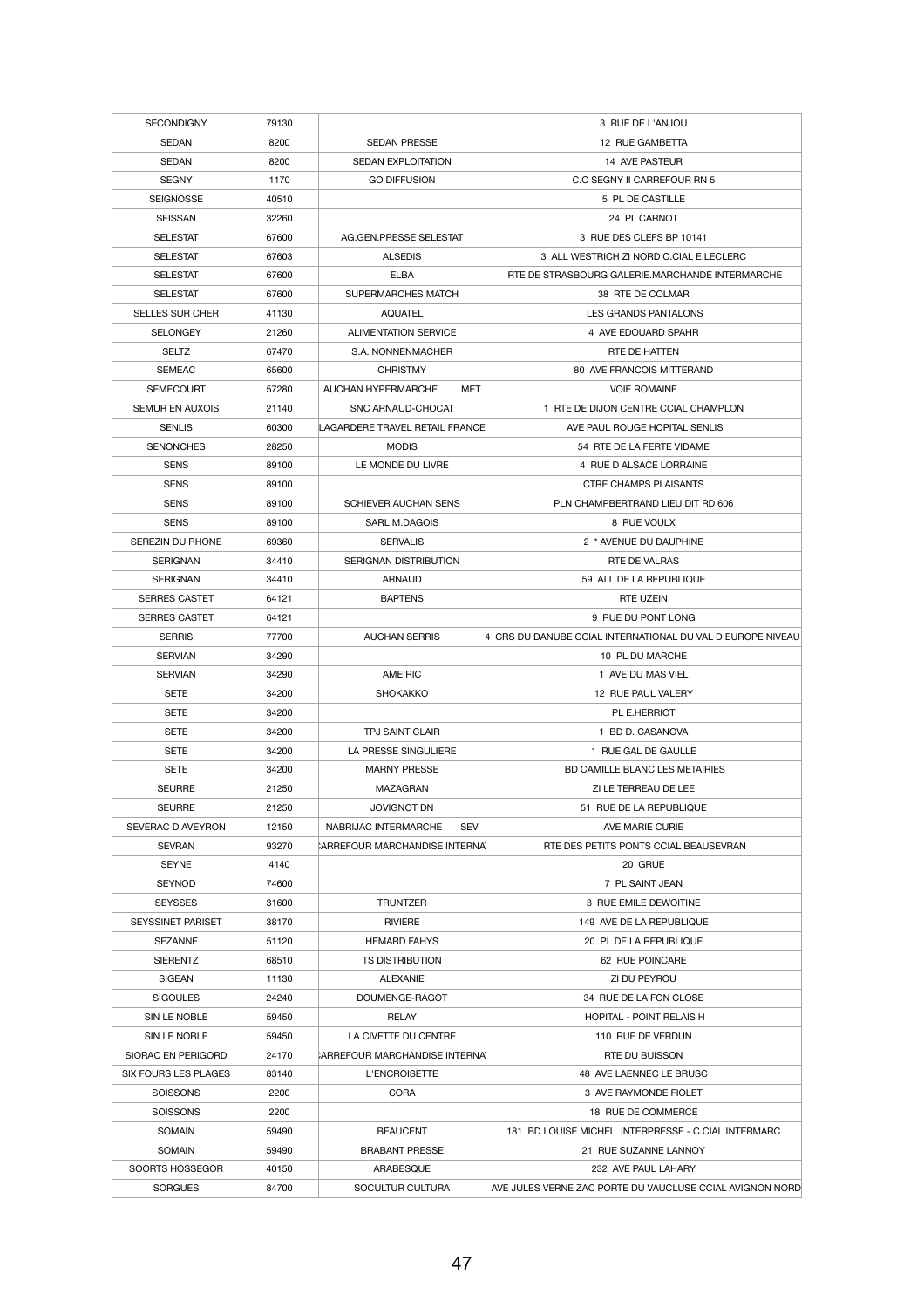| <b>SORIGNY</b>                             | 37250          | <b>BASODIS</b>                 | 6 RUE NATIONALE                                                     |
|--------------------------------------------|----------------|--------------------------------|---------------------------------------------------------------------|
| SOTTEVILLE LES ROUEN                       | 76300          | <b>PENDRAGON</b>               | 33 PL DE L HOTEL DE VILLE                                           |
| <b>SOUAL</b>                               | 81580          | <b>NINO</b>                    | ZA DE LA PRADE                                                      |
| SOUFFELWEYERSHEIM                          | 67460          | <b>SUPERMARCHES MATCH</b>      | <b>RUE ROBERT BELTZ</b>                                             |
| <b>SOUILLAC</b>                            | 46200          | SOUILLAC DISTRIBUTION          | AVE DE VERDUN                                                       |
| <b>SOULAC SUR MER</b>                      | 33780          | AU QUOTIDIEN                   | 23 RUE DE LA PLAGE                                                  |
| <b>SOULLANS</b>                            | 85300          | <b>PIMACLE</b>                 | 5 PL LEDESMA                                                        |
| SOULTZ HAUT RHIN                           | 68360          |                                | 26 RUE DE LATTRE DE TASSIGNY                                        |
| SOUPPES SUR LOING                          | 77460          | <b>B.D.M.S DISTRIBUTION</b>    | ZAE DU VAL DE LOING ROUTE D EGREVILLE                               |
| <b>SOUSTONS</b>                            | 40140          | PRENOT ET FILS                 | PL DU COMMERCE                                                      |
| <b>SOUSTONS</b>                            | 40140          | <b>AQUIPYRDIS</b>              | RTE DE TOSSE                                                        |
| SOUZY                                      | 69610          | <b>BELOR INTERMARCHE</b>       | <b>QUA DIT BELLEVUE</b>                                             |
| <b>SOYAUX</b>                              | 16800          |                                | <b>CTRE CARREFOUR</b>                                               |
| <b>SPAY</b>                                | 72700          | <b>DAGSPAY</b>                 | 11 RUE EDOUARD MORICEAU                                             |
| <b>ST AFFRIQUE</b>                         | 12400          | <b>BASTIDE</b>                 | 4 RUE DE LA REPUBLIQUE                                              |
| <b>ST AGATHON</b>                          | 22200          | <b>NOREST</b>                  | RTE DE LANVOLLON                                                    |
| <b>ST AIGNAN</b>                           | 41110          | <b>DUFADIS</b>                 | <b>LES TERRES ROUGES</b>                                            |
| ST AMAND LES EAUX                          | 59230          | SUPERMARCHÉS MATCH             | <b>ZAC PORTE DE TOURNAI</b>                                         |
| ST AMAND LES EAUX                          | 59230          | AMANDIS                        | PL DU MONT DES BRUYERES ROCADE NORD                                 |
| ST AMAND LES EAUX                          | 59230          | <b>DEBIENNE</b>                | 7 RUE THIERS                                                        |
| ST AMAND MONTROND                          | 18200          | <b>AMANDIS</b>                 | 9 RTE DE BOURGES                                                    |
|                                            |                |                                |                                                                     |
| ST AMAND MONTROND<br><b>ST AMANS SOULT</b> | 18200          | <b>GASAL</b>                   | 93 AVE DU GAL DE GAULLE<br>36 AVE DE LA MEDITERRANEE                |
|                                            | 81240          | <b>UMODIS</b>                  |                                                                     |
| ST AMANT DE BOIXE                          | 16330          | <b>PALOUMBA</b>                | <b>RTE DE MANSLE</b>                                                |
| <b>ST AMBROIX</b>                          | 30500          | SNC PK                         | 2 BD DU PORTALET                                                    |
| ST ANDRE DE CUBZAC                         | 33240          | <b>ST ANDRE DISTRIBUTION</b>   | 17 RUE DE LA FONTAINE INTERMARCHE                                   |
| ST ANDRE DE L EURE                         | 27220          | AU RENDEZ-VOUS QUOTIDIEN       | 37 RUE DU CHANOINE BOULOGNE                                         |
| ST ANDRE DE LA MARCHE                      | 49450          | <b>LANDRISE</b>                | 1 RUE LOUIS BRAILLE                                                 |
| ST ANDRE LES ALPES                         | 4170           |                                | AVE DE LA GARE                                                      |
|                                            |                |                                |                                                                     |
| ST ANDRE LES VERGERS                       | 10120          | CARREFOUR MARCHANDISE INTERNA  | AVE CHARLES DE REFUGE                                               |
| ST ANDRE LES VERGERS                       | 10120          | <b>PLS</b>                     | AVE CHARLES DE REFUGE CCIAL CARREFOUR                               |
| <b>ST APOLLINAIRE</b>                      | 21850          | PROGECOM                       | 1160 CRS DE GRAY                                                    |
| ST AQUILIN DE PACY                         | 27120          | <b>AQUILINDIS</b>              | <b>RUE MARCEL MOISSON</b>                                           |
| <b>ST ASTIER</b>                           | 24110          | SAINT ASTIER DISTRIBUTION      | BD DE LATTRE DE TASSIGNY                                            |
| ST AUBIN D AUBIGNE                         | 35250          | S.A.A.D.                       | RTE DE SAINT MEDARD CCIAL LES CHENES                                |
| ST AUBIN DU CORMIER                        | 35140          | <b>AUBINYC</b>                 | 28 RUE DE RENNES                                                    |
| <b>ST AUNES</b>                            | 34130          | <b>HYPER ST AUNES</b>          | RTE R.N.113 CCIAL LECLERC ST ANTOINE                                |
| <b>ST AUNES</b>                            | 34130          | <b>SOCULTUR</b>                | 236 AVE DE LA CIBOULETTE ECOPARC                                    |
| <b>ST AVE</b>                              | 56890          | <b>LOJEO</b>                   | <b>LES TROIS ROIS</b>                                               |
| <b>ST AVERTIN</b>                          | 37550          | 01027 - AUCHAN RETAILS         | RUE DE CORMERY                                                      |
| <b>ST AVOLD</b>                            | 57500          | SAINT AVOLD PRESSE             | <b>18 RUE HIRSCHAUER</b>                                            |
| <b>ST AYGULF</b>                           | 83370          | <b>ANJIE PRESSE</b>            | 418 BD HONORÉ DE BALZAC                                             |
| <b>ST BARTHELEMY</b>                       | 38270          | DCF CS250                      | 1387 RTE DE BAUREPAIRE                                              |
| ST BARTHELEMY DE VALS                      | 26240          | <b>BRUN FREDERIQUE</b>         | 11 RUE DU VERCORS                                                   |
| ST BENOIT                                  | 86280          |                                | 59 RUE CHAUME CCIAL LA VARENNE                                      |
| <b>ST BERTHEVIN</b>                        | 53940          | <b>DENECHERE</b>               | 62 BD LOUIS ARMAND                                                  |
| ST BONNET DE MURE                          | 69720          | SOGELPI INTERMARCHE            | 131 RTE NATIONALE 6                                                 |
| ST BONNET EN CHAMPSAUR                     | 5500           |                                | 4 PL DU CHEVRERIL                                                   |
| <b>ST BRANDAN</b>                          | 22800          | <b>BRENADIS</b>                | 4 RUE LA VILLENEUVE                                                 |
| ST BREVIN LES PINS                         | 44250          | <b>SOBISP</b>                  | PL HENRI BASLE                                                      |
| ST BREVIN LES PINS                         | 44250          | <b>BREVIDIS</b>                | AVE DE LA GUERCHE                                                   |
| ST BRICE COURCELLES                        | 51370          | <b>CHAMDIS</b>                 | RUE DE LA CROIX MAURENCIENNE                                        |
| <b>ST BRICE COURCELLES</b>                 | 51370          |                                | 6 RUE ROBESPIERRE                                                   |
| ST BRICE EN COGLES                         | 35460          | LA BRUYERE                     | <b>BD DU COLLEGE</b>                                                |
| ST BRICE SOUS FORET                        | 95350          | CARREFOUR MARCHANDISE INTERNAL | <b>CTRE ZAC LES PERRUCHES</b>                                       |
| <b>ST BRIEUC</b><br><b>ST BRIEUC</b>       | 22000<br>22000 | <b>MLG BRETAGNE LIVRES</b>     | <b>CCIAL LES CHAMPS 1 RUE ST BARBE</b><br>2 RUE TROIS FRERES MERLIN |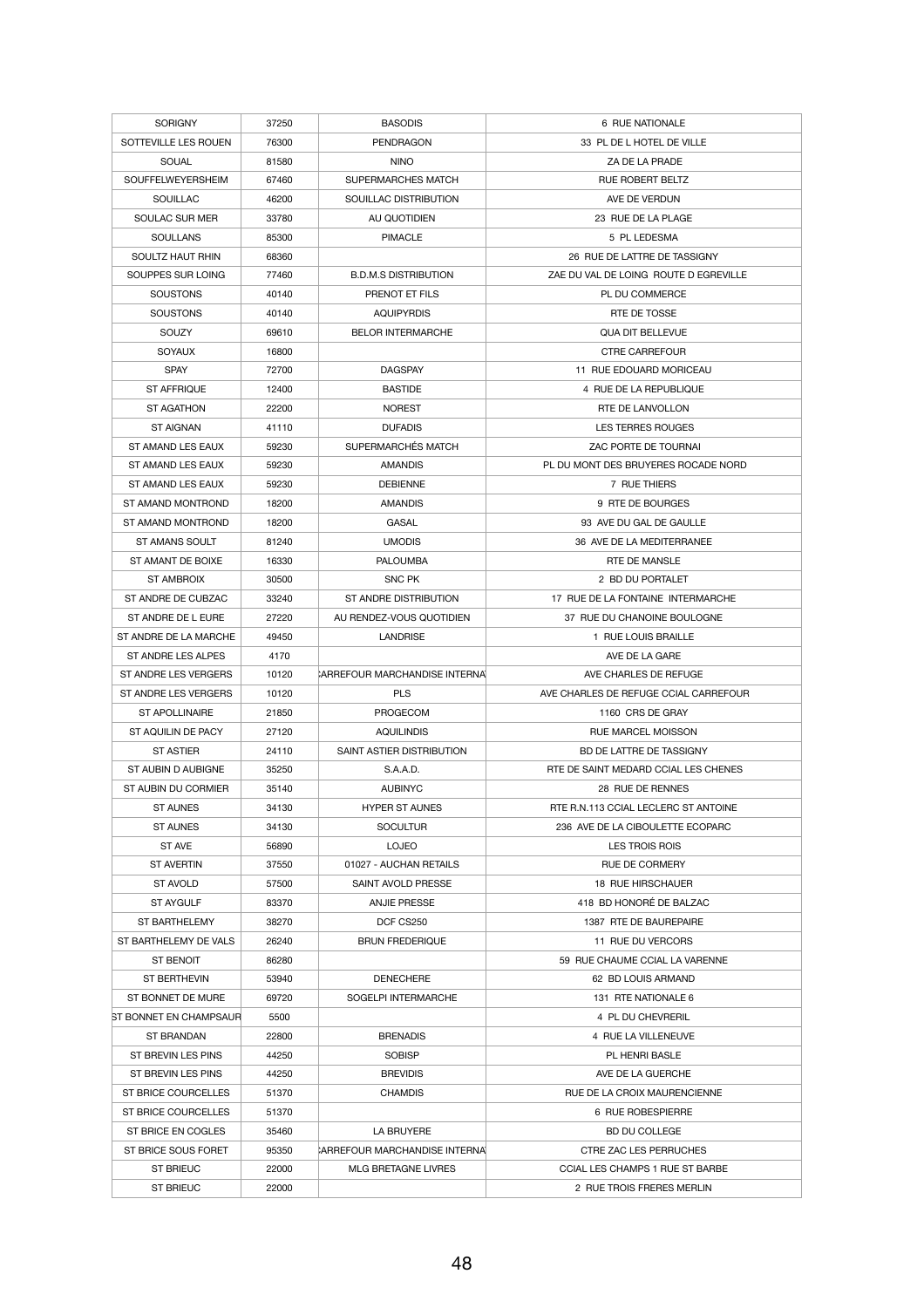| <b>ST BRIEUC</b>              | 22000 |                                       | 1 RUE HENRI BECQUEREL                         |
|-------------------------------|-------|---------------------------------------|-----------------------------------------------|
| <b>ST BRIEUC</b>              | 22000 | <b>RELAY</b>                          | K SNCF ST BRIEUC VESTIBULE                    |
| <b>ST BRIEUC</b>              | 22000 | <b>SOROWEN</b>                        | <b>CCIAL CROIX SAINT LAMBERT</b>              |
| <b>ST CALAIS</b>              | 72120 | <b>C.S.F FRPAME ST CALAIS</b>         | <b>L-D LE PRESSOIR</b>                        |
| ST CAST LE GUILDO             | 22380 | LIBRAIRIE DES MILELLES                | 20 BD DUPONCHEL                               |
| <b>ST CHAFFREY</b>            | 5330  |                                       | ALL DES CROCUS SERRE CHEVALIER                |
| ST CHELY D APCHER             | 48200 |                                       | 21 AVE DE LA RÉPUBLIQUE                       |
| <b>ST CIERS SUR GIRONDE</b>   | 33820 | <b>YVETOT</b>                         | 46 AVE DE LA REPUBLIQUE                       |
| <b>ST CLAR</b>                | 32380 | <b>CAPDEVILLE</b>                     | PL DE L'EGLISE                                |
| ST CLEMENT DE RIVIERE         | 34980 | <b>CARREFOUR MARCHANDISE INTERNAL</b> | <b>RTE DE GANGES</b>                          |
| <b>ST CONTEST</b>             | 14280 | <b>REBUS</b>                          | <b>RUE DU CLOS BARBEY</b>                     |
| <b>ST CYPRIEN</b>             | 24220 | SUPERMARCHE LE CLAUZELS               | LIEU DIT LE CLAUZEL                           |
| <b>ST CYPRIEN</b>             | 66750 | <b>RENOVATIO</b>                      | AVE MARECHAL LECLERC CCIAL LE PAS DE LA PRADE |
| <b>ST CYPRIEN PLAGE</b>       | 66750 | <b>VITAMINE</b>                       | 7 RUE RODIN ST CYPRIEN PLAGE                  |
| ST CYR SUR LOIRE              | 37540 | <b>DANODI</b>                         | 247 BD CHARLES DE GAULLE CCIAL AUCHAN         |
| <b>ST CYR SUR LOIRE</b>       | 37540 | <b>TABAC PRESSE DES ORMEAUX</b>       | 195 RUE VICTOR HUGO                           |
| <b>ST DENIS</b>               | 93200 | <b>ARREFOUR MARCHANDISE INTERNAL</b>  | 4 PL DU CAQUET                                |
| ST DENIS DE PILE              | 33910 | <b>SYLMAX</b>                         | 11 RUE DE SAINT EXUPERY                       |
| ST DENIS LES PONTS            | 28200 | <b>DUNOIS DISTRIBUTION</b>            | RTE DU MANS                                   |
| <b>ST DENIS LES SENS</b>      | 89100 | <b>SONELEC</b>                        | 38 RUE DE PARIS CCIAL LECLERC PRE AUBERT      |
| ST DIDIER AU MONT D OR        | 69370 | TABAC PRESSE DE SAINT DIDIER          | 47 AVE DE LA REPUBLIQUE                       |
| ST DIE DES VOSGES             | 88100 | <b>HML PRESSE</b>                     | 5 AVE DE L EGALITE CCIAL ZA HELLIEULE 2       |
| <b>ST DIZIER</b>              | 52100 | <b>JEANDELINE</b>                     | 56 RUE DE VERGY                               |
| <b>ST DIZIER</b>              | 52100 | LE TOTEM                              | 43 RUE EMILE GIROS                            |
| <b>ST DOULCHARD</b>           | 18230 | PRESSE JEUX ST DOULCHARD              | 548 RTE D'ORLEANS                             |
| <b>ST DOULCHARD</b>           | 18230 | SOCULTUR CULTURA                      | ZI LES PIEDS BLANCS ROUTE D'ORLEANS           |
| <b>ST DOULCHARD</b>           | 18230 | LECLERC ST DOULCHARD                  | RTE DEPARTEMENTALE 2076 ROUTE DE VIERZON      |
| <b>ST EGREVE</b>              | 38120 | <b>CARREFOUR HYPERMARCHES</b><br>FRA  | <b>RUE DES ABATTOIRS</b>                      |
| <b>ST ESTEVE</b>              | 66240 | <b>MEOAC</b>                          | <b>CTRE LE CANIGOU</b>                        |
| <b>ST ETIENNE</b>             | 42000 | <b>RELAIS H</b>                       | K SNCF ST ET. CHATEAUCREUX VESTIBULE          |
| <b>ST ETIENNE</b>             | 42000 |                                       | CTRE GEANT CASINO QUARTIER DE MONTHIEU        |
| <b>ST ETIENNE</b>             | 42000 | LIVRES-SERV. LIB. DE PARIS            | 6 RUE MICHEL RONDET                           |
| <b>ST ETIENNE</b>             | 42100 | AUCHAN HYPERMARCHE<br><b>ST</b>       | 2 RUE ALEXANDRE POURCEL C.CIAL                |
| <b>ST ETIENNE</b>             | 42000 | <b>HERNANDEZ</b>                      | 6 PL HOTEL DE VILLE                           |
| <b>ST ETIENNE</b>             | 42000 |                                       | 31 RUE GAMBETTA                               |
| ST ETIENNE DE MONTLUC         | 44360 |                                       | 5 PL DE LA MAIRIE                             |
| ST ETIENNE DE MONTLUC         | 44360 | <b>SODICHAR</b>                       | 24 RTE DE COUERON                             |
| ST ETIENNE DE ST GEOIRS       | 38590 | <b>STEGEDIS</b>                       | <b>RTE DE GRENOBLE</b>                        |
| ST ETIENNE DE ST GEOIRS       | 38590 | RMF ESPACE TEMPS LIBRE                | 6 RUE GENERAL VINOY                           |
| ST ETIENNE DU ROUVRAY         | 76800 | <b>ALOES</b>                          | AVE DE SAINT YON                              |
| ST ETIENNE DU ROUVRAY         | 76800 | <b>LUDALOO</b>                        | CTRE RENAN 10 PLACE FRANÇOIS TRUFFAUT         |
| ST ETIENNE DU ROUVRAY         | 76800 | <b>SODISRO</b>                        | ZAC DU MARILLET AV. DE LA MARE AUX DAIMS      |
| ST FERREOL DES COTES          | 63600 | <b>JOLDE</b>                          | <b>INTERMARCHE</b>                            |
| ST FLORENT SUR CHER           | 18400 | <b>RENAUD</b>                         | 4 RUE DE BERRY                                |
| <b>ST FLOUR</b>               | 15100 | <b>ELA DISTRI</b>                     | RTE D'AURILLAC                                |
| <b>ST GAUDENS</b>             | 31800 | <b>CLEVAL</b>                         | 7 RUE THIERS                                  |
| <b>ST GAUDENS</b>             | 31800 | AUCHAN SUPER SAS 01156<br>CS8         | <b>RUE LAVOISIER</b>                          |
| <b>ST GAUDENS</b>             | 31800 | <b>SODEXCO</b>                        | 71 AVE DE L ISLE CCIAL                        |
| <b>ST GAULTIER</b>            | 36800 | LE TEMPS QUI PASSE                    | 20 RUE DES GACHONS                            |
| <b>ST GENIS LAVAL</b>         | 69230 | <b>DIDSBURY</b>                       | AV CHARLES DE GAULLE CCIAL AUCHAN             |
| ST GEORGES DE MONS            | 63780 |                                       | <b>CHAMPS DES GRELIERES</b>                   |
| <b>GEORGES DES GROSEILLER</b> | 61100 | <b>DCJ DISTRIBUTION</b>               | 433 * RUE DE LA LIBERATION C. COM LE TREMBLAY |
| <b>GEORGES LES BAILLARGEA</b> | 86130 |                                       | 10 R-PT DE L EUROPE                           |
| ST GEORGES SUR LOIRE          | 49170 | <b>ALBIFI</b>                         | ZAC DES FOUGERES CCIAL DE L ETANG             |
| <b>ST GEREON</b>              | 44150 | ANCENIS DISTRIBUTION                  | CTRE LES GASTINELLERIES BD DE LA PRAIRIE      |
| <b>ST GERMAIN</b>             | 10120 | <b>SOGERDIS</b>                       | 150 RUE DE TROYES                             |
| ST GERMAIN DU PUY             | 18390 | C.S.F FRPAI3                          | 191 LES TERRES DU FENESTRELAY                 |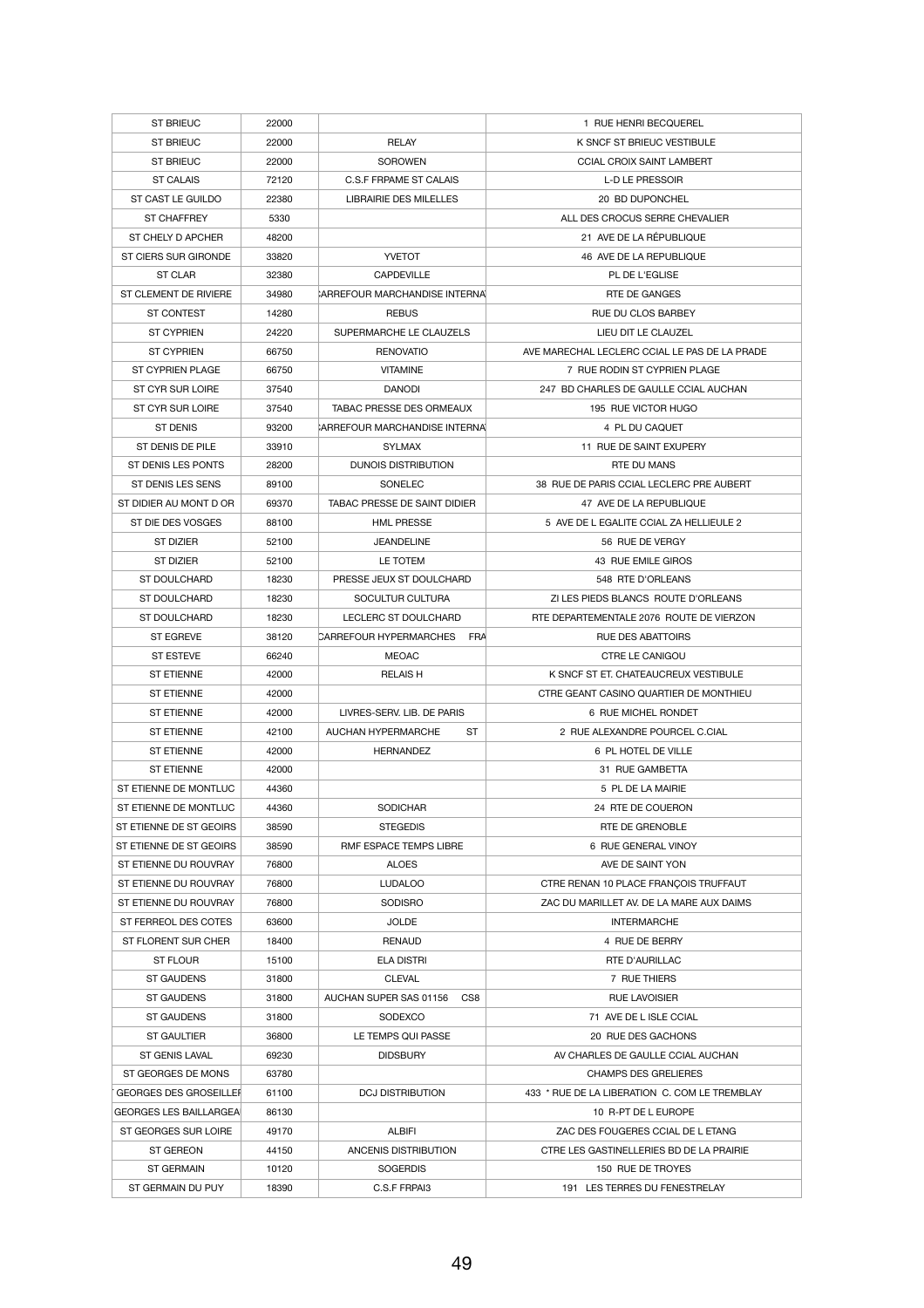| ST GERMAIN EN LAYE             | 78100 | <b>ESM</b>                     | 49 RUE DE POLOGNE                                   |
|--------------------------------|-------|--------------------------------|-----------------------------------------------------|
| ST GERMAIN LES BELLES          | 87380 |                                | 10 RUE CLAUDE DE DEBUSSY                            |
| <b>ST GILLES</b>               | 30800 | <b>PRONE</b>                   | <b>20 RUE GAMBETTA</b>                              |
| <b>ST GILLES</b>               | 35590 | <b>TARDIVEL</b>                | 25 RUE DE RENNES                                    |
| ST GILLES CROIX DE VIE         | 85800 | SAS SGD                        | 1 RUE DE LA DRIE CCIAL COUR ROUGE                   |
| ST GILLES CROIX DE VIE         | 85800 | ATLANTIC PAPETERIE             | 13 RUE DU GENERAL DE GAULLE                         |
| <b>ST GIRONS</b>               | 9200  |                                | 6 PL J.JAURES                                       |
| <b>ST GRATIEN</b>              | 95210 | LE GRAND CERCLE 95             | 11 AVE BERTHIE ALBRECHT                             |
| <b>ST GREGOIRE</b>             | 35760 | <b>DELAHAYE</b>                | CTRE ATAC DE LA FORGE                               |
| <b>ST GREGOIRE</b>             | 35760 | <b>LATYVELINE</b>              | RTE DE ST MALO CCIAL GRAND QUARTIER                 |
| <b>ST GREGOIRE</b>             | 35760 | MEDIANCE URF04902              | 6 BD DE LA BOUTIERE                                 |
| ST GUENOLE                     | 29760 | QUEVAL                         | 50 RUE PIERRE SEMARD                                |
| <b>ST HERBLAIN</b>             | 44800 | <b>AUCHAN ST HERBLAIN</b>      | 325 RTE DE VANNES C.CIAL AUCHAN LES 3 MOULINS       |
| <b>ST HERBLAIN</b>             | 44800 | <b>ITALIQUE</b>                | 5 PL DE LA PAIX                                     |
| ST HILAIRE DE LOULAY           | 85600 | <b>SOPODIS</b>                 | RTE DE CHOLET                                       |
| ST HILAIRE DE RIEZ             | 85270 | RIEZ OCEAN DISTRIBUTION        | 140 AVE DE L ISLE DE RIEZ                           |
| ST HILAIRE DU HARCOUET         | 50600 | UNY SERVICES DISTRIBUTION      | 210 RTE DE PARIS                                    |
| ST HILAIRE PETITVILLE          | 50500 | <b>PEVILDIS</b>                | RUE DE LA MARE CCIAL LECLERC                        |
| ST JACQUES DE LA LANDE         | 35136 | <b>RELAY FRANCE</b>            | AVE JOSEPH LE BRIX AEROPORT DE RENNES ZONE PUBLIQUE |
| <b>ST JACQUES SUR DARNETAL</b> | 76160 |                                | 1080 RUE DU GAL DE GAULLE                           |
| <b>ST JEAN</b>                 | 31240 | <b>TAHOU ET TAHOU</b>          | 1 PL FRANÇOIS MITTERAND                             |
| <b>ST JEAN BONNEFONDS</b>      | 42650 | LE SAINT JEAN                  | 2 RUE EMILE ZOLA                                    |
| <b>ST JEAN DE BRAYE</b>        | 45800 | <b>BRASSELLE</b>               | 2 RUE DE LA GARE                                    |
| ST JEAN DE BRAYE               | 45800 |                                | 22 RUE PLANCHE DE PIERRE                            |
| ST JEAN DE LA RUELLE           | 45140 | AUCHAN ST JEAN DE LA RUELLE    | AVE PIERRE MENDES FRANCE                            |
| ST JEAN DE LUZ                 | 64500 |                                | 13 BD THIERS                                        |
| ST JEAN DE LUZ                 | 64500 | <b>LAKETOKI</b>                | 1 BD VICTOR HUGO                                    |
| ST JEAN DE MAURIENNE           | 73300 | DCF CS242 CHAMBERY / S42078600 | LE FORUM SAINT ANTOINE                              |
| ST JEAN DE MONTS               | 85160 | <b>GAUDISMONTS</b>             | RTE DE CHALLANS CCIAL SUPER U LE CLOS DE LA CHAUME  |
| ST JEAN DU GARD                | 30270 | <b>DEDICACE</b>                | PL DE LA REVOLUTION                                 |
| ST JEAN LE BLANC               | 45650 | <b>BERMAFRA</b>                | <b>RUE MOULIN</b>                                   |
| ST JOUAN DES GUERETS           | 35430 | <b>HUBERT SAMSON</b>           | CTRE CORA LE MOULIN DU DOMAINE                      |
| <b>ST JUERY</b>                | 81160 | <b>ASSODEL</b>                 | 2 COTE ANSELME BISCONS                              |
| ST JULIEN DE CONCELLES         | 44450 | <b>BAMAZO</b>                  | <b>CTRE DU CHENE L'AULNAIE</b>                      |
| ST JULIEN DES LANDES           | 85150 | <b>BROSSE NATHALIE</b>         | 1 PL SIMONE VEIL                                    |
| ST JULIEN DU SAULT             | 89330 | SINJU                          | RTE VILLENEUVE S/YONNE                              |
| ST JULIEN EN GENEVOIS          | 74160 |                                | 9 RUE AMEDEE VIII DE SAVOIE                         |
| ST JULIEN EN GENEVOIS          | 74160 | SPEED TONIC                    | 2 AVE DE MOSSINGEN                                  |
| <b>ST JULIEN L ARS</b>         | 86800 | <b>CALBIZ</b>                  | 60 RUE RUE DE POITIERS                              |
| ST JULIEN LES METZ             | 57070 | <b>UNIGIS</b>                  | RUE FRANCOIS SIMON CCIAL LA TANNERIE                |
| <b>ST JUNIEN</b>               | 87200 | <b>HYPER U</b>                 | RTE DE LIMOGES                                      |
| <b>ST JUNIEN</b>               | 87200 | <b>SOJUDIS</b>                 | <b>RTE DE LIMOGES</b>                               |
| ST JUST EN CHAUSSEE            | 60130 | <b>S.A SAINT JUDIST</b>        | <b>RUE TALBOUIS</b>                                 |
| ST LANGIS LES MORTAGNE         | 61400 | <b>PERDIS</b>                  | RTE D ALENCON                                       |
| <b>TLAURENT DE CHAMOUSSE</b>   | 69930 | <b>JEBANNE</b>                 | PL DU PLATRE                                        |
| IT LAURENT DE LA SALANQU       | 66250 |                                | 3 PL GAMBETTA                                       |
| ST LAURENT DU VAR              | 6700  | MONOPRIX EXPLOIT.2373          | AVE EUGENE DONADEI CENTRE COMMERCIAL CAP 3000       |
| ST LAURENT DU VAR              | 6700  | <b>METIER</b>                  | 85 AVE MARC MOSCHETTI                               |
| <b>ST LAURENT EN GRANDVAUX</b> | 39150 |                                | 27 B RUE DE GENEVE                                  |
| <b>ST LAURENT SUR SAONE</b>    | 1750  |                                | 46 RUE DE LA LEVEE                                  |
| ST LEONARD                     | 76400 | <b>FECAMP DISTRIBUTION</b>     | <b>CHE DES FALAISES</b>                             |
| ST LEONARD DE NOBLAT           | 87400 | SA SODILIM                     | 8 AVE JEAN MOULIN                                   |
| ST LEU LA FORET                | 95320 | <b>CALAM MULTIMEDIA</b>        | 16 RUE DU GAL LECLERC                               |
| <b>ST LIZIER</b>               | 9190  | <b>LILAT</b>                   | RTE DE TOULOUSE                                     |
| <b>ST LOUIS</b>                | 68300 | ALCOBA DISTRIBUTION            | 1 RUE DE SEVILLE                                    |
| <b>ST LOUIS</b>                | 68300 | <b>RELAY FRANCE</b>            | KIOSQUE MULHOUSE AEROPORT ZONE PUBLIQUE BALE        |
| <b>ST LOUP</b>                 | 69490 | SAINT LOUP DISTRIBUTION        | RTE NATIONALE 7 BP 19                               |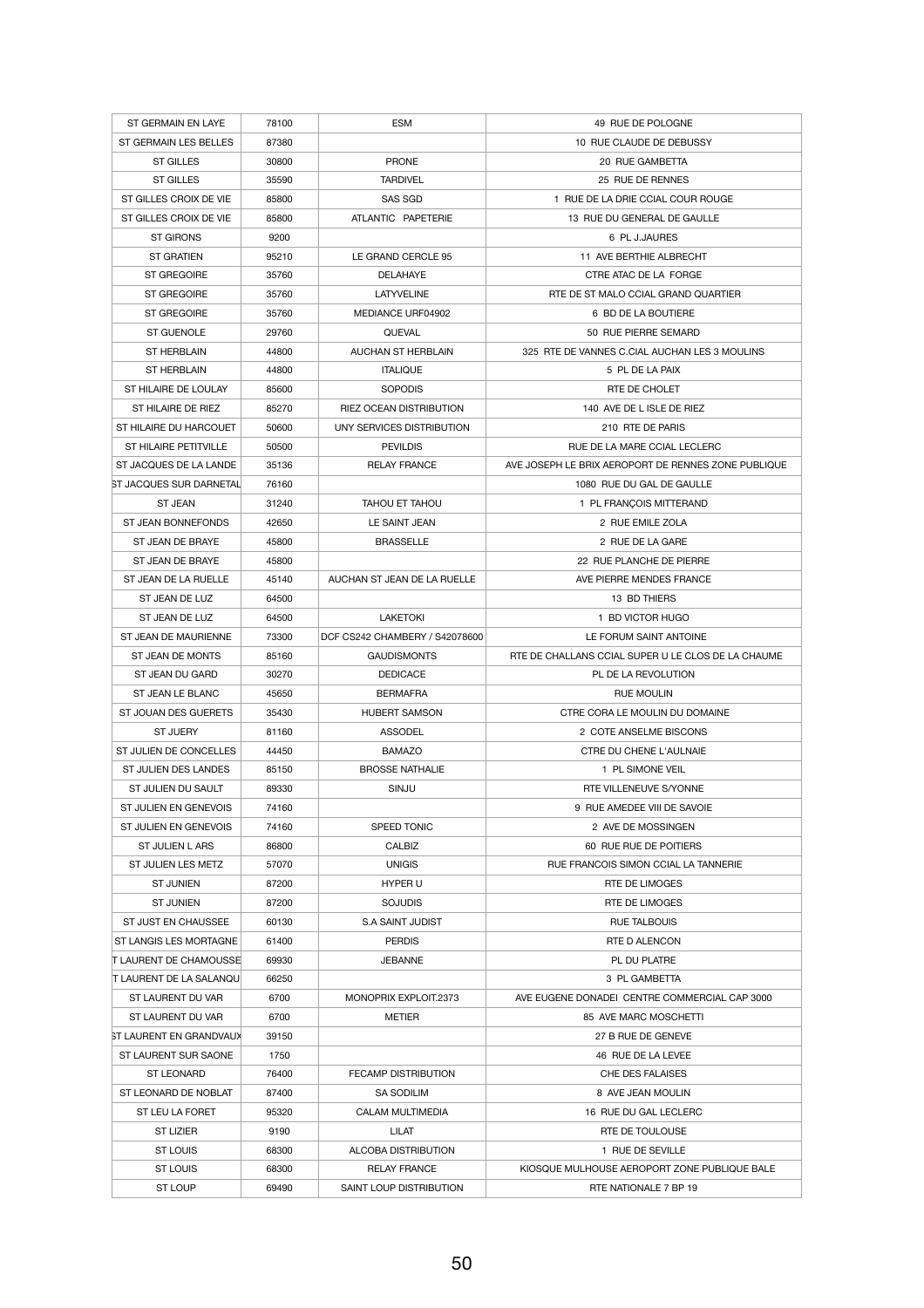| <b>ST LUBIN DES JONCHERETS</b> | 28350 | <b>KDB</b>                            | PL DE LA POSTE                                             |
|--------------------------------|-------|---------------------------------------|------------------------------------------------------------|
| ST LYE                         | 10180 |                                       | PL DU VILLAGE                                              |
| <b>ST LYS</b>                  | 31470 | SAINT LYS TABAC PRESSE                | 16 AVE DE LA REPUBLIQUE                                    |
| <b>ST LYS</b>                  | 31470 | <b>OPALE</b>                          | 95 AVE DU LANGUEDOC ROUTE DE MURET                         |
| ST MACAIRE EN MAUGES           | 49450 | <b>BJ PRESSE</b>                      | RUE KONRAD ADENAUER CCIAL AUX PAYS DES MAUGES              |
| ST MAIXENT L ECOLE             | 79400 | NIJUMA - INTERMARCHE                  | AVE DE BLOSSAC                                             |
| <b>ST MALO</b>                 | 35400 | <b>ST MALO DISTRIBUTION</b>           | 55 BD DES DEPORTES CCIAL LECLERC                           |
| <b>ST MALO</b>                 | 35400 | <b>RELAIS H</b>                       | K SNCF ST MALO VESTIBULE                                   |
| <b>ST MALO</b>                 | 35400 | <b>AUX FLOTS</b>                      | AVE DE LA FLAUDAIS CCIAL LA MADELEINE                      |
| <b>ST MALO</b>                 | 35400 | LE CHARLES 4                          | 19 BD LEONCE DE MALVILAIN CCIAL BELLEVUE                   |
| <b>ST MALO</b>                 | 35400 | <b>KERMALAU</b>                       | 29 AVE DES FONTENELLES                                     |
| <b>ST MARCEL</b>               | 36200 |                                       | RTE DE SAINT MARTIN ZAC LES VARENNES CCIAL INTERMARCHE     |
| <b>ST MARCEL</b>               | 27950 | <b>INTERMARCHE DISTRIBUTION</b>       | <b>RUE DES PRES</b>                                        |
| ST MARCEL SUR AUDE             | 11120 | <b>NEPTUNE</b>                        | 4 GAL MALASSAN ROUTE DE SAINT PONS                         |
| ST MARTIAL D ALBAREDE          | 24160 | <b>COOP ATLANTIQUE</b>                | RTE DE PERIGUEUX                                           |
| <b>ST MARTIN BELLEVUE</b>      | 74370 | <b>CHAMBEIRON</b>                     | 20 RTE DIACQUENOTS CENTRE BOURG LES POMMIERS               |
| ST MARTIN BOULOGNE             | 62280 | LA PRESSE SAINT MARTIN                | <b>CCIAL AUCHAN RN42</b>                                   |
| ST MARTIN BOULOGNE             | 62280 | <b>B2FM DISTRI</b>                    | 163 RTE DE PARIS                                           |
| <b>ST MARTIN BOULOGNE</b>      | 62280 | AUCHAN BOULOGNE - COTE D'OPALE        | <b>CTRE AUCHAN</b>                                         |
| ST MARTIN DE CRAU              | 13310 | <b>INTERPRESSE</b>                    | <b>15 RUE DE LA TRANSHUMANCE</b>                           |
| ST MARTIN DE CRAU              | 13310 | <b>DELTA EXPLOITATION</b>             | DOMAINE DU LAC                                             |
| ST MARTIN DE SEIGNANX          | 40390 |                                       | 2221 AVE DU QUARTIER NEUF RD 817                           |
| ST MARTIN DES CHAMPS           | 29600 | <b>GEANT CASINO MORLAIX BRETAGNIA</b> | <b>CTRE BRETAGNIA</b>                                      |
| ST MARTIN DES CHAMPS           | 50300 | SDA / LECLERC                         | AVE DU ROCHER                                              |
| <b>ST MAUR</b>                 | 36250 | <b>CAP SUD</b>                        | <b>BD DU FRANC CAP SUD</b>                                 |
| <b>ST MAUR</b>                 | 36250 | <b>CULTURA SOCULTUR</b>               | 10 BD DU FRANC ZONE COMMERCIALE CAP SUD                    |
| <b>ST MAX</b>                  | 54130 | MATCH MAG 423                         | 104 AVE CARNOT                                             |
| <b>ST MAXIMIN</b>              | 60740 | <b>SOCULTUR</b>                       | ZAC DU BOIS DES FENETRES                                   |
| <b>ST MAXIMIN</b>              | 60743 | <b>CORA</b>                           | 16 RTE NATIONALE CCIAL ST MAXIMIN                          |
| ST MAXIMIN LA STE BAUME        | 83470 |                                       | CTRE CAP STE BAUME LES GARNIERS - N7                       |
| ST MAXIMIN LA STE BAUME        | 83470 | <b>SNC</b>                            | 6 RUE DU GAL DE GAULLE                                     |
| ST MEDARD DE MUSSIDAN          | 24400 | LIMA                                  | ZI LES MAURIES CENTRE CCIAL INTERMARCHE 1095 1 RUE PASTEUR |
| ST MEDARD EN JALLES            | 33160 | <b>HYPER COSMOS</b>                   | 34 AVE RENE DESCARTES C.CIAL LECLERC                       |
| ST MEEN LE GRAND               | 35290 | <b>MEVENNAISE</b>                     | <b>RUE HENRI LETORT</b>                                    |
| <b>ST MEMMIE</b>               | 51470 | LE CORBUSIER                          | 12 AVE LE CORBUSIER                                        |
| <b>ST MICHEL</b>               | 2830  | <b>SIPA DISTRI</b>                    | 2 RUE BARBUSSE                                             |
| <b>ST MICHEL</b>               | 16470 | <b>VALLADOUX</b>                      | 38 AVE DE LA REPUBLIQUE                                    |
| ST MICHEL SUR ORGE             | 91240 | <b>GEANT CASINO SAINT-MICHEL SUR</b>  | ALL DU BOIS CCIAL GRAND BOIS                               |
| <b>ST MIHIEL</b>               | 55300 | PRESSE SAINT MICHEL                   | 7 RUE 7 RUE NOTRE DAME                                     |
| ST MITRE LES REMPARTS          | 13920 | <b>TEISSIER-BEAUDOUIN</b>             | 6 PL NEUVE                                                 |
| <b>ST NAZAIRE</b>              | 44600 | <b>SODIJOUR</b>                       | RTE DU POINT DU JOUR CENTRE COMMERCIAL E. LECLERC          |
| <b>ST NAZAIRE</b>              | 44600 | CG324- GEANT CASINO ST-NAZAIRE        | 332 RTE DE LA COTE D AMOUR                                 |
| <b>ST NAZAIRE</b>              | 44600 | <b>SODIJOUR</b>                       | 6 RUE FRANCOIS MARCEAU C/CIAL LE RUBAN BLEU                |
| <b>ST NAZAIRE</b>              | 44600 | SAINT-NAZAIRE DISTRIBUTION            | 41 RUE JACQUES OFFENBACH                                   |
| <b>ST NICOLAS</b>              | 62223 | LEUWERS RUTH                          | RTE DE LILLE CCIAL E. LECLERC                              |
| <b>ST OMER</b>                 | 62500 | <b>OCELOX</b>                         | 56 RUE CARNOT                                              |
| <b>ST OMER</b>                 | 62500 |                                       | 73 RUE D'ARRAS                                             |
| ST ORENS DE GAMEVILLE          | 31650 | <b>SODIREV</b>                        | 5 ALL CHAMPS PINSON C.CIAL ELECLERC                        |
| <b>ST OUEN</b>                 | 41100 | CSF SAS FRPL 28                       | RTE DE PARIS                                               |
| ST OUEN SUR SEINE              | 93400 |                                       | 13 RUE EMILE ZOLA                                          |
| ST PAIR SUR MER                | 50380 | <b>GION</b>                           | 2 RUE DE LA PLAGE                                          |
| <b>ST PALAIS</b>               | 64120 | AMIKUZ'ECHOS                          | 1 RUE THIERS                                               |
| ST PARDOUX LA RIVIERE          | 24470 | LE SAINT PARDOUX                      | 31 RUE DE LA BARRE                                         |
| ST PARRES AUX TERTRES          | 10410 | <b>SOCULTUR</b>                       | LES TERRASSES DE BAIRES PINTE DE VIN RN19                  |
| ST PARRES AUX TERTRES          | 10410 | <b>SIPAN</b>                          | AVE DU GENERAL DE GAULLE                                   |
| ST PARRES LES VAUDES           | 10260 | <b>SNC GIRARD FRERES</b>              | 6 BD TRAINI                                                |
| <b>ST PATHUS</b>               | 77178 | PRESSE DES SOURCES                    | 2 RUE DES SOURCES CCIAL                                    |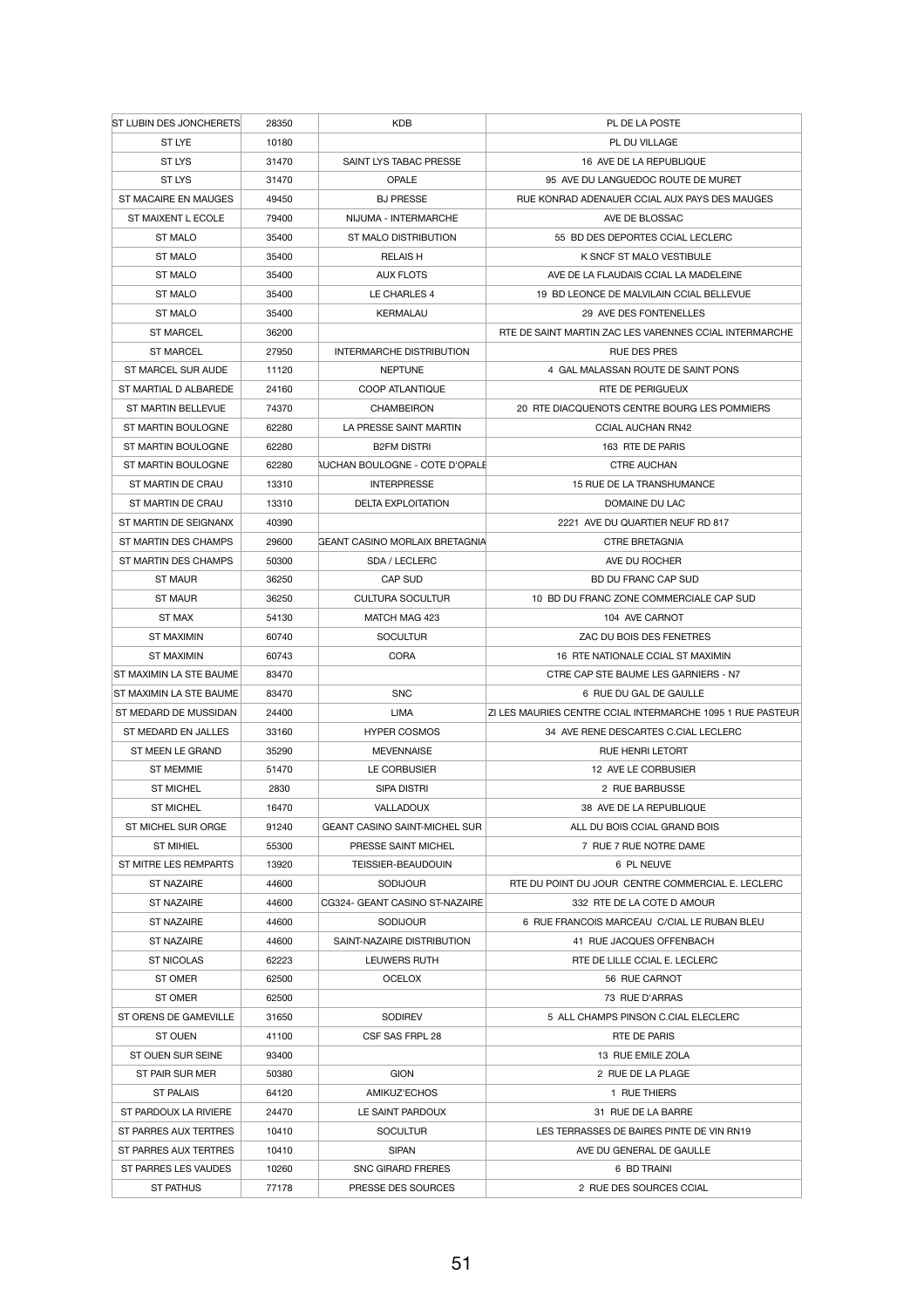| <b>ST PAUL</b>                         | 87260 | SNC ST PAUL DISTRIBUTION                 | RUE DU 11 NOVEMBRE                                                 |
|----------------------------------------|-------|------------------------------------------|--------------------------------------------------------------------|
| ST PAUL LES DAX                        | 40990 | <b>SOBALARIC</b>                         | 1800 AVE DE LA RÉSISTANCE                                          |
| ST PAUL LES DAX                        | 40990 | <b>ADOUR DISTRIBUTION</b>                | 234 RUE MAURICE MENTON CCIAL GRAND MAIL ADOUR OCEANE               |
| <b>ST PAUL LES ROMANS</b>              | 26750 | <b>DROMEDIS</b>                          | <b>RUE CLAIR</b>                                                   |
| ST PAUL TROIS CHATEAUX                 | 26130 |                                          | R-PT DE L EUROPE                                                   |
| ST PERE SUR LOIRE                      | 45600 |                                          | 1 RUE D ALSACE - SUPER U                                           |
| ST PHILBERT DE GRAND LIEU              | 44310 | <b>PHILDIS</b>                           | LA CHAUSSEE                                                        |
| ST PIERRE D IRUBE                      | 64990 |                                          | 2 AVE DU PORTOU GALERIE MARCHANDE IKEA BAYONNE                     |
| ST PIERRE D OLERON                     | 17310 | <b>COOP ATLANTIQUE</b>                   | 20 RUE DE LA CURE                                                  |
| ST PIERRE D OLERON                     | 17310 |                                          | 21 RUE DU PORT LA COTINIERE                                        |
| ST PIERRE D OLERON                     | 17310 |                                          | <b>CTRE BONNEMIE BONNEMIE</b>                                      |
| ST PIERRE DE CHANDIEU                  | 69780 | DCF CS413 LYON                           | RTE D HEYRIEUX CCIAL CASINO                                        |
| ST PIERRE DE TRIVISY                   | 81330 |                                          | LE BOURG                                                           |
| ST PIERRE DES CORPS                    | 37705 | CARREFOUR HYPERMARCHES FRA35             | <b>CTRE DES ATLANTES</b>                                           |
| ST PIERRE DES CORPS                    | 37700 | <b>MINIOT</b>                            | 14 RUE ROSENBERG                                                   |
| ST PIERRE DES CORPS                    | 37700 | <b>RELAY FRANCE</b>                      | K TGV ST PIERRE DES CORPS                                          |
| <b>ST PIERRE EGLISE</b>                | 50330 | CARREFOUR MARCHANDISE INTERNAL           | 3 RTE DES CASTELETS                                                |
| ST PIERRE LE MOUTIER                   | 58240 | <b>MAZAGRAN SERVICE</b>                  | 22 AVE DU 8 MAI                                                    |
| ST PIERRE LES ELBEUF                   | 76320 | ELBEUF-DISTRIBUTION                      | RTE DU PONT DE L ARCHE ZI GRANDS PRES                              |
| ST PIERRE SUR DIVES                    | 14170 |                                          | RUE DE LISIEUX C.CIAL CASINO                                       |
| ST PIERRE SUR DIVES                    | 14170 | <b>BIRDIE</b>                            | 30 RUE DE FALAISE                                                  |
| ST POL DE LEON                         | 29250 | <b>POLDIS</b>                            | <b>RUE DE BREST</b>                                                |
| <b>ST POL SUR MER</b>                  | 59430 |                                          | 171 RUE DE LA REPUBLIQUE                                           |
| ST POL SUR TERNOISE                    | 62130 |                                          | <b>RUE DE BETHUNE</b>                                              |
| <b>ST PONS</b>                         |       |                                          | LES TERRES NEUVES                                                  |
| ST POURCAIN SUR SIOULE                 | 4400  | <b>DISTRIBUTION CASINO FRANCE</b>        | 12 AVE GEORGES POMPIDOU                                            |
|                                        | 3500  |                                          |                                                                    |
| ST POURCAIN SUR SIOULE                 | 3500  | LE BERGERAC                              | 83 BD LEDRU ROLLIN                                                 |
| ST POURCAIN SUR SIOULE                 | 3500  |                                          | 14 PL MARECHAL FOCH<br>C.CIAL PORTES DES ALPES BLD ANDRÉ BOULLOCHE |
| <b>ST PRIEST</b>                       | 69800 | AUCHAN HYPERMARCHE ST PRIEST             |                                                                    |
| <b>ST PRIEST</b>                       | 69800 | <b>BEL AIR</b>                           | 1 RUE DU 8 MAI 1945                                                |
| ST PRIEST EN JAREZ                     | 42270 | <b>RELAIS H</b>                          | WE ALBERT RAYMOND CAFETERIA ST ETIENNE CHU B2 HALL 1 BAT. B2       |
| ST PRIEST EN JAREZ                     | 42270 |                                          | <b>CTRE CASINO RATARIEUX</b>                                       |
| <b>ST PRIVAT</b>                       | 7200  | <b>TABAC LAUDET</b>                      | PL DE LA POSTE                                                     |
| ST PRYVE ST MESMIN                     | 45750 |                                          | 6 PL CLOVIS                                                        |
| ST PRYVE ST MESMIN<br><b>ST PYTHON</b> | 45750 | <b>JUMADIS</b>                           | AVE DU TRAITE DE ROME                                              |
| ST QUAY PORTRIEUX                      | 59730 | <b>VIDALEMON</b><br>LA PRESSE DE ST QUAY | RUE DU PETIT SOLESMES                                              |
|                                        | 22410 |                                          | 3 BD DU GENERAL DE<br>137 RUE DE GUISE                             |
| <b>ST QUENTIN</b>                      | 2100  |                                          |                                                                    |
| <b>ST QUENTIN</b>                      | 2100  | <b>CIBELE</b>                            | 72 AVE ROBERT SCHUMANN                                             |
| <b>ST QUENTIN</b>                      | 2100  | <b>SODIVAL</b>                           | RUE A.PARMENTIER ZAC LA VALLEE                                     |
| ST QUENTIN FALLAVIER                   | 38070 |                                          | <b>CTRE LES MUGUETS</b>                                            |
| ST RAMBERT EN BUGEY                    | 1230  | <b>WKDA</b>                              | 78 RUE DU DR TEMPORAL                                              |
| <b>ST RAPHAEL</b>                      | 83700 | <b>RELAY</b>                             | GARE S.N.C.F.                                                      |
| <b>ST RAPHAEL</b>                      | 83700 | <b>VALESCURE DISTRIBUTION</b>            | AVE DU COMMANDANT CAMILLE CENTRE COMMERCIAL E.LECLERC              |
| ST REMY                                | 71100 | V.C.D.                                   | 9 PL DU PONT PARON                                                 |
| ST REMY DE PROVENCE                    | 13210 | ST REMY PRESSE                           | 12 BD MIRABEAU                                                     |
| <b>ST RENAN</b>                        | 29290 | CARREFOUR MARCHANDISE INTERNAL           | RUE DU PONT DU BOIS ZA DE KERZONAVE                                |
| ST ROMAIN DE COLBOSC                   | 76430 |                                          | 15 PL DU MARECHAL FOCH                                             |
| <b>ST SAULVE</b>                       | 59880 | LES MINIS MOI CHMR SOCIET                | 71 RUE JEAN JAURES                                                 |
| <b>ST SAVIN</b>                        | 33920 |                                          | 46 * RUE JACQUES VERGERON                                          |
| ST SEBASTIEN SUR LOIRE                 | 44230 | <b>ST</b><br>AUCHAN HYPERMARCHE          | 2 RUE MENDES FRANCE                                                |
| ST SEBASTIEN SUR LOIRE                 | 44230 | E13TIM                                   | 80 BD DES PAS ENCHANTES BP 67                                      |
| <b>ST SEVER</b>                        | 40500 | <b>SENOS</b>                             | RTE DE MONT DE MARSAN                                              |
| ST SEVER CALVADOS                      | 14380 | HULIN-VERDY                              | PL ALBERT LEBRUN                                                   |
| ST SIMEON DE BRESSIEUX                 | 38870 | <b>DUCA INTERMARCHE</b>                  | ROUTE DE LA COTE                                                   |
| ST SULPICE LA POINTE                   | 81370 | <b>ROZEN MAG</b>                         | CTRE LES PORTES DU TARN                                            |
| ST SULPICE SUR RISLE                   | 61300 | <b>RISLDIS</b>                           | RTE DE PARIS                                                       |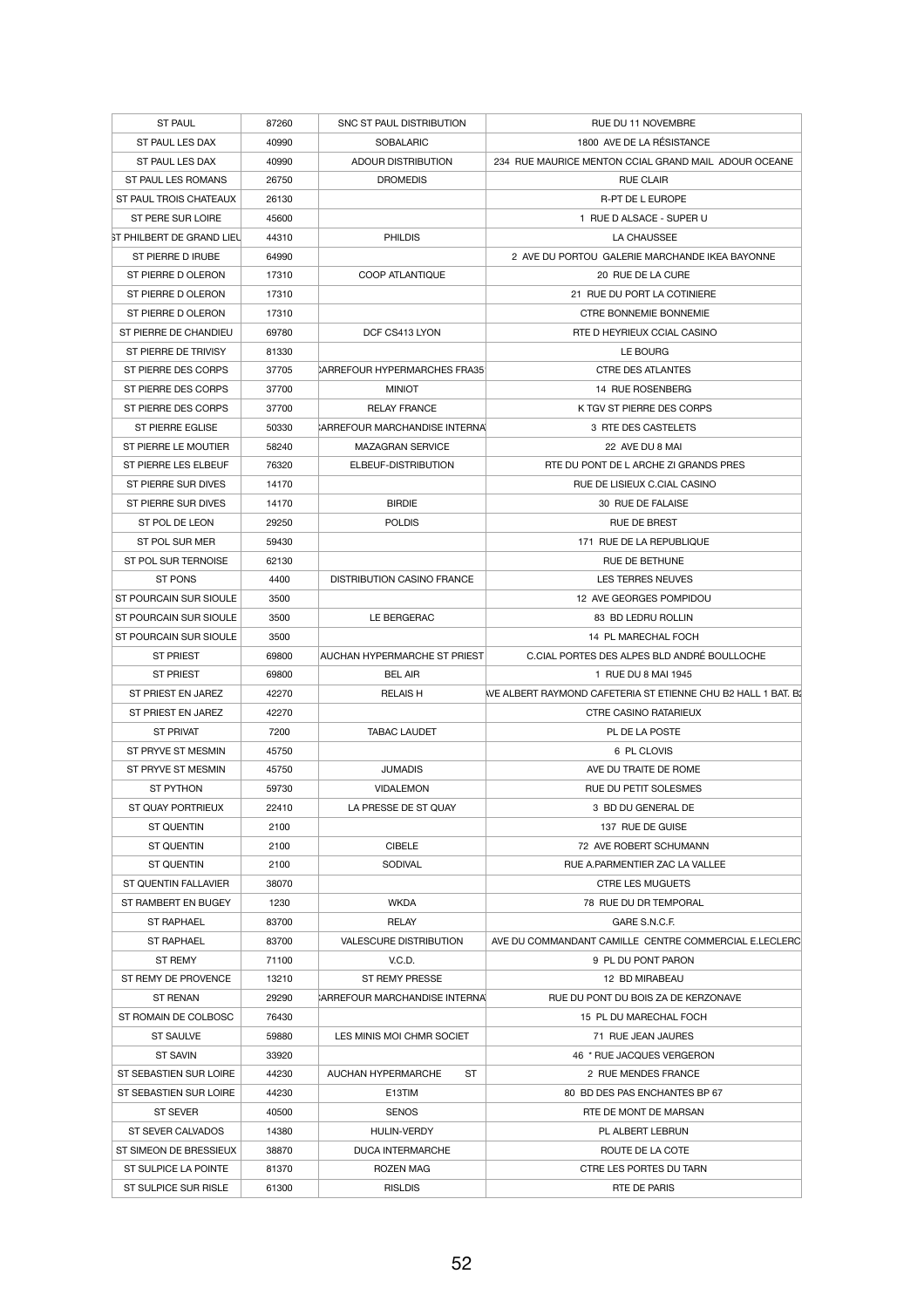| ST SYLVAIN D ANJOU         | 49480 | <b>SYLDIS</b>                           | 2 AVE DE LA MILLARDIERE                          |
|----------------------------|-------|-----------------------------------------|--------------------------------------------------|
| ST THIBAULT DES VIGNES     | 77400 |                                         | 4 RUE LAMARTINE ZAC DE LA COURTILLIERE           |
| ST VALERY EN CAUX          | 76460 | ST VALERY DISTRIBUTION                  | 60 RTE DU HAVRE-CENTRE                           |
| ST VALERY SUR SOMME        | 80230 | LA PRESSE VALERICAINE                   | 14 RUE DE LA FERTE                               |
| <b>ST VALLIER</b>          | 71230 | <b>REBEYROTTE</b>                       | 83 RUE MAX DORMOY                                |
| <b>ST VALLIER</b>          | 26240 | LE CARRE D'AS                           | 10 PL ARISTIDE BRIAND                            |
| <b>ST VALLIER</b>          | 6460  | <b>VALDIS</b>                           | ALL CHARLES BONOME                               |
| ST VIGOR LE GRAND          | 14400 | <b>PATHYVELLE</b>                       | <b>RTE ESQUAY</b>                                |
| ST VINCENT DE TYROSSE      | 40230 | SU.MA.TYR                               | 7 AVE D'ASPREMONT                                |
| <b>ST VIT</b>              | 25410 | <b>SCARINGI</b>                         | 1 RUE GENERAL DE GAULLE                          |
| ST VIT                     | 25410 | LES BELLES OUVRIERES                    | ZAC BELLES OUVRIERES                             |
| <b>ST YORRE</b>            | 3270  | CARREFOUR MARCHANDISE INTERNAL          | AVE DE THIERS                                    |
| <b>STAINS</b>              | 93240 |                                         | 80 BD MAXIME GORKI LE GLOBE                      |
| <b>STE BAZEILLE</b>        | 47180 | <b>SUPERBAZ</b>                         | <b>BEYLARD</b>                                   |
| <b>STE EULALIE</b>         | 33560 | SODIA AQUITAINE                         | AVE DE L' AQUITAINE                              |
| <b>STE FEYRE</b>           | 23000 | <b>TREFLE</b>                           | <b>BRG CHARSAT</b>                               |
| STE FOY LES LYON           | 69110 | <b>COUTURIER</b>                        | 5 PL SAINT LUC                                   |
| STE GENEVIEVE DES BOIS     | 91700 | <b>SOCULTUR</b>                         | 14 AVE DE LA CROIX BLANCHE ZAC LA CROIX BLANCHE  |
|                            |       |                                         |                                                  |
| STE JAMME SUR SARTHE       | 72380 | <b>DEMARET</b>                          | ZAC DE LA PRAIRIE DES MOULINS RUE DU SABLON      |
| <b>STE MARGUERITE</b>      | 88100 | <b>CORA</b>                             | 183 RUE ERNEST CHARLIER GAL MARCHANDE CORA       |
| STE MARIE AUX CHENES       | 57255 | <b>CORA</b>                             | RTE DEPARTEMENTALE 43                            |
| STE MARIE AUX MINES        | 68160 | <b>DISTRIMINES</b>                      | 31 RUE REBER                                     |
| STE MAURE DE TOURAINE      | 37800 | <b>SDM</b>                              | ZAC LES MARCHAUX LIEU DIT LES ROTES              |
| <b>STE MAXIME</b>          | 83120 |                                         | 18 PL JEAN MERMOZ CCIAL CARREFOUR MARKET         |
| <b>STE MAXIME</b>          | 83120 | <b>ROND POINT</b>                       | 164 RTE DU PLAN DE LA TOUR                       |
| <b>STE MENEHOULD</b>       | 51800 |                                         | 8 PL D'AUSTERLITZ                                |
| <b>STE MENEHOULD</b>       | 51800 | <b>CODISM</b>                           | PL DE LA GARE                                    |
| <b>STE MERE EGLISE</b>     | 50480 |                                         | 61 RUE DU CAP DE LAINE                           |
| <b>STE PAZANNE</b>         | 44680 | <b>SODIPAZ</b>                          | 14 AVE DES CHARMES                               |
| <b>STE SAVINE</b>          | 10300 |                                         | 11 AVE GALLIENI                                  |
| <b>STE SAVINE</b>          | 10300 | <b>MOTTE JEAN BRUNO</b>                 | 68 AVE GAL LECLERC                               |
| <b>STEENVOORDE</b>         | 59114 | <b>BRAS</b>                             | 26 PL NORBERT SEGARD                             |
| <b>STENAY</b>              | 55700 | <b>LES ARCADES</b>                      | 10 PL R. POINCARE                                |
| <b>STRASBOURG</b>          | 67000 | <b>KERITY</b>                           | 1 AVE DU GENERAL DE GAULLE                       |
| <b>STRASBOURG</b>          | 67000 |                                         | 8 AVE DE LA MARSEILLAISE                         |
| <b>STRASBOURG</b>          | 67000 | <b>MONOPRIX EXPLOITATION SA</b>         | 5 RUE DES GRANDES ARCADES 0047 STRASBOURG KLEBER |
| <b>STRASBOURG</b>          | 67000 |                                         | 8 RUE DU TRAVAIL                                 |
| <b>STRASBOURG</b>          | 67000 |                                         | 72 RUE BOECKLIN ROBERTSAU                        |
| <b>STRASBOURG</b>          | 67200 |                                         | <b>PL ANDRE MAUROIS</b>                          |
| <b>STRASBOURG</b>          | 67200 |                                         | 89 RTE DE MITTELHAUSS                            |
| <b>STRASBOURG</b>          | 67200 | <b>AUCHAN HYPERMARCHE</b><br><b>STR</b> | PL ANDRE MAUROIS CENTRE COMMERCIAL HAUTPIERRE    |
| <b>STRASBOURG</b>          | 67000 | <b>RELAY</b>                            | K SNCF STRASBOURG VESTIBULE                      |
| <b>SUCE SUR ERDRE</b>      | 44240 | L'AVENIR EN 44                          | 40 RUE DU GENERAL DE GAULLE                      |
| <b>SURGERES</b>            | 17700 | <b>SODISUR</b>                          | <b>RUE LA POULAILLERIE</b>                       |
| SURY LE COMTAL             | 42450 | <b>SURYDIS</b>                          | RUE DU 11 NOVEMBRE                               |
| <b>SURZUR</b>              | 56450 | <b>JICEMA</b>                           | ZAC DU LOBREONT                                  |
| <b>TALENCE</b>             | 33400 | <b>PACADIS</b>                          | RUE DE PACARIS HYPER LECLERC                     |
| <b>TALENCE</b>             | 33400 | DCF CS914                               | 412 CRS DE LA LIBERATION                         |
| <b>TARARE</b>              | 69170 | DU MARCHE                               | 11 PL DU MARCHE                                  |
| <b>TARASCON SUR ARIEGE</b> | 9400  | LA TARASCONNAISE                        | RTE DE QUIE                                      |
| <b>TARBES</b>              | 65000 |                                         | 14 PL DE VERDUN                                  |
| <b>TARBES</b>              | 65000 | LE GAZETIER                             | 27 PL DU FOIRAIL                                 |
| <b>TARBES</b>              | 65000 |                                         | 3 RUE ALSACE LORRAINE                            |
| <b>TARBES</b>              | 65000 | <b>JAHCAIRMMAN</b>                      | <b>BD LACAUSSAGE</b>                             |
| <b>TARBES</b>              | 65000 | <b>DISTRITARBES</b>                     | PL GERMAIN CLAVERIE                              |
| <b>TARNOS</b>              | 40220 |                                         | 21 RTE NATIONALE 10                              |
| <b>TARNOS</b>              | 40220 | <b>URSUIA</b>                           | BD DUCLOS - N10 C.CIAL OCEAN                     |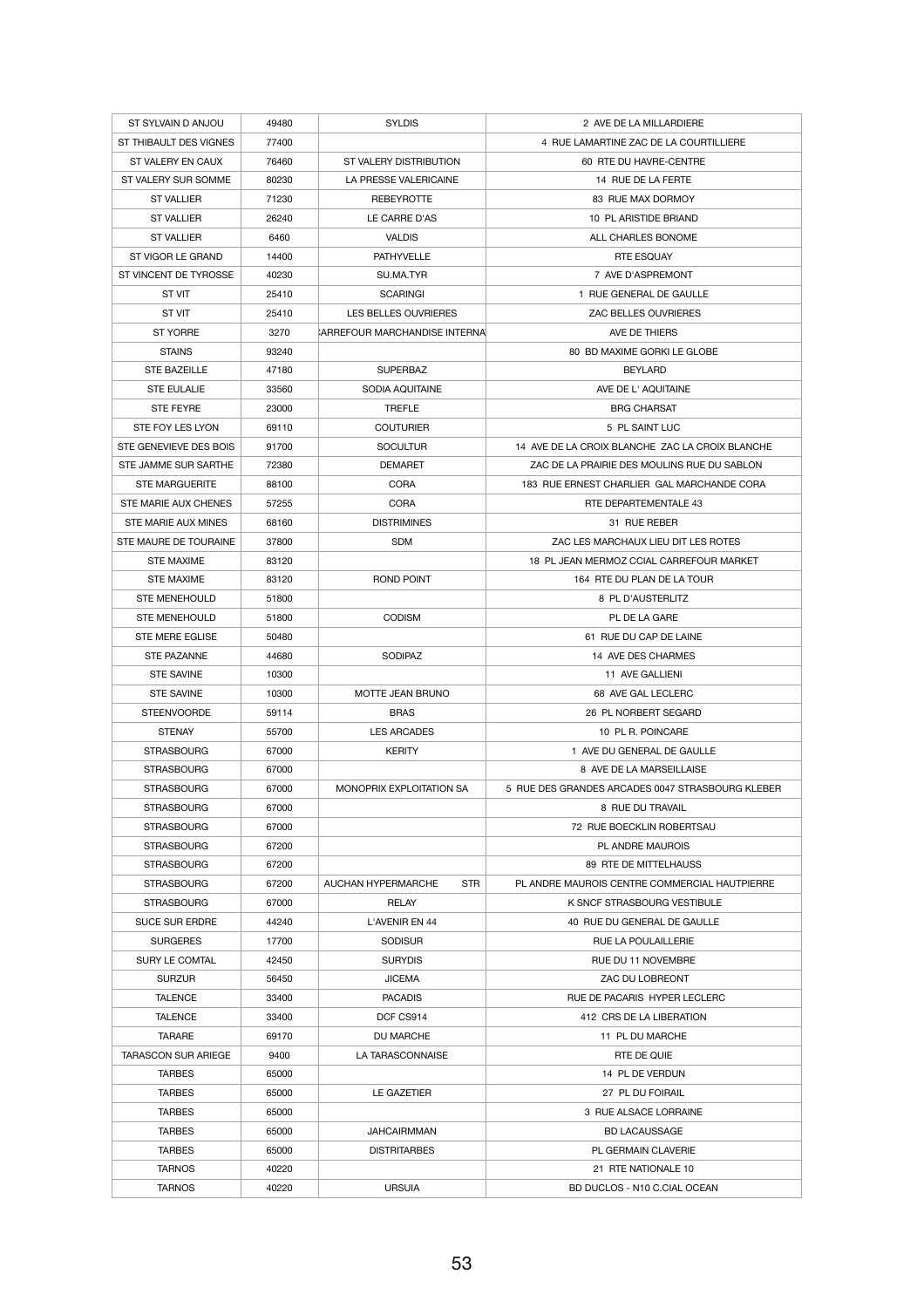| <b>TASSIN LA DEMI LUNE</b>   | 69160 | DCF CS165 LYON                 | 6 PRO DES TUILERIES                                                                      |
|------------------------------|-------|--------------------------------|------------------------------------------------------------------------------------------|
| <b>TASSIN LA DEMI LUNE</b>   | 69160 | <b>AUCHAN SUPERMARCHE 1172</b> | AVE GENERAL BROSSET                                                                      |
| <b>TAVAUX</b>                | 39500 | <b>SUPRADIS</b>                | RN 73 BP17 CCIAL SUPER U                                                                 |
| <b>TAVERNY</b>               | 95150 | <b>AUCHAN TAVERNY</b>          | THEROIGNE DE MERICOURT ZAC BOISSY CCIAL LES PORTES DE TAVÍ                               |
| <b>TAVERNY</b>               | 95150 | <b>ICY</b>                     | 107 RUE DE BEAUCHAMP                                                                     |
| <b>TAVERS</b>                | 45190 | <b>BALGENDIS</b>               | RTE DE BLOIS RN 152                                                                      |
| TEMPLEUVE EN PEVELE          | 59242 | <b>DISTRIBUTION TEMPLEUVE</b>  | 29 RUE DU MARESQUEL                                                                      |
| <b>TERRASSON LAVILLEDIEU</b> | 24120 | STE DE DISTRIB DU CENTRE       | ZI DU COUTAL                                                                             |
| <b>TERRASSON LAVILLEDIEU</b> | 24120 |                                | 21 RUE GENERAL COURNARIE                                                                 |
| THEIX NOYALO                 | 56450 | R ET B                         | 1 RUE DE LA CHAPELLE                                                                     |
| <b>THEZAN LES BEZIERS</b>    | 34490 | <b>BARTHEZ</b>                 | ZAE LES MASSELETTES                                                                      |
| <b>THIAIS</b>                | 94531 | <b>CARREFOUR</b>               | <b>CCIAL BELLE EPINE</b>                                                                 |
| <b>THIAIS</b>                |       |                                | AVE DU LUXEMBOURG                                                                        |
|                              | 94320 | <b>SOCULTUR</b>                |                                                                                          |
| <b>THIBERVILLE</b>           | 27230 |                                | 8 RUE DE BERNAY                                                                          |
| <b>THIERS</b>                | 63300 | <b>SNC FARGE</b>               | ZAC LA VARENNE CCIAL CARREFOUR                                                           |
| THIMERT GATELLES             | 28170 | <b>CSF SAS FRPK87</b>          | <b>RTE DU MANS</b>                                                                       |
| <b>THIONVILLE</b>            | 57100 | <b>KRAMER</b>                  | 77 ALL BOUCLE DE LA MILLIAIRE                                                            |
| <b>THIONVILLE</b>            | 57100 | <b>MAGPRESS</b>                | 20 RTE D ARLON                                                                           |
| <b>THIONVILLE</b>            | 57100 |                                | 1 PL AU BOIS                                                                             |
| <b>THIONVILLE</b>            | 57100 | <b>MAGIC PRESSE</b>            | 4 RUE MAILLET CCIAL CARREFOUR                                                            |
| <b>THIVIERS</b>              | 24800 | MASSY-BOYER                    | 10 PL DU MARECHAL FOCH                                                                   |
| <b>THOIRY</b>                | 1710  | <b>CUERQ</b>                   | RTE DE LYON ZA PREJAQUET CCIAL VAL MIGROS                                                |
| <b>THONON LES BAINS</b>      | 74200 | <b>DUCADES</b>                 | 35 GRUE                                                                                  |
| <b>THONON LES BAINS</b>      | 74200 |                                | 64 AVE D'EVIAN                                                                           |
| <b>THOUARCE</b>              | 49380 | <b>VALLANDIS</b>               | 2 BD DE LA REPUBLIQUE                                                                    |
| <b>THOUARE SUR LOIRE</b>     | 44470 | X&Z                            | 7 PL DE LA REPUBLIQUE                                                                    |
| <b>THOUARE SUR LOIRE</b>     | 44470 | <b>UNIVAL</b>                  | <b>RUE DE LA MALNOUE</b>                                                                 |
| <b>THOUARS</b>               | 79100 | <b>LAMIDIS</b>                 | 2 BD DE DIEPHOLZ                                                                         |
| <b>THOUARS</b>               | 79100 | U EXPRESS COOP ATLANTIQUE      | 21 BD PIERRE CURIE                                                                       |
| <b>THOUROTTE</b>             | 60150 | <b>OISEDIS</b>                 | AVE DE RIMBACH ZAC DU GROS GRELOT                                                        |
| <b>THUIR</b>                 | 66300 |                                | 18 BD L.J. GREGORY                                                                       |
| <b>THURY HARCOURT</b>        | 14220 | <b>DURTANGES</b>               | <b>BD DE LA FLECHE</b>                                                                   |
| <b>TIERCE</b>                | 49125 | <b>SDD</b>                     | 6 PL DE COUBERTIN                                                                        |
| TIGNIEU JAMEYZIEU            | 38230 | <b>TIGNIEUDIS</b>              | <b>RUE DES ARDENNES</b>                                                                  |
| <b>TINTENIAC</b>             | 35190 |                                | RUE DES TRENTE LES PETITES DOUVES                                                        |
| <b>TOMBLAINE</b>             |       | AUCHAN HYPERMARCHE             |                                                                                          |
|                              | 54510 | <b>TOM</b>                     | AVE EUGENE POTTIER CC AUCHAN                                                             |
| <b>TOMBLAINE</b>             | 54510 | <b>LE MARIGNY</b>              | 36 AVE DE LA REPUBLIQUE                                                                  |
| <b>TONNAY CHARENTE</b>       | 17430 | <b>TONNAYDIS SAS</b>           | ZA DE LA VARENNE                                                                         |
| <b>TONNEINS</b>              | 47400 | ST PIERRE DISTRIBUTION         | 113 RTE NATIONALE PARC DE FERRON                                                         |
| <b>TONNEINS</b>              | 47400 | <b>BERGADIEU BOS</b>           | 4 RUE MARECHAL JOFFRE                                                                    |
| <b>TORCY</b>                 | 71210 |                                | CCIAL GEANT CASINO LES 20 ARPENTS                                                        |
| <b>TOTES</b>                 | 76890 |                                | 7 RUE GUY DE MAUPASSANT                                                                  |
| <b>TOULON</b>                | 83200 | <b>SILCO</b>                   | 77 RUE OCTAVE TEISSIER INTERMARCHÉ                                                       |
| <b>TOULON</b>                | 83000 |                                | 100 BD JEAN BAPTISTE ABEL                                                                |
| <b>TOULON</b>                | 83000 | <b>CHARLEMAGNE</b>             | 50 BD DE STRASBOURG                                                                      |
| <b>TOULON</b>                | 83200 | DCF CS954 TOULON               | AVE ARISTIDE BRIAND SUPERMARCHÉ CASINO                                                   |
| <b>TOULON</b>                | 83000 | <b>RELAY</b>                   | <b>GARE K SNCF LE VESTIBULE</b>                                                          |
| <b>TOULON SUR ARROUX</b>     | 71542 | 414                            | PL DELATTRE DE TASSIGNY                                                                  |
| <b>TOULOUSE</b>              | 31000 |                                | 8 RUE OZENNE                                                                             |
| <b>TOULOUSE</b>              | 31000 |                                | 19 PL DU SALIN                                                                           |
| <b>TOULOUSE</b>              | 31400 |                                | DCF CS907 TOULOUSE DEMOISELLESAVE ANTOINE DE SAINT EXUPERY 2/4 BOULEVARD GRIFFOUL DORVAL |
| <b>TOULOUSE</b>              | 31500 | <b>TORRECILLAS</b>             | 75 AVE CAMILLE PUJOL                                                                     |
| <b>TOULOUSE</b>              | 31000 | LE TEMPS DE VIVRE              | 8 RUE DU POIDS DE L HUILE                                                                |
| <b>TOULOUSE</b>              | 31300 | AJ PRESSE                      | 1 AVE ETIENNE BILLIERE                                                                   |
| <b>TOULOUSE</b>              | 31200 | <b>BOULOGNE</b>                | 119 RTE D'ALBI                                                                           |
|                              |       |                                |                                                                                          |
| <b>TOULOUSE</b>              | 31400 | <b>KAYAN FATIH</b>             | 9 RUE VALENTINA TERECHKOVA                                                               |
| <b>TOULOUSE</b>              | 31100 | SAPHIR PRESSE                  | PL EDOUARD BOUILLERES CCIAL CASINO MIRAIL                                                |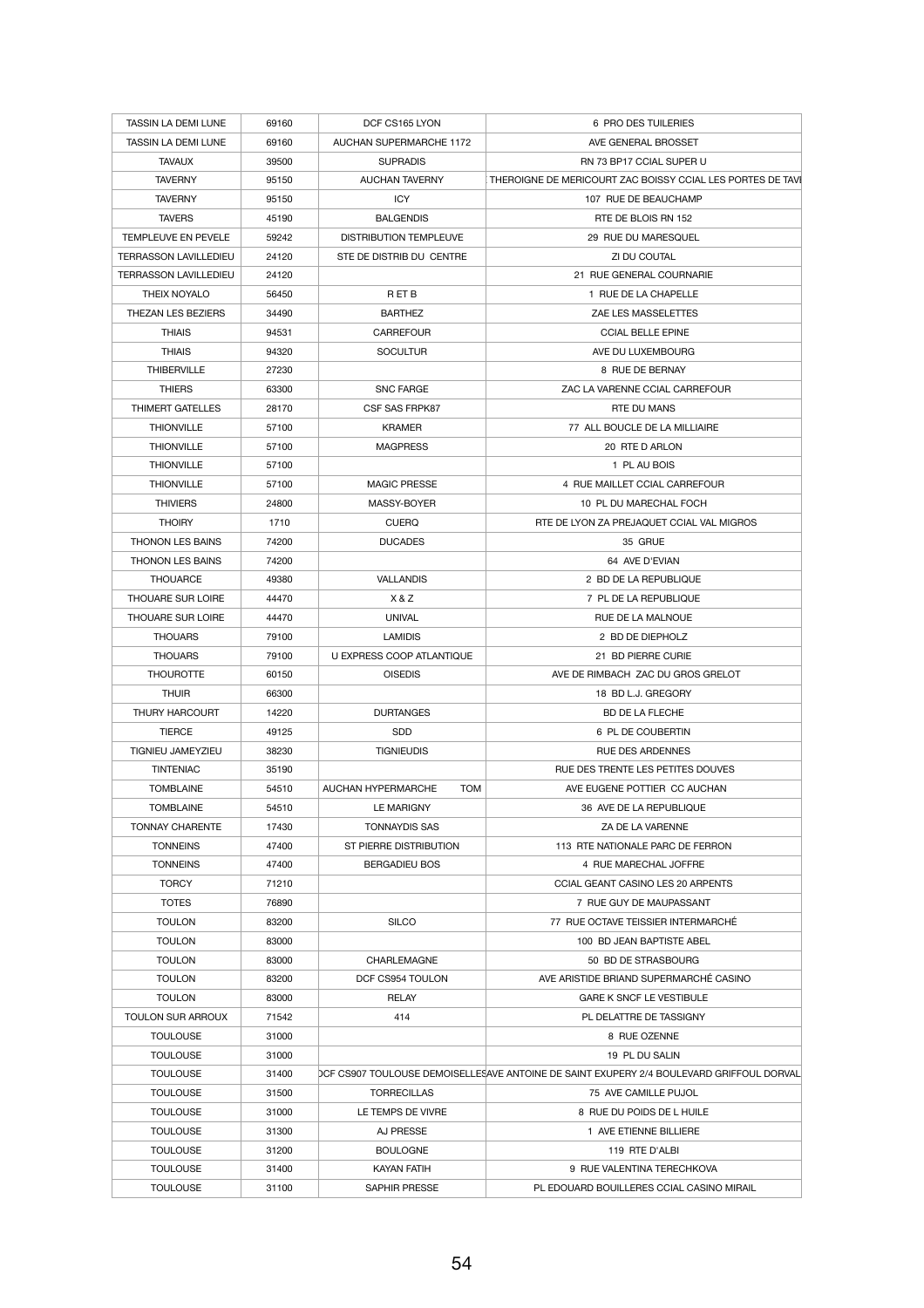| <b>TOULOUSE</b>             | 31300 | <b>HILACOEUR</b>                  | CTRE 36 RTE DE BAYONNE CCIAL CARREFOUR TOULOUSE PURPAN |
|-----------------------------|-------|-----------------------------------|--------------------------------------------------------|
| <b>TOULOUSE</b>             | 31000 | <b>RELAY</b>                      | BD PIERRE SEMARD SNCF MONTABIAU VESTI.DEPART           |
| <b>TOULOUSE</b>             | 31000 | <b>RELAY</b>                      | K SNCF TOULOUSE MARENGO                                |
| <b>TOURBES</b>              | 34120 |                                   | 19 GRUE                                                |
| <b>TOURCOING</b>            | 59200 | <b>SYLNA</b>                      | 185 RUE DU TOUQUET                                     |
| <b>TOURCOING</b>            | 59200 | SUPERMARCHE MATCH                 | 1 RUE DU CANAL                                         |
| <b>TOURLAVILLE</b>          | 50110 |                                   | 450 RUE PIERRE BROSSOLETTE CCIAL LECLERC               |
| <b>TOURLAVILLE</b>          | 50110 | <b>SOMATUR</b>                    | RUE DU GRAND PRE                                       |
| <b>TOURNEFEUILLE</b>        | 31170 | MAISON DE LA PRESSE LLADAF        | 73 RUE GASTON DOUMERGUE                                |
| <b>TOURNEFEUILLE</b>        | 31170 | <b>C.S.F FRPD56 TOURNEFEUILLE</b> | RTE DE TARBES                                          |
| <b>TOURNEFEUILLE</b>        | 31170 | <b>FERIZOVIC</b>                  | 3 CHE DE BORDENEUVE                                    |
| <b>TOURNUS</b>              | 71700 | <b>JOUVEAUX</b>                   | 13 PL DE L HOTEL DE VILLE                              |
| <b>TOURRETTES</b>           | 83440 | <b>GOYAVE</b>                     | <b>QUA GRANDE TERRASSE</b>                             |
| <b>TOURS</b>                | 37000 | <b>GARUCHET BONNIN</b>            | 70 RUE NATIONALE                                       |
| <b>TOURS</b>                | 37000 |                                   | 172 BD TONNELLE                                        |
| <b>TOURS</b>                | 37000 |                                   | 202 RUE DE BOISDENIER                                  |
| <b>TOURS</b>                | 37000 | <b>PROMOSS</b>                    | 77 RUE GEORGES RENARD                                  |
| <b>TOURS</b>                | 37000 | 01140 - AUCHAN SUPERMARCHE        | 115 B RUE GIRAUDEAU                                    |
| <b>TOURS</b>                | 37100 | <b>SOCULTUR</b>                   | PL NICOLAS COPERNIC ZONE FUSAPARC                      |
| <b>TOURS</b>                | 37100 |                                   | 36 RUE JEMMAPES                                        |
| <b>TOURS</b>                | 37100 | 01067 - AUCHAN TOURS              | RTE NATIONALE 10 C.CIAL PETITE ARCHE                   |
| <b>TOURS</b>                | 37000 | <b>RELAY FRANCE</b>               | K TABAC SNCF TOURS VESTIBULE QUAI A                    |
| <b>TOURVILLE LA RIVIERE</b> | 76410 | CARREFOUR MARCHANDISE INTERNAL    | 2 AVE GUSTAVE PICARD                                   |
| <b>TRACY LE MONT</b>        | 60170 | DGE & CO                          | 26 RUE DE LA CENSE ZAC ROUTE DE BAILLY                 |
| <b>TRANS EN PROVENCE</b>    | 83720 | <b>FRA356 TRANS EN PROVENCE</b>   | ROUTE DÉPARTEMENTALE 555 CHEMIN LE PLAN                |
| <b>TREBEURDEN</b>           | 22560 | <b>LUVAFI</b>                     | 50 RUE DES PLAGES                                      |
|                             |       |                                   |                                                        |
| <b>TREGASTEL</b>            | 22730 | <b>SFL</b>                        | <b>RUE DE POULL PALUD</b>                              |
| <b>TREGUIER</b>             | 22220 | <b>TETROP</b>                     | 9 PL DU MARTRAY                                        |
| <b>TREGUIER</b>             | 22220 | <b>TREGUIDIS</b>                  | ZI DE KERFOLIC                                         |
| <b>TREGUNC</b>              | 29910 | DCF CS 259 CASINO TREGUNC S36     | VIEILLE ROUTE DE CONCARNEAU                            |
| <b>TREILLIERES</b>          | 44119 | <b>PINARD</b>                     | 6 PL DE LA LIBERTE                                     |
| <b>TRELAZE</b>              | 49800 | <b>TRELADIS</b>                   | 2 SQ ROBERT SURCOUF                                    |
| <b>TRELAZE</b>              | 49800 | SODEXO FR402371                   | 47-49 RUE DE LA FOUCAUDIÈRE                            |
| <b>TRELAZE</b>              | 49800 | LE JUBILE                         | 26 RUE J. JAURES                                       |
| <b>TRELISSAC</b>            | 24750 |                                   | AVE GEORGES POMPIDOU C.CIAL INTERMARCHE                |
| <b>TRELISSAC</b>            | 24750 | <b>TRELIDIS</b>                   | LIEU DIT LA FEUILLERAIE CENTRE COMMERCIAL              |
| <b>TRELISSAC</b>            | 24750 | <b>TRELIDIS HYPERMARCHE</b>       | CTRE LA FEUILLERAIE ROUTE DE LIMOGES                   |
| <b>TRILPORT</b>             | 77470 | <b>TREISDIS</b>                   | 86 AVE DE VERDUN                                       |
| <b>TROARN</b>               | 14670 | JV DISTRIBUTION                   | RTE DE ROUEN                                           |
| <b>TROSLY BREUIL</b>        | 60350 | <b>BRASCOT</b>                    | 7 RUE DE THIANT                                        |
| <b>TROYES</b>               | 10000 |                                   | 2 AVE ROND POINT DE L EUROPE                           |
| <b>TROYES</b>               | 10000 | SARL MP TROYES                    | 32 RUE EMILE ZOLA                                      |
| <b>TULLE</b>                | 19000 | <b>LICCARDI</b>                   | PL DU FOIRAIL                                          |
| <b>TULLE</b>                | 19000 | <b>NAT</b>                        | 2 AVE CHARLES DE GAULLE                                |
| <b>TULLINS</b>              | 38210 | <b>CHAVANNE</b>                   | 4 PL DU DR. VALOIS                                     |
| <b>UGINE</b>                | 73400 | LE VAL D'ARLY                     | 39 PL DU VAL D'ARLY                                    |
| <b>URRUGNE</b>              | 64122 | <b>PRESSIDRAC</b>                 | RTE DE SOUHARA C.CIAL LECLERC                          |
| <b>USSEL</b>                | 19200 | <b>USSEL DISTRIBUTION</b>         | RTE DE PONTY                                           |
| USSON DU POITOU             | 86350 |                                   | 1 RUE DE FOLSCHWILLER                                  |
| <b>UVERNET FOURS</b>        | 4400  |                                   | <b>GAL MARCHANDE J2 PRA LOUP</b>                       |
| <b>UZERCHE</b>              | 19140 | <b>ADRIBAL</b>                    | <b>LES BESSADES</b>                                    |
| <b>UZES</b>                 | 30700 | <b>UZES DIFF. PRESSE</b>          | 7 BD GAMBETTA                                          |
| <b>VAGNEY</b>               | 88120 | <b>COOPERATIVE L'UTILE</b>        | 11B B RUE DU GENERAL DE GAULLE                         |
| <b>VAILLY SUR SAULDRE</b>   | 18260 |                                   | 3 * PLACE DU 8 MAI 1945                                |
| <b>VAIRES SUR MARNE</b>     | 77360 | PRESSE DE VAIRES                  | 4 AVE JEAN JAURES                                      |
| <b>VAISON LA ROMAINE</b>    | 84110 | <b>FISODAGI</b>                   | 59 GRUE                                                |
| <b>VALBONNE</b>             | 6560  | <b>LECA</b>                       | RTE DES MACARONS                                       |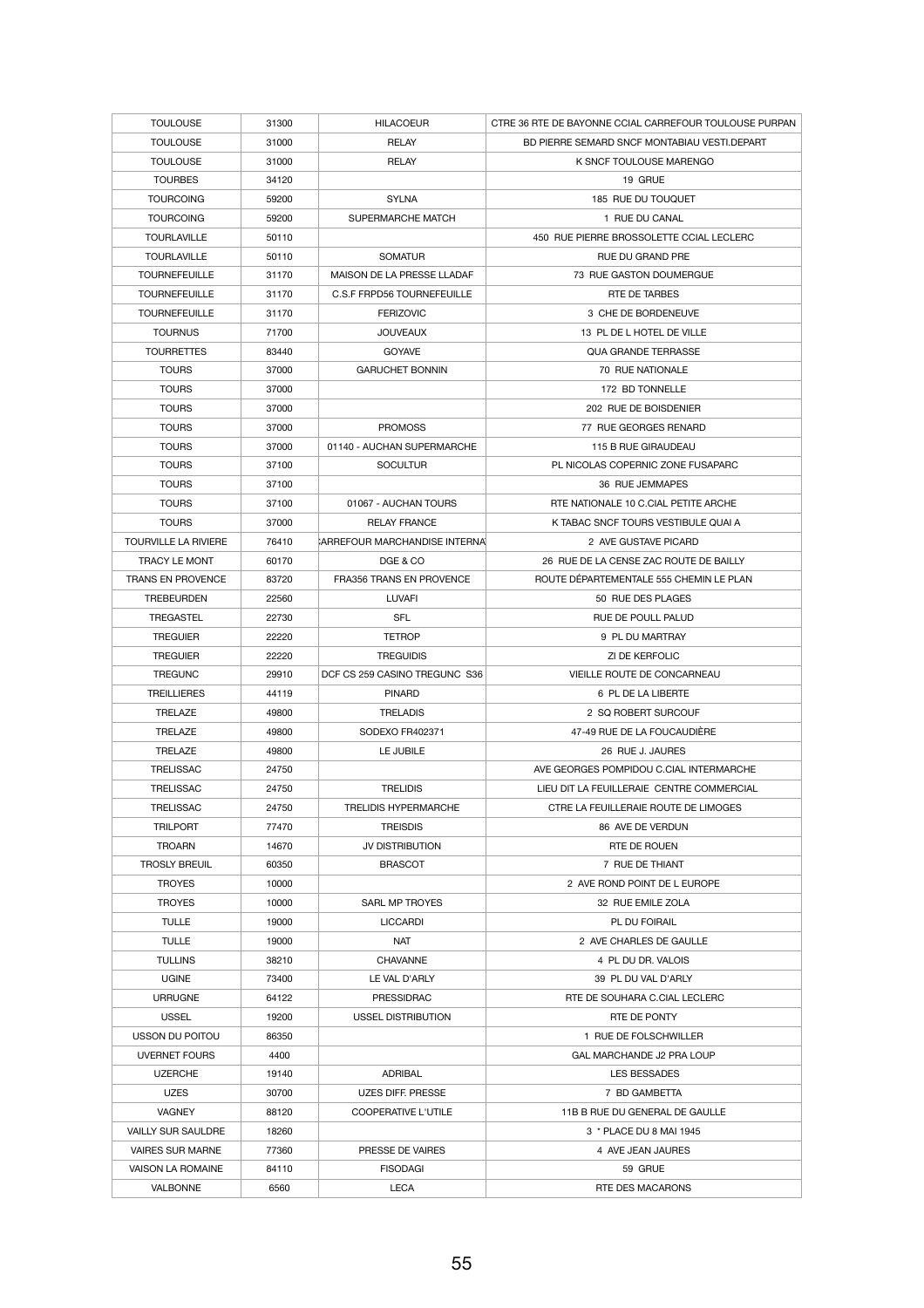| <b>VALBONNE</b>               | 6560  | <b>ERIKSPORTS</b>                       | PL DE LA VIGNASSE                                      |
|-------------------------------|-------|-----------------------------------------|--------------------------------------------------------|
| <b>VALDOIE</b>                | 90300 | SUGACH-SOCAPI                           | 30 RUE DE TURENNE                                      |
| <b>VALENCE</b>                | 26000 | MONOP'STATION                           | <b>18 RUE DENIS PAPIN</b>                              |
| <b>VALENCE</b>                | 26000 |                                         | 8 PL ARISTIDE BRIAND                                   |
| <b>VALENCE</b>                | 26000 |                                         | 2 RTE DE ROMANS CCIAL GEANT CASINO                     |
| <b>VALENCIENNES</b>           | 59300 | <b>RELAY</b>                            | K SNCF VALENCIENNES VESTIBULE                          |
| <b>VALENCIENNES</b>           | 59300 | LE FURET DU NORD                        | 21 RUE DU QUESNOY                                      |
| <b>VALENCIENNES</b>           | 59300 | <b>ANPEG 1395</b>                       | 59 AVE DE VERDUN                                       |
| <b>VALLET</b>                 | 44330 | C J V DISTRIBUTION                      | 27 RTE D ANCENIS CENTRE COMMERCIAL SUPERVAL            |
|                               |       |                                         |                                                        |
| VALLON PONT D ARC             | 7150  |                                         | 16 BD PESCHAIRE ALIZON                                 |
| <b>VALOGNES</b>               | 50700 | <b>COBEVAL</b>                          | 12 RUE DU GAL GENTILHOMME                              |
| <b>VALOGNES</b>               | 50700 |                                         | 3 BD DIVISION LECLERC                                  |
| <b>VANDOEUVRE</b>             | 54500 | <b>JACOBI</b>                           | 2 RUE C.CIAL LECLERC C.CIAL LECLERC 2 RUE PALISSY      |
| VANDOEUVRE LES NANCY          | 54500 |                                         | 8 RUE DU MORVAN                                        |
| <b>VANNES</b>                 | 56000 | <b>TABAC PRESSE DES HALLES</b>          | 5 PL DES LICES                                         |
| <b>VANNES</b>                 | 56000 | <b>QUENGA</b>                           | 41 AVE ROOSEVELT                                       |
| <b>VANNES</b>                 | 56000 |                                         | RUE EUGENE DELACROIX C.CIAL LES VENETES                |
| <b>VANNES</b>                 | 56000 | <b>TREVIEC</b>                          | CTRE FOURCHENE ROUTE D'AURAY                           |
| <b>VANNES</b>                 | 56000 | <b>LANDIVALT - INTERMARCHE</b>          | 10 AVE GEORGES POMPIDOU                                |
| <b>VANNES</b>                 | 56000 | <b>VADIS</b>                            | PARC LANN ECHANGEUR DE KERTHOMAS                       |
| <b>VARADES</b>                | 44370 | <b>OCEANE DISTRIBUTION</b>              | RTE D'ANGERS CCIAL LA FERTE                            |
| <b>VARENNES SUR ALLIER</b>    | 3150  | <b>CARIBOU</b>                          | 98 AVE DE CHAZEUIL ZONE COMMERCIALE                    |
| <b>VARENNES SUR SEINE</b>     | 77130 | <b>VAREDIS</b>                          | RTE DU BREAUD CCIAL LECLERC                            |
| <b>VARENNES VAUZELLES</b>     | 58640 | <b>SAS FLEURON</b>                      | 7 RUE JACQUES DUCLOS RN7                               |
| <b>VARS</b>                   | 5560  |                                         | LA GAULOISERIE LES CLAUX                               |
| <b>VAUCRESSON</b>             | 92420 | ESPACE 2001-S.M.O                       | 18 BD DE LA REPUBLIQUE                                 |
| <b>VAUDRY</b>                 | 14500 | <b>VAUDRY DISTRIBUTION</b>              | RTE DE CONDE S/NOIREAU                                 |
| <b>VAULX EN VELIN</b>         | 69120 |                                         | 80 AVE R. SALENGRO                                     |
|                               |       |                                         |                                                        |
| <b>VAUREAL</b>                | 95490 |                                         | 23 MAIL MENDES FRANCE                                  |
| <b>VAUX LE PENIL</b>          | 77000 | CARREFOUR MARCHANDISE INTERNAL          | RUE DES TROIS RODES ZAC DU CLOS SAINT-MARTIN           |
|                               | 17640 | PERCHES DISTRIBUTIONS                   | RUE JACQUES YVES COUSTAUD ZONE COMMERCIALE VAL LUMIERE |
| <b>VAUX SUR MER</b>           |       |                                         |                                                        |
| <b>VELIZY VILLACOUBLAY</b>    | 78140 | <b>DISTRILOUVOIS</b>                    | 62 PL LOUVOIS                                          |
| <b>VELIZY VILLACOUBLAY</b>    | 78140 |                                         | 28 AVE DU GAL DE GAULLE                                |
| <b>VELIZY VILLACOUBLAY</b>    | 78140 | <b>VEL</b><br><b>AUCHAN HYPERMARCHE</b> | CTRE VELIZY 2 - NIVEAU 1                               |
| <b>VENDEGIES SUR ECAILLON</b> | 59213 |                                         | 142 RTE DE SOLESMES                                    |
| <b>VENDEUVRE SUR BARSE</b>    | 10140 | <b>MARY ASTRID BIANCHERI</b>            | 50 GRUE                                                |
| <b>VENDIN LE VIEIL</b>        | 62880 | G.M.B. CORA                             | 2 RTE DE LA BASSEE                                     |
| <b>VENDOME</b>                | 41100 | LE NOUVEAU CHAPITRE                     | 15 RUE A 21 RUE DU GAL DE GAULLE                       |
| <b>VENDOME</b>                | 41100 | SOVENDIS LECLERC                        | 74 B RUE DE COURTIRAS                                  |
| <b>VENDOME</b>                | 41100 | <b>AMON</b>                             | RTE DE BLOIS PIERRE LEVEE                              |
| <b>VENETTE</b>                | 60280 | FRA114 VENETTE                          | 6 AVE DE L'EUROPE ZAC DE VENETTE                       |
| <b>VENISSIEUX</b>             | 69200 | CARREFOUR HYPERMARCHES FRA11            | 136 BD I ET FREDERIC JOLIOT CCIAL CARREFOUR            |
| <b>VENTABREN</b>              | 13122 | <b>SYRKO</b>                            | AVE CHARLES DE GAULE CCIAL SAINT LOUIS                 |
| <b>VERDUN</b>                 | 55100 | <b>HYPERMARCHE CORA</b>                 | AVE DE METZ                                            |
| <b>VERDUN SUR LE DOUBS</b>    | 71350 | MAZAGRAN                                | AVE GISCARD D'ESTAING                                  |
| <b>VERMELLES</b>              | 62980 | <b>VERMELDIS</b>                        | 5 * PLACE DE LA REPUBLIQUE                             |
| <b>VERN SUR SEICHE</b>        | 35770 | <b>JOUANIN</b>                          | 17 PL DE LA POSTE C. CIAL                              |
| <b>VERN SUR SEICHE</b>        | 35770 | <b>JOUANIN</b>                          | 3 ALL D'ORSON C.CIAL SUPER U - VAL D ORSON             |
| <b>VERNET</b>                 | 31810 |                                         | PL PAUL MUREL                                          |
| VERNEUIL D AVRE ET D ITON     | 27130 | <b>JILARO</b>                           | 25 RUE THIERS                                          |
| <b>VERNOIL LE FOURRIER</b>    | 49390 | <b>VERNDIS</b>                          | RTE DE VERNANTES                                       |
| <b>VERNON</b>                 | 27200 | <b>E.LECLERC VERMADIS</b>               | ZI DU VIROLET BD JEAN JAURES                           |
| <b>VERNOU SUR BRENNE</b>      | 37210 | <b>JUSTIFRAIS</b>                       | 25 RUE DU PROFESSEUR DEBRE                             |
| <b>VERNOUILLET</b>            | 28500 | SNS LE CAMELIA                          | 18 BD DE L EUROPE                                      |
| <b>VERNOUILLET</b>            | 28500 | <b>FIASCHI</b>                          | 2 AVE MARC CHAPPEY                                     |
| <b>VERQUIN</b>                | 62131 | <b>VLAME</b>                            | ZAC DU BEAUPRE                                         |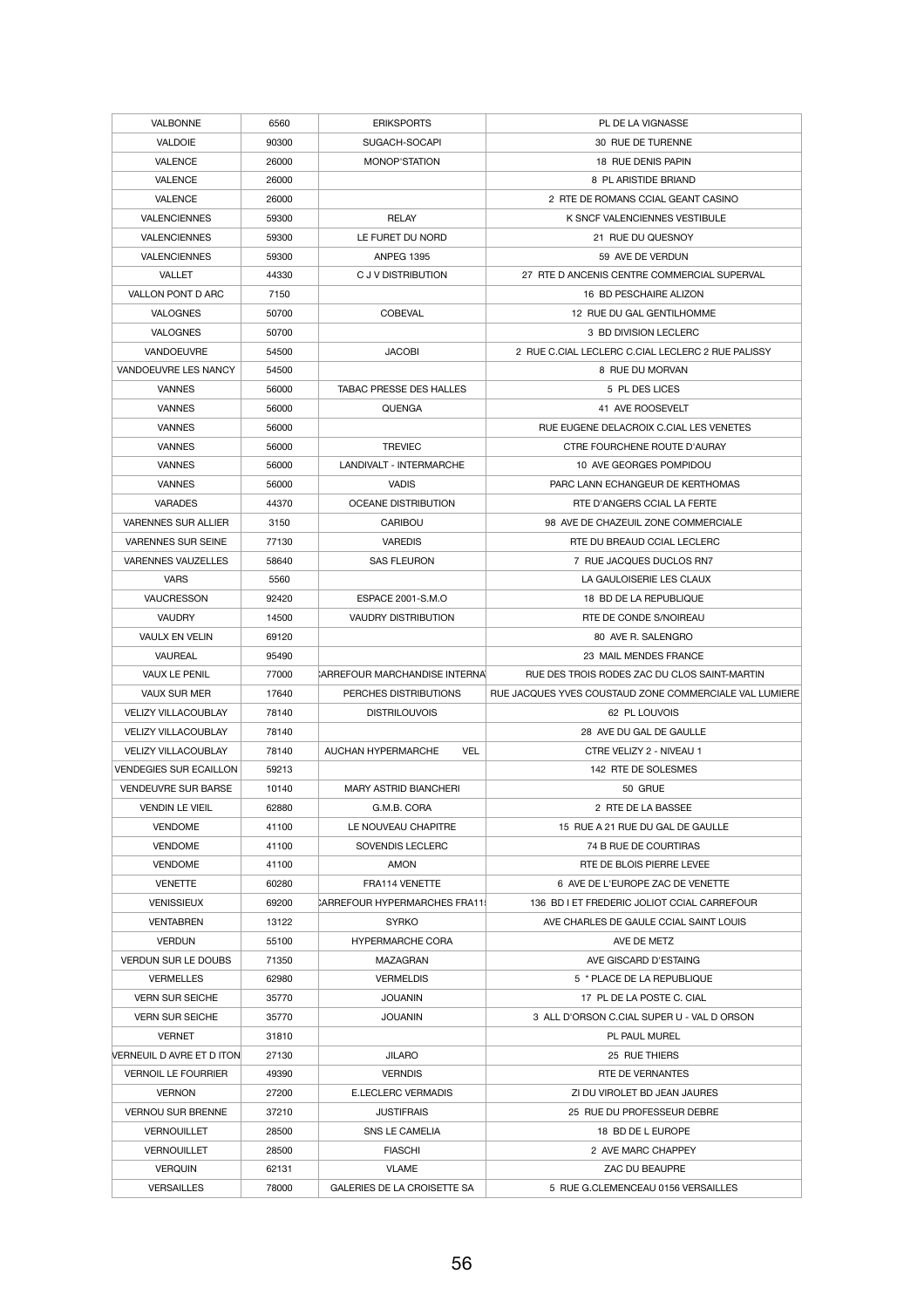| <b>VERSAILLES</b>              | 78000 | <b>RELAY</b>                         | K SNCF VERSAILLES CHANTIERS                             |
|--------------------------------|-------|--------------------------------------|---------------------------------------------------------|
| <b>VERT LE PETIT</b>           | 91710 | <b>ELANCAR</b>                       | <b>RUE BERTHOLLET</b>                                   |
| <b>VERTOU</b>                  | 44120 | <b>UNIGO</b>                         | <b>BD DE L'EUROPE</b>                                   |
| <b>VERVINS</b>                 | 2140  | <b>VERFON</b>                        | <b>RTE HIRSON</b>                                       |
| <b>VESOUL</b>                  | 70000 | LE VAUGINOIS                         | 1 RUE DE LA VAUGINE                                     |
| <b>VESOUL</b>                  | 70000 | <b>CORA</b>                          | <b>BD KENNEDY</b>                                       |
| <b>VESOUL</b>                  | 70000 | <b>MIKERY</b>                        | 1 RUE DE LA VAUGINE                                     |
| <b>VESOUL</b>                  | 70000 | <b>PONTADIS</b>                      | 26 RUE DE PONTARCHER                                    |
| <b>VEYNES</b>                  | 5400  | <b>DAVAGNIER</b>                     | 19 BD GAMBETTA                                          |
| <b>VIAS</b>                    | 34450 |                                      | 29 AVE GENERAL LECLERC                                  |
| <b>VIC FEZENSAC</b>            | 32190 | SOCIETE LUDO'VIC                     | 3 B RUE DELOM                                           |
| <b>VIC LA GARDIOLE</b>         | 34110 | LE DELOS                             | 5 RUE DU PUITS NEUF                                     |
| <b>VICHY</b>                   | 3200  | <b>CORA</b>                          | <b>ALL DES AILES</b>                                    |
| <b>VICHY</b>                   |       |                                      | 21 RUE MAL LYAUTEY                                      |
|                                | 3200  |                                      |                                                         |
| <b>VIENNE</b>                  | 38200 | <b>LA CIVETTE</b>                    | 9 CRS ROMESTANG LA CIVETTE                              |
| <b>VIERZON</b>                 | 18100 | <b>VIERZON DISTRIBUTION</b>          | RUE DU MOUTON                                           |
| <b>VIERZON</b>                 | 18100 | <b>CLAIRANNE</b>                     | 78 RTE DE BRINAY                                        |
| <b>VIERZON</b>                 | 18100 | <b>VIERZON DISTRIBUTION</b>          | 46 * AVENUE DE LA REPUBLIQUE                            |
| <b>VIERZON</b>                 | 18100 | <b>EXPAN</b>                         | 18 AVE DU 19 MARS 1962                                  |
| <b>VIERZON</b>                 | 18100 | <b>SOFRAFORG</b>                     | RUE ETIENNE DOLET ZI LES FORGES                         |
| <b>VIERZON</b>                 | 18100 | <b>KAPRIL</b>                        | 5 AVE DE LA REPUBLIQUE                                  |
| <b>VIGNEUX SUR SEINE</b>       | 91270 | <b>INTERMARCHE</b>                   | 5 AVE HENRI BARBUSSE                                    |
| <b>VIGNEUX SUR SEINE</b>       | 91270 | AUCHAN VIGNEUX SUR SEINE             | 6 RUE DE LA LONGUERAIE CCIAL VAL D'OLY                  |
| <b>VIGY</b>                    | 57640 | <b>COMMERCE MULTI SERVICE MJC</b>    | 31 RUE DE LA REINE                                      |
| <b>VIHIERS</b>                 | 49310 | <b>VIVALDIS</b>                      | CTRE Z.I LES COURTILS                                   |
| <b>VILLARD DE LANS</b>         | 38250 | <b>MAISON DE LA PRESSE</b>           | PL DE LA LIBERATION                                     |
| <b>VILLARS</b>                 | 42390 | $\vee$<br><b>AUCHAN HYPERMARCHE</b>  | CHE DE MONTRAVEL                                        |
| <b>VILLARS LES DOMBES</b>      | 1330  | 3G MAGNY                             | 132 RUE GILBERT BOULLIER                                |
| <b>VILLARS LES DOMBES</b>      | 1330  |                                      | LIEU DIT LA TUILERIE                                    |
|                                |       |                                      |                                                         |
| <b>VILLE LA GRAND</b>          | 74100 | <b>SOCULTUR</b>                      | 6 RUE DE MONTREAL - CCIAL CAP BERNAR ZAC DU MONT BLANC  |
| VILLEBAROU                     | 41000 | <b>PAIZA PRESSE</b>                  | CCIAL BLOIS 2 N 157                                     |
| <b>VILLEBOIS LAVALETTE</b>     | 16320 | <b>STEPADIS</b>                      | 1 AVE MAISON BLANCHE                                    |
| <b>VILLEBON SUR YVETTE</b>     | 91140 | <b>AUCHAN VILLEBON</b>               | CHE DE BRIIS                                            |
| <b>VILLEDIEU LES POELES</b>    | 50800 | PRESSE LIBRAIRIE CHEVALIER S         | 1 PL DU CHEVALIER DE MALTE                              |
| <b>ILLEFRANCHE DE LAURAGAI</b> | 31290 | <b>TONEKYO</b>                       | ZI DE BORDE BLANCHE SUPER U RN 113                      |
| ILLEFRANCHE DE ROUERGU         | 12200 |                                      | 43 ALL ARISTIDE BRIAND                                  |
| ILLEFRANCHE DE ROUERGU         | 12200 | <b>PRESSE 2000</b>                   | AVE DE TOULOUSE                                         |
| ILLEFRANCHE DE ROUERGU         | 12200 | <b>PRESSE 2000</b>                   | 911 RTE MONTAUBAN LIEU DIT BERNUSSOU                    |
| <b>VILLEFRANCHE SUR SAONE</b>  | 69400 | TABAC PRESSE DE LA GARE              | 166 AVE DE LA GARE                                      |
| <b>VILLEFRANCHE SUR SAONE</b>  | 69400 | <b>CULTURA</b>                       | 1820 RTE DE FRANS                                       |
| <b>VILLEFRANCHE SUR SAONE</b>  | 69400 | <b>ATOUT PRESSE</b>                  | 283 RUE NATIONALE                                       |
| <b>VILLEFRANCHE SUR SAONE</b>  | 69400 | UNIVERS CAPITAL                      | BD BARDEAU ZAC DU GARET C.CIAL CASINO                   |
| <b>VILLEJUIF</b>               | 94800 | S <sub>3</sub> S                     | 46 RUE JEAN JAURES                                      |
| <b>VILLELAURE</b>              | 84530 | <b>TOURNER LA PAGE</b>               | 58 RUE FORBIN DE JANSON                                 |
| <b>VILLEMUR SUR TARN</b>       | 31340 | <b>VILLEMUR DISTRIBUTION</b>         | 31 RUE PIERRE MARCHET                                   |
| <b>VILLENAVE D ORNON</b>       | 33140 | DCF CG880                            | <b>C.CIAL GEANT</b>                                     |
| <b>VILLENEUVE D ASCQ</b>       | 59650 | SUPERMARCHE MATCH-551                | 140 RUE JEAN JAURES                                     |
| <b>VILLENEUVE D ASCQ</b>       | 59650 | <b>CORA FLERS</b>                    | 18 RUE JULES GUESDE CORA                                |
| <b>VILLENEUVE D ASCQ</b>       | 59650 | <b>NUCHAN HYPERMARCHE VILLENEUVE</b> | QUARTIER DE L'HOTEL DE VILLE                            |
| <b>VILLENEUVE D ASCQ</b>       | 59650 | AF4                                  | 10 PL DE LA REPUBLIQUE CCIAL ANNAPES                    |
| <b>VILLENEUVE LA GARENNE</b>   | 92390 | CARREFOUR MARCHANDISE INTERNAL       | <b>CTRE DE LA BONGARDE</b>                              |
| <b>VILLENEUVE LA GUYARD</b>    | 89340 | DISTAR & MALCANO                     | RUE GUILLAUME DES BARRES                                |
| <b>VILLENEUVE LES AVIGNON</b>  | 30400 | DI PASQUALE                          | 10 AVE RHEINBACH                                        |
| <b>VILLENEUVE LES BEZIERS</b>  | 34420 | <b>CARGO</b>                         | <b>GAL MARCHANDE CARREFOUR MARKET POLE MEDITERRANEE</b> |
| <b>VILLENEUVE LOUBET</b>       | 6270  | CG829 - GEANT CASINO                 | RTE BORD DE MER                                         |
| <b>VILLENEUVE LOUBET</b>       | 6270  | <b>CHOUARD JR</b>                    | 2B AVE DE LA LIBERTE                                    |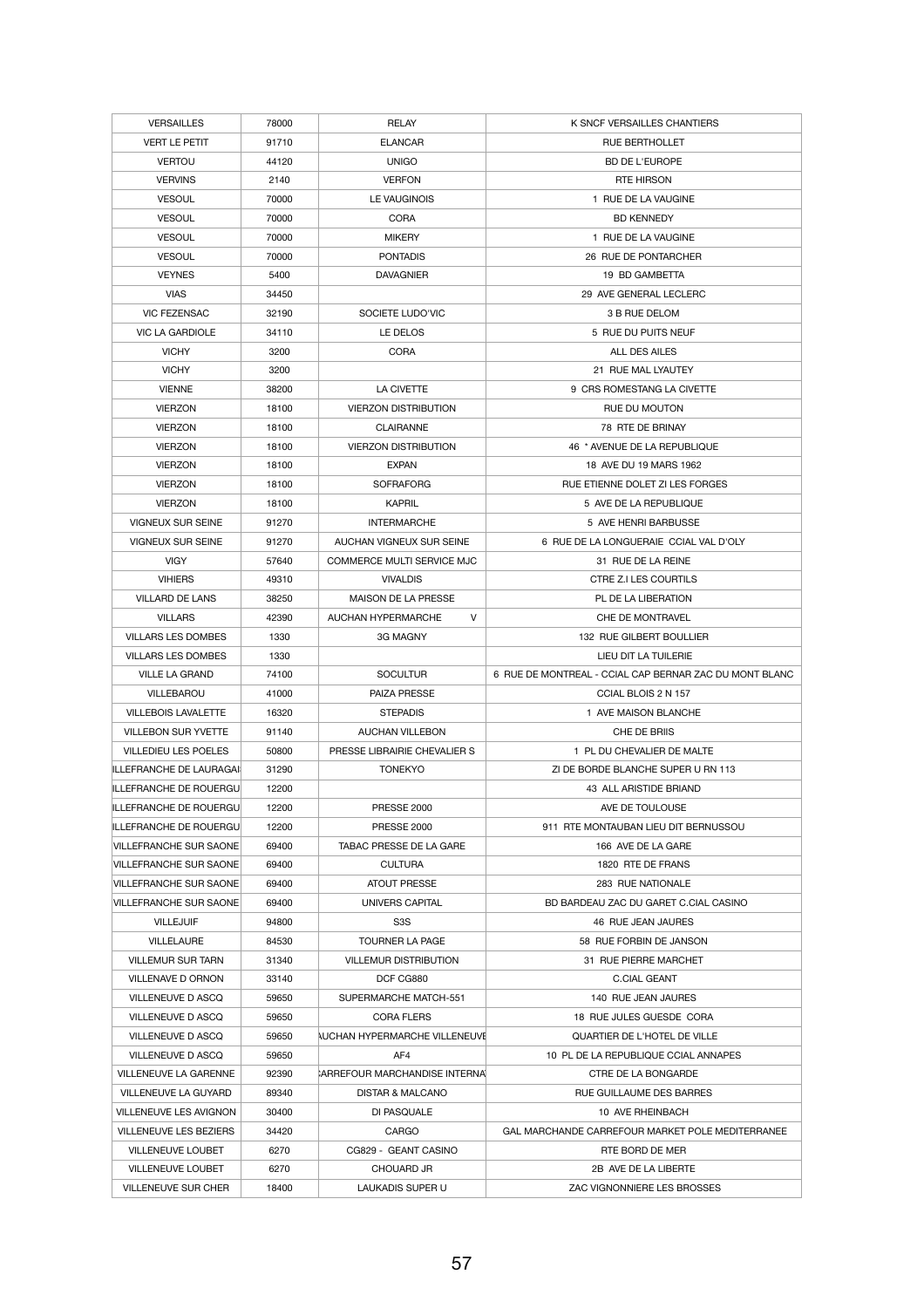| <b>VILLENEUVE SUR LOT</b>  | 47300 | LE TOTEM                       | 248 AVE DU GAL DE GAULLE                        |
|----------------------------|-------|--------------------------------|-------------------------------------------------|
| <b>VILLENEUVE SUR LOT</b>  | 47300 | <b>VILLENEUVE DISTRIBUTION</b> | RTE DE FUMEL LA JUSTICE                         |
| <b>VILLENNES SUR SEINE</b> | 78670 | <b>CULTURA</b>                 | 3 CHE BOEUFS RN 13                              |
| <b>VILLEPARISIS</b>        | 77270 | LA CIVETTE DU KEMET            | 1 PL DU MARCHE                                  |
| <b>VILLEPARISIS</b>        | 77270 | <b>MAVIDIS</b>                 | 20 AVE ROGER SALENGRO                           |
| <b>VILLEPREUX</b>          | 78450 | <b>RYZO DISTRIBUTION</b>       | L-D LE VAL JOYEUX                               |
| <b>VILLERS BOCAGE</b>      | 14310 | CARREFOUR MARCHANDISE INTERNAL | 1 RUE GEORGES CLEMENCEAU C.CIAL MARKET          |
| <b>VILLERS COTTERETS</b>   | 2600  | <b>VILLERDIS</b>               | AVE FERTE MILON C.CIAL LECLERC                  |
| <b>VILLERS COTTERETS</b>   | 2600  | <b>M.S PRESSE</b>              | 23 PL DU DR HENRI MOUFFLIER                     |
| <b>VILLERS OUTREAUX</b>    | 59142 | <b>FONVIL</b>                  | RUE GAMBETTA                                    |
| <b>VILLERS SEMEUSE</b>     | 8000  | <b>CORA</b>                    | <b>RTE R.N. 64</b>                              |
| <b>VILLERS ST PAUL</b>     | 60870 | LEABI                          | ZONE COMMERCIALE DES POMMIERS                   |
| <b>VILLERUPT</b>           | 54190 | <b>IDIESIS LIBRAIRIE</b>       | 16 PL JEANNE D ARC                              |
| VILLEURBANNE               | 69100 | <b>FANTASIO</b>                | 33 AVE HENRI BARBUSSE                           |
| <b>VILLEURBANNE</b>        | 69100 | <b>MEDIANCE</b>                | 158 RUE LEON BLUM                               |
| <b>VILLIERS EN BIERE</b>   | 77190 | CARREFOUR MARCHANDISE INTERNAL | RTE C.CIAL.CARREFOUR RN 7                       |
| <b>VINAY</b>               | 38470 |                                | 12 PL DE L'HOTEL DE VILLE                       |
| <b>VINCENNES</b>           | 94300 | <b>FONTAINE</b>                | 78 RUE DE FONTENAY                              |
| <b>VINEUIL</b>             | 41350 | SASU LA NOUVELLE EDITION       | C CIAL AUCHAN ZI LES GATS DE COEUR              |
| <b>VIRE</b>                | 14500 | <b>DISTRIKAST</b>              | L-D LA DOUITEE ROUTE DE CAEN                    |
| <b>VIRE NORMANDIE</b>      | 14500 |                                | <b>CTRE CARREFOUR</b>                           |
| <b>VIREUX MOLHAIN</b>      | 8320  | <b>VICTOM</b>                  | 140 AVE ROGER POSTY                             |
| <b>VIRIEU LE GRAND</b>     | 1510  |                                | <b>RUE DE LA GARE</b>                           |
| <b>VIRY CHATILLON</b>      | 91170 |                                | 23 RUE PASTEUR                                  |
| <b>VIRY CHATILLON</b>      | 91170 |                                | 49 AVE MARMONT CCIAL LECLERC                    |
| <b>VITRE</b>               | 35500 | LA BELLE ETOILE                | 5 RUE DU MEE CCIAL LE MEE                       |
| <b>VITRE</b>               | 35500 | <b>LEOPARD</b>                 | 23 RUE GARENGEOT                                |
| <b>VITRE</b>               | 35500 | S.M.S.A.                       | 21 RTE DE REDON-C.CIAL CCIAL BARATIERE HYPER U  |
| <b>VITROLLES</b>           | 13127 | FRA119 VITROLLES               | RTE NATIONALE 113 QUATIER DU GRIFFON            |
| <b>VITROLLES</b>           | 13127 | LA FRESCOULE                   | 19 AVE DU 8 MAI 1945                            |
| <b>VITRY LE FRANCOIS</b>   | 51300 |                                | 1 RTE DE VITRY EN PERTHOIS                      |
| <b>VITTEL</b>              | 88800 | <b>MAISON DE LA PRESSE</b>     | 220 RUE DE VERDUN                               |
| <b>VIVIER AU COURT</b>     | 8440  |                                | 35 PL DE L EGLISE                               |
| <b>VOGUE</b>               | 7200  | LABAUME                        | <b>L-D BAUSSON</b>                              |
| <b>VOIRON</b>              | 38500 | LE VILLAGE                     | 11 RUE ADOLPHE PERONNET                         |
| <b>VOIRON</b>              | 38500 | <b>XACOFRIM</b>                | 18 RUE DES QUATRE CHEMINS                       |
| <b>VONNAS</b>              | 1540  | <b>TABAC VONNAS</b>            | 28 RUE CLAUDE MOREL                             |
| <b>VOREPPE</b>             | 38340 | <b>BELTRAN</b>                 | 42 PL DEBELLE                                   |
| <b>VOUZIERS</b>            | 8400  |                                | 10 RUE CHANZY                                   |
| <b>VOUZIERS</b>            | 8400  | <b>AUXEM DISTRIBUTION</b>      | 15 RUE VERTE                                    |
| <b>VOUZIERS</b>            | 8400  | <b>VOUZIERS DISTRIBUTION</b>   | <b>RUE DU BLANC MONT</b>                        |
| <b>WAMBRECHIES</b>         | 59118 | <b>SUPERMARCHE MATCH</b>       | <b>RUE DE QUESNOY</b>                           |
| WASQUEHAL                  | 59290 | FRA363 WASQUEHAL               | AVE DU GRAND COTTIGNIES                         |
| <b>WASQUEHAL</b>           | 59290 | PRESSE DE L'OREE DU GOLF       | 7 RUE LEON JOUHAUX                              |
| <b>WATTRELOS</b>           | 59150 | <b>WATTRELOS DISTRIBUTION</b>  | RUE CARNOT C.CIAL LECLERC                       |
| <b>WINGLES</b>             | 62410 |                                | 12 RUE ANATOLE FRANCE                           |
| <b>WINTZENHEIM</b>         | 68124 | <b>WINTZEDIS-LG</b>            | 12 RUE HERZOG                                   |
| <b>WISSANT</b>             | 62179 | LE FLOBART                     | 2 RUE DU LIEUTENANT BAUDE                       |
| <b>WISSEMBOURG</b>         | 67160 | <b>BASTIAN PRESSE</b>          | <b>RUE NATIONALE</b>                            |
| <b>WITRY LES REIMS</b>     | 51420 |                                | 1 AVE DES NELMONTS C.CIAL                       |
| <b>WITTENHEIM</b>          | 68270 | CORA WITTENHEIM POLE 430       | 130 RUE DE SOULTZMATT                           |
| <b>WITTENHEIM</b>          | 68270 | <b>SOCULTUR</b>                | ZAC DU CARREAU ANNA VILLAGE DÉCATHLON           |
| <b>WIWERSHEIM</b>          | 67370 |                                | 25 RTE DE SAVERNE                               |
| <b>WOIPPY</b>              | 57140 | <b>PRUSZKOWSKI</b>             | 1 AVE DES 2 FONTAINES ZI METZ NORD CCIAL AUCHAN |
| <b>WOLFISHEIM</b>          | 67202 | <b>GBME DISTRI</b>             | <b>RUE HANS ARP</b>                             |
| <b>WORMHOUT</b>            | 59470 | <b>ALEXTHANE</b>               | <b>RTE BERGUES</b>                              |
| <b>YERVILLE</b>            | 76760 | YERVILLE DISTRIBUTION YERDIS   | RUE DE LA MYRE                                  |